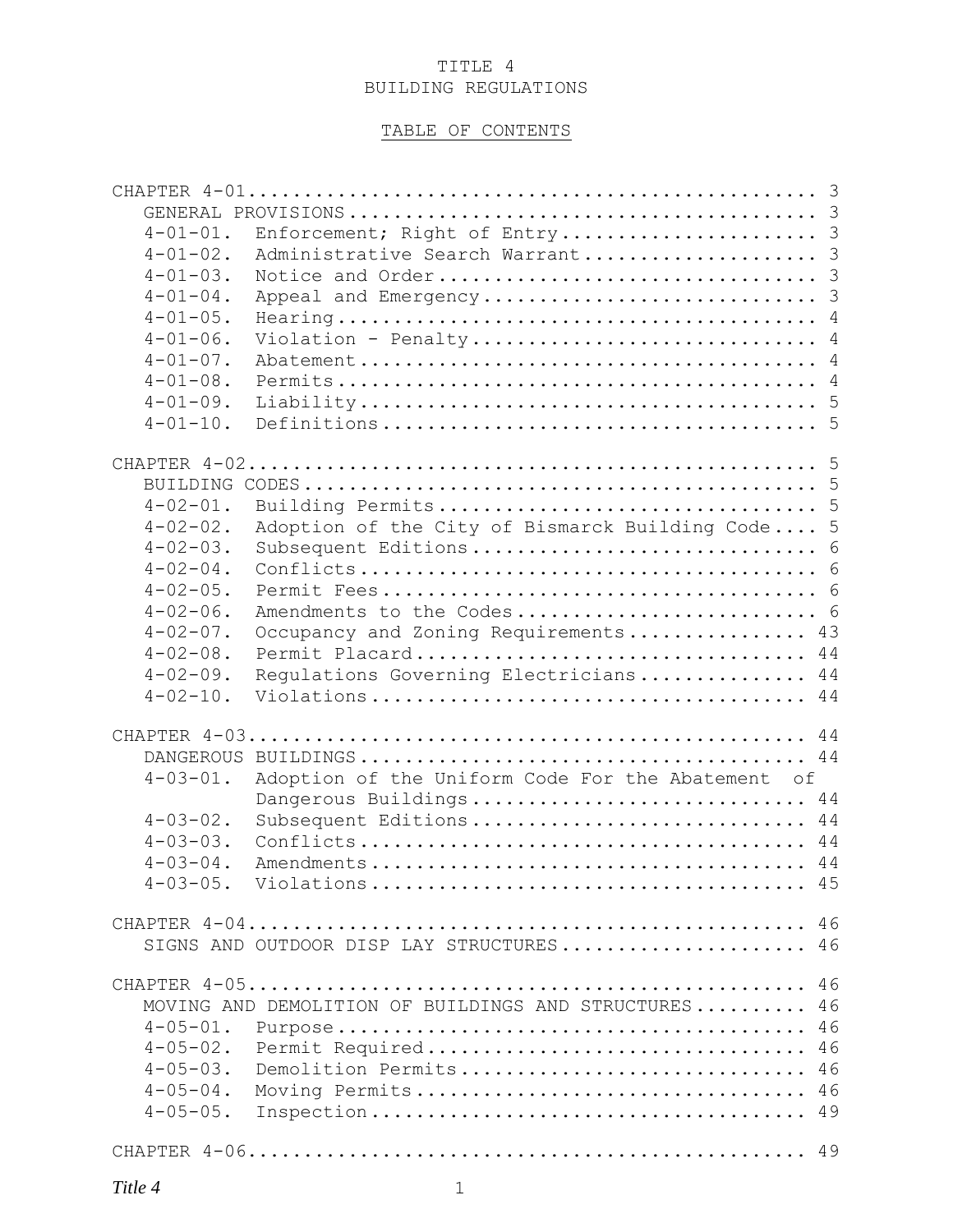| SWIMMING        |                                                   | 49 |
|-----------------|---------------------------------------------------|----|
| $4 - 06 - 01$ . |                                                   | 49 |
| $4 - 06 - 02$ . | Rules and Regulations                             | 49 |
| $4 - 06 - 03$ . |                                                   | 49 |
| $4 - 06 - 04$ . |                                                   | 49 |
| $4 - 06 - 05$ . | Approval of Plans and Permits                     | 50 |
| $4 - 06 - 06$ . | Design Standards                                  | 51 |
| $4 - 06 - 07$ . | Operation Licenses                                | 61 |
| $4 - 06 - 08$ . |                                                   | 61 |
| $4 - 06 - 09$ . | Operational Practices                             | 61 |
| $4 - 06 - 10$ . | Residential Pools                                 | 65 |
|                 |                                                   | 68 |
|                 |                                                   | 68 |
| $4 - 07 - 01$ . | Adoption of the City of Bismarck Fire Prevention  |    |
|                 |                                                   | 68 |
| $4 - 07 - 02$ . | Subsequent Editions                               | 68 |
| $4 - 07 - 03$ . |                                                   | 68 |
| $4 - 07 - 04$ . |                                                   | 68 |
| $4 - 07 - 05$ . |                                                   | 69 |
| $4 - 07 - 06$ . |                                                   | 69 |
|                 |                                                   | 79 |
|                 | MOBILE HOMES AND RECREATIONAL VEHICLES            | 79 |
| $4 - 08 - 01$ . | Purpose of Chapter                                | 79 |
| $4 - 08 - 02$ . |                                                   | 80 |
| $4 - 08 - 03$ . | Parking of Mobile Homes or Recreational Vehicles. | 81 |
| $4 - 08 - 04$ . | Mobile Home Park License                          | 81 |
| $4 - 08 - 05$ . | Application for License and Renewal; Fees         | 82 |
| $4 - 08 - 06$ . | Term of License                                   | 82 |
| $4 - 08 - 07$ . | Park Standards                                    | 82 |
| $4 - 08 - 08$ . | Certification Label 86                            |    |
|                 |                                                   | 86 |
|                 | RECREATIONAL VEHICLE PARKS 86                     |    |
| $4 - 09 - 01$ . | License Required 86                               |    |
| $4 - 09 - 02$ . | Application; Fees 86                              |    |
| $4 - 09 - 03$ . | Duration of License 86                            |    |
| $4 - 09 - 04$ . |                                                   |    |
|                 |                                                   | 88 |
|                 | MECHANICAL CONTRACTOR LICENSING                   | 88 |
| $4 - 10 - 01$ . | License Required                                  | 88 |
| $4 - 10 - 02$ . | License Qualifications                            | 90 |
| $4 - 10 - 03$ . | Single Business Limitation                        | 91 |
| $4 - 10 - 04$ . | Continuing Education                              | 91 |
| $4 - 10 - 05$ . | Expiration and Renewal                            | 91 |
| $4 - 10 - 06$ . | Suspension or Revocation of License               | 91 |
| $4 - 10 - 07$ . | Time of Examination                               | 92 |
| $4 - 10 - 08$ . |                                                   | 92 |
| $4 - 10 - 09$ . | Apprentice to Journeyman Ratio 92                 |    |
| $4 - 10 - 10$ . |                                                   |    |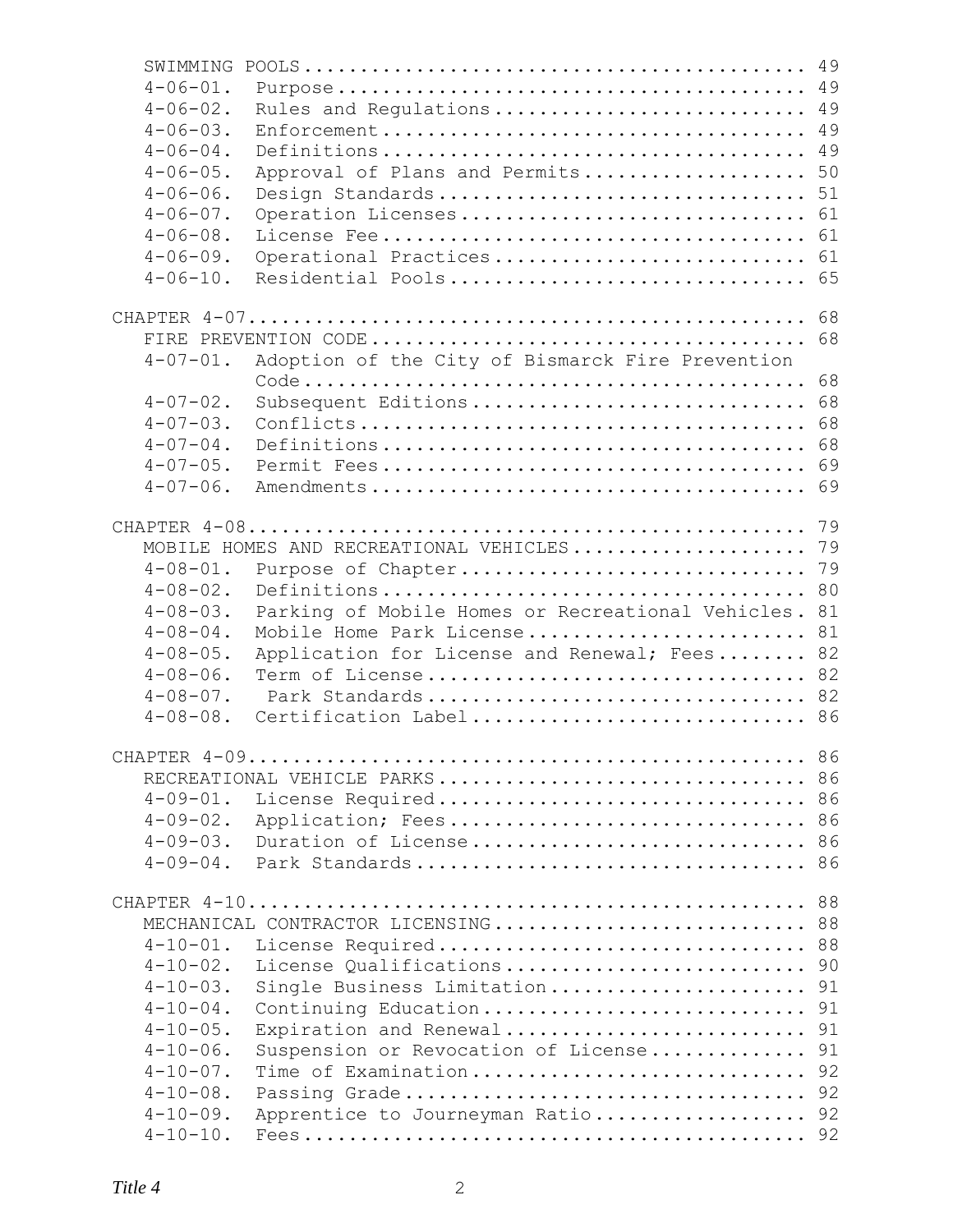|                 |  | 4-11-01. Rental Housing Standards - Purpose 93       |  |
|-----------------|--|------------------------------------------------------|--|
|                 |  | 4-11-02. Rental Housing Standards - Applicability 93 |  |
|                 |  | 4-11-03. Rental Housing - Definitions 93             |  |
| $4 - 11 - 04$ . |  | Rental Housing - Dangerous Buildings 94              |  |
| $4 - 11 - 05$ . |  | Rental Housing Standards 94                          |  |
|                 |  | $4-11-06$ . Rental Housing - Enforcement 98          |  |

#### <span id="page-2-3"></span><span id="page-2-2"></span><span id="page-2-1"></span><span id="page-2-0"></span>CHAPTER 4-01 GENERAL PROVISIONS

4-01-01. Enforcement; Right of Entry. It is the duty of the fire chief, the director of public health or the building official or their agent to enforce the provisions of this title.

The fire chief, the director of public health or building official or their agent has the authority to enter any building or upon any premises within the city's jurisdictional limit which is covered by the provisions of this title to inspect for compliance. The inspections shall be conducted during regular business hours or at any other reasonable time. *(Ord. 5707, 02-24-09, Ord. 6156, 10-13-15)*

4-01-02. Administrative Search Warrant. Whenever the fire chief, the director of public health or the building official or their agent is denied access to a building to inspect for compliance with this title, he/she may secure an administrative search warrant from the municipal judge in accordance with Chapter 29-29.1, N.D.C.C. *(Ord. 4452; 07-21-92; Ord. 5707, 02-24-09; Ord. 6156, 10-13-15)*

<span id="page-2-4"></span>4-01-03. Notice and Order. Whenever a violation of this title is found the fire chief, the director of public health or the building official or their agent shall give written notification to the owner, and the person in charge of the work that a violation has occurred and order the violation abated and the work brought back into compliance with this title. A reasonable time must be allowed for compliance. *(Ord. 4452; 07-21-92; Ord. 5707, 02-24-09; Ord. 6156, 10-13-15)*

<span id="page-2-5"></span>4-01-04. Appeal and Emergency. All decisions of the fire chief, the director of public health or the building official dealing with violations of this title or the issuance or nonissuance of the licenses or permits required by this title are subject to appeal to the Board of City Commissioners upon written notice of appeal filed within 15 days of issuance of the decision. If no appeal is filed within the time period specified, the decision of the fire chief, the director of public health or the building official is final. An appeal stays the decision issued unless the fire chief, the director of public health or the building official certifies to the board that a stay would cause imminent danger to life and property in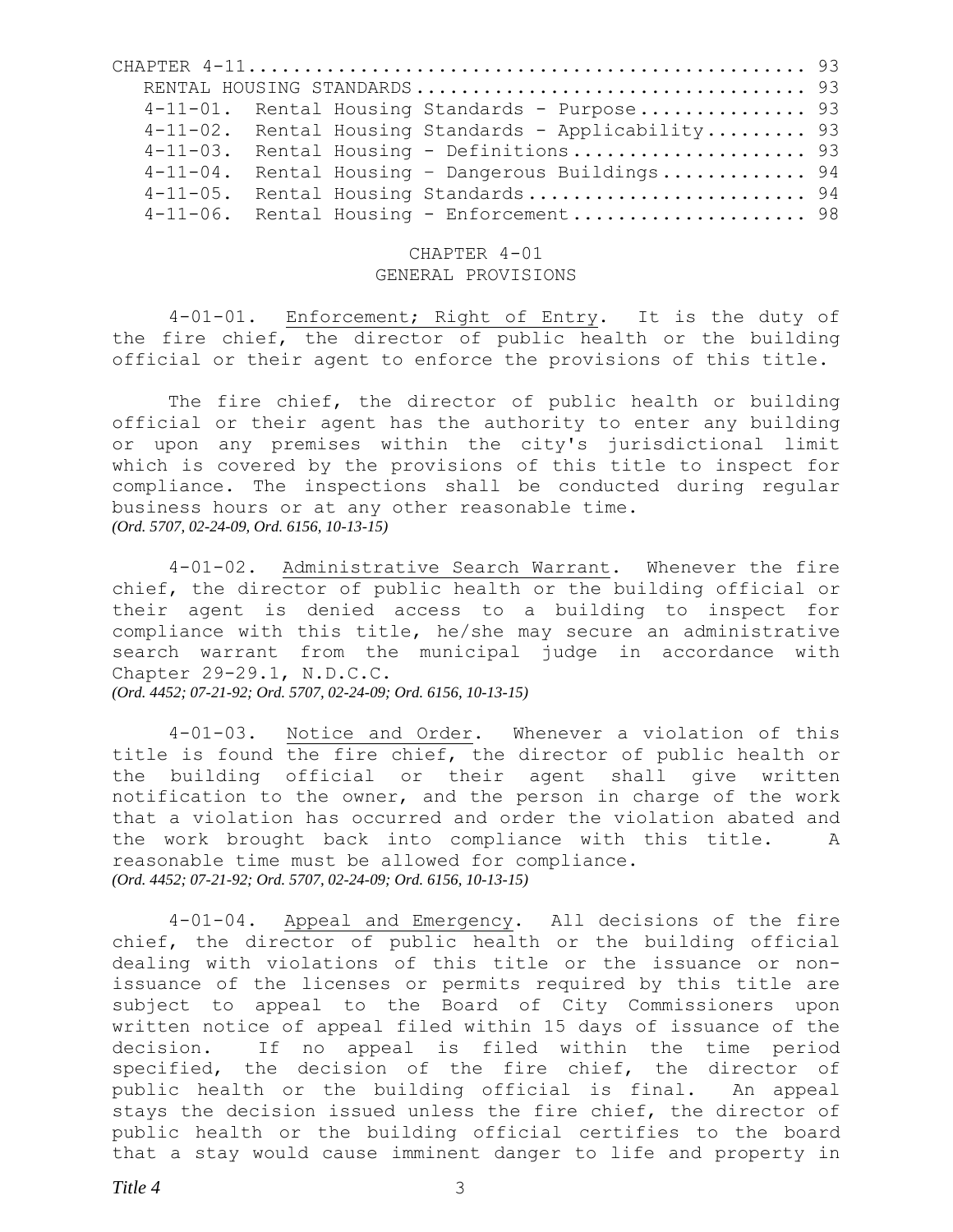which case the decision may be stayed only by a restraining order from the board or a court of record. *(Ord. 5672, 07-22-08; Ord. 5707, 02-24-09; Ord. 6156, 10-13-15)*

<span id="page-3-0"></span>4-01-05. Hearing. Upon receiving the notice of appeal the board shall set a date for a hearing within fifteen days of receipt of the notice of appeal. Notice of the time and place for the hearing must be served upon the appellee by certified mail or in person not less than five days prior to the hearing.

<span id="page-3-1"></span>4-01-06. Violation - Penalty. Any person who fails to comply with a final or un-stayed decision of the fire chief, the director of public health or the building official or a decision of the board after a hearing is guilty of an ordinance violation and subject to the provisions of Chapter 1-02. Each day the violation continues constitutes a separate offense. (*Ord. 5707, 02-24-09; Ord. 6156, 10-13-15)*

<span id="page-3-2"></span>4-01-07. Abatement. The imposition of a penalty provided by the provisions of this title shall not preclude the city from instituting proceedings to restrain, correct or abate a continuing violation of this title. If within ten days of a final order that order has not been obeyed, the fire chief, the director of public health or the building official is hereby authorized to restrain, correct or abate the violation and have the costs incurred assessed against the property. *(Ord. 5707, 02-24-09; Ord. 6156, 10-13-15)*

<span id="page-3-3"></span>4-01-08. Permits.

1. It is unlawful to do any work covered by this title for which a permit is required without first obtaining a permit.

2. Nothing in this chapter shall be construed to prohibit emergency repairs at times when it is not practical or possible to obtain a permit. When emergency work is done an application for a permit must be submitted within 24 hours of completion, exclusive of weekends and holidays.

3. The issuance or granting of a permit or approval of plans and or specifications shall not be deemed or construed to be a permit for, or an approval of, any violation of this title. The issuance of a permit upon plan and specifications shall not prevent the fire chief, the director or public health or the building official from thereafter requiring the correction of errors in the plans and specifications, or from preventing building operations being carried on thereunder when in violation of this title or any other provision of this code or ordinance of the city.

*(Ord. 5707, 02-24-09; Ord. 6156, 10-13-15)*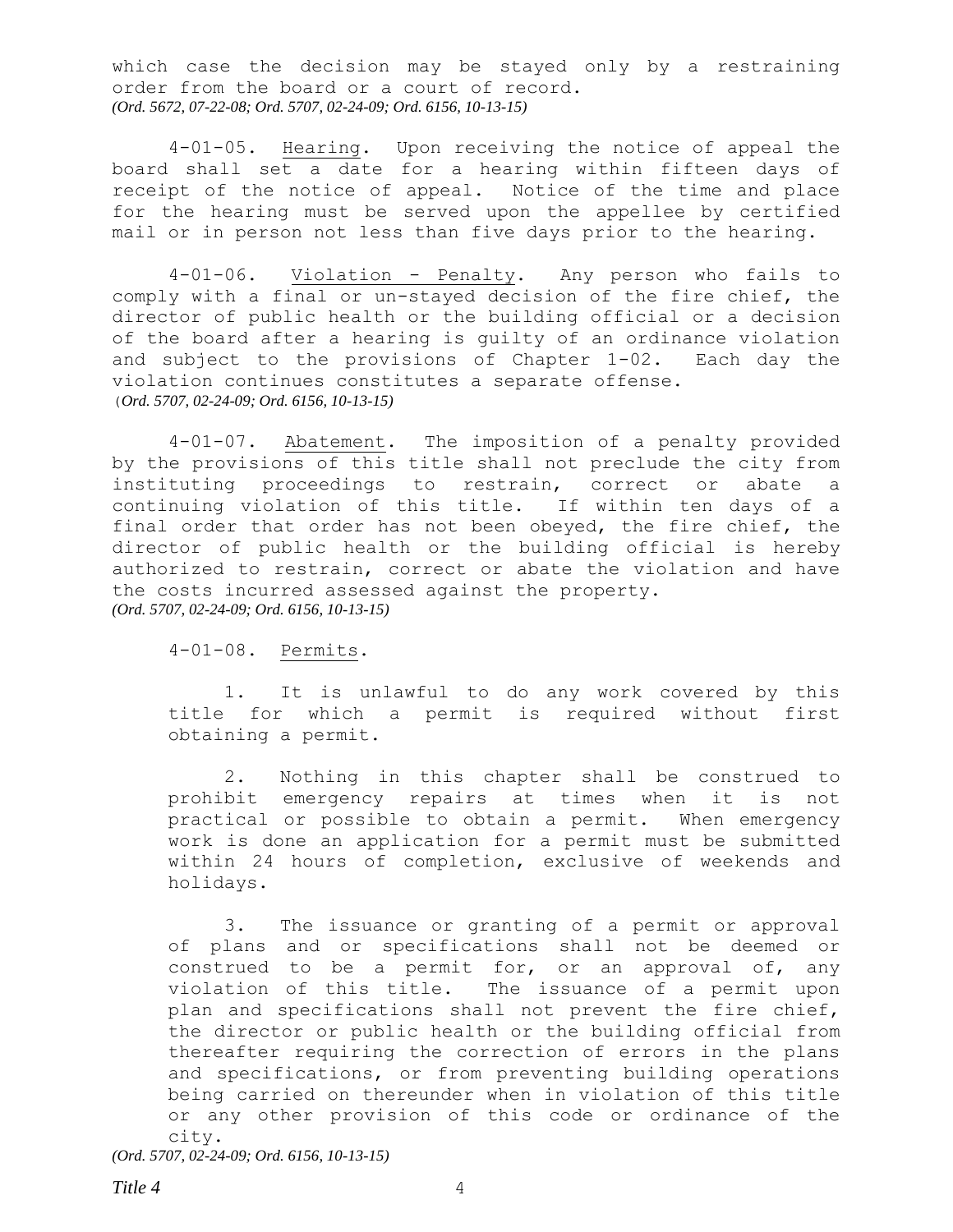<span id="page-4-0"></span>4-01-09. Liability. In no event shall the city assume any liability for personal injury or property damage caused by any defect in work that was inspected and approved, done under a permit, or approved plans pursuant to the provisions of this title.

<span id="page-4-1"></span>4-01-10. Definitions. Whenever the word "municipality" or the word "city" is used in any code adopted pursuant to this title, it means the City of Bismarck, North Dakota. Whenever the term Authority Having Jurisdiction (AHJ) is used in the adopted codes and their Referenced Standards pursuant to Title 4-02-02 it shall mean the building official. Whenever the term Authority Having Jurisdiction (AHJ) is used in the adopted International Fire Code and its Referenced Standards pursuant to Title 4-07-01 it shall mean the fire chief.

Whenever the words "corporate counsel" or "city attorney" are used in any code adopted pursuant to this title, it means the city attorney of the City of Bismarck, North Dakota. (*Ord. 5707, 02-24-09)*

### <span id="page-4-5"></span><span id="page-4-4"></span><span id="page-4-3"></span><span id="page-4-2"></span>CHAPTER 4-02 BUILDING CODES

4-02-01. Building Permits. Building permits must be issued in accordance with the City of Bismarck Building Code, except that a permit for the erection of any new building may not be issued unless the building is to be located in a platted subdivision of the city. *(Ord. 5316, 05-25-04)*

4-02-02. Adoption of the City of Bismarck Building Code. There is hereby adopted by the City of Bismarck and incorporated by reference herein the City of Bismarck Building Code which shall consist of the following codes, except those portions hereinafter deleted, modified or amended; (appendix chapters are not adopted unless specified):

2018 International Building Code (IBC)

2018 International Residential Code (IRC) (including appendix E & J)

2018 International Mechanical Code (IMC)

2018 International Fuel Gas Code (IFGC)

2018 International Energy Conservation Code (IECC)

2018 International Existing Building Code

Wiring Standards of North Dakota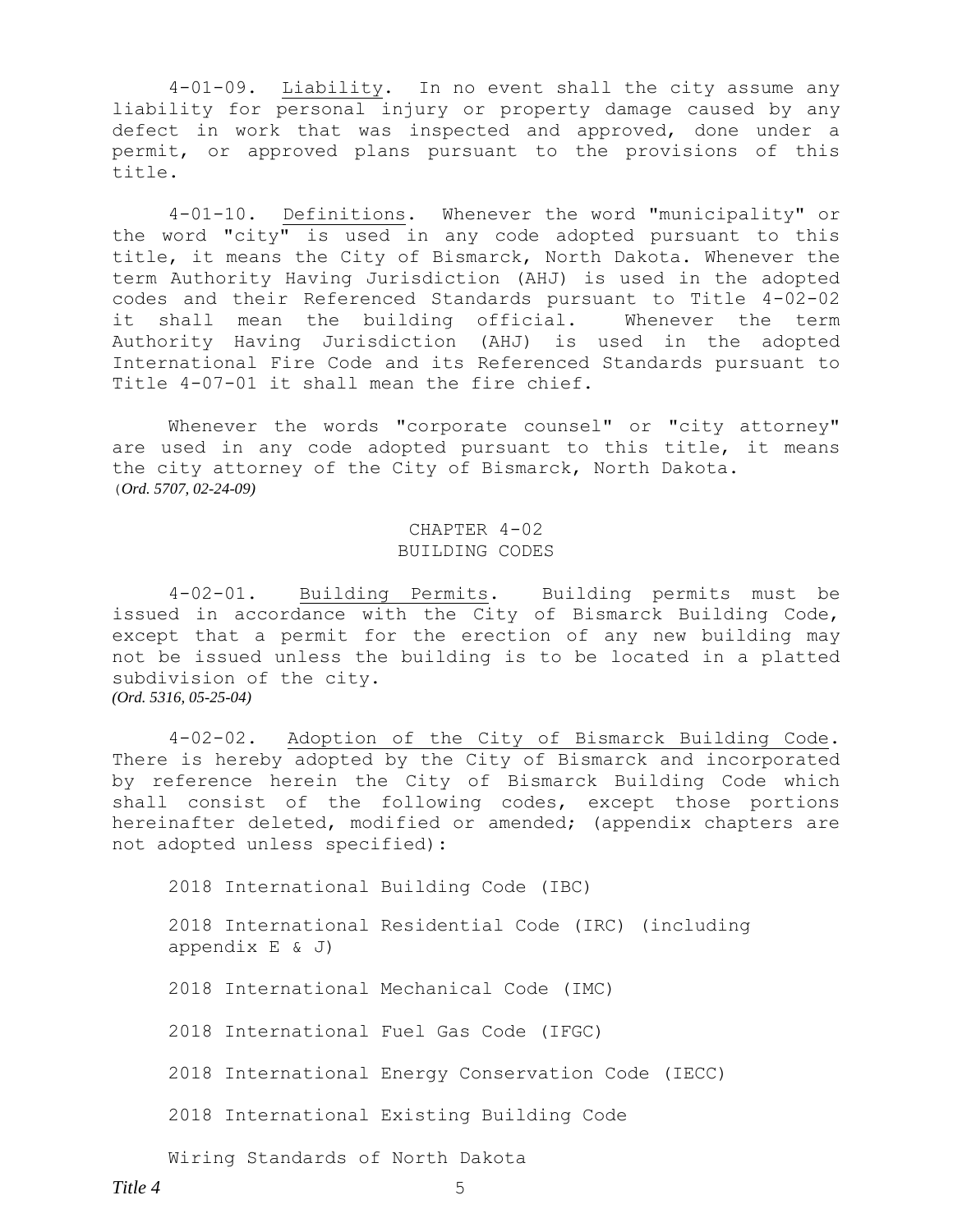North Dakota State Plumbing Code *(Ord. 4281, 8-23-89; Ord. 4452, 07-21-92; Ord. 4688, 05-23-95; Ord. 4911, 05-26-98; Ord. 5025, 01-11-00; Ord. 5316, 05-25-04; Ord. 5578, 02-26-08; Ord. 5802, 02-22-11; Ord. 6035, 04-08-14; Ord. 6243, 1-24-17; Ord. 6403, 02-17-20)*

<span id="page-5-0"></span>4-02-03. Subsequent Editions. Subsequent editions or revisions of the codes adopted by Section 4-02-02 shall be considered adopted and in full force and effect within the city upon the adoption thereof by the State of North Dakota and/or the City of Bismarck and the filing of one copy thereof in the office of the City Administrator. *(Ord. 4688, 05-23-95; Ord. 5316, 05-25-04)*

<span id="page-5-1"></span>4-02-04. Conflicts. In the event of any conflict between the provisions of the code adopted by this chapter and applicable provisions of state law or city ordinances, rules or regulations, the provisions of state law, city ordinances or rules and regulations shall prevail and be controlling. When the provisions of this chapter conflict with the zoning regulations, the zoning regulations shall prevail.

<span id="page-5-2"></span>4-02-05. Permit Fees. The fee for any permit required under this Title 4 shall be as determined from time to time by the Board of City Commissioners, shall be kept on file in the office of the Building Official and the office of the City Administrator, and posted on the City's web-site, and must be paid before the issuance of any permit. *(Ord. 5316, 05-25-04; Ord. 5736, 08-11-09; Ord. 5802, 02-22-11)*

4-02-06. Amendments to the Codes. The codes adopted in Section 4-02-02 are hereby amended as follows:

<span id="page-5-3"></span>1. General: Whenever reference is made to the National Electrical Code (NEC) it shall mean the Wiring Standards of North Dakota. Whenever reference is made to the International Plumbing Code (IPC) or the International Private Sewage Disposal Code (IPSDC) it shall mean the North Dakota State Plumbing Code. Whenever reference is made to flood hazard areas or flood-resistant construction requirements, the City of Bismarck Ordinance, Title 14, Chapter 14-04, Floodplain District regulations shall apply.

Whenever any work for which a permit is required has been commenced without first obtaining said permit the fee for said permit shall be double the normal fee.

2. 2018 International Building Code (IBC):

Section 101.1 Title. Amend: NAME OF JURISDICTION to The City of Bismarck)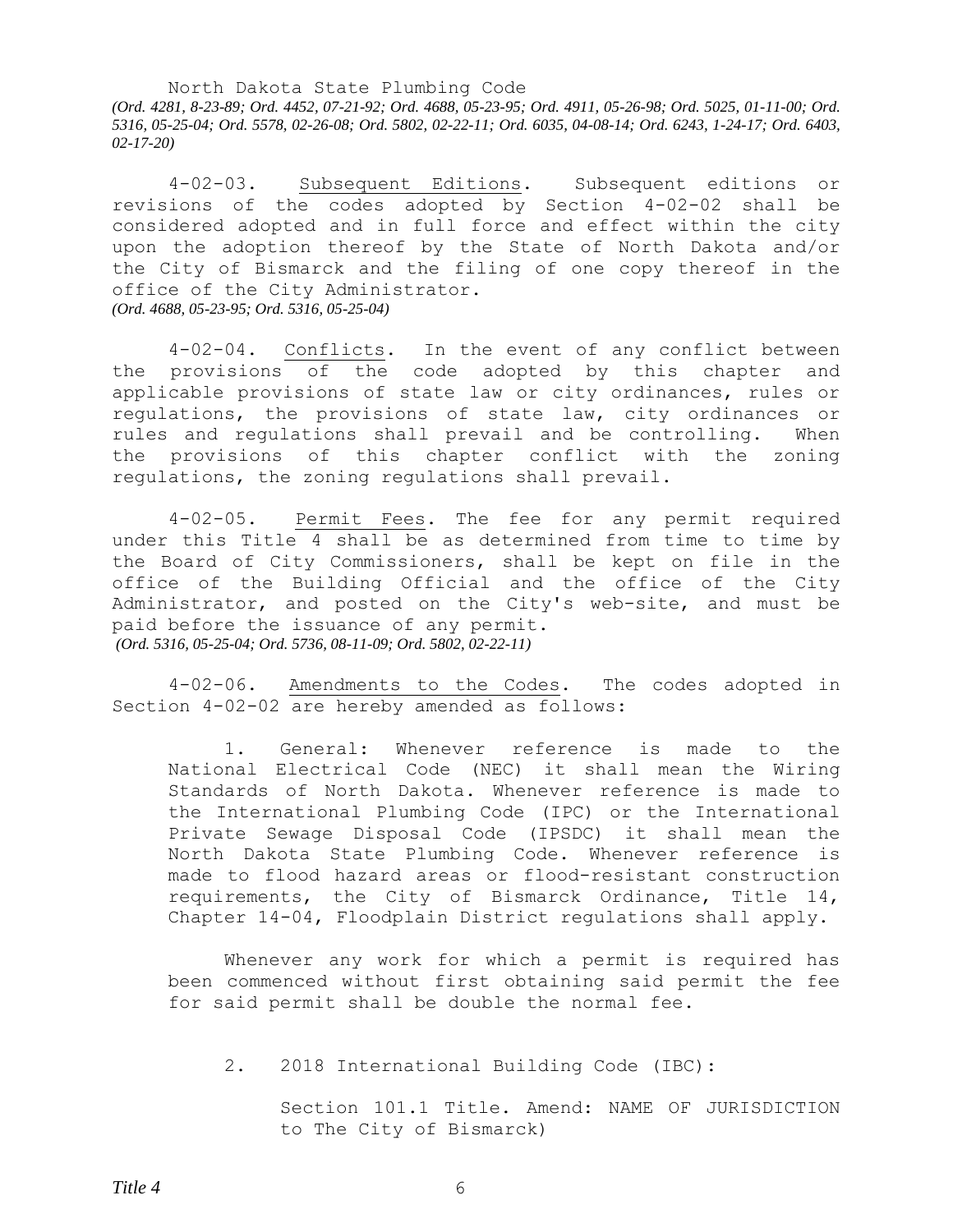Section 101.4.3 Plumbing. Amend to read: Section 101.4.3 The provisions of the North Dakota State Plumbing Code shall apply to the installation, alteration, repair and replacement of plumbing systems, including equipment, appliances, fixtures, fittings and appurtenances, and where connected to a water or sewage system and all aspects of a medical gas system. The provisions of the North Dakota State Plumbing Code shall apply to private sewage disposal systems.

Section 103 DEPARTMENT OF BUILDING SAFETY. Delete:

Section 104.8 Liability. Add: This code shall not be construed to relieve from or lessen the responsibility of any person owning, operating, or controlling any building or structure for any damages to persons or property caused by defects, nor shall the code enforcement agency or city be held as assuming any such liability by reason of the inspection authorized by this code or any permits or certificates issued under this code.

Section 104.10.1 Flood Hazard areas. Delete:

Section 105.2 Work exempt from permit. Building: Amend items 2, 4, 6, 11 and 12 to read:

2. Fences not over 8.5 feet high.

4. Retaining walls.

6. Sidewalks and driveways.

11. Swings and other playground equipment.

12. Window awnings

Section 105.2 Work exempt from permit. Building: Add item 14:

14. Reroofing.

Section 107.2.6.1 Design flood elevations. Delete:

Section 107.3.1 Approval of construction documents. Amend to read: When the Building Official issues a permit, the construction documents shall be approved. One set of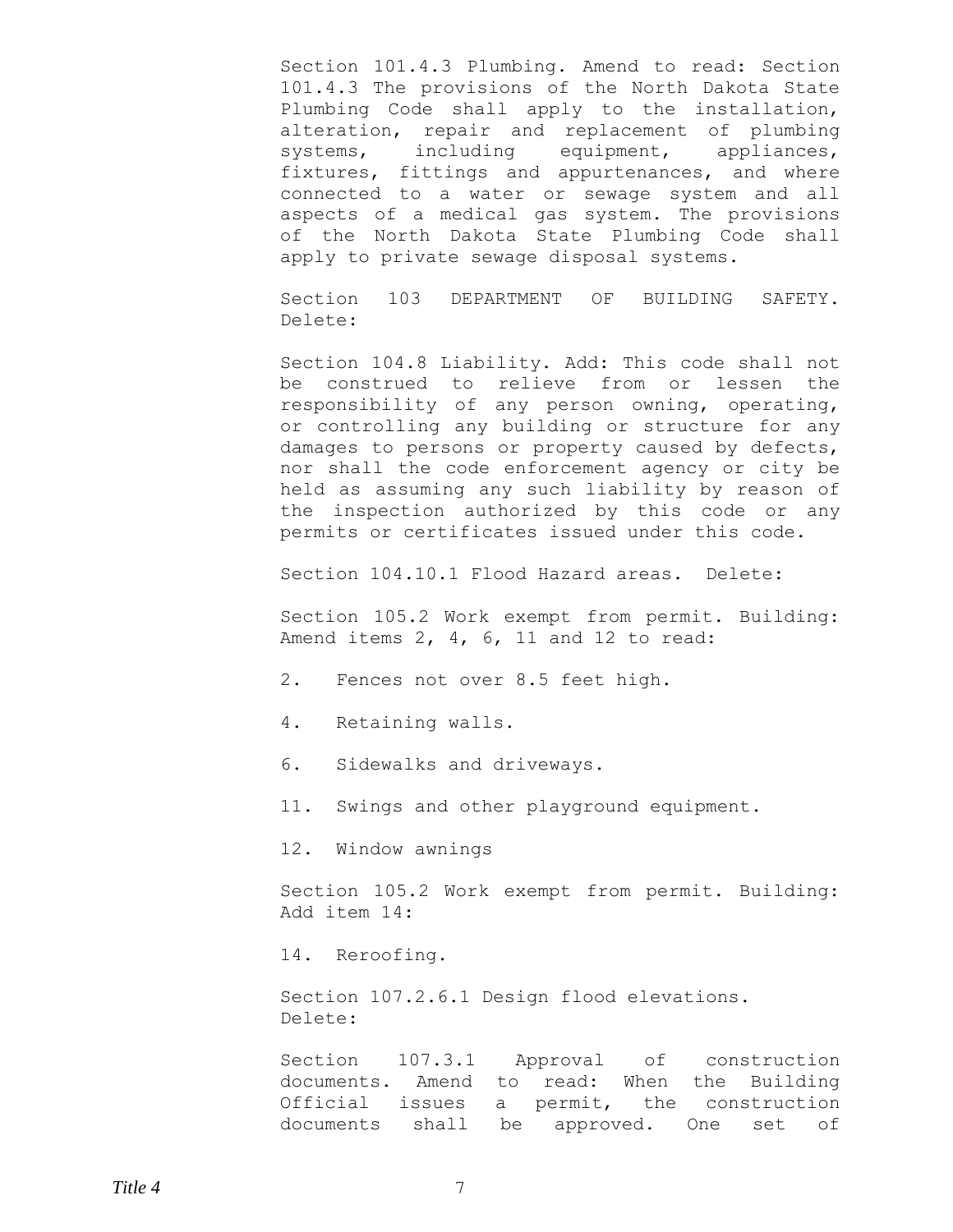construction drawings so reviewed shall be retained by the Building Official.

Section 109.2 Schedule of permit fees. Amend to read: On buildings, structures, electrical, gas, mechanical, and plumbing systems or alterations requiring a permit, a fee for each permit and plan review shall be paid as required, in accordance with the schedule as established by the local jurisdiction. The plan review fees specified in this subsection are separate from, and in addition to, permit fees.

Section 110.3.3 Lowest floor elevation. Delete:

Section 110.3.6 Weather-exposed balcony and walking surface waterproofing. Delete:

Section 111.1: Add: Occupying or permitting occupancy of any building or structure prior to the issuance of a Certificate of Occupancy shall constitute an infraction under the provisions of the Code of Ordinances of the City of Bismarck.

Section 112 Board of Appeals: Delete.

Section 201.3 Terms defined in other codes. Amend to read: Terms defined in other codes. Where terms are not defined in this code such terms shall have meanings ascribed to them as in other code publications of the International Code Council. Whenever electrical codes are referenced by the International Code Council (ICC) in the International Building Code, International Residential Code, International Mechanical Code, International Fuel Gas Code, International Energy Conservation Code, International Existing Building Code, it shall mean the most recent versions of the National Electrical Code and the North Dakota State Wiring Standards adopted by the North Dakota State Electrical Board and the most recent versions of the Uniform Plumbing Code and the Laws, Rules and Plumbing Installation Standards of North Dakota adopted by the North Dakota State Plumbing Board. Wherever reference is made to flood plain requirements, it shall mean the local flood plain management ordinance.

Section 202 DEFINITIONS, COMMERCIAL MOTOR VEHICLE. Amend to read: A motor vehicle used to transport passengers or property, or motorized equipment where the motor vehicle or equipment: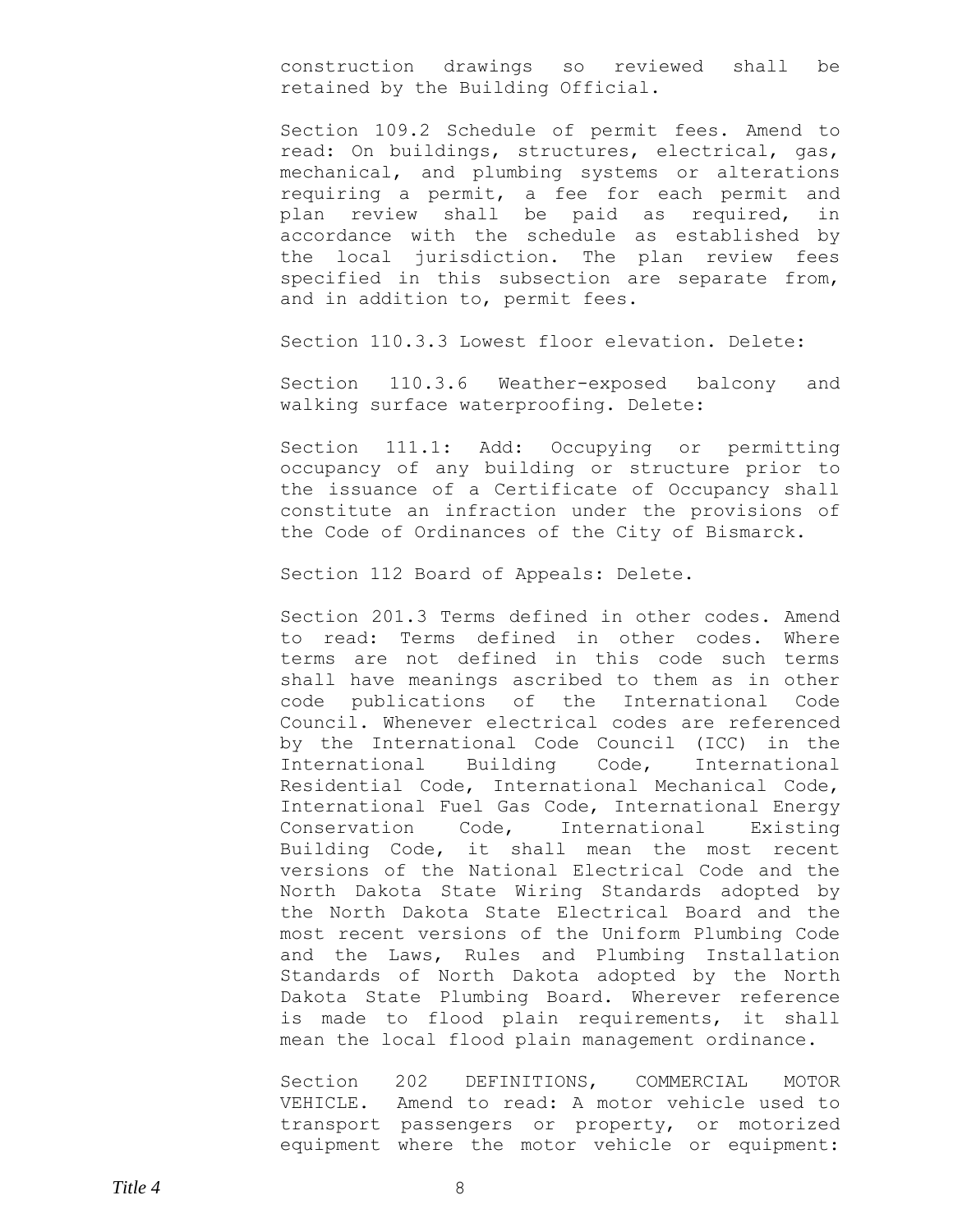Has a gross vehicle weight rating of 10,000 pounds or more; or have combined weights greater than 26,000 lbs; or is designed to transport 16 or more passengers, including the driver.

Section 305.2 Group E, day care facilities. Amend to read: Group E Day care facilities. This group includes buildings and structures or portions thereof occupied by more than twelve children older than 2½ years of age who receive educational supervision or personal care services for fewer than 24 hours per day.

Section 305.2.2 Twelve or fewer children. Amend to read: Twelve or fewer children. A facility having twelve or fewer children receiving such day care shall be classified as part of the primary occupancy.

Section 305.2.3 Twelve or fewer children in a dwelling unit. Amend to read: A facility such as above within a dwelling unit and having twelve or fewer children receiving such day care shall be classified as a Group R-3 occupancy or shall comply with the Residential Code.

Section 308.5 Institutional Group I-4, day care facilities. Amend to read: Institutional Group I-4 occupancy shall include buildings and structures occupied by more than twelve persons of any age who receive custodial care for fewer than 24 hours per day by persons other than parents or guardians, relatives by blood, marriage or adoption, and in a place other than the home of the person cared for. This group shall include, but not be limited to, the following:

Adult day care Child day care

Section 308.5.1 Classification as Group E. Amend to read: A child day care facility that provides care for more than twelve but not more than 100 children 2 ½ years of age, where the rooms in which children are cared for are located on a level of exit discharge serving such rooms and each of these child care rooms has an exit door directly to the exterior, shall be classified as Group E.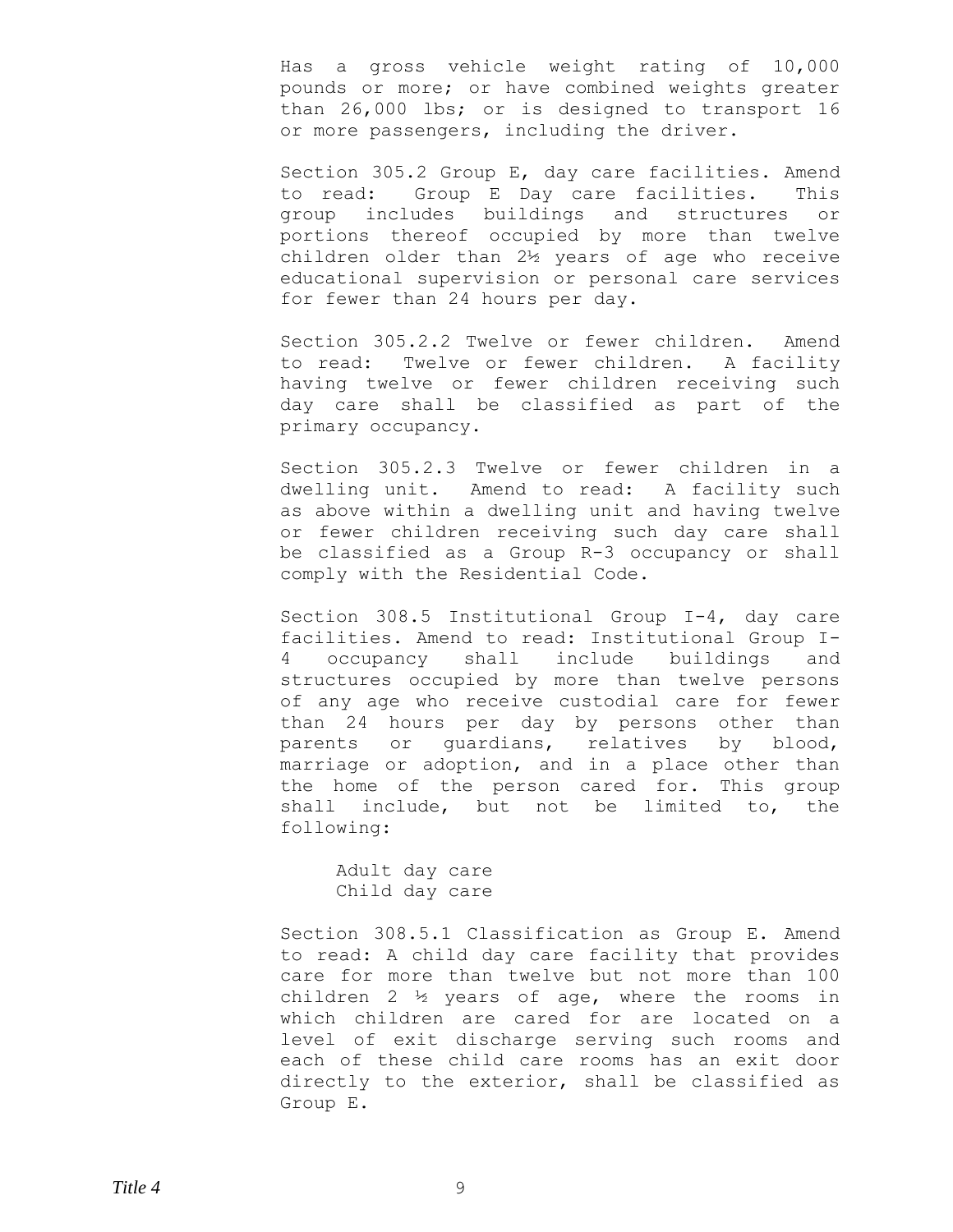Section 308.5.3 Twelve or fewer persons receiving care. Amend to read: A facility having twelve or fewer persons receiving custodial care shall be classified as part of the primary occupancy.

Section 308.5.4 Five or fewer persons receiving care in a dwelling. Amend to read: A facility such as above within a dwelling unit having twelve or fewer persons receiving custodial care shall be classified as Group R-3 occupancy or shall comply with the International Residential Code.

Section 406.3.2.1 Dwelling unit Separation. Amend to read: The private garage shall be separated from the dwelling unit and its attic area by means of gypsum board, not less than 5/8 inch in thickness, applied to the garage side. Garages beneath habitable rooms shall be separated from all habitable rooms above by not less than a 5/8 inch type X gypsum board or equivalent and 5/8 inch gypsum board applied to structures supporting the separation from habitable rooms above the garage. Door openings between a private garage and the dwelling unit shall be either solid wood doors or solid or honeycomb core steel doors not less than 1 3/8 inch in thickness, or doors in compliance with section 716.5.3 with a fire protection rating of not less than 20 minutes.

Section 706.6 Vertical continuity. Exceptions. Add:

7. Fire walls installed within detached structures of group U or Group S-2 occupancies may terminate at the underside of the roof sheathing provided such walls are not required to be fire-resistance rated construction due to fire separation distance.

Section 902.1 Definitions. Add: COMMERCIAL MOTOR VEHICLE.

Section [F] 903.2.8 Group R: Amend to read: An automatic sprinkler system installed in Section 903.3 shall be provided throughout all buildings with a Group R fire area.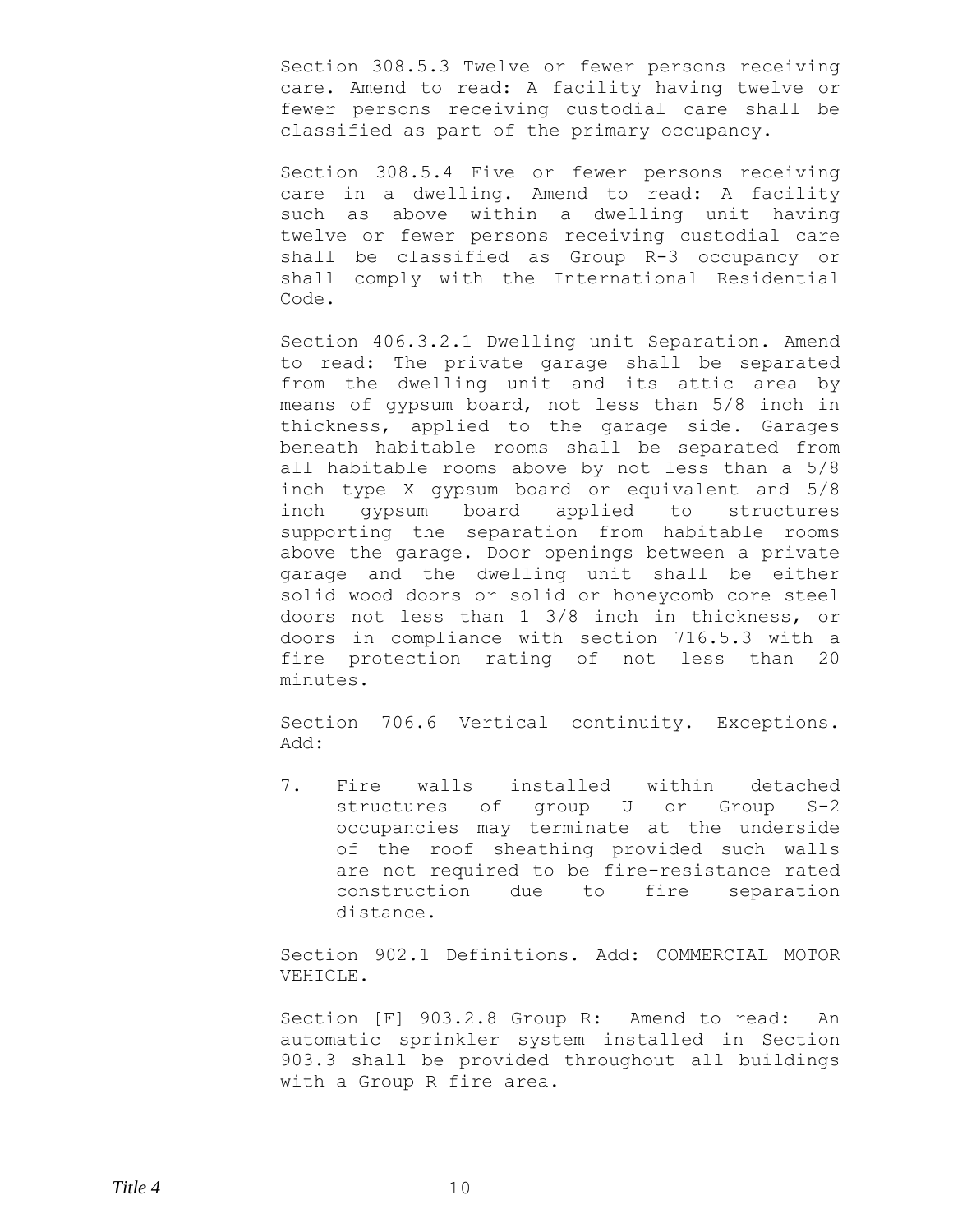Exception: Single family dwelling or a residential building that contains no more than two dwelling units.

Section [F] 903.2.9 Group S-1. Add item 6:

6. A Group S-1 occupancy where the usage is not determined at time of permit application.

Section [F] 903.2.11.3 Buildings 55 feet or more in height. Amend to read: Buildings 55 feet, or five stories or more in height. An automatic sprinkler system shall be installed throughout buildings that have one or more stories with an occupant load of 30 or more located 55 feet, or five stories or more above the lowest level of fire department vehicle access, measured to the finished floor.

Section 903.3.1 Automatic sprinkler systems. Amend to read: Sprinkler systems shall be designed with a 5 psi safety margin and installed in accordance with Sections 903.3.1.1, 903.3.1.2 or 903.3.1.3 and other chapters of this code, as applicable.

Section 903.3.1.1 NFPA 13 sprinkler systems. Amend to read: Sprinkler heads in unoccupied mall tenant spaces may be installed at ceiling height if allowed by the code official. Permission will be granted on an individual basis. Combustible storage shall not be allowed in these unoccupied tenant spaces if sprinkler heads are installed at ceiling height. Signage shall be provided outlining the storage restrictions.

Section [F] 903.3.1.2.1 Balconies and decks: Amend to read: Sprinkler protection shall be provided for exterior balconies, decks and ground floor patios of dwelling units and sleeping units where the building is of Type V construction, provided there is a roof, overhang six (6) inches greater, or deck above. Sidewall sprinklers that are used to protect such areas shall be permitted to be located such that their deflectors are within 1 inch to 6 inches below the structural members and a maximum distance of 14 inches below the deck of the exterior balconies and decks that are constructed of open wood joist construction.

Section [F] 905.1 General. Add: Class II and III standpipe systems are prohibited. Where required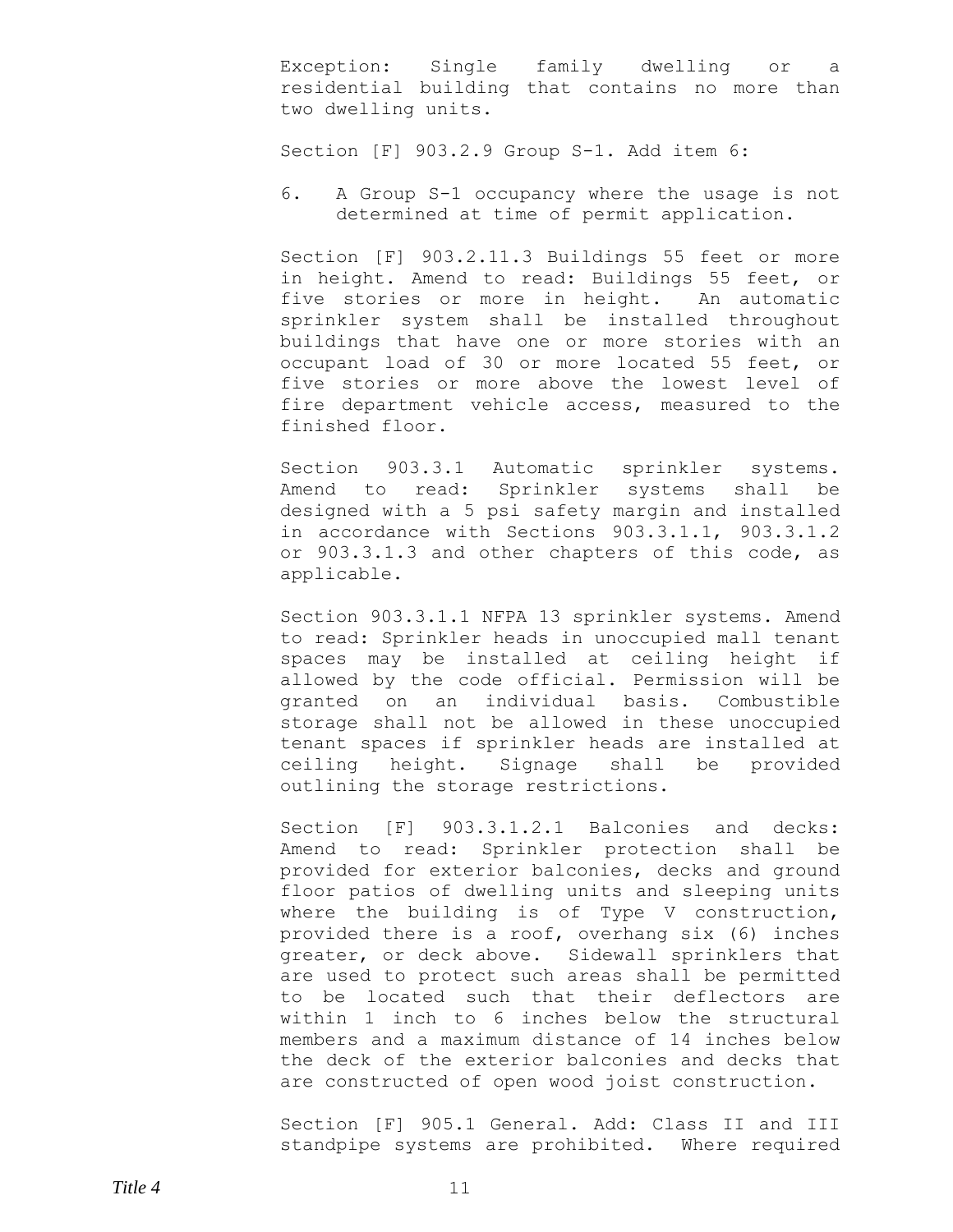within this section, all standpipe systems shall meet the requirements of a Class 1 standpipe.

Section [F] 907.2.3 Group E. Amend to read: A manual fire alarm system that initiates the occupant notification signal utilizing an emergency voice/alarm communication system meeting the requirements of Section 907.5.2.2 and installed in accordance with Section 907.6 shall be installed in Group E occupancies. When automatic sprinkler systems or smoke detectors are installed, such systems or detectors shall be connected to the building fire alarm system. Where approved by the fire code official, a building's emergency communication system interfaced with the fire alarm system in accordance with NFPA 72 is acceptable.

Section [F] 907.2.10.1 Group R-1. Exceptions. Add:

4. In dwelling units where the ceiling height of a room open to the hallway serving the sleeping rooms exceeds that of the hallway by 24 inches or more, smoke detectors shall be installed in the hallway and in the adjacent room.

Section [F] 907.2.10.2 Group R-2, R-3, R-4, and I-1. Exceptions. Add:

4. In dwelling units where the ceiling height of a room open to the hallway serving the sleeping rooms exceeds that of the hallway by 24 inches or more, smoke detectors shall be installed in the hallway and in the adjacent room.

Section 1010.1.9 .4 Amend paragraph 7 to read:

- 7. Egress doors from occupied roofs, or doors that are used to gain access to the interior of the building may be locked from the outside if all of the following are provided.
	- 7.1 Compliance with all aspects of Section 1010.1.9.4 item #2
	- 7.2 Compliance with 1009.8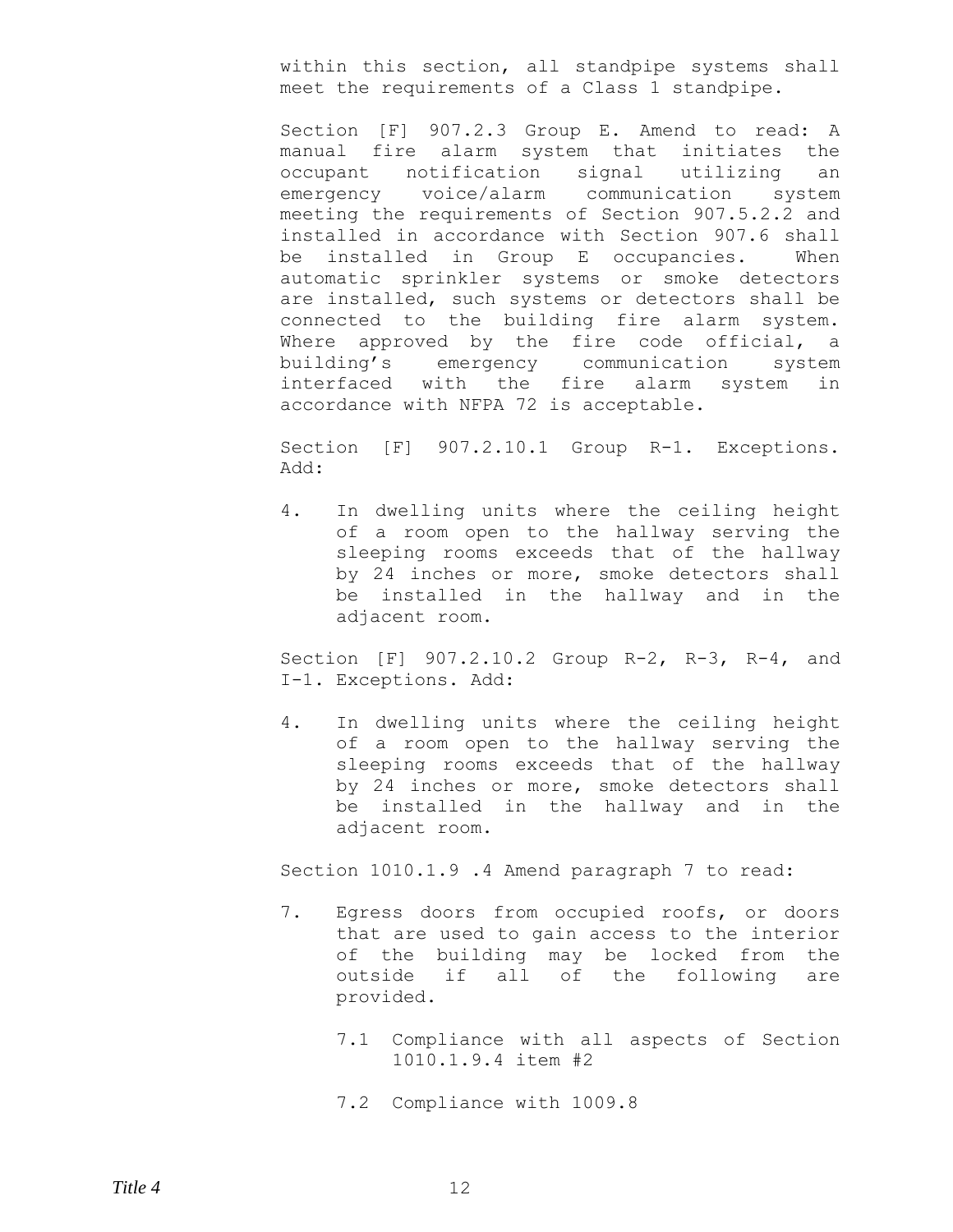7.3 The door locks shall unlock on actuation of the automatic sprinkler system and automatic fire detection system and the door locking system shall be installed to have the capability of being unlocked by a switch located at the Fire Command center

Section 1011.1 General. Exceptions. Add:

2. Stairways used only to attend equipment or private stairways serving an occupant load of 10 or fewer persons and which are not accessible to the public need not comply with sections 1011.2 through 1011.13.

Section 1011.2 Width and capacity. Add:

Exception 4. Stairways used to attend equipment or private stairways serving an occupant load of 10 or fewer persons and which are not accessible to the public.

Section 1011.5.2 Riser height and tread depth. Amend item 3, and Add item 6 to read:

- 3. In Group R-3 occupancies; within dwelling units in Group R-2 occupancies; and in Group U occupancies that are accessory to a Group R-3 occupancy or accessory to individual dwelling units in Group R-2 occupancies; the maximum riser height shall be 8 inches ; the minimum tread depth shall be 9 inches; the minimum winder tread depth at the walkline shall be 10 inches; and the minimum winder tread depth shall be 6 inches. A nosing projection not less than 3/4 inch but not more than 1 1/4 inches shall be provided on stairways with solid risers where the tread depth is less than 11 inches.
- 6. Stairways used only to attend equipment or private stairways serving an occupant load 10 or fewer persons and which are not accessible to the public are permitted to have a maximum 8-inch riser height and minimum 9-inch tread depth.

Section 1011.11 Handrails. Exceptions. Add: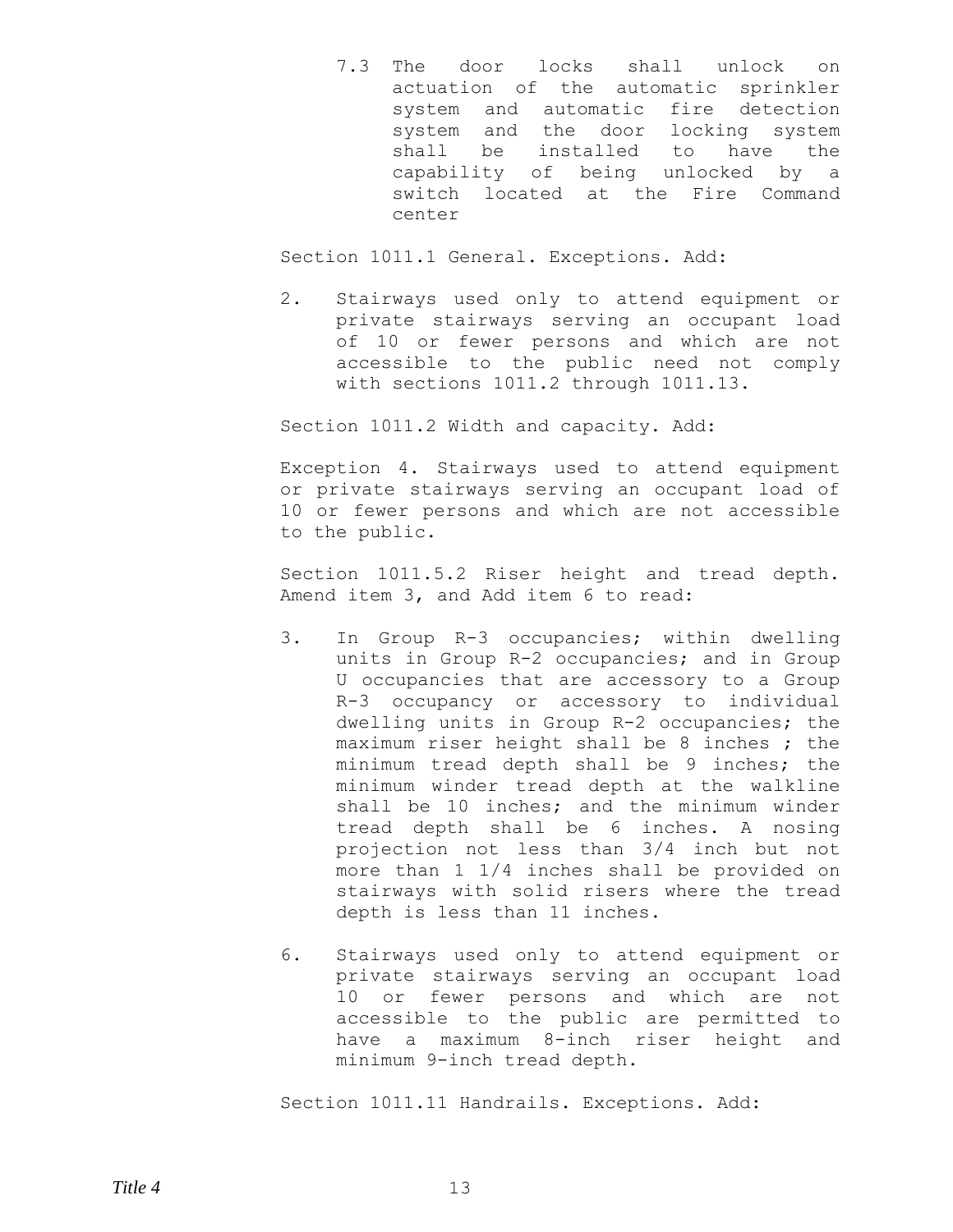- 5. Stairways used only to attend equipment or private stairways serving an occupant load of 10 or fewer persons and which are not accessible to the public shall have a handrail on at least one side.
- 6. Vehicle service pit stairways are exempt from the rules for stairway railings and guards if they would prevent a vehicle from moving into place over the pit.

Section 1015.2 Where required. Amend to read: Guards shall be located along open-sided walking surfaces, including mezzanines, equipment platforms, stairs, ramps and landings, that are located more than 30 inches above the floor or grade below of if within 36 inches horizontally to the edge of the open side the vertical measurement to the floor or grade below is greater than 48 inches. Guards shall be adequate in strength and attachment in accordance with section 1607.8.

Section 1101.2 Add: Section 1101.2 State of North Dakota Accessibility Standards. After July 31, 2013, a newly designed and constructed building in excess of seven thousand five hundred square feet which is classified within the state building code as assembly, business, educational, institutional, or mercantile occupancy and required by the state building code to be accessible must include at the primary exterior public entrance an automatic door or powerassisted manual door that complies with the requirements of the Americans with Disabilities Act of 1990, revised 2010. If a multiple unit building does not have a primary exterior public entrance, an individual unit within that building is not required to include an automatic door or power-assisted manual door unless that individual unit is in excess of seven thousand five hundred square feet.

Section 1104.4 Multistory buildings and facilities. Exception 1. Amend to read: An accessible route is not required to stories, basements and mezzanines that have an area of not more than 3,000 square feet, are located above or below accessible levels and are below the third story.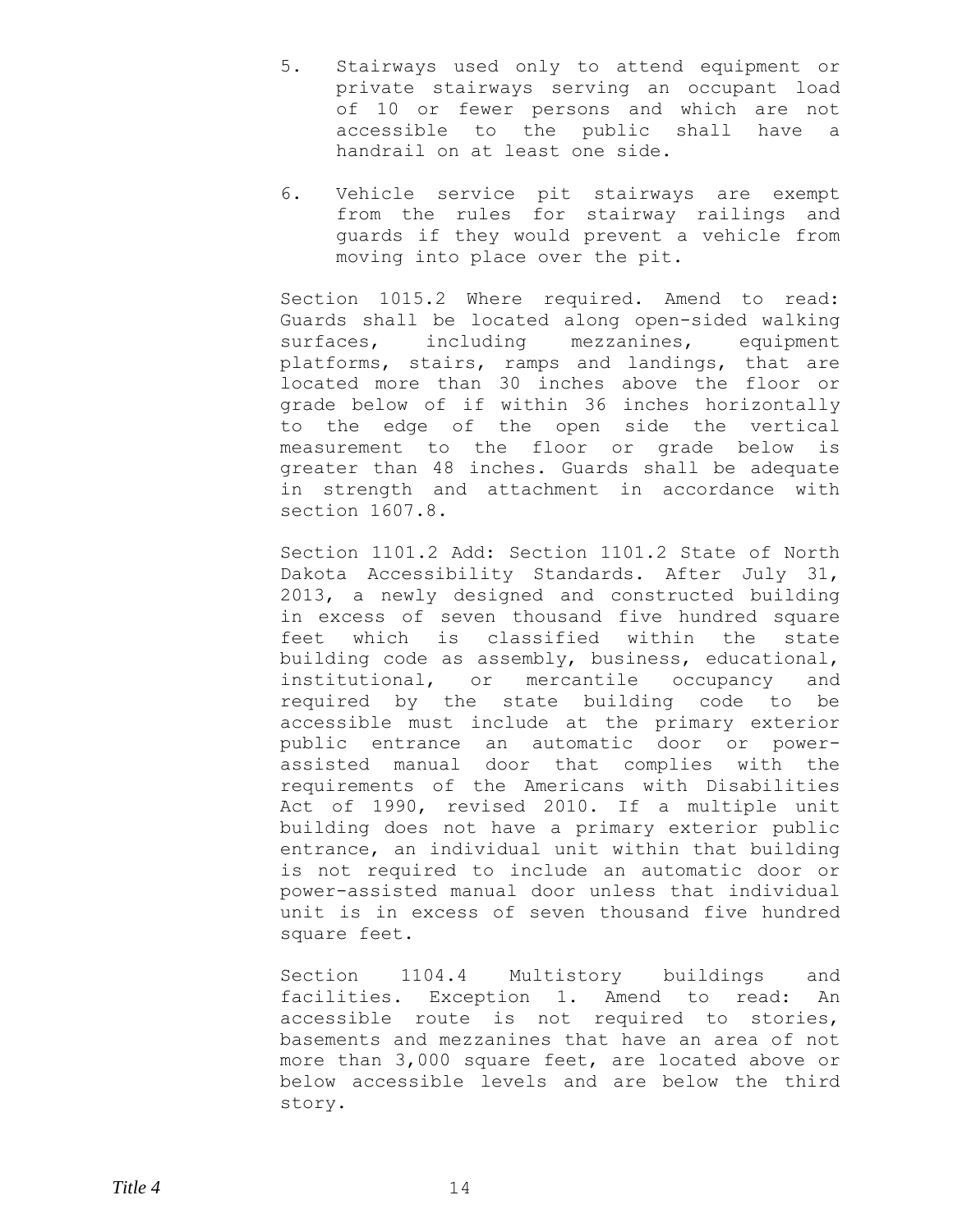Section 1202.1 General. Amend paragraph 2 to read: Ambulatory care facilities and Group I-2 occupancies shall be ventilated by mechanical means in accordance with Section 407 of the International Mechanical Code.

Section 1206 SOUND TRANSMISSION: Delete.

Section 1402.6 Flood resistance. Delete:

Section 1402.7 Flood resistance for coastal high hazard areas and coastal A zones: Delete:

Section 1603.1. Add: It shall not be the responsibility of the building official to determine engineering requirements of this code. Exclusive of the conventional light-frame wood construction provisions referenced in Section 2308, the method to resist loads as referenced in this chapter is the responsibility of a structural engineer or other qualified design professional.

Section 1610.1 General. Exception: Amend to read: Foundation walls extending not more than 9 feet below grade and laterally supported at the top by flexible diaphragms shall be permitted to be designed for active pressure.

Section 1612 Flood Loads. Delete

Section 1804.4 Site Grading. Amend to read: Surface drainage shall be diverted to a storm sewer conveyance or other approved point of collection. Lots shall be graded to drain surface water away from foundation walls. The procedure used to establish the final ground level adjacent to the foundation shall account for additional settlement of the backfill.

Section 1804.5 Grading and fill in flood hazard areas. Delete:

Section 1805.1.2.1 Flood Hazard Areas. Delete:

Section 1809.5 Frost Protection. Add: Exception

4. Free-standing buildings used as Group U occupancies for the storage of private or pleasure-type motor vehicles constructed in accordance with section 406.3.1.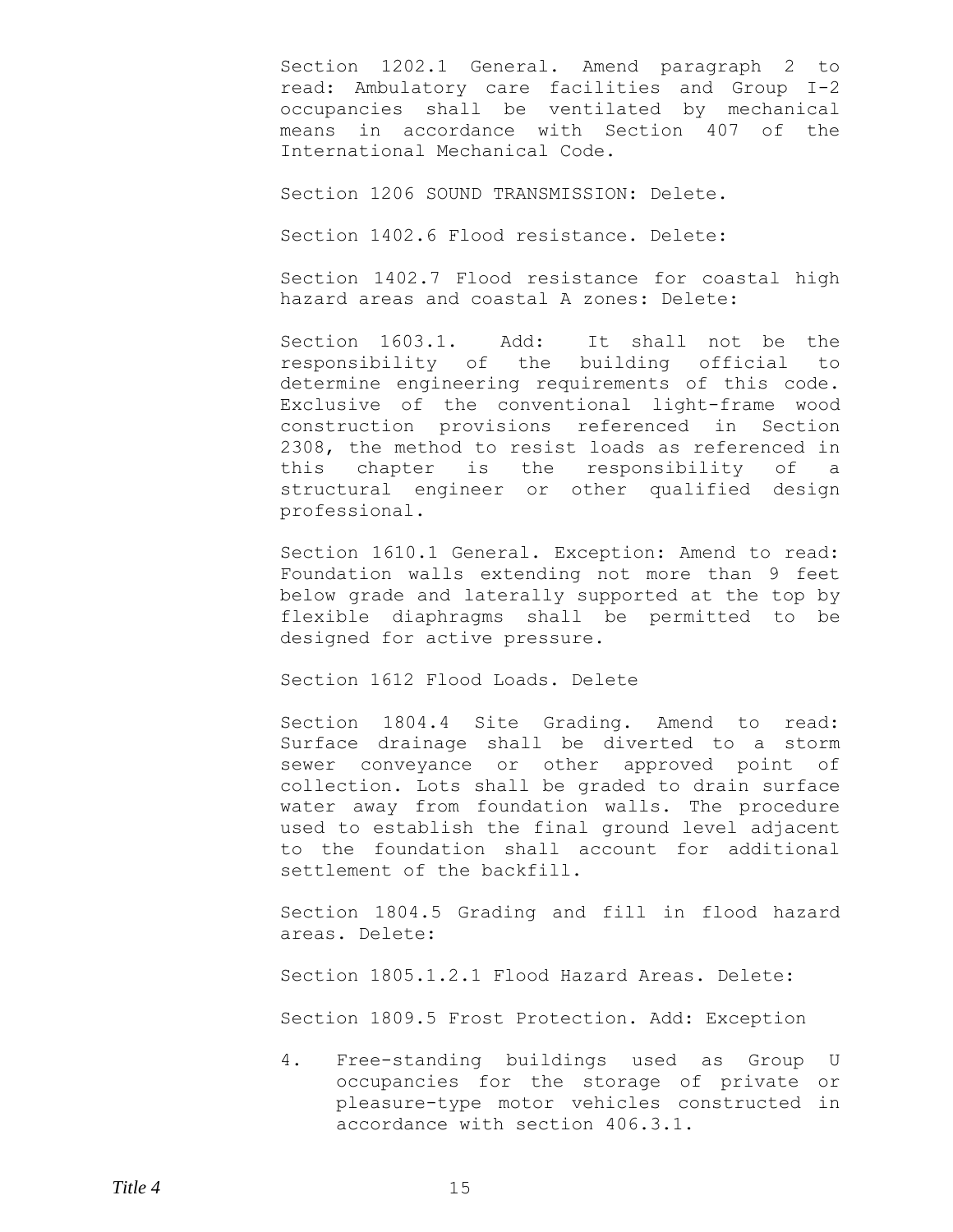Section 2901.1 General. Amend to read: The provisions of this chapter and the North Dakota State Plumbing Code shall govern the erection, installation, alteration, repairs, relocations, replacement, addition to, use or maintenance of plumbing equipment and systems. Toilet and bathing rooms shall be constructed in accordance with Section 1210. Plumbing systems and equipment shall be constructed, installed and maintained in accordance with the North Dakota State Plumbing Code. Private sewage disposal systems shall conform to the North Dakota State Plumbing Code. The International Fire Code, the International Property Maintenance Code and the North Dakota State Plumbing Code shall govern the use and maintenance of plumbing components, appliances, equipment and systems. The International Existing Building Code and the North Dakota State Plumbing Code shall govern the alteration, repair, relocation, replacement and addition of plumbing components, appliances, equipment and systems.

Section 2902.2 Separate Facilities. Exception. Amend to read:

2. Separate facilities shall not be required in structures or tenant spaces with a total occupant load, including both employees and customers, of 25 or fewer.

Section 2902.6 Small occupancies. Amend to read: Drinking fountains shall not be required for an occupant load of 30 or fewer.

Section 3313 Water Supply for fire protection. Amend to read: An approved water supply for fire protection, either temporary or permanent, shall be made available as soon as combustible material arrives on a site located within the city limits.

3. 2018 International Residential Code (IRC):

Section 101.1 Title. Amend: NAME OF JURISDICTION to City of Bismarck.

Section 103 DEPARTMENT OF BUILDING SAFETY. Delete:

Section R104.8 Liability. Add: This code shall not be construed to relieve from or lessen the responsibility of any person owning, operating, or controlling any building or structure for any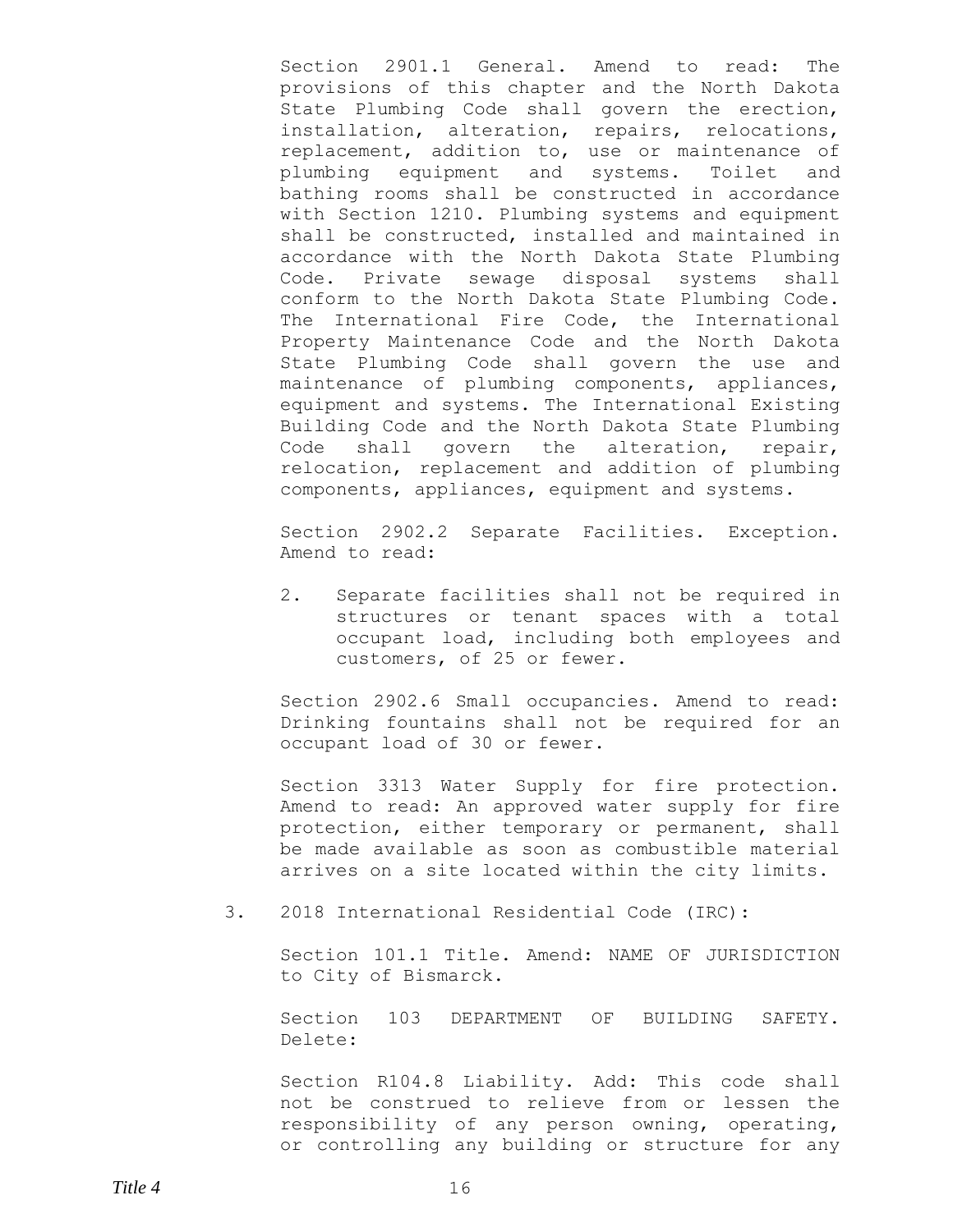damages to persons or property caused by defects, nor shall the code enforcement agency or city be held as assuming any such liability by reason of the inspection authorized by this code or any permits or certificates issued under this code.

Section R104.8.1 Legal Defense. Amend to read: any suit or criminal complaint instituted against an officer or employee because of an act or omission performed by that officer or employee in the lawful discharge of duties and under the provisions of this code shall be afforded all the immunities and defenses provided by other applicable local, state, or federal laws. The building official or any subordinate shall not be liable for cost in any action, suit or proceeding that is instituted in pursuance of the provisions of this code.

Section R104.10.1 Flood Hazard areas. Delete:

Section R105.2: Section R105.2 Work exempt from permit. Building: Amend items 1,2,3,9, and 10 to read: Section RI05.2 Work exempt from permit. Exemption from permit requirements of this code shall not be deemed to grant authorization for any work to be done in any manner in violation of the provisions of this code or any other laws or ordinances of this jurisdiction. Building Permits shall not be required for the following:

- 1. One-story detached accessory structures provided the floor area does not exceed 120 square feet.
- 2. Fences not over 8.5 feet high.
- 4. Retaining walls.
- 9. Window awnings supported by an exterior wall that do not require additional support.
- 10. Decks not exceeding 120 square feet in area, that are not more than 7 inches above grade at any point, are not attached to a dwelling and do not serve the exit door required by Section R311.4.

Section R106.3.1 Approval of construction documents. Amend to read: Where the building official issues a permit, one set of construction documents so reviewed shall be retained by the building official.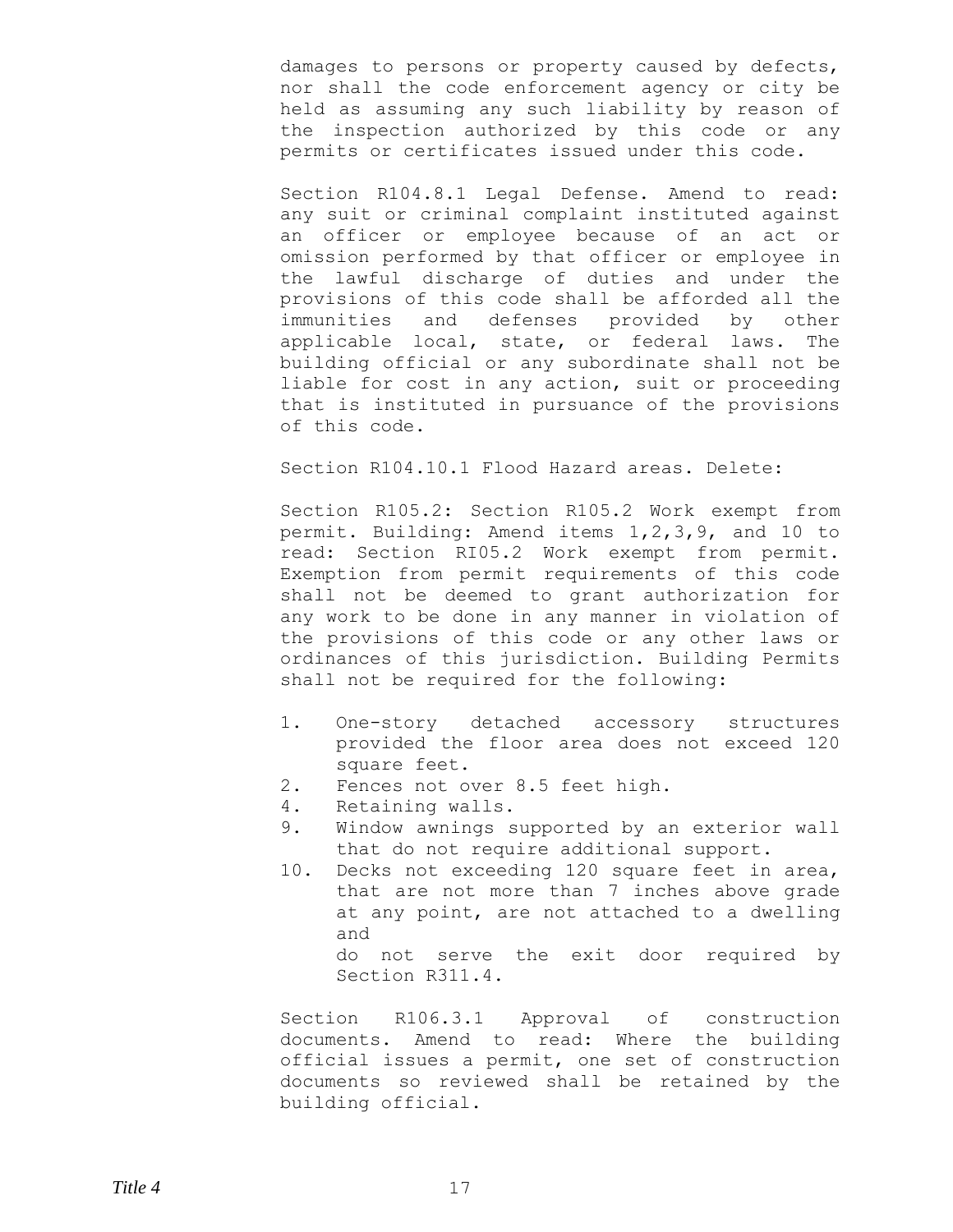Section R108.3 Building permit valuations. Amend to Read: Building permit valuation shall include total value of the work for which a permit is being issued, such as electrical, gas, mechanical, plumbing equipment and other permanent systems, including materials and labor. If, in the opinion of the building official, the valuation is underestimated on the application, the permit shall be denied, unless the applicant can show detailed estimates to meet the approval of the building official. Final building permit valuation shall be set by the building official.

Section R110.1.1: Add: Occupying or permitting occupancy of any building or structure prior to the issuance of a Certificate of Occupancy shall constitute an infraction under the provisions of the Code of Ordinances of the City of Bismarck.

Section R112 Board of Appeals: Delete.

Section R201.3 Terms defined in other codes. Amend to read: Section R201.3 Where terms are not defined in this code such terms shall have meanings ascribed to them as in other code publications of the International Code Council. Whenever electrical codes are referenced by the International Code Council (ICC) in the International Building Code, International Residential Code, International Mechanical Code, International Fuel Gas Code, International Energy Conservation Code, International Existing Building Code, it shall mean the most recent versions of the National Electrical Code and the North Dakota State Wiring Standards adopted by the North Dakota State Electrical Board and the most recent versions of the Uniform Plumbing Code and the Laws, Rules and Plumbing Installation Standards of North Dakota adopted by the North Dakota State Plumbing Board. Where ever reference is made to flood plain requirements, it shall mean the local flood plain management ordinance.

Table R301.2 CLIMATIC AND GEOGRAPHIC DESIGN CRITERIA (1). Add:

Ground snow load: 35 psf Wind Design speed: 115 mph Wind Design topographic effects: NO Wind Design special wind region: NO Wind Design wind-borne debris zone: NO Seismic Design Criteria: Zone A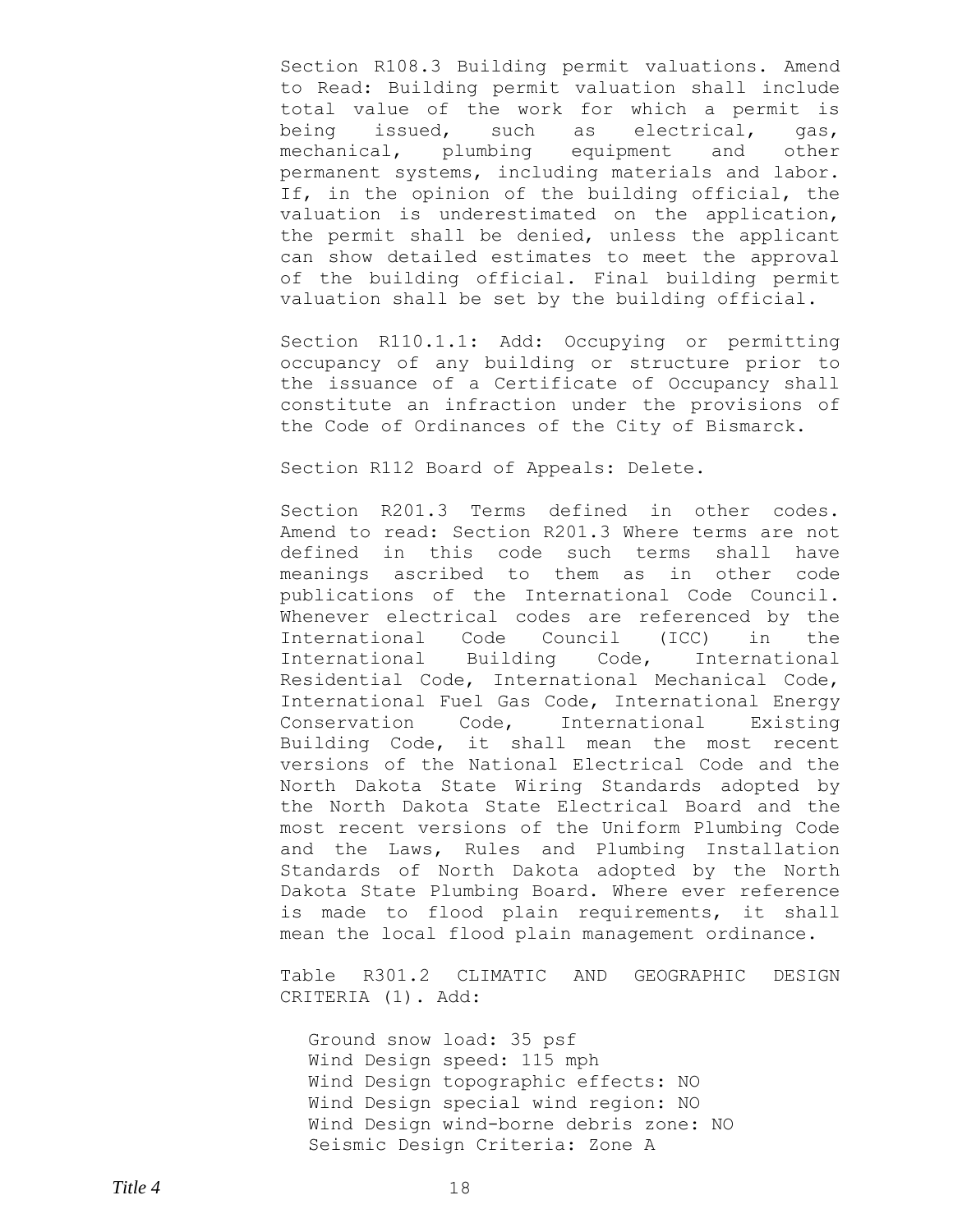Subject to Damage From weathering: Severe Subject to Damage from frost depth: 4 feet Subject to Damage from termite: NO Winter Design Temp: -19 Ice Barrier Underlayment Required: YES Flood Hazards: (a)First FIRM adopted in 1985,(b)current/revised FIRM adopted 2014. Air Freezing Index: 4000 Mean Annual Temp: 42 degrees (F)

Table R302.1 (1) Exterior walls. Amend the fourth column and Add; foot note c. for the first column in walls to read:

 0 feet 3 feet <2 feet to <3 feet >3 feet 5 feet <3 feet 3 feet

A common 2-hour fire-resistance- rated wall is permitted for two or more family dwellings where the common wall is on a property line provided such walls do not contain plumbing or mechanical equipment, ducts or vents in the cavity of the common wall. Electrical installations shall be installed in accordance with chapters 34 through 43. Penetrations of electrical outlet boxes shall be in accordance with section 302.4

Section R302.5.1 Opening protection. Amend to read: Openings from a private garage directly into a room used for sleeping purposes shall not be permitted. Other openings between the garage and residence shall be equipped with solid wood doors not less than 1⅜ inches in thickness, solid or honeycomb-core steel doors not less than 1⅜ inches thick, or 20-minute fire-rated doors.

Section R303.4 Mechanical ventilation. Delete:

Section R307.1 Space required. Amend to read: Fixtures shall be spaced in accordance with the requirements of North Dakota State Plumbing Code and per Figure R307.1, with the exception of the clearance in front of water closets and bidets which shall be at least 24 inches.

Section R310.2.3.1 Ladder and Steps. Amend to read: Window wells with a vertical depth greater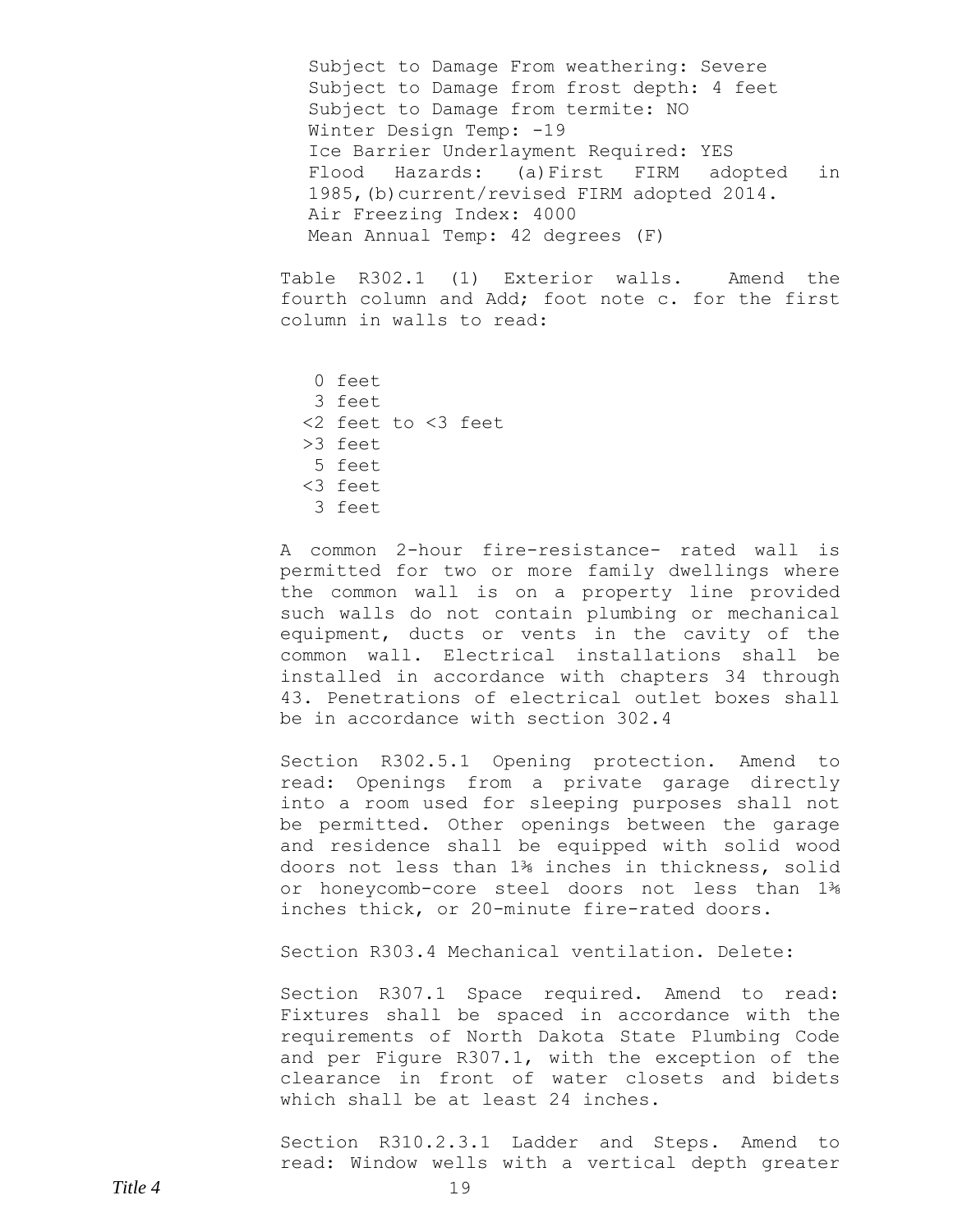than 44 inches shall be equipped with a permanently affixed ladder or steps usable with the window in the fully open position, or shall be equipped with a permanently-attached platform at least 30 inches by 16 inches. The maximum distance between the top of the window well and a platform shall be 42 inches and shall not impede the operation of the window. Ladders or steps required by this section shall not be required to comply with Sections R31l.7 and R31l.8. Ladders or rungs shall have an inside width of at least 12 inches, shall project at least 3 inches from the wall and shall be spaced not more than 18 inches on center vertically for the full height of the window well.

Exception: Terraced window wells with a maximum of 24 inches per vertical rise and minimum of 12 inches per horizontal projection on each level shall also be allowed.

Section R311.3 Floors and landings at exterior doors. Add: Exception 2. A landing is not required on the outside of exterior doors other than the required egress door, where a stairway with a total rise of less than 30 inches is located on the exterior side of the door, provided the door does not swing over the stairway.

Section R311.3.1 Floor elevations at the required egress door. Exception: Amend to read: The landing or floor on the exterior side shall not be more than 8 inches below the top of the threshold provided the door does not swing over the landing or floor.

Where exterior landings or floors serving the required egress door are not at grade, they shall be provided with access to grade by means of a ramp in accordance with Section R3ll.8 or a stairway in accordance with Section R3l1.7.

Section R311.3.2 Floor elevations for other exterior doors. Amend to read: Floor elevations for other exterior doors. Doors other than the required egress door shall be provided with landings or floors not more than 8 inches below the top of the threshold.

Exception: A landing is not required where a stairway with a total rise of less than 30 inches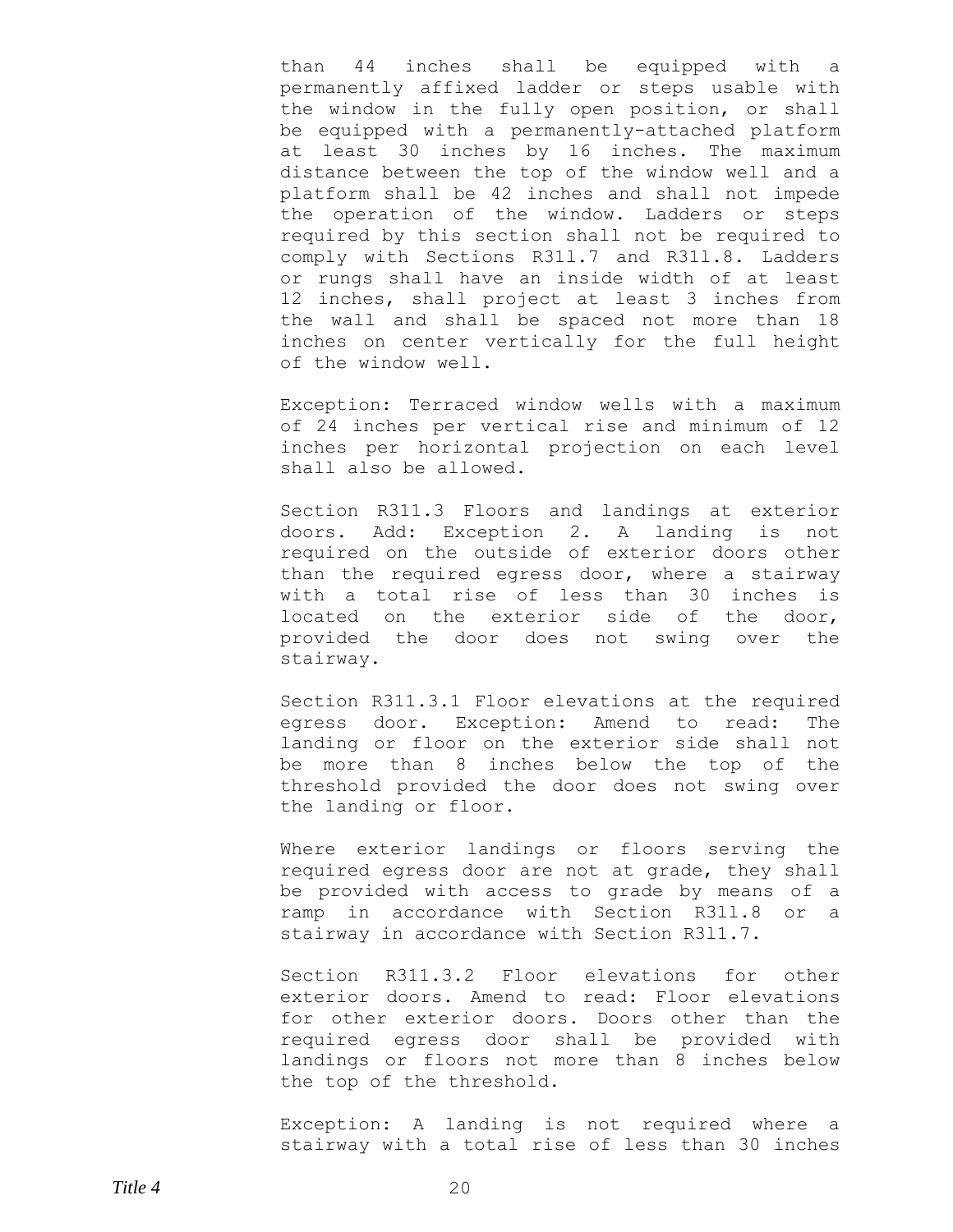is located on the exterior side of the door, provided the door does not swing over the stairway.

Section R311.7.5.1 Risers. Amend to Read: The Riser height shall not be more than 8 inches. The riser shall be measured vertically between landing edges of the adjacent treads. The greatest riser height within any flight of stairs shall not exceed the smallest by more than 3/8 inch. Risers shall be vertical or sloped from the underside of the nosing of the tread above at an angle not more than 30 degrees from the vertical. Open risers are permitted provided that the openings located more than 30 inches, as measured vertically, to the floor or grade below do not permit the passage of a 4-inch-diameter sphere.

Exceptions:

- 1. The opening between adjacent treads is not limited on spiral stairways.
- 2. The riser height of spiral stairways shall be in accordance with Section R311.7.10.1.

Section R311.7.5.2 Treads. Amend to read: The minimum tread depth shall be 9 inches. The tread depth shall be measured horizontally between the vertical planes of the foremost projection of adjacent treads and at a right angle to the tread's leading edge. The greatest tread depth within any flight of stairs shall not exceed the smallest by more than 3/8 inch.

Exception: Where a landing is not provided or required by section R311.3, R311.3.2 or R311.7.6, the top tread of a stair serving exterior doors other than the required exit door, and inswinging doors opening into an attached garage, shall be permitted to exceed the smallest tread by more than 3/8 inch. Such a tread shall be at least 18 inches measured in the direction of travel.

Section R311.7.5.2.1 Winder treads. Amend to read: Winder treads shall have a minimum tread depth of 9 inches measured between the vertical planes of the foremost projection of adjacent treads at the intersections with the walkline. Winder treads shall have a tread depth of not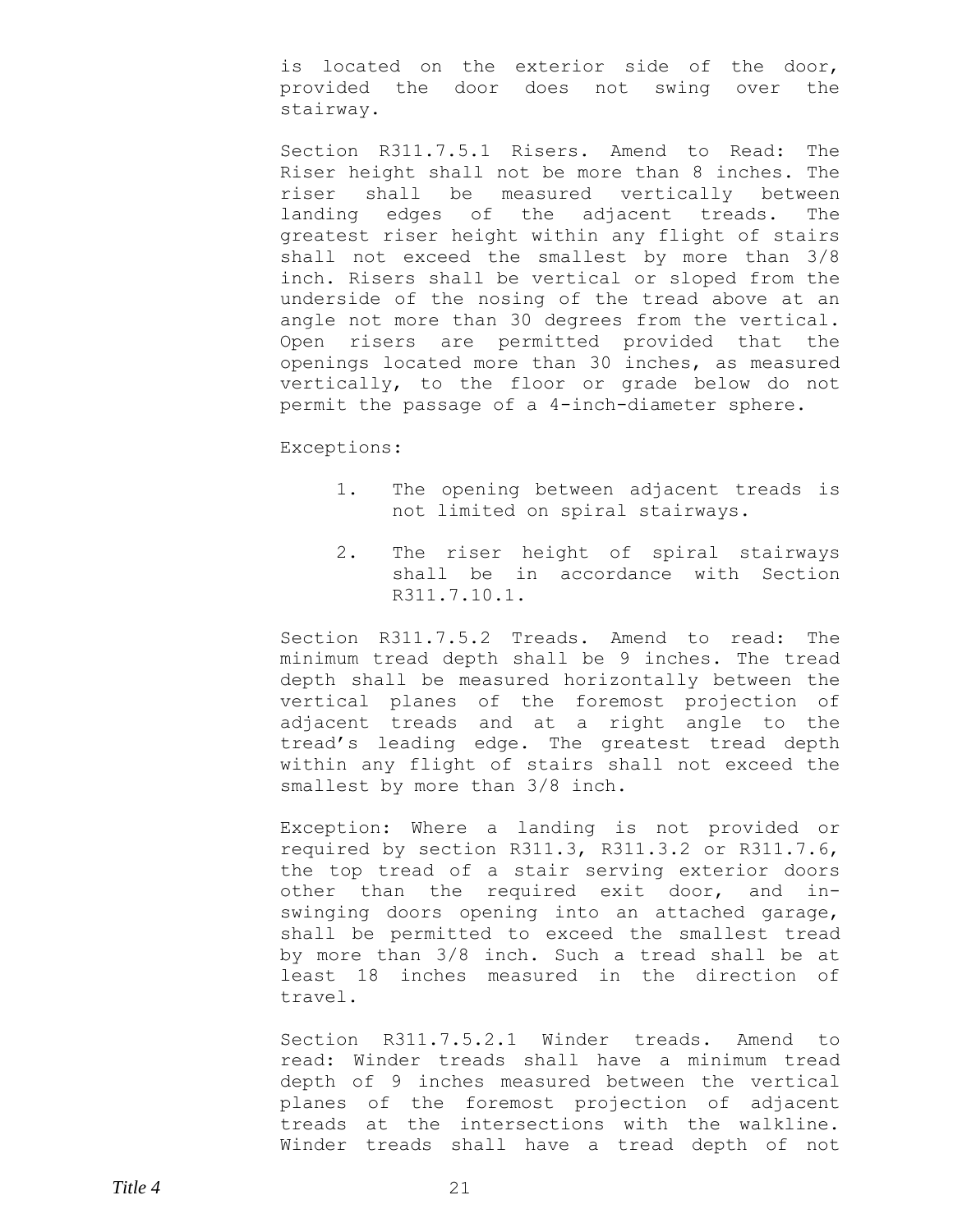less than 6 inches at any point within the clear width of the stair. Within any flight of stairs, the largest winder tread depth at the walkline shall not exceed the smallest winder tread by more than 3/8 inch). Consistently shaped winders at the walkline shall be allowed within the same flight of stairs as rectangular treads and do not have to be within 3/8 inch of the rectangular tread depth.

Exception: The tread depth at spiral stairways shall be in accordance with Section R311.7.10.1.

Section R311.7.6 Landings for stairways. Exception: Amend to read: Exceptions:

A floor or landing is not required at the top of an interior flight of stairs, including stairs in an enclosed garage, provided a door does not swing over the stairs.

A landing is not required at the top of an interior flight of stairs with a total rise of less than 30 inches, provided the door does not swing over the stairway.

Section R312.1.1 Where Required. Amend to read: Guards shall be located along open-sided walking surfaces, stairs, ramps and landings that are located more than 30 inches measured vertically to the floor or grade below. Insect screening shall not be considered as a guard.

Section R313.1.1 Design and installation. Amend to read: Automatic residential sprinkler systems for townhouses shall be designed and installed in accordance with NFPA 13D, NFPA 13R, or NFPA 13.

Section R314.3 Location. Add: 5. In dwelling units where the ceiling height of a room open to the hallway serving the bedrooms exceeds that of the hallway by 24 inches or more, smoke detectors shall be installed in the hallway and in the adjacent room.

Section R322 Flood-Resistant Construction. Delete.

Section 326.1 General. Amend to read: The design and construction of pools and spas shall comply with the City of Bismarck Ordinance, Title 4, Chapter 4-06, Swimming Pools.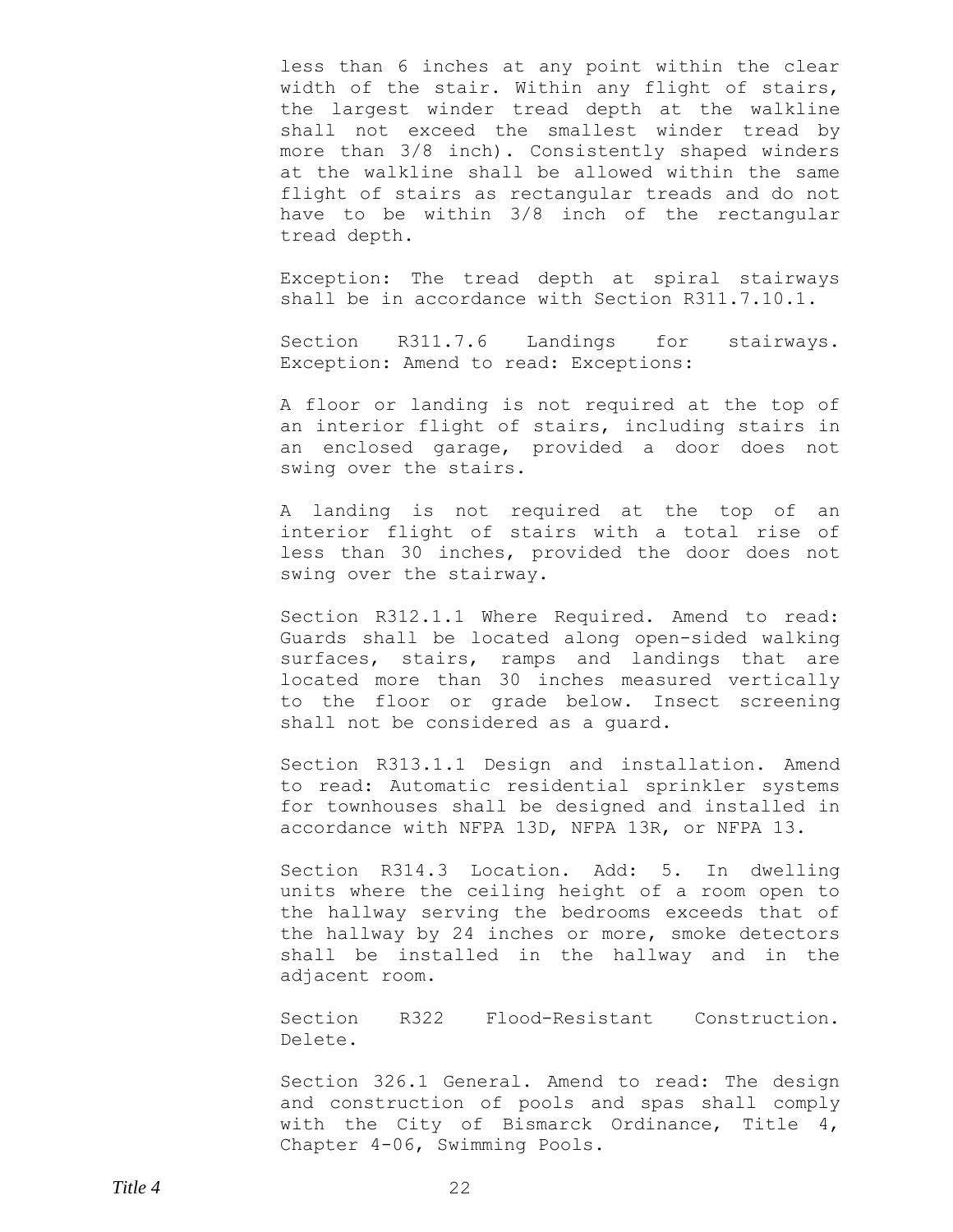Section R401.3 Drainage. Amend to read: Surface drainage shall be diverted to a storm sewer conveyance or other approved point of collection. Lots shall be graded to drain surface water away from foundation walls.

Section R403.1 General. All exterior walls shall be supported on continuous solid or fully grouted masonry or concrete footings, crushed stone footings, wood foundations, or other approved structural systems that shall be of sufficient design to accommodate all loads according to Section R301 and to transmit the resulting loads to the soil within the limitations as determined from the character of the soil. Footings shall be supported on undisturbed natural soils or engineered fill and shall include a concrete encased contiguous rebar stubbed out near the electrical service for grounding of the electrical system as per the requirements of the most recently adopted version of North Dakota State Electrical Board's Laws, Rules and Wiring Standards. Coordinate with the electrical contractor.

Section R403.1.4.1 Frost Protection. Exceptions 1 and 2, amend to Read Add Exception 4:

- 1. Protection of freestanding accessory structures of light framed construction shall not be required.
- 2. Protection of freestanding accessory structures with an area of 400 square feet or less, of other than light-framed construction shall not be required.
- 4. Single story uncovered decks supported by a single attachment to a dwelling need not be provided with footings that extend below the frost line.

Non-frost protected Foundations supporting detached accessory structures of light frame construction greater than 200 sf must be constructed of monolithic slab-on-grade construction with turned-down footings. Perimeter turned-down footings must be a minimum of 12 inches in depth and eight-inches wide. Perimeter turned-down footings shall have a minimum of one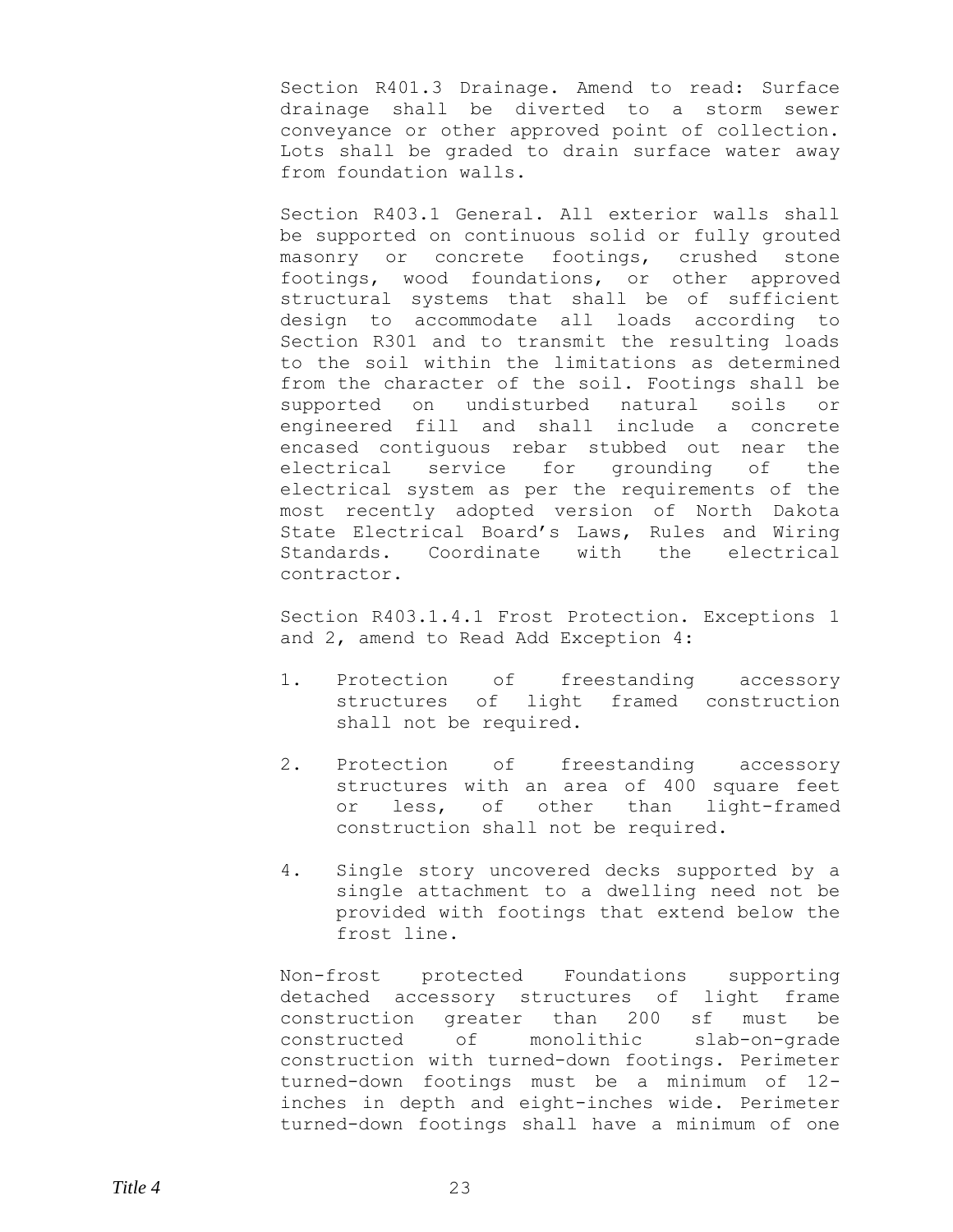no. 4 bar at the top and at the bottom of the footing. Footings shall not bear on frozen soil.

Table R404.1.2 (10). Alternate Vertical Reinforcement for Concrete Foundation Walls.

| Minimum Reinforcement for concrete                                               |                |               |  |  |  |  |  |
|----------------------------------------------------------------------------------|----------------|---------------|--|--|--|--|--|
| Foundation Walls, Active Pressure=45pcf<br>Soil Classes GM, GC, SM, SM-SC and ML |                |               |  |  |  |  |  |
|                                                                                  |                |               |  |  |  |  |  |
| Wall Height                                                                      | Wall Thickness | Vertical      |  |  |  |  |  |
| Feet                                                                             | Inches         | Reinforcement |  |  |  |  |  |
|                                                                                  | 8''            | #4 @ 24"      |  |  |  |  |  |
| 8'                                                                               |                | #5 @ 40"      |  |  |  |  |  |
|                                                                                  | 10''           | #4 @ 30"      |  |  |  |  |  |
|                                                                                  |                | #5 @ 50"      |  |  |  |  |  |
|                                                                                  | 8''            | #4 @ 18"      |  |  |  |  |  |
| 9'                                                                               |                | #5 @ 28"      |  |  |  |  |  |
|                                                                                  | 10''           | #4 @ 24"      |  |  |  |  |  |
|                                                                                  |                | #5 @ 36"      |  |  |  |  |  |
|                                                                                  |                | #4 @ 16"      |  |  |  |  |  |
| 10'                                                                              | 10''           | #5 @ 26"      |  |  |  |  |  |

## Notes:

- 1. Chart is based on an active soil pressure of 45 pounds per cubic foot (pcf)
- 2. Reinforcing steel shall be ASTM A615 Fy 60,000 pounds per square inch (psi).
- 3. The vertical reinforcing bars are to be located on the inside face.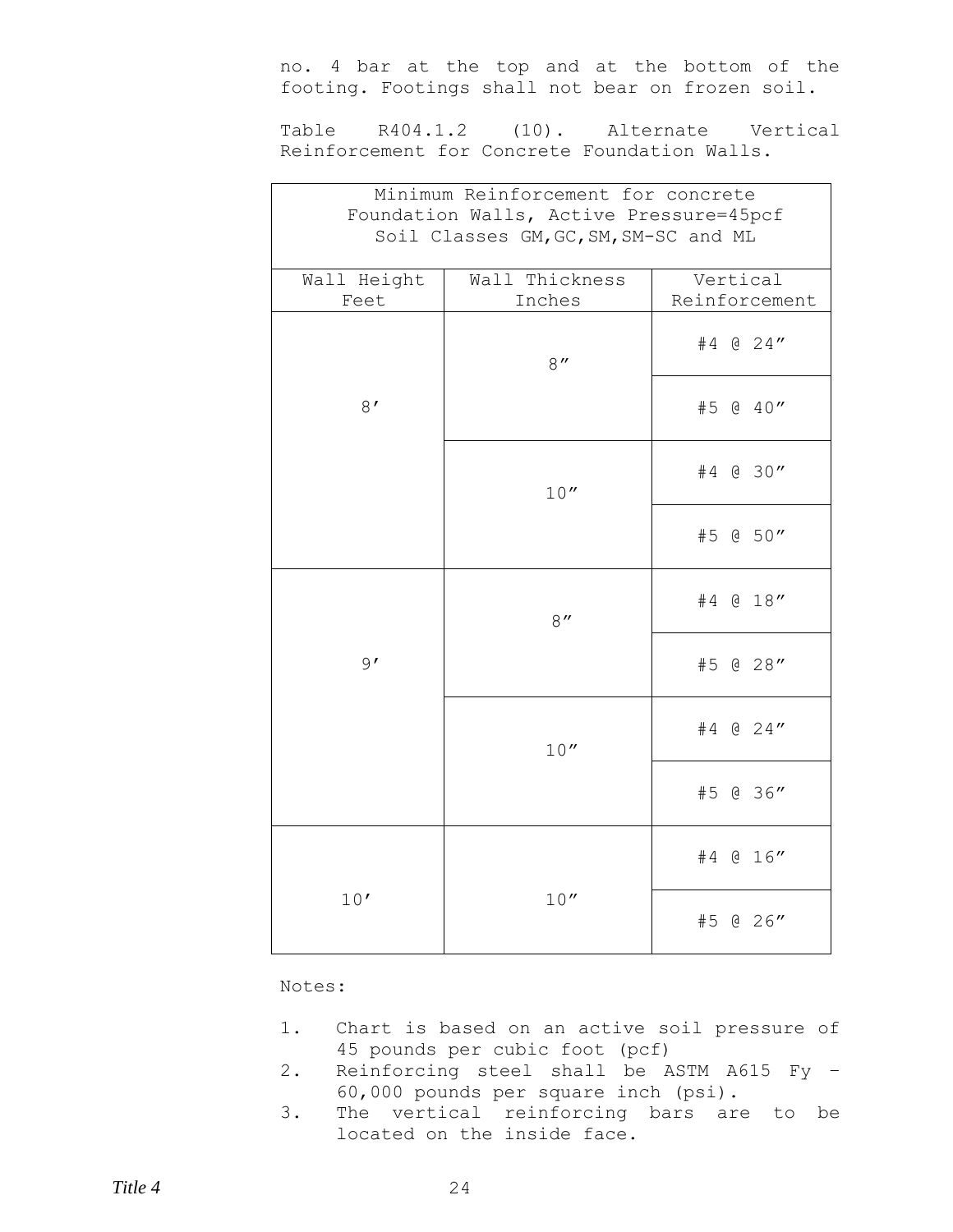- 4. Minimum concrete strength Fc1 = 3,000 pounds per square inch (psi).
- 5. Backfill shall not be placed until first floor framing and sheathing is installed and fastened or adequately braced and the concrete floor slab is in place or the wall is adequately braced.

Table R404.1.2 (11). Alternate Vertical Reinforcement for Concrete Foundation Walls.

| Minimum Reinforcement for concrete<br>Foundation Walls, Active Pressure=65pcf<br>Soil Classes SC, ML-CL and inorganic CL |                          |                           |  |  |  |
|--------------------------------------------------------------------------------------------------------------------------|--------------------------|---------------------------|--|--|--|
| Wall Height<br>Feet                                                                                                      | Wall Thickness<br>Inches | Vertical<br>Reinforcement |  |  |  |
|                                                                                                                          | 8''                      | #4 @ 18"                  |  |  |  |
| 8'                                                                                                                       |                          | #5 @ 26"                  |  |  |  |
|                                                                                                                          | 10''                     | #4 @ 24"                  |  |  |  |
|                                                                                                                          |                          | #5 @ 36"                  |  |  |  |
| 9'                                                                                                                       | 8''                      | #4 @ 12"                  |  |  |  |
|                                                                                                                          |                          | #5 @ 18"                  |  |  |  |
|                                                                                                                          | 10''                     | #4 @ 16"                  |  |  |  |
|                                                                                                                          |                          | #5 @ 24"                  |  |  |  |
|                                                                                                                          |                          | #4 @ 12"                  |  |  |  |
| 10'                                                                                                                      | 10''                     | #5 @ 18"                  |  |  |  |

Notes: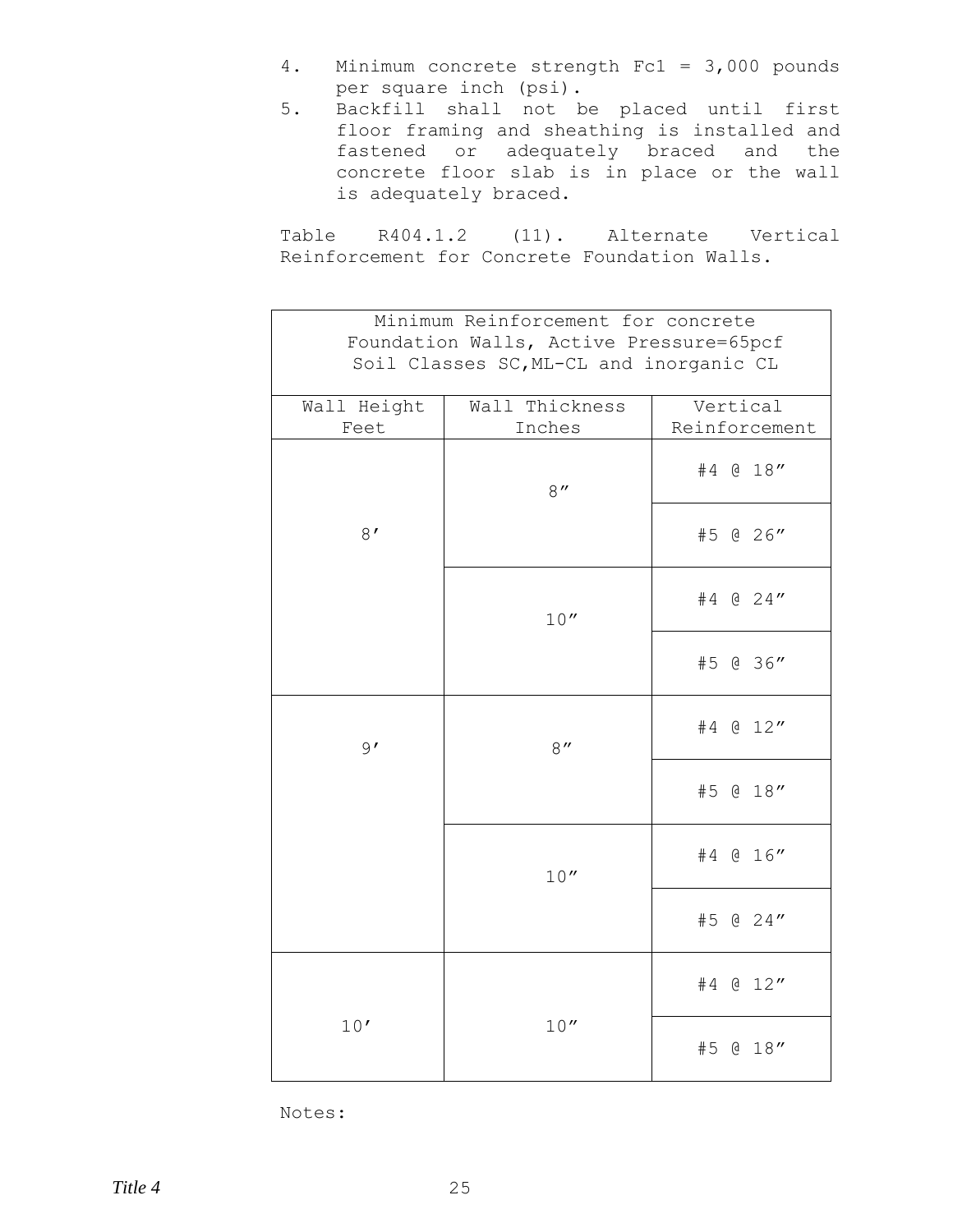- 1. Chart is based on an active soil pressure of 65 pounds per cubic foot (pcf)
- 2. Reinforcing steel shall be ASTM A615 Fy 60,000 pounds per square inch (psi).
- 3. The vertical reinforcing bars are to be located on the inside face.
- 4. Minimum concrete strength Fc1 = 3,000 pounds per square inch (psi).
- 5. Backfill shall not be placed until first floor framing and sheathing is installed and fastened or adequately braced and the concrete floor slab is in place or the wall is adequately braced.

Section R404.1.3.2 Reinforcement for foundation walls. Amend to read: Concrete foundation walls shall be laterally supported at the top and bottom. Horizontal reinforcement shall be provided in accordance with Table R404.1.2(1). Vertical reinforcement shall be provided in accordance with Table R404.1.2(2), R404.1.2(3),  $R404.1.2(4)$ ,  $R404.1.2(5)$ ,  $R404.1.2(6)$ , R404.1.2(7), or R404.1.2(8)., or Table R404.1.2(10). Vertical reinforcement for flat basement walls retaining 4 feet or more of unbalanced backfill is permitted to be determined in accordance with Table R404.1.2(9). For basement walls supporting above-grade concrete walls, vertical reinforcement shall be the greater of that required by Tables R404.1.2(2) through R404.1.2(8) or by Section R611.6 for the above-grade wall. In Buildings assigned to Seismic Design Category D0,D1, or D2, concrete foundation walls shall also comply with Section R404.1.4.2.

Section R507.3 Footings. Amend to read: Decks supported by more than one attachment to a dwelling, covered decks, and multi-story decks shall be supported on concrete footings or other approved structural systems designed to accommodate all loads in accordance with Section R301. Deck footings shall be sized to carry the imposed loads from the deck to the ground as shown in figure R507.3. The footing depth shall be in accordance with Section R403.1.4.

Table R507.3.1 Minimum footing size for decks. Delete:

Section 507.5 Deck Beams. Amend to read: Maximum allowable spans for wood deck beams, as shown in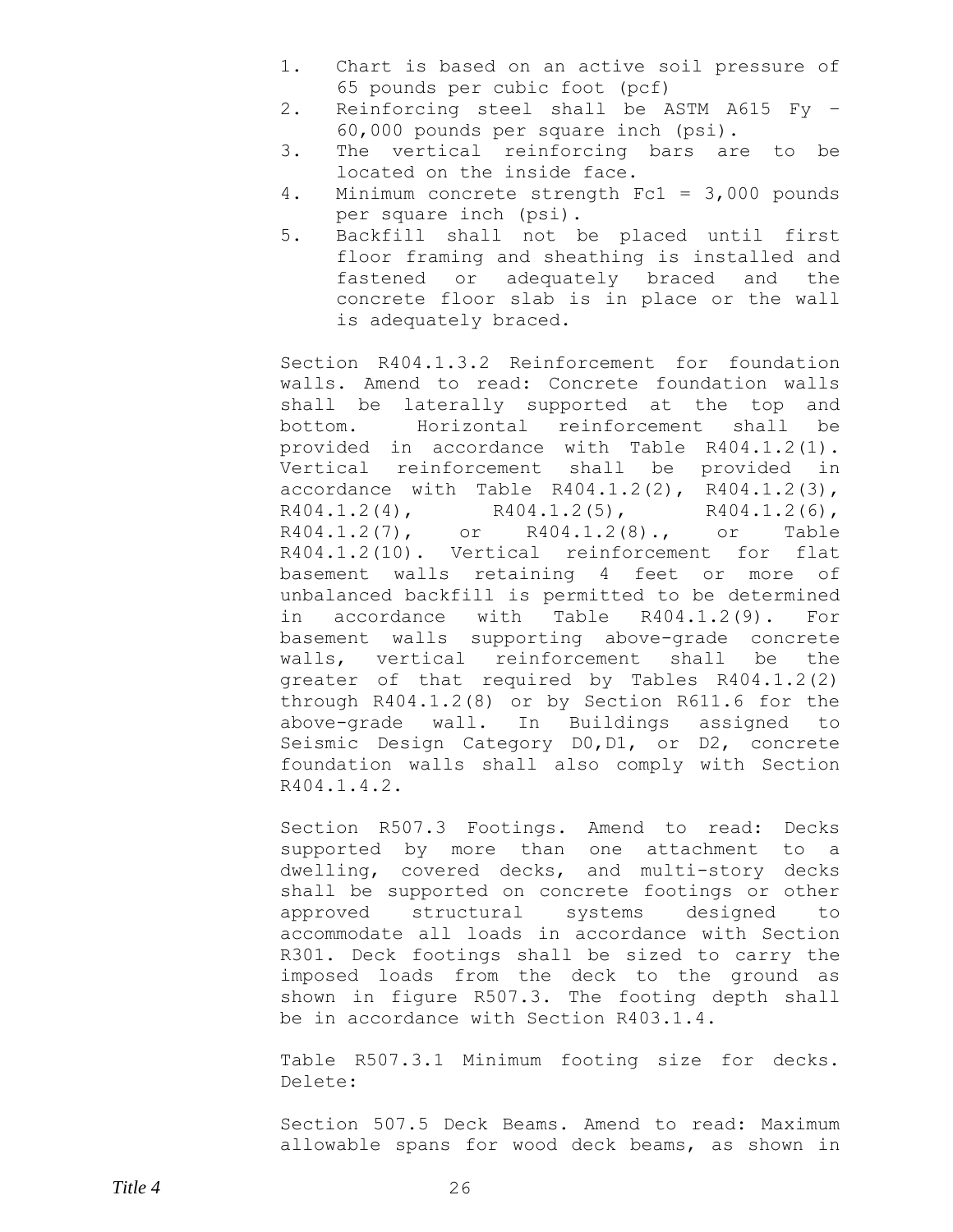Figure R507.5, shall be in accordance with Table R507.5. Beam plies shall be fastened with two rows of 10d (3-inch x 0.128-inch) nails minimum at 16 inches (406 mm) on center along each edge. Beams shall be permitted to cantilever at each end up to one-fourth of the actual beam span. Deck beams of other materials shall be permitted where designed in accordance with accepted engineering practices.

Section R602.7.2 Rim board headers. Revise to read: Rim board header size, material and span shall be in accordance with Table R602.7(1). Rim board headers shall be constructed in accordance with Figure R602.7.2 and shall be supported at each end by full-height studs. Rim board headers supporting concentrated loads shall be designed in accordance with accepted engineering practice.

Section R602.7.5 Supports for headers. Amend to read: Headers shall be supported on each end with one or more jack studs or with approved framing anchors in accordance with Table R602.7(1) or R602.7(2). The full-height stud adjacent to each end of the header shall be end nailed to each end of the header with four-16d nails (3.5 inches × 0.135 inches).

Table N1102.1.2 (R402.1.2) Insulation and Fenestration Requirements By Component. Climate zone 6, Wood Frame Wall R-Value. Amend to read: 21 or 13+5h,i.

Table N1102.1.2 (R402.1.2) Insulation and Fenestration Requirements By Component. Climate zone 6, Basement Wall R-Value. Amend to read: 10/13.

Table N1102.1.2 (R402.1.2) Insulation and Fenestration Requirements By Component. Climate zone 6, Crawlspace R-Value. Amend to read: 10/13.

Table N1102.1.4 (R402.1.4) Equivalent U-Factors. Climate zone 6, Frame Wall Factor. Amend to Read: 0.057.

Table N1102.1.4 (R402.1.4) Equivalent U-Factors. Climate zone 6, Basement Wall U-Factor. Amend to Read: 0.059.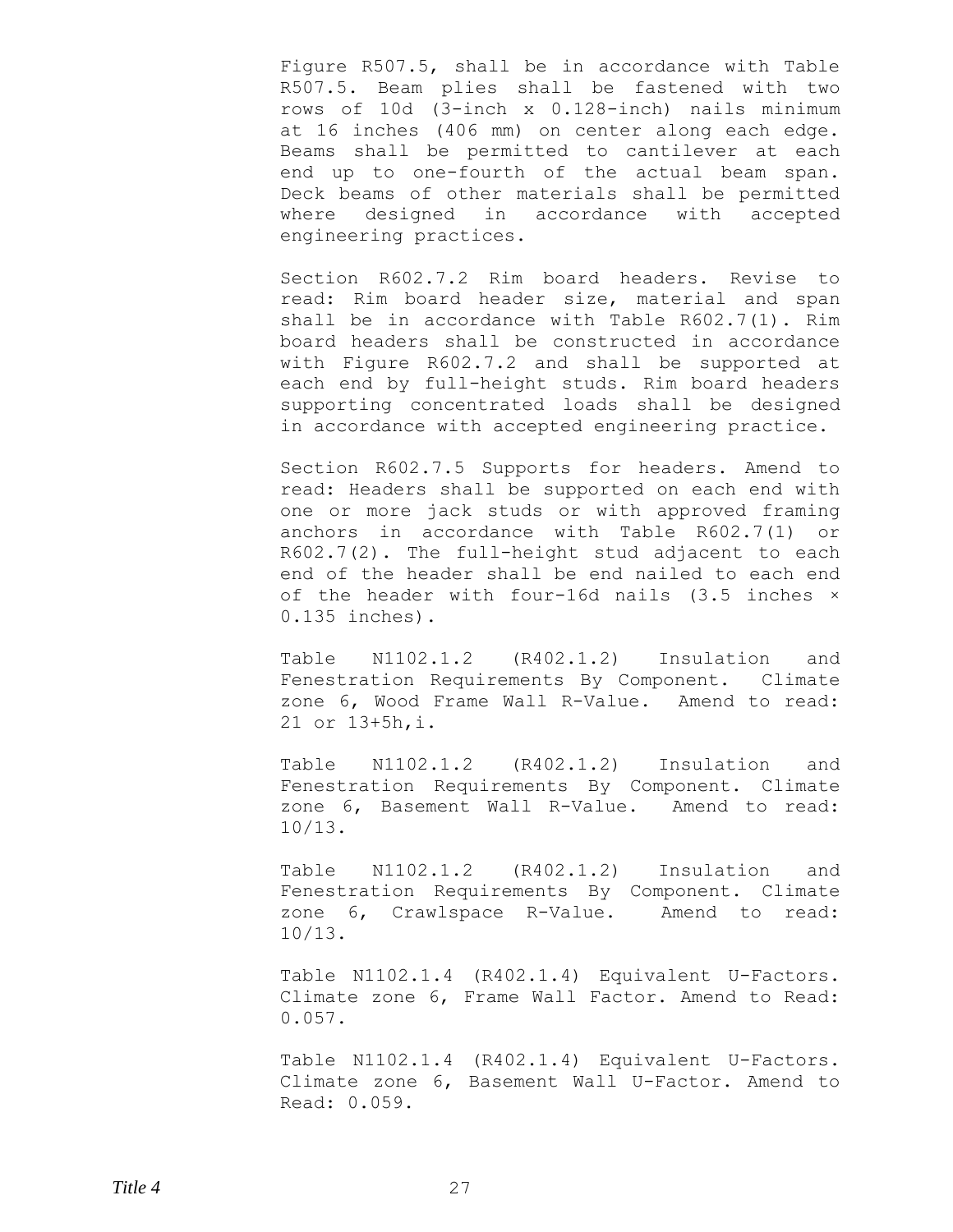Table N1102.1.4 (R402.1.4) Equivalent U-Factors. Climate zone 6, Crawl Space Wall U-Factor. Amend to Read: 0.059.

Section N1102.4 (R402.4) Air leakage (Mandatory). Add: Exception: Dwelling units of R-2 Occupancies and multiple single family dwellings shall be permitted to comply with IECC Section C402.5.

Section N1102.4.1.3 (R402.4.1.3) Visual Inspection Option. Add: Visual Inspection Option. Building envelope tightness and insulation shall be considered acceptable when installed in accordance with Table N1102.4.1.1 (R402.4.1.1) - "Air Barrier and Insulation" and has been field verified.

Section N1103.3.5 (R403.3.5) Building Cavities (Mandatory). Amend to read: Building framing cavities shall not be used as supply ducts.

Section N1103.6 (R403.6) Mechanical Ventilation (Mandatory). Amend title to read: Ventilation (Mandatory)

Table N1105.5.2(1) [R405.5.2(1)] Specifications for the Standard Reference and Proposed Design. Air exchange rate. Amend to read:

Standard Reference Design: Air leakage rate of 5 air changes per hour in Climate Zones 1 through 8 at a pressure of 0.2 inches w.g (50 Pa). (Balance is unchanged.)

Proposed design: For residences that are not tested, the same air leakage rate leakage rate as the standard reference design. For tested residences, the measured air exchange rate. The mechanical ventilation rated shall be in addition to the air leakage rate and shall be as proposed.

Section M1502.4.2 Duct Installation. Amend to Read: Exhaust ducts shall be supported at intervals not to exceed 4 feet and shall be secured in place. The insert end of the duct shall extend into the adjoining duct or fitting in the direction of airflow. Exhaust duct joints may be mechanically fastened. Ducts shall not be joined with screws. Where dryer exhaust ducts are enclosed in wall or ceiling cavities, such cavities shall allow the installation of the duct without deformation.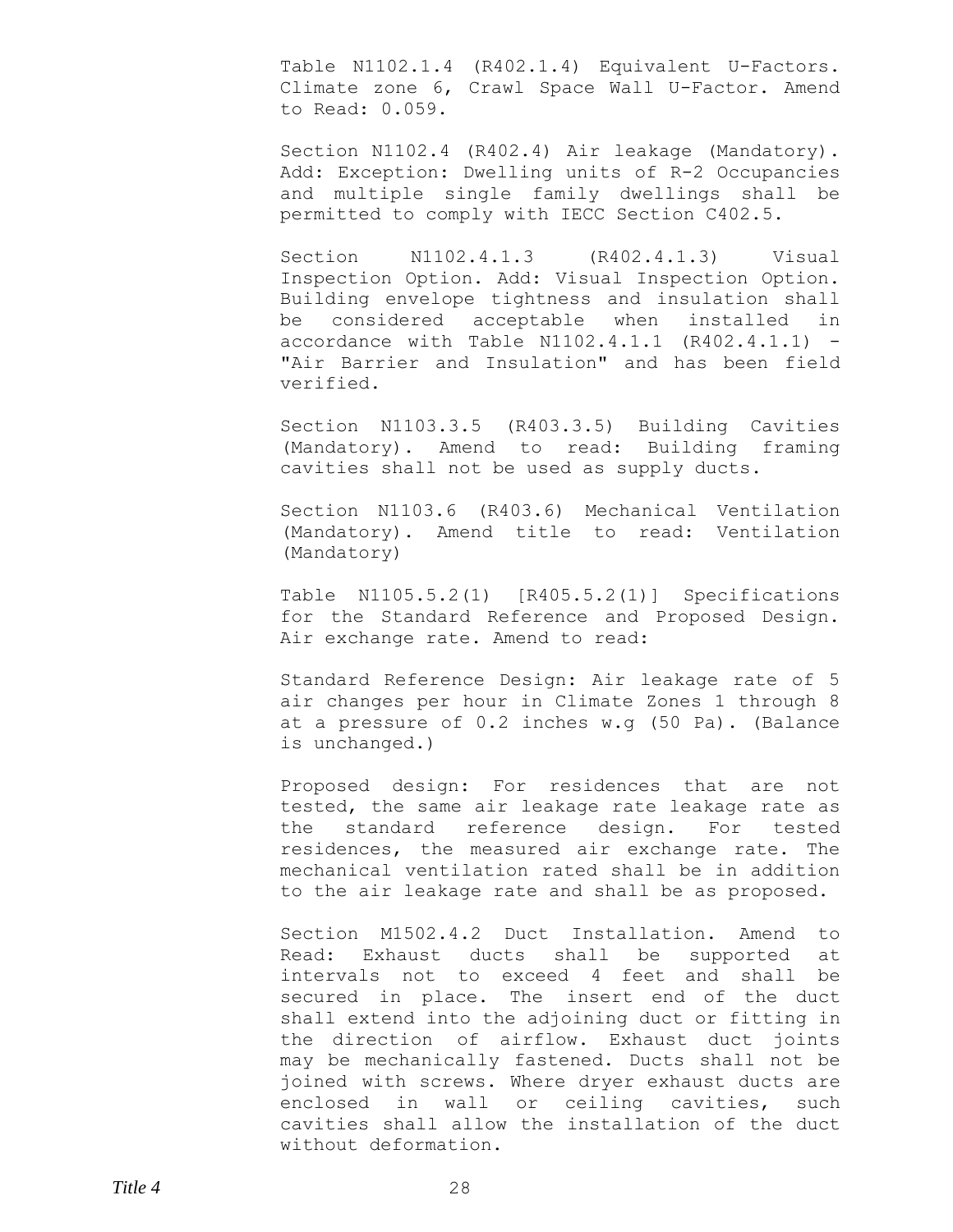Section M1503.6 Makeup Air Required. Amend to read: Where one or more gas, liquid or solid fuel-burning appliance that is neither directvent nor uses a mechanical draft venting system is located within a dwelling unit's air barrier, each exhaust-hood systems capable of exhausting in excess of 400 cubic feet per minute (0.19m\_- 3/S) shall be mechanically or passively provided with makeup air at a rate approximately equal to the exhaust air rate in excess of 400 cfm. Such makeup air systems shall be equipped with not fewer than one damper complying with Section Ml503.6.2.

Section M1601.4.1 Joints, Seams and Connections. Amend to read: Exception 3. For ducts having a static pressure classification of less than 2 inches of water column (500 Pa), additional closure systems shall not be required for continuously welded joints and seams and lockingtype joints and seams.

Section M2005.1 General. Water heaters shall be installed in accordance with the North Dakota State Plumbing Code, the manufacturer's instructions and the requirements of this code. Water heaters installed in an attic shall comply with the requirements of Section M1305.1.3. Gasfired water heaters shall comply with the requirements in Chapter 24. Domestic electric water heaters shall comply with UL 174. Oiledfired water heaters shall comply with UL 732. Thermal solar water heaters shall comply with Chapter 23 and UL 174. Solid fuel-fired water heaters shall comply with UL 2523.

Section M2101.3 Protection of potable water. Amend to read: The potable water system shall be protected from backflow in accordance with the provisions listed in the North Dakota State Plumbing Code.

Section M2101.10 Tests. Amend to read: New hydronic piping shall be isolated and tested hydrostatically at a pressure of not less than 100-pounds per square inch (psi) (689 kPa). The duration of each test shall be not less than 15 minutes and not more than 20 minutes.

Section M2103.3 Piping Joints. Item 2. Amend to read: Copper tubing shall be joined by brazing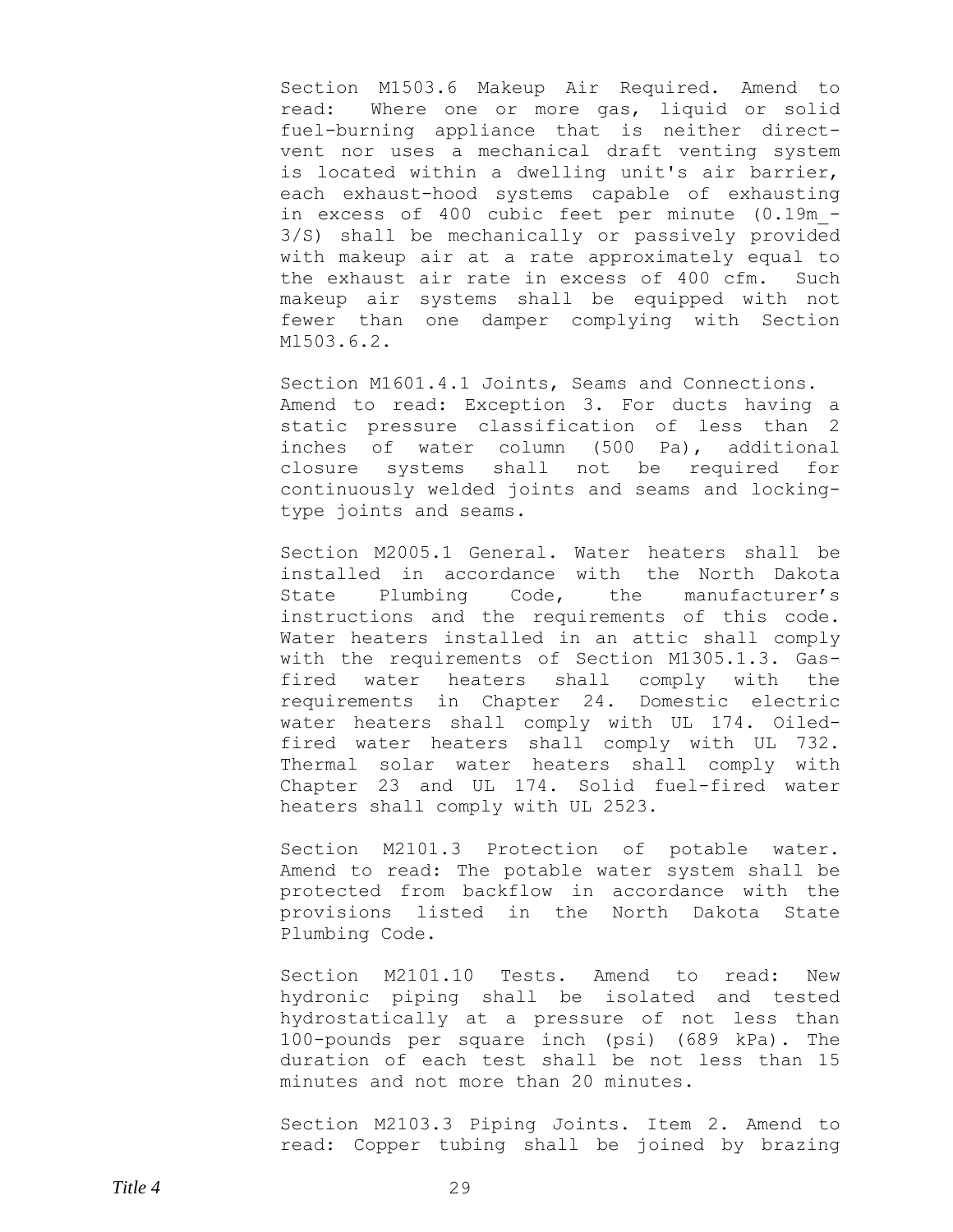complying with the North Dakota State Plumbing Code.

G2404.7 Flood Hazard. Delete:

Figure G2407.6.1 (1) All air from indoors-inlet air from ventilated crawl space and outlet air to ventilated attic. Delete:

Figure G2407.6.1 (2)All air from outdoors through ventilated attic. Delete:

Section G2407.11 (304.11) Combustion air ducts. Item 5. Amend to read: Ducts shall not terminate in an attic space.

Section G2417.4.1 (406.4.3) Test pressure. Amend to read: The test pressure to be used shall not be less than one and one half times the proposed maximum working pressure, but not less than 25 psig, irrespective of design pressure. Where the test pressure exceeds 125 psig the test pressure shall not exceed a value that produces a hoop stress in the piping greater than 50 percent of the specified minimum yield strength of the pipe.

Section G2425.12 (501.12) Residential and lowheat appliances flue lining systems. Amend to read: Flue lining systems for use with residential-type and low-heat appliances shall be limited to the following:

Clay flue lining complying with the requirements of ASTM C 315 or equivalent when each appliance connected into the masonry chimney has a minimum input rating greater than 400,000 Btu/h. Clay flue lining shall be installed in accordance with Chapter 10.

Listed chimney liner systems complying with UL 1777.

Other approved materials that will resist, without cracking, softening, or corrosion, flue gases and condensate at temperatures up to 1800 F (982 C).

Aluminum (1100 or 3003 alloy or equivalent) not less than 0.032 inches thick up to 8 inches in diameter.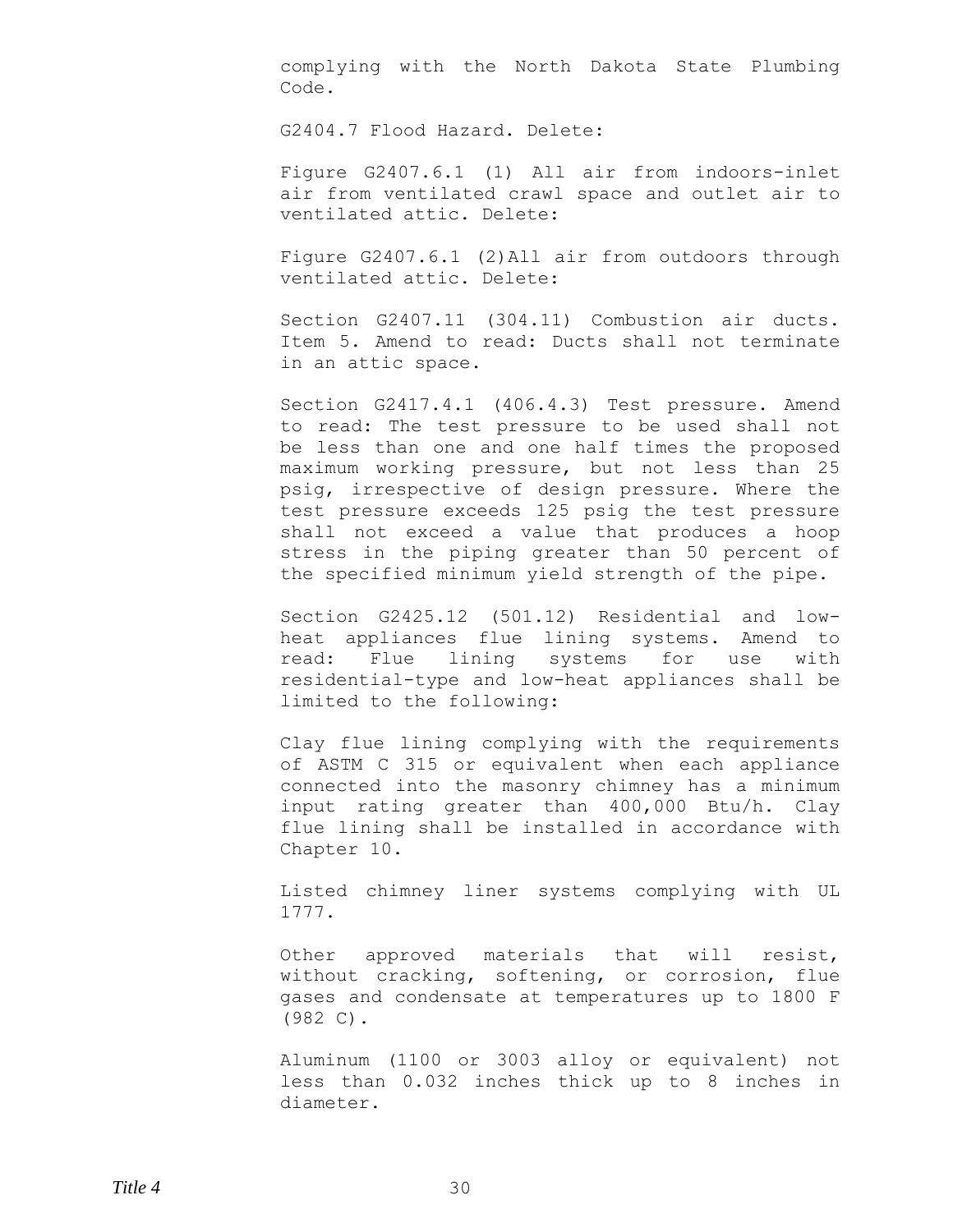Stainless steel (304 or 430 alloy or equivalent) not less than 26 gauge (0.018 inches thick) to 8 inches in diameter or not less than 24 gauge (0.024 inches thick) 8 inches in diameter and larger.

When a metal liner is used other than a listed chimney liner a condensation drip tee shall be installed and supported in an approved manner.

Section G2427.5.2 (503.5.3) Masonry chimneys. Amend to read: Masonry chimneys shall be built and installed in accordance with NFPA211 and shall be lined as per G2425.12.

Section G2442.5 (618.5) Screen. Amend to read: Required outdoor air inlets shall be covered with a screen having  $\frac{1}{4}$  inch (6.4 mm) openings. Required outdoor air inlets serving a nonresidential portion of a building shall be covered with screen having openings larger than ¼ inch (6.4 mm) and not larger than ½ inch.

Chapter 25 PLUMBING ADMINISTRATION. Delete:

Chapter 26 GENERAL PLUMBING REQUIREMENTS. Delete:

Chapter 27 PLUMBING FIXTURES. Delete:

Chapter 28 WATER HEATERS. Delete:

Chapter 29 WATER SUPPY AND DISTRIBUTION. Delete:

Chapter 30 SANITARY DRAINAGE. Delete:

Chapter 31 VENTS. Delete:

Chapter 32 TRAPS. Delete:

Chapter 34 GENERAL REQUIREMENTS. Delete:

Chapter 35 ELECTRICAL DEFINITIONS. Delete:

Chapter 36 SERVICES. Delete:

Chapter 37 BRANCH CIRCUIT AND FEEDER REQUIREMENTS. Delete:

Chapter 38 WIRING METHODS. Delete:

Chapter 39 POWER AND LIGHTING DISTRIBUTION. Delete: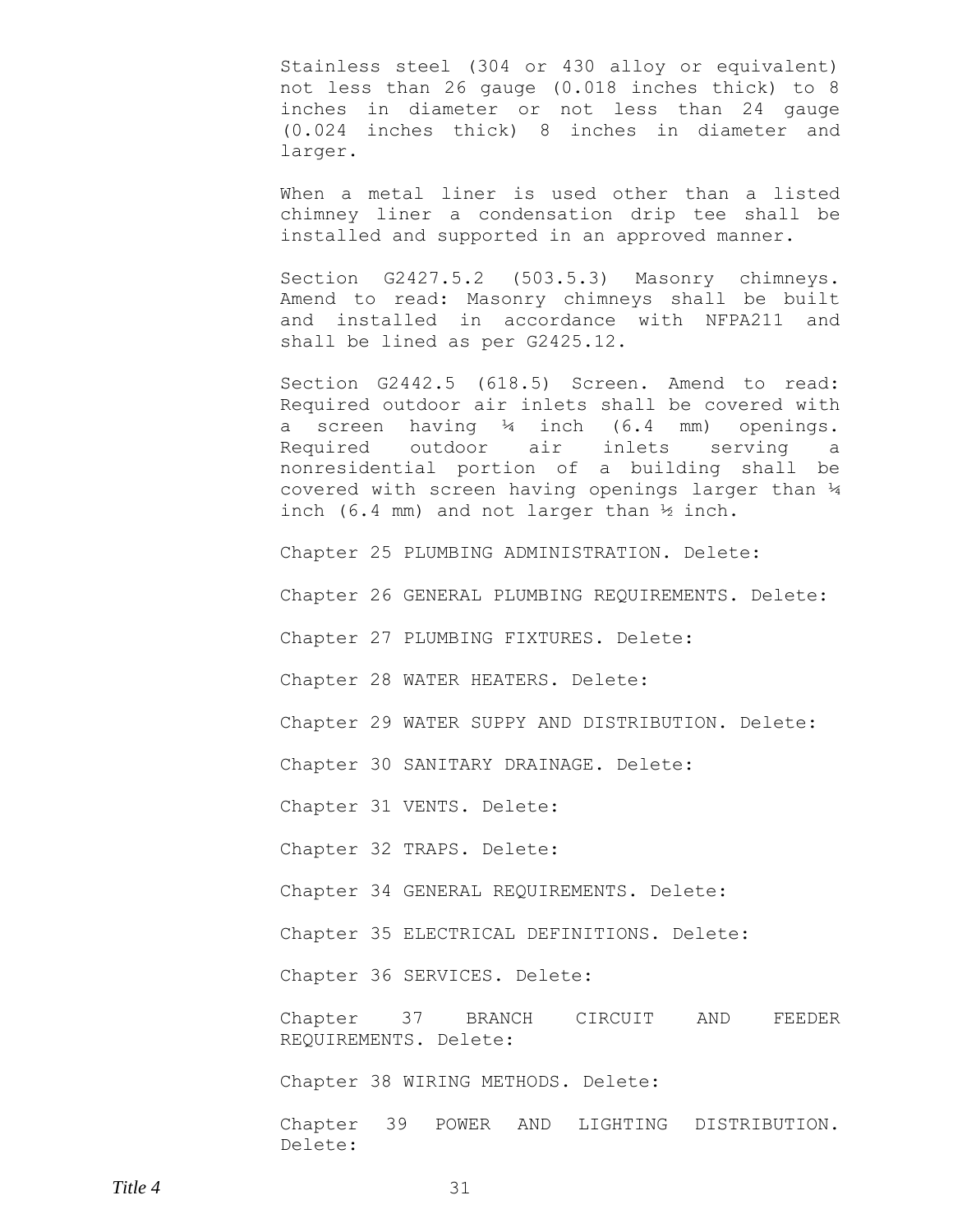Chapter 40 DEVICES AND LUMINAIRES. Delete:

Chapter 41 APPLIANCE INSTALLATION. Delete:

Chapter 42 SWIMMING POOLS. Delete:

Chapter 43 CLASS 2 REMOTE-CONTROL, SIGNALING AND POWER-LIMITED CIRCUITS. Delete:

Appendix E Section AE101.1. General. Amend to read: These provisions shall be applicable only to a manufactured home used as a single dwelling unit.

4. 2018 International Mechanical Code (IMC)

Section 101.1 Title. Amend: NAME OF JURISDICTION to City of Bismarck.

Section 103 Department of Mechanical Inspection. Delete:

Section 103.4 Liability. Add: This code shall not be construed to relieve from or lessen the responsibility of any person owning, operating, or controlling any building or structure for any damages to persons or property caused by defects, nor shall the code enforcement agency or city be held as assuming any such liability by reason of the inspection authorized by this code or any permits or certificates issued under this code.

Section 106.4.8 Posting of Permit. Delete:

Section 106.5.2 Fee Schedule. Amend to read: The fees for mechanical work shall be as indicated in the schedule as established by the local jurisdiction.

Section 109 Means of appeal. Delete.

Section 201.3 Terms defined in other codes. Amend to read: Where terms are not defined in this code such terms shall have meanings ascribed to them as in other code publications of the International Code Council. Whenever electrical codes are referenced by the International Code Council (ICC) in the International Building Code, International Residential Code, International Mechanical Code, International Fuel Gas Code, International Energy Conservation Code,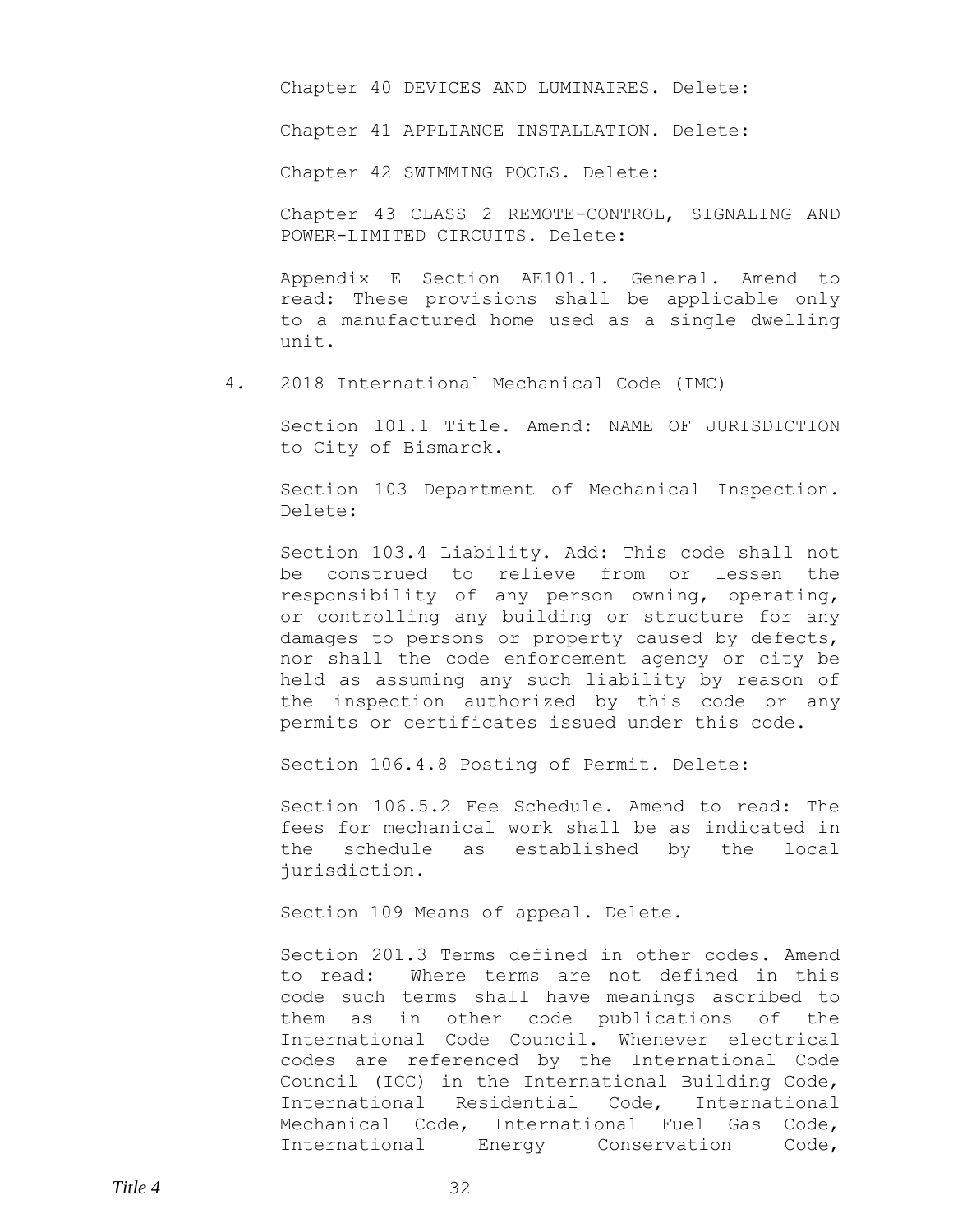International Existing Building Code, it shall mean the most recent versions of the National Electrical Code and the North Dakota State Wiring Standards adopted by the North Dakota State Electrical Board and the most recent versions of the Uniform Plumbing Code and the Laws, Rules and Plumbing Installation Standards of North Dakota adopted by the North Dakota State Plumbing Board. Wherever reference is made to flood plain requirements, it shall mean the local flood plain management ordinance.

Section 305.4 Interval of support. Amend to read: Piping shall be supported at distances not exceeding the spacing specified in Table 305.4, or in accordance with MSS SP-69. In addition to the requirements of Table 305.4, piping and tubing shall be supported within 2 feet of every bend or angle.

Section 307.2.2 Drain pipe materials and sizes. Amend to read: Components of the condensate disposal system shall be cast iron, galvanized steel, copper, cross-linked polyethylene, polybutylene, polyethylene, ABS, CPVC or PVC pipe or tubing. All components shall be selected for the pressure and temperature rating of the installation. Joints and connections shall be made in accordance with the applicable provisions of the North Dakota State Plumbing Code relative to the material type. Condensate waste and drain line size shall be not less than3/4- inch (19 mm) internal diameter and shall not decrease in size from the drain pan connection to the place of condensate disposal. Where the drain pipes from more than one unit are manifolded together for condensate drainage, the pipe or tubing shall be sized in accordance with Table 307.2.2.

Section 401.2 Ventilation. Amend to read: Ventilation required. Every occupied space shall be ventilated by natural means in accordance with Section 402 or by mechanical ventilation in accordance with Section 403.

Section 403.1 Ventilation system. Amend to read: Mechanical ventilation shall be provided by a method of supply air and return or exhaust air. The amount of supply air shall be approximately equal to the amount of return and exhaust air. The system shall not be prohibited from producing negative or positive pressure. The system to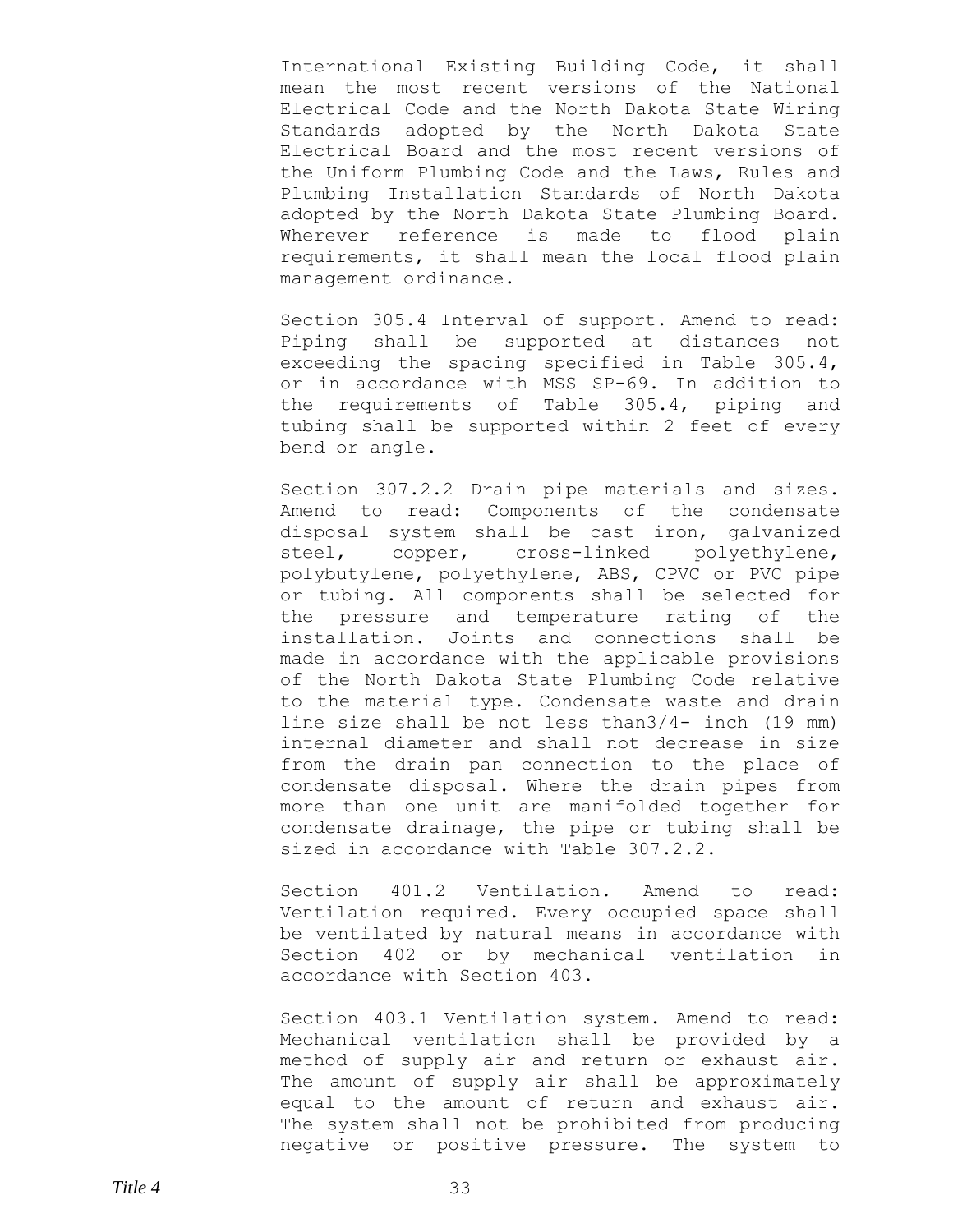convey ventilation air shall be designed and installed in accordance with Chapter 6.

Exception: The latest version of ASHRAE 62.l (Ventilation for acceptable indoor air quality) shall be considered to be an acceptable alternative to this section.

504.8.2 Duct installation. Amend to read: Exhaust ducts shall be supported at 4-foot (1219 mm) intervals and secured in place. The insert end of the duct shall extend into the adjoining duct or fitting in the direction of airflow. Ducts shall not be joined with screws. Where dryer exhaust ducts are enclosed in wall or ceiling cavities, such cavities shall allow the installation of the duct without deformation.

Section 505.4 Makeup air required. Amend to read: Exhaust hood systems capable off exhausting in excess of 400 cfm (0.19m3/s) shall be provided with makeup air at a rate in excess of 400 cfm. Such makeup air systems shall be equipped with a means of closure and shall be automatically controlled to start and operate simultaneously with the exhaust system.

Section 508.2 Compensating hoods. Amend to read: Manufacturers of compensating hoods shall provide a label indicating minimum exhaust flow and/or maximum makeup airflow that provides capture and containment of the exhaust effluent. Short circuit compensating hoods are prohibited.

Add: Section 508.2.1 Compensating Hood Make-up Air. Compensating hoods shall extract at least 40% of the required exhaust air flow from the kitchen area.

Section 908.5 Water Supply. Amend to read: Cooling towers, evaporative coolers and fluid coolers shall be provided with an approved water supply, sized for peak demand. The quality of water supply shall be provided in accordance with the equipment manufacturer's recommendations. The piping system and protection of the potable water system shall be installed as required by the North Dakota State Plumbing Code.

Section 1008.2 Discharge. Amend to read: Blowoff valves shall discharge to a safe place of disposal. Where discharge to the drainage system,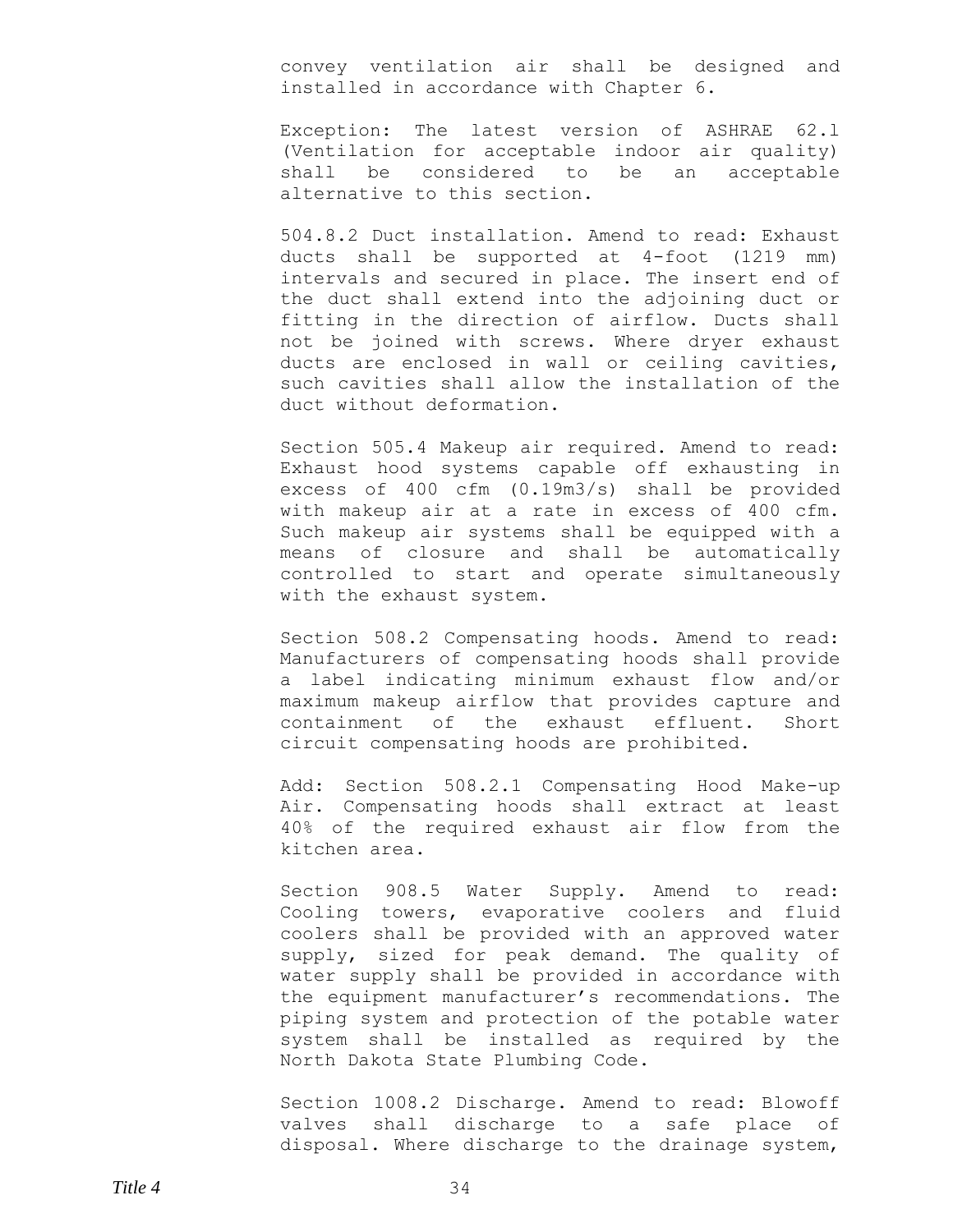the installation shall conform to the North Dakota State Plumbing Code.

Section 1104.2 Machinery room. Add: Exception 3. If an existing refrigerating system is replaced or if an existing refrigeration plant is increased by not more than 50% of its original capacity, but not more than 100 tons per system using a non-flammable class A1 or B1 refrigerant and the refrigeration machinery room was not provided in the original installation prior to 1994, a refrigeration machinery room shall not be required. If the existing refrigeration is not located in general machinery room separated from occupied spaces, a refrigeration machinery room shall be provided. The space containing the refrigeration machinery shall meet the requirement of Section 1104.3.4, protection room refrigerant decomposition, and Section 1105.3 requiring refrigerant detection. If the requirements of 1104.3.4 and 1105.3 cannot be met, a refrigeration machinery room shall be provided.

Section 1208.1 General. Amend to read: New hydronic piping shall be isolated and tested hydrostatically at not less than 100 psi (689 kPa). The duration of the test shall not be less than 15 minutes.

#### 5. 2018 International Fuel Gas Code (IFGC)

Section 101.1 Title. Amend: NAME OF JURISDICTION to City of Bismarck.

Section 103 Department of Inspection. Delete:

Section 103.4 Liability. Add: This code shall not be construed to relieve from or lessen the responsibility of any person owning, operating, or controlling any building or structure for any damages to persons or property caused by defects, nor shall the code enforcement agency or city be held as assuming any such liability by reason of the inspection authorized by this code or any permits or certificates issued under this code.

Section 109 Means of appeal. Delete.

Section 201.3 Terms defined in other codes. Amend to read: Where terms are not defined in this code such terms shall have meanings ascribed to them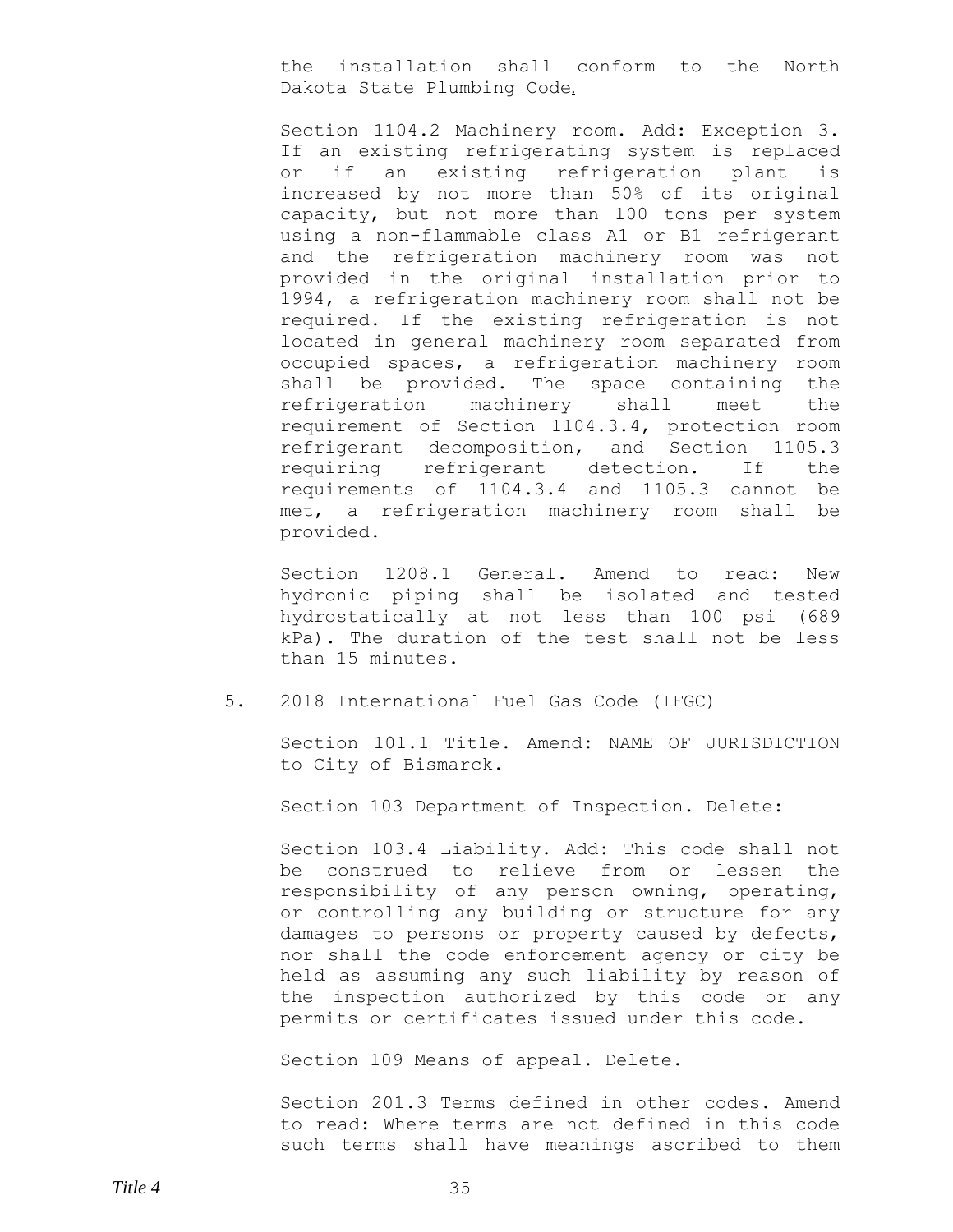as in other code publications of the International Code Council. Whenever electrical codes are referenced by the International Code Council (ICC) in the International Building Code, International Residential Code, International Mechanical Code, International Fuel Gas Code, International Energy Conservation Code, International Existing Building Code, it shall mean the most recent versions of the National Electrical Code and the North Dakota State Wiring Standards adopted by the North Dakota State Electrical Board and the most recent versions of the Uniform Plumbing Code and the Laws, Rules and Plumbing Installation Standards of North Dakota adopted by the North Dakota State Plumbing Board. Wherever reference is made to flood plain requirements, it shall mean the local flood plain management ordinance.

Section 304.6.1 Two permanent openings method. Amend to read: Two permanent openings, one commencing within 12 inches (305 mm) of the top and one commencing within 12 inches (305 mm) of the bottom of the enclosure, shall be provided. The openings shall communicate directly, or by ducts, with the outdoors or spaces that freely communicate with the outdoors.

Where directly communicating with the outdoors, or where communicating with the outdoors through vertical ducts, each opening shall have a minimum free area of 1square inch per 4,000 Btu/h (550 mm2/ kW) of total input rating of all appliances in the enclosure.

Where communicating with the outdoors through horizontal ducts, each opening shall have a minimum free area of not less than 1 square inch per 2,000 Btu/h (1,100 mm2/kW) of total input rating of all appliances in the enclosure [see Figure 304.6.1(3)].

Figures 304.6.1(1) and 304.6.1(2). Delete:

Section 304.6.2 One permanent opening method. Amend to Read: One permanent opening, commencing within 12 inches (305 mm) of the top of the enclosure, shall be provided. The appliance shall have clearances of at least 1 inch (25 mm) from the sides and back and 6 inches (152 mm) from the front of the appliance. The opening shall directly communicate with the outdoors or through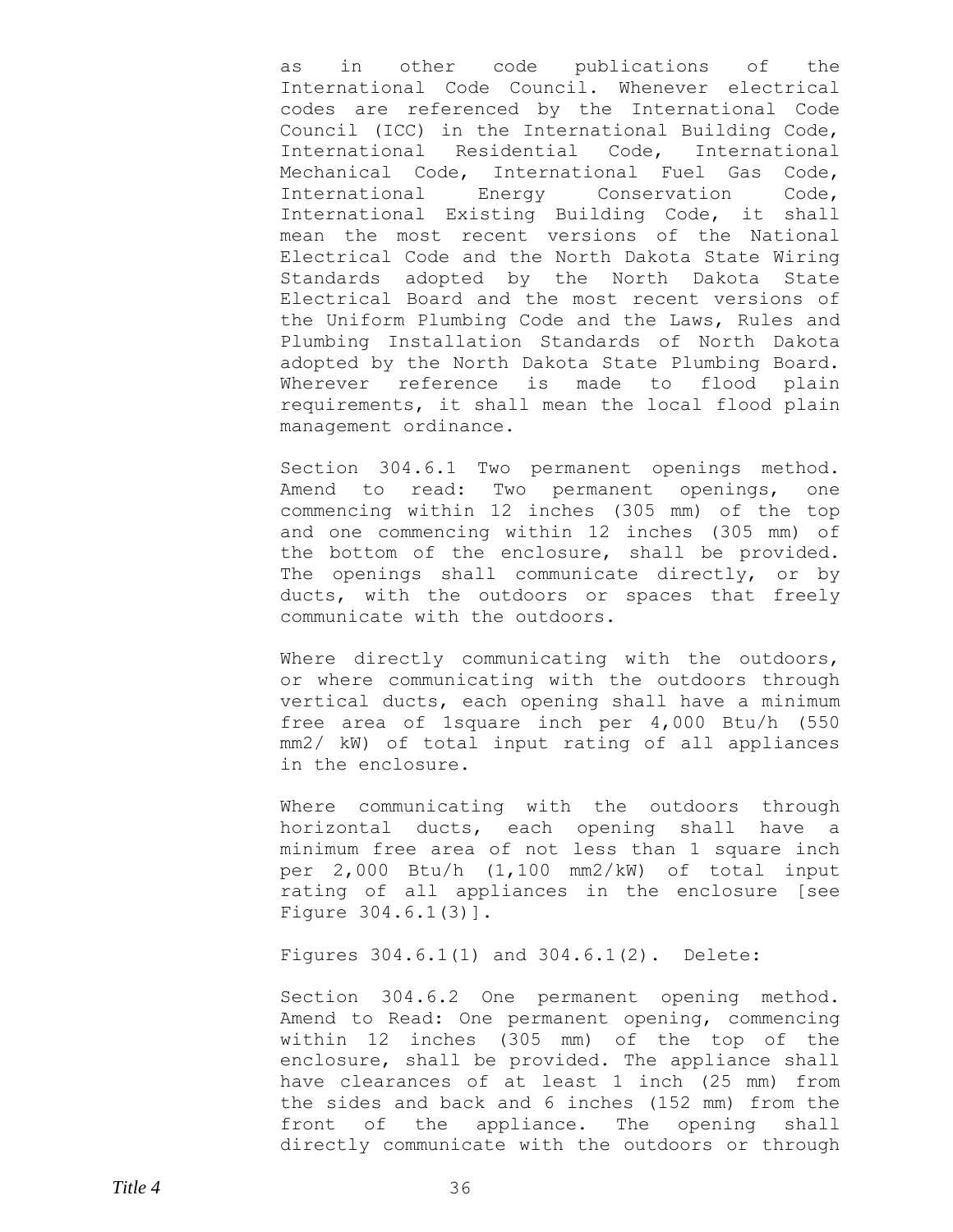a vertical or horizontal duct to the outdoors and shall have a minimum free area of 1 square inch per 3,000 Btu/h (734mm2/kW) of the total input rating of all appliances located in the enclosure and not less than the sum of the areas of all vent connectors in the space.

Section 304.11 Combustion air ducts. Item 5. Amend to read: Ducts shall not terminate in an attic space.

Section 403.3 Other materials. Amend to read: Material not covered by the standards specifications listed herein shall be investigated and tested to determine that it is safe and suitable for the proposed service, and, in addition, shall be recommended for that service by the manufacturer and shall be approved by the code official.

Listed LPG hose may be used with natural gas when used for temporary heating at a maximum length of 50 feet.

Add: Section 403.10.1.1 Pipe joints. Gas supply systems with pressures 5 psig or greater and gas pipe joints 2 ½ inches or larger, regardless of pressure, shall be welded.

Section 403.10.4 Metallic fittings. Item 1. Amend to read: Threaded fittings in sizes 2½ inches or larger shall not be used except where approved.

Section 406.4 Test pressure measurement. Amend to read: Test pressure shall be measured with a manometer or with a pressure-measuring device designed and calibrated to read, record, or indicate a pressure loss caused by leakage during the pressure test period. The source of pressure shall be isolated before the pressure tests are made. Dial gauges used to measure test pressures shall be performed with gauges of 2 psi increments or less and have a range not exceeding 100 psi unless otherwise approved.

Section 406.4.1 Test pressure. Amend to read: The test pressure to be used shall be no less than 1 1/2 times the proposed maximum working pressure, but not less than 20 psig irrespective of design pressure. Where the test pressure exceeds 125 psig (862 kPa gauge), the test pressure shall not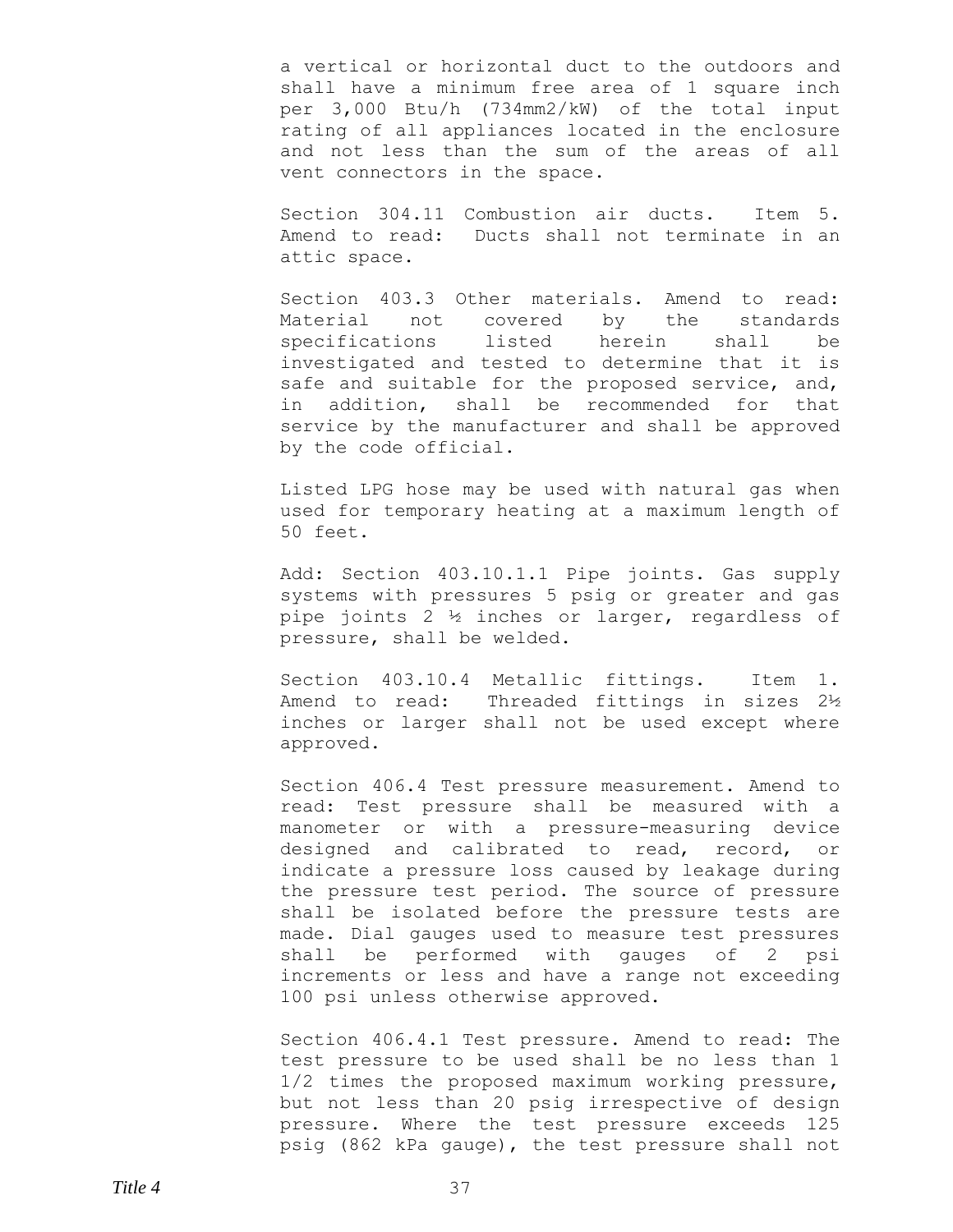exceed a value that produces a hoop stress in the piping greater than 50 percent of the specified minimum yield strength of the pipe.

Section 408.2 Drips. Amend to read: Where wet gas exists, a drip shall be provided at any point in the line of pipe where condensate could collect.

Section 411.2 Manufactured home connections. Amend to read: Manufactured homes shall be connected to the distribution piping system by listed and labeled connectors in compliance with ANSI Z21.75/CSA 6.27 and installed in accordance with the manufacturer's installation instructions.

Section 415.1 Interval of support. Amend to read: Piping shall be supported at intervals not exceeding the spacing specified in Table 415.1. Spacing of supports for CSST shall be in accordance with the CSST manufacturer's instructions. In addition to the requirements of Table 415.1, piping and tubing shall be supported within 2 feet of every bend or angle.

Section 501.12 Residential and low-heat appliances flue lining systems. Amend to read: Flue lining systems for use with residential-type and low-heat appliances shall be limited to the following:

- 1. Clay flue lining complying with the requirements of ASTM C 315 or equivalent when each appliance connected into the masonry chimney has a minimum input rating greater than 400,000 Btu/h. Clay flue lining shall be installed in accordance with the International Building Code.
- 2. Listed chimney lining systems complying with UL1777.
- 3. Other approved materials that will resist, without cracking, softening or corrosion, flue gases and condensate at temperatures up to 1,800°F (982°C).
- 4. Aluminum (1100 or 3003 alloy or equivalent) not less than 0.032 inches thick to 8 inches diameter.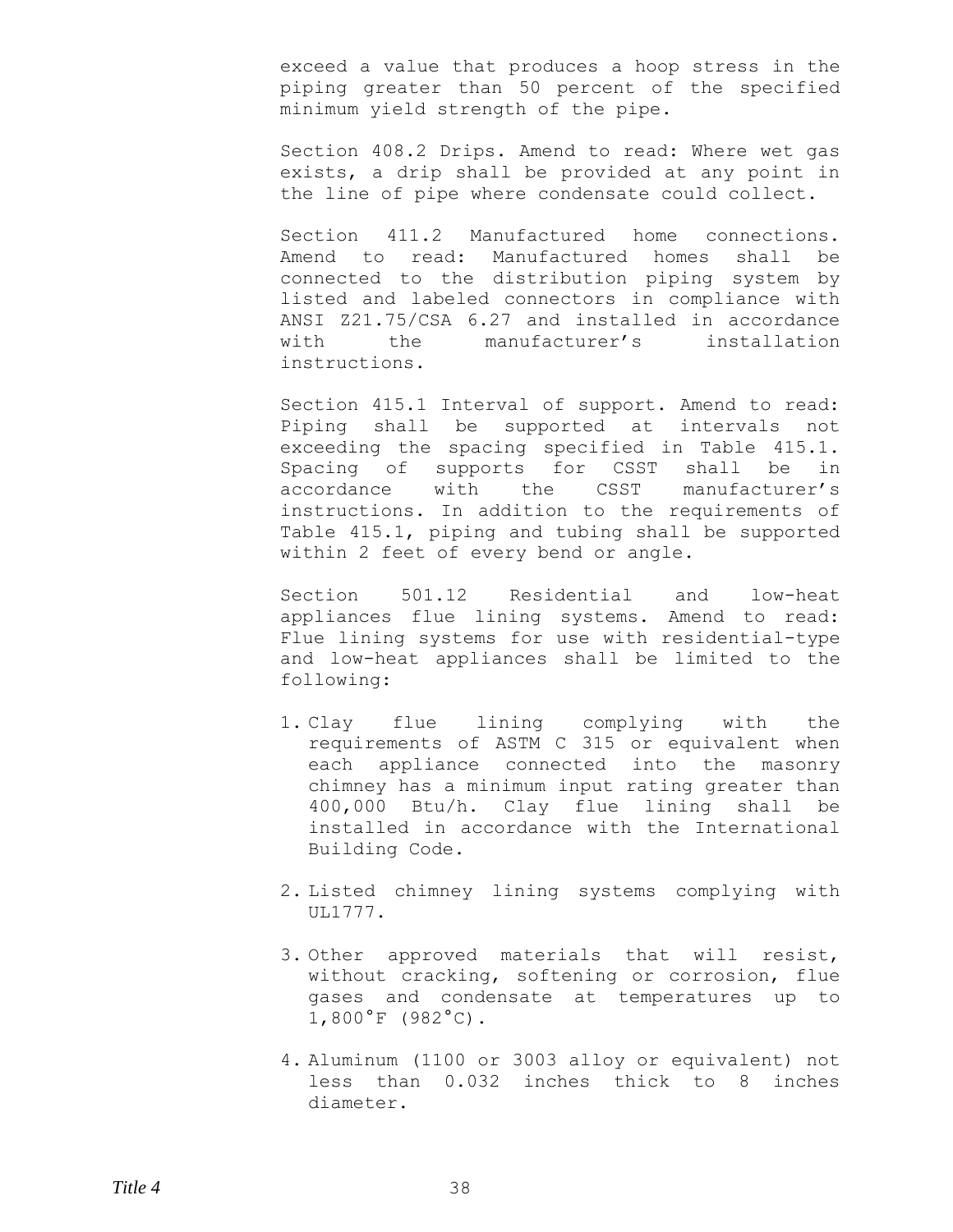5. Stainless steel (304 or 430 alloy or equivalent) not less than 26 gauge (0.018 inches thick) to 8 inches diameter or not less than 24 gauge (0.024 inches thick) 8 inches diameter and larger.

When a metal liner is used other than a listed chimney liner a condensation drip tee shall be installed and supported in an approved manner.

Section 503.5.3 Masonry chimneys. Amend to read: Masonry chimneys shall be built and installed in accordance with NFPA 211 and shall be lined as per Section 501.12.

Section 503.5.6.1 Chimney lining. Amend to read: Chimneys shall be lined in accordance with NFPA 211 and Section 501.12.

Exception: Where an existing chimney complies with Sections 503.5.6 through 503.5.6.3 and its sizing is in accordance with Section 503.5.5, its continued use shall be allowed when, in more than one appliance venting system the secondary appliance, such as a water heater, is replaced and the primary heating appliance remains.

Section 614.8.2 Duct installation. Amend to read: Exhaust ducts shall be supported at 4-foot intervals and secured in place. The insert end of the duct shall extend into the adjoining duct or fitting in the direction of airflow. Ducts shall not be joined with screws.

6. 2018 International Energy Conservation Code.

IECC-COMMERCIAL PROVISIONS

Section C101.1 Title. Amend: NAME OF JURISDICTION to City of Bismarck.

Section C103.3.1 Approval of construction documents. Amend to read: When the Building Official issues a permit, the construction documents shall be approved. One set of construction drawings so reviewed shall be retained by the Building Official.

Section C105.2.3 Plumbing system. Delete:

Section C105.2.4 Mechanical system. Delete:

Section C105.2.5 Electrical system. Delete: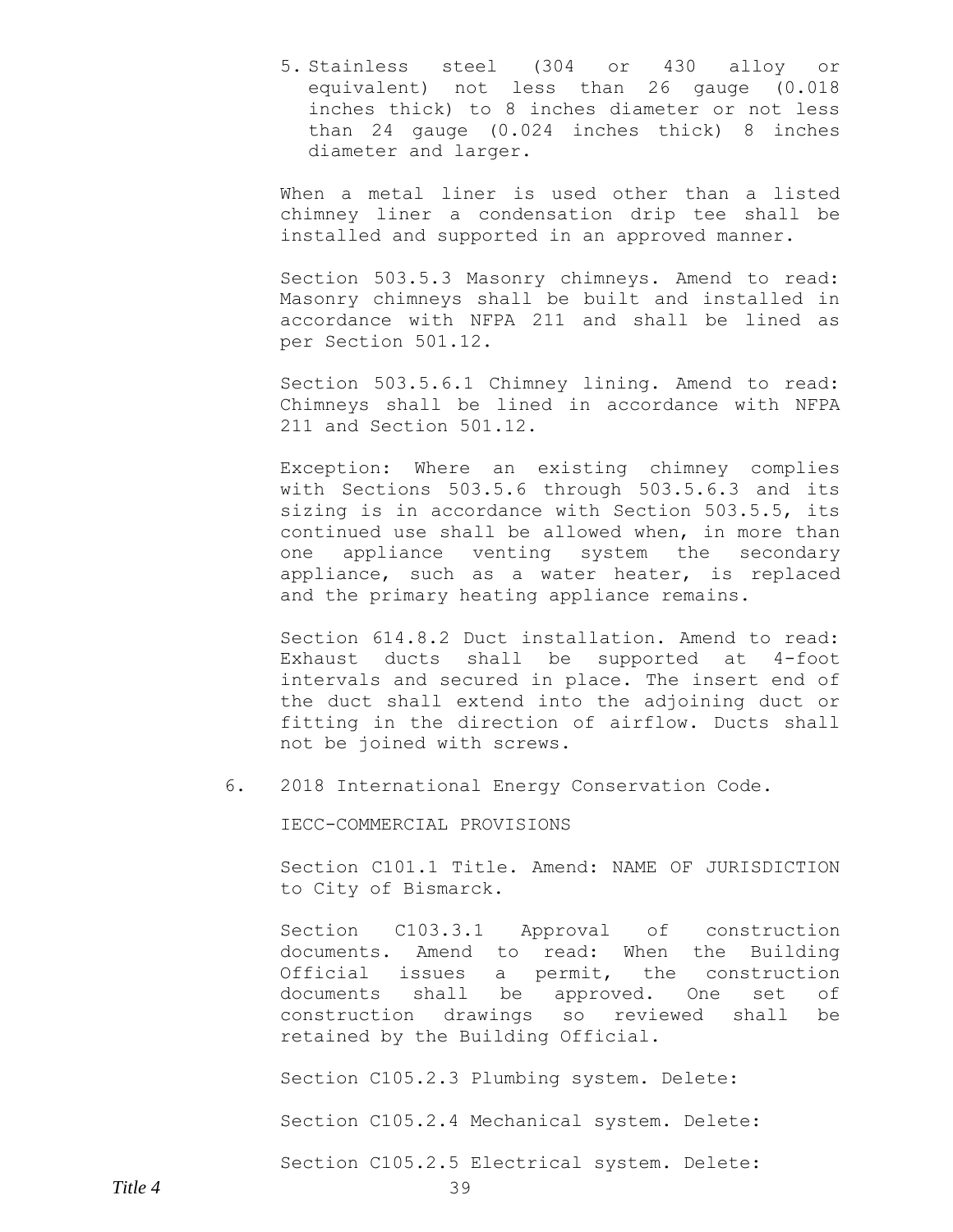Section C105.2.6 Final inspection. Delete:

Section C109 Board of Appeals. Delete:

Section C201.3 Terms defined in other codes. Amend to Read: Where terms are not defined in this code such terms shall have meanings ascribed to them as in other code publications of the International Code Council. Whenever electrical codes are referenced by the International Code Council (ICC) in the International Building Code, International Residential Code, International Mechanical Code, International Fuel Gas Code, International Energy Conservation Code, International Existing Building Code, it shall mean the most recent versions of the National Electrical Code and the North Dakota State Wiring Standards adopted by the North Dakota State Electrical Board and the most recent versions of the Uniform Plumbing Code and the Laws, Rules and Plumbing Installation Standards of North Dakota adopted by the North Dakota State Plumbing Board. Wherever reference is made to flood plain requirements, it shall mean the local flood plain management ordinance.

Section C408.2.4.1 Acceptance of report. Delete:

Section C408.2.5 Documentation requirements. Delete:

Section C408.3.1 Functional testing. Delete:

IECC-RESIDENTIAL PROVISIONS

Section R101.1 Title. Amend: NAME OF JURISDICTION to City of Bismarck.

Section R109 Board of Appeals. Delete:

Section R103.3.1 Approval of construction documents. Amend to read: When the Building Official issues a permit, the construction documents shall be approved. One set of construction drawings so reviewed shall be retained by the Building Official.

Section R105.2.3 Plumbing rough-in inspection. Delete: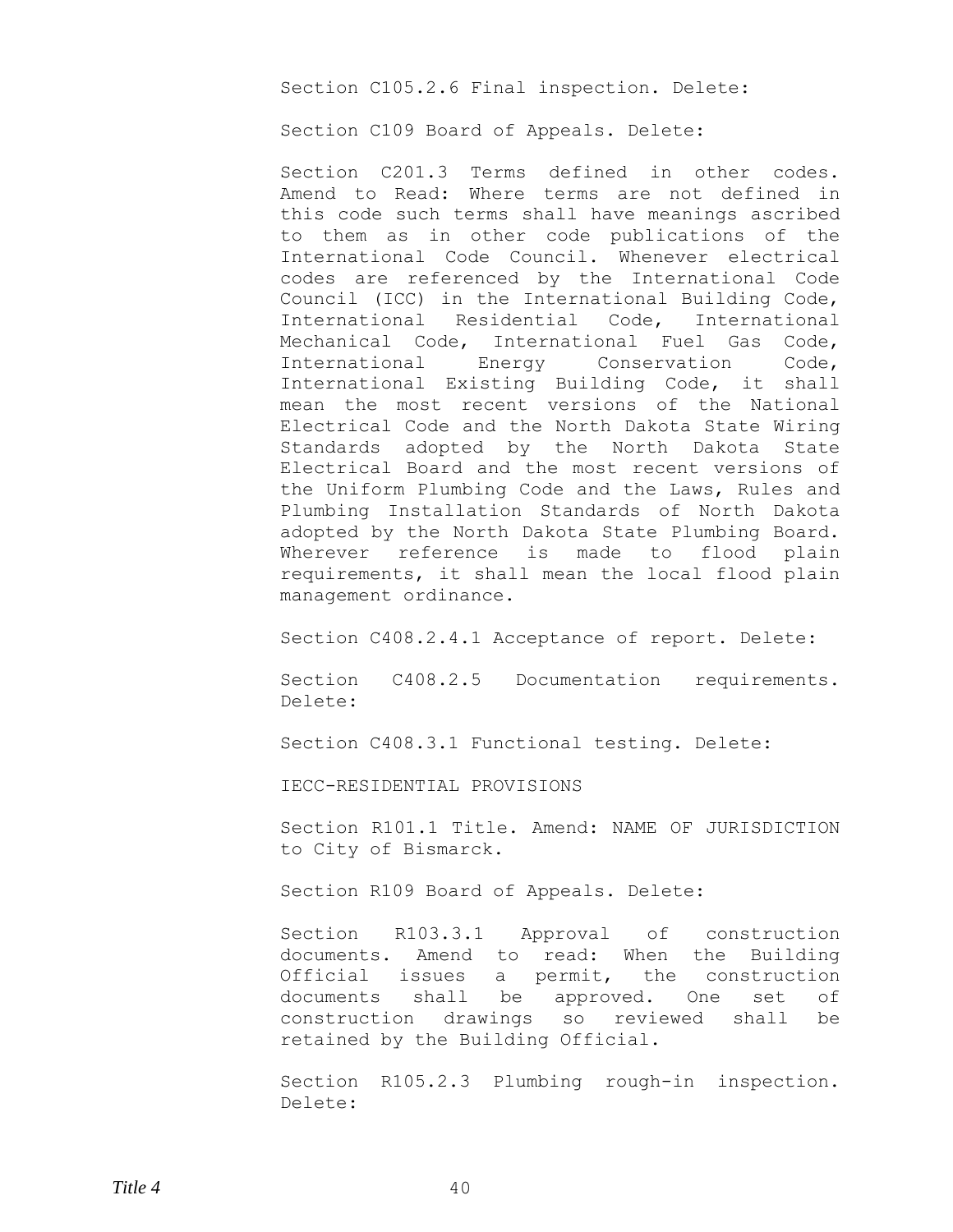Section R105.2.4 Mechanical rough-in inspection. Delete:

Section R105.2.5. Final Inspection:

Section R201.3 Terms defined in other codes. Amend to Read: Where terms are not defined in this code such terms shall have meanings ascribed to them as in other code publications of the International Code Council. Whenever electrical codes are referenced by the International Code Council (ICC) in the International Building Code, International Residential Code, International Mechanical Code, International Fuel Gas Code, International Energy Conservation Code, International Existing Building Code, it shall mean the most recent versions of the National Electrical Code and the North Dakota State Wiring Standards adopted by the North Dakota State Electrical Board and the most recent versions of the Uniform Plumbing Code and the Laws, Rules and Plumbing Installation Standards of North Dakota adopted by the North Dakota State Plumbing Board. Wherever reference is made to flood plain requirements, it shall mean the local flood plain management ordinance.

Table (R402.1.2) Insulation and Fenestration Requirements By Component. Climate zone 6, Wood Frame Wall R-Value. Amend to read: 21 or 13+5h,i.

Table (R402.1.2) Insulation and Fenestration Requirements By Component. Climate zone 6, Basement Wall R-Value. Amend to read: 10/13.

Table (R402.1.2) Insulation and Fenestration Requirements By Component. Climate zone 6, Crawlspace R-Value. Amend to read: 10/13.

Table (R402.1.4) Equivalent U-Factors. Climate zone 6, Frame Wall Factor. Amend to Read: 0.057.

Table (R402.1.4) Equivalent U-Factors. Climate zone 6, Basement Wall U-Factor. Amend to Read: 0.059.

Table (R402.1.4) Equivalent U-Factors. Climate zone 6, Crawl Space U-Factor. Amend to Read: 0.059.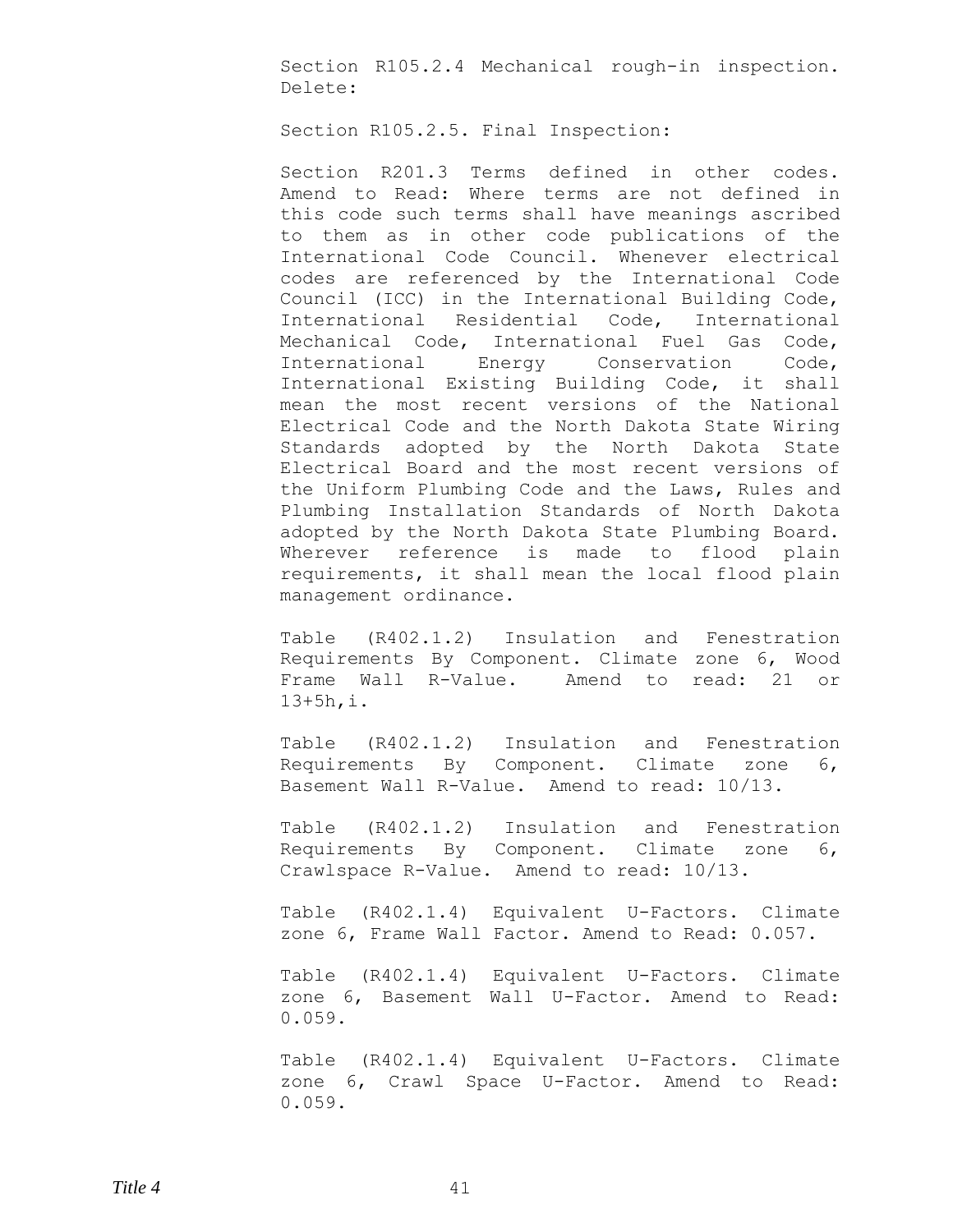Section R402.4 Air leakage (Mandatory) Add: Exception. Dwelling units of R-2 occupancies and multiple single family dwellings shall be permitted to comply with IECC Section C402.5.

Section R402.4.1.2 Testing. Amend to read: The building or dwelling unit shall be tested and verified as having an air leakage rate not exceeding five air changes per hour in Climate Zones 1 through 8.

Add: Section R402.4.1.3 Visual Inspection Option. Building envelope tightness and insulation shall be considered acceptable when installed in accordance with Table R402.4.1.1 - "Air Barrier and Insulation" and has been field verified.

Section R403.3.5 Building cavities (Mandatory) Amend to read: Building framing cavities shall not be used as supply ducts.

Section R403.6 Mechanical ventilation (Mandatory). Amend to read: Ventilation (Mandatory)

Standard Reference Design: Air leakage rate of 5 air changes per hour in Climate Zones 1 through 8 at a pressure of 0.2 inches w.g (50 Pa). (Balance is unchanged.)

Proposed design: For residences that are not tested, the same air leakage rate leakage rate as the standard reference design. For tested residences, the measured air exchange rate. The mechanical ventilation rated shall be in addition to the air leakage rate and shall be as proposed.

7. 2018 Existing Building Code

Section 101.1 title. Amend: NAME OF JURISDICTION to The City of Bismarck)

Section 103 DEPARTMENT OF BUILDING SAFETY. Delete:

Section 104.8 Liability. Add: This code shall not be construed to relieve from or lessen the responsibility of any person owning, operating, or controlling any building or structure for any damages to persons or property caused by defects, nor shall the code enforcement agency or city be held as assuming any such liability by reason of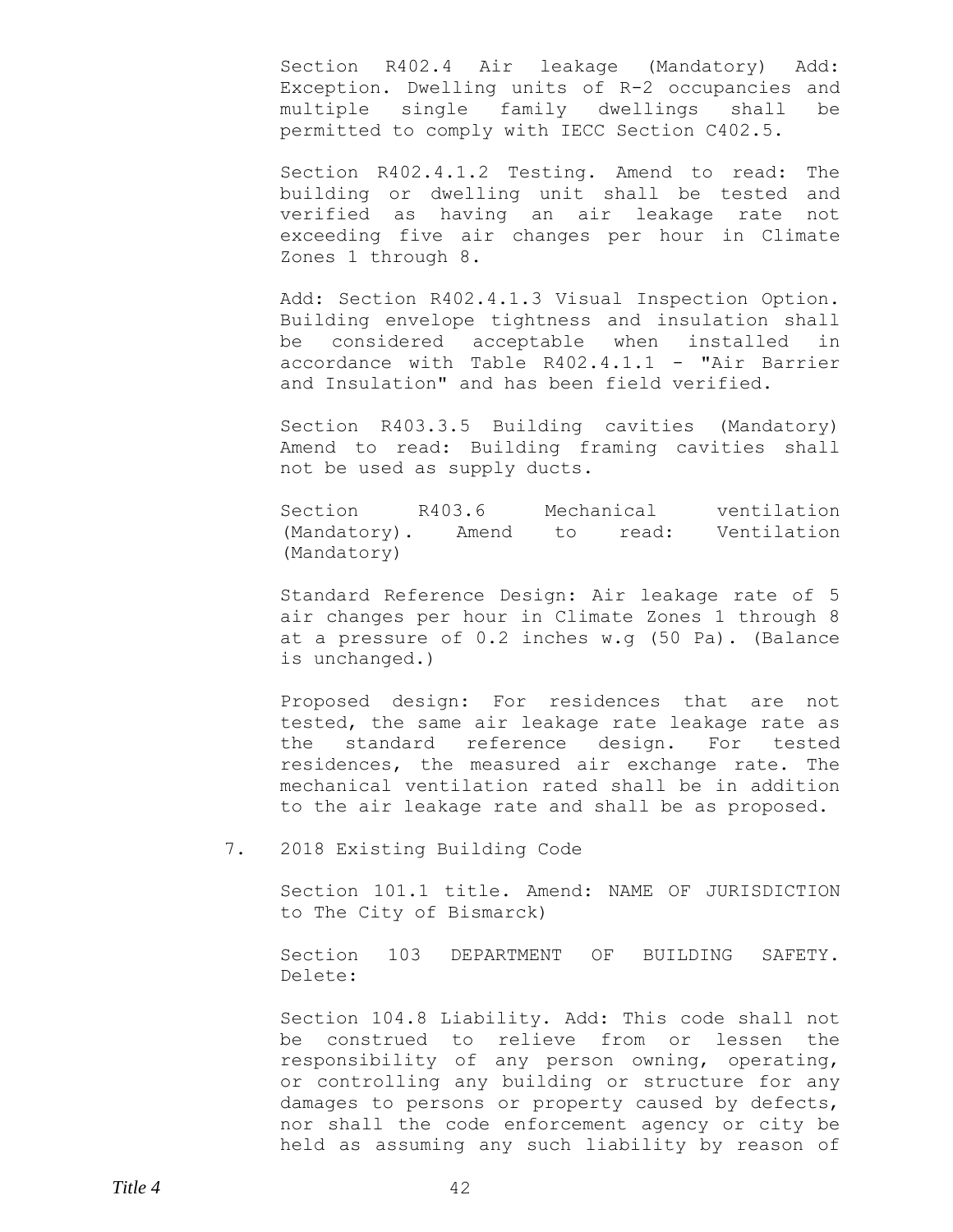the inspection authorized by this code or any permits or certificates issued under this code.

Section 104.10.1 Flood Hazard areas. Delete:

Section 105 .2 Work exempt from permit. Building. Add items 7 and 8:

7. Reroofing

8. Window Replacement

Section 112 Board of Appeals: Delete.

Section 201.3 Terms defined in other codes. Amend to read: Terms defined in other codes. Where terms are not defined in this code such terms shall have meanings ascribed to them as in other code publications of the International Code Council. Whenever electrical codes are referenced by the International Code Council (ICC) in the International Building Code, International Residential Code, International Mechanical Code, International Fuel Gas Code, International Energy Conservation Code, International Existing Building Code, it shall mean the most recent versions of the National Electrical Code and the North Dakota State Wiring Standards adopted by the North Dakota State Electrical Board and the most recent versions of the Uniform Plumbing Code and the Laws, Rules and Plumbing Installation Standards of North Dakota adopted by the North Dakota State Plumbing Board. Wherever reference is made to flood plain requirements, it shall mean the local flood plain management ordinance.

Section 1401.2 Conformance. Add: Buildings to be moved within this jurisdiction shall comply with provisions of this chapter. Buildings to be moved into this jurisdiction shall comply with the provisions of the North Dakota State Building Code for new buildings and shall be certified as to that compliance by an agency approved by the Building official.

*(Ord. 4281, 8-23-89; Ord. 4314, 2-06-90; Ord. 4452, 07-21-92; Ord. 4688, 05-23-95; Ord. 4776, 07-23-96; Ord. 4911, 05-26-98; Ord. 4958, 12-21-98; Ord. 5316, 05-25-04; Ord. 5578, 02-26-08; Ord. 5802, 02-22-11; Ord. 6035, 04-08-14; Ord. 6035, 04-08-14; Ord. 6243, 1-24-17; Ord. 6322, 05-08-18; Ord. 6403; 02-17-20)*

4-02-07. Occupancy and Zoning Requirements. Structures shall conform to all requirements restricting use, occupancy and class of construction as established according to zoning and other ordinances. *(Ord. 5316, 05-25-04)*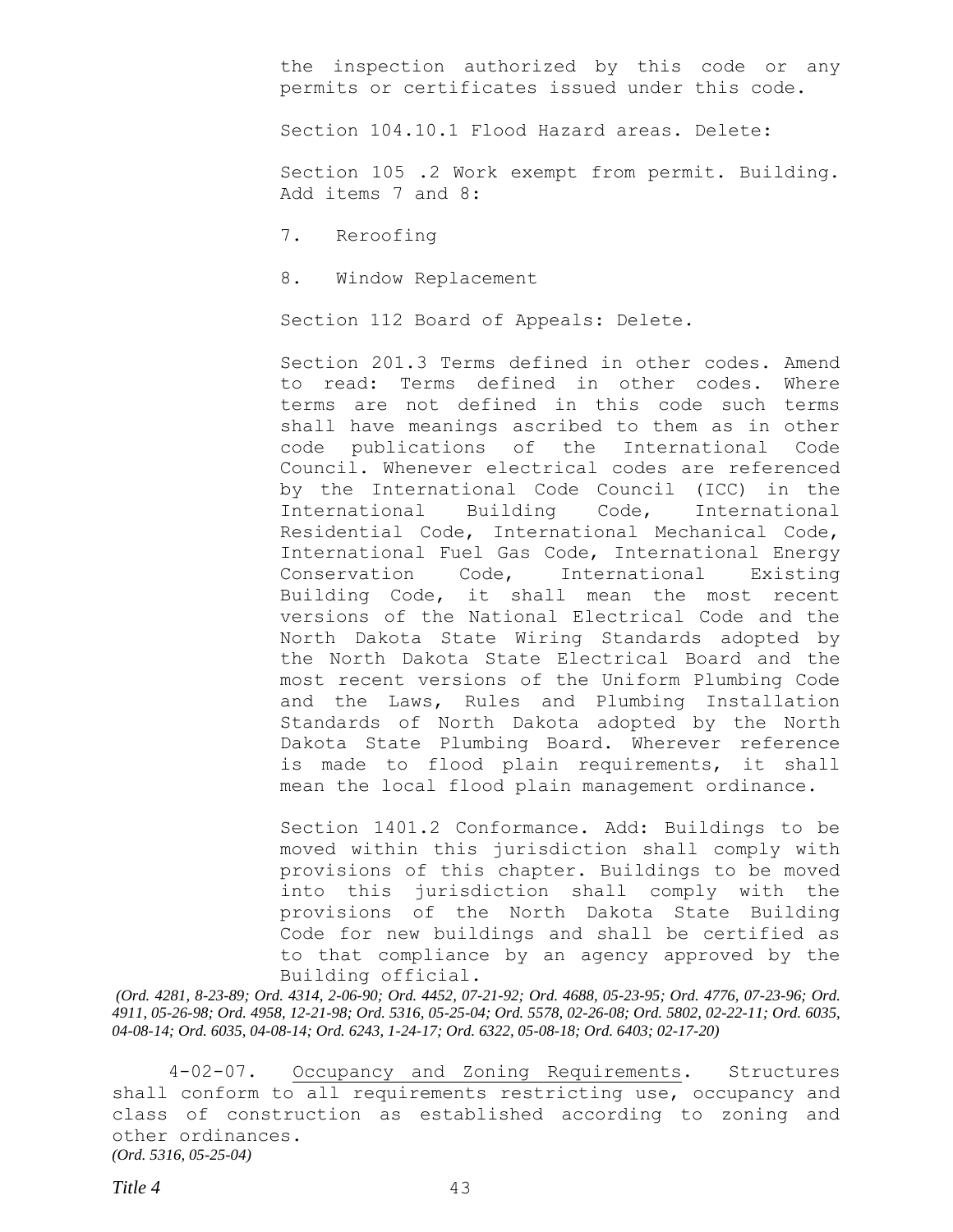4-02-08. Permit Placard. Construction or alteration of any commercial, industrial or residential structure may not be commenced until the permit holder or agent posts a placard issued by the building official showing permit number, owner and address of the structure or proposed structure on the front of the building or premises. This placard shall remain posted until the certificate of occupancy has been issued. *(Ord. 5316, 05-25-04; Ord. 5707, 02-24-09)*

4-02-09. Regulations Governing Electricians. Repealed January 23, 2018. *(Ord. 5316, 05-25-04; Ord. 6307, -1-23-18)*

4-02-10. Violations. A violation of any of the provisions of the City of Bismarck Building Code is an infraction. *(Ord. 5316, 05-25-04; Ord. 5578, 02-26-08)*

# CHAPTER 4-03 DANGEROUS BUILDINGS

4-03-01. Adoption of the Uniform Code For the Abatement of Dangerous Buildings. There is hereby adopted by the City of Bismarck and incorporated by reference herein the 1997 edition of the Uniform Code For the Abatement of Dangerous Buildings as developed by the International Conference of Building Officials except those portions hereinafter deleted, modified or amended. One copy must be on file in the office of the City Administrator.

*(Ord. 4282, 8-08-89; Ord. 4452, 07-21-92; Ord. 4688, 05-23-95; Ord. 4911, 05-26-98; Ord. 5316, 05-25-04)*

4-03-02. Subsequent Editions. Subsequent editions or revisions of the code adopted by the provisions of this chapter shall be considered adopted and in full force and effect upon the approval thereof by the board and the filing of one copy in the office of the City Administrator. *(Ord. 5316, 05-25-04)*

4-03-03. Conflicts. In the event of any conflict between the provisions of the code adopted by this chapter and applicable provisions of state law or city ordinances, rules and regulations, the provisions of state law or city ordinances, rules or regulations shall prevail and be controlling. *(Ord. 5316, 05-25-04)*

4-03-04. Amendments. The Uniform Code For the Abatement of Dangerous Buildings is hereby amended as follows:

1. Definitions:

a) "Building Official" or "Health Officer" means the building official or the director of public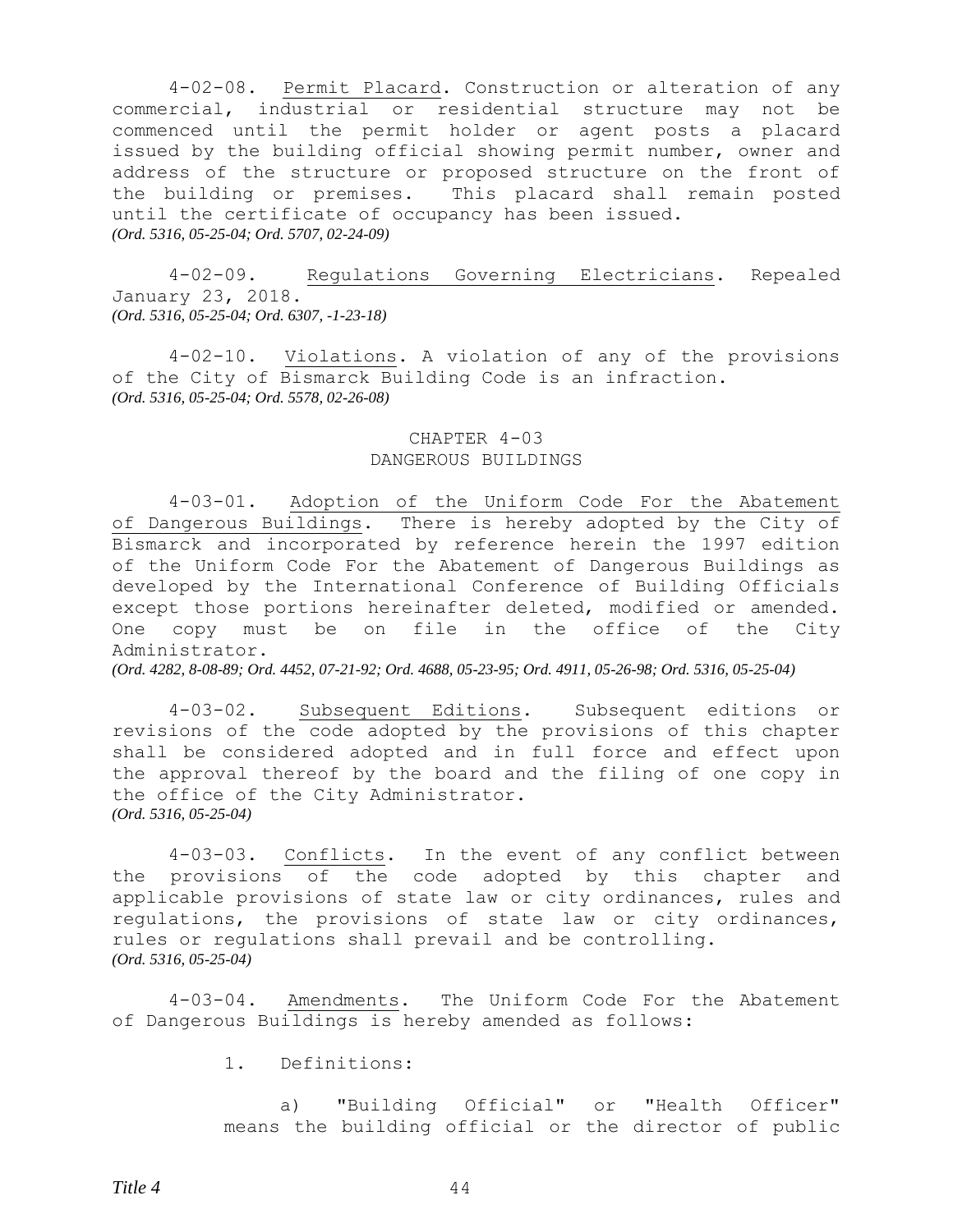health, or the designated agent of the building official or the director of public health.

b) "Board of Appeal" means Board of City Commissioners.

2. Section 401.2, paragraph 4, is amended as follows:

Statements advising that if any required repair or demolition work (without vacation also being required) is not commenced within the time specified, a hearing will be scheduled before the board of city commissioners, at which time the board will hear the matter and may order the building vacated and posted to prevent further occupancy until the work is completed, and may proceed to cause the work to be done and charge the costs thereof against the property or its owner.

3. Section 401.2, paragraph 5, is hereby deleted.

4. A new subsection 401.6 is hereby added:

Upon failure of any owner to comply with the notice and order to repair, vacate or demolish any dangerous building, the building official or the director of public health shall schedule a hearing on the matter before the board of city commissioners. Service of a Notice of Hearing, substantially in compliance with Chapter 6 of this code, must be made on the parties as provided by this section. The hearing shall be conducted in accordance with Chapter 6 of this code.

5. Chapter 5, relating to Appeals, is hereby deleted.

6. The Title to Chapter 6 is hereby amended by deleting the word "Appeals" and making the word "Hearing" plural.

7. A new subsection 605.9 is hereby added:

Appeals. The decision shall state that the order of the board is final unless an appeal is taken to a court of competent jurisdiction within 30 days. *Reference: NDCC 40-05-02* 

*(Ord. 4282, 8-08-89; Ord. 4688, 05-23-95; Ord. 5316, 05-25-04; Ord. 5707, 02-24-09; Ord. 6156, 10-13-15)*

4-03-05. Violations. A violation of any of the provisions of the Uniform Code for the Abatement of Dangerous Buildings is an offense. *(Ord. 5316, 05-25-04)*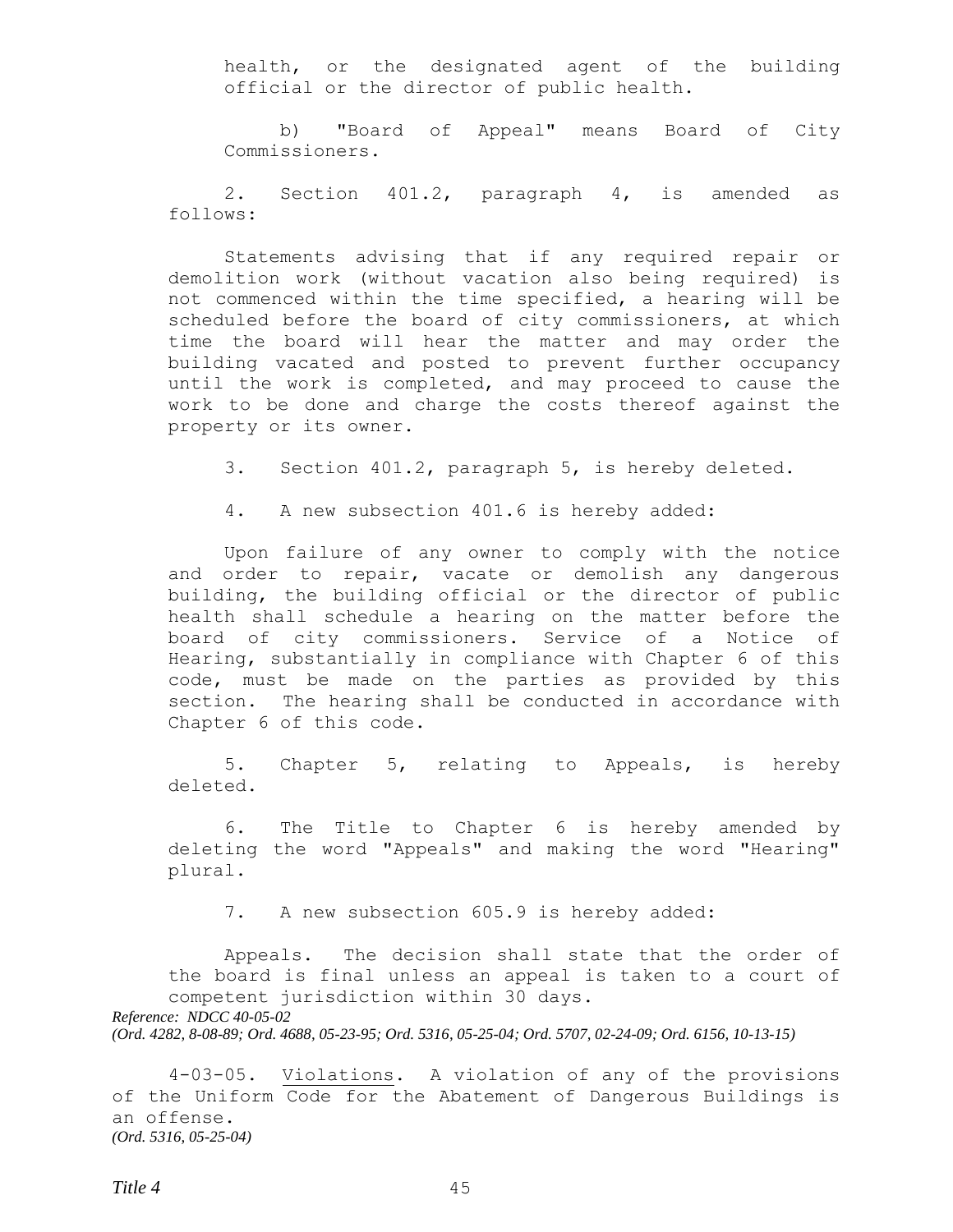#### CHAPTER 4-04

### SIGNS AND OUTDOOR DISPLAY STRUCTURES

Chapter 4-04 relating to Signs and Outdoor Display Structures is hereby repealed. *(Ord. 6324, 07-26-20)*

# CHAPTER 4-05 MOVING AND DEMOLITION OF BUILDINGS AND STRUCTURES

4-05-01. Purpose. The purpose of this chapter is to establish and enforce minimum requirements for the demolition and moving of buildings and structures within the city's jurisdictional limits. This chapter is supplemental to all ordinances and regulations for use and occupancy. *(Ord. 5316, 05-25-04)*

4-05-02. Permit Required. A permit is required for the demolition or moving of any building. The permit shall be issued by the building official, following application on forms furnished for that purpose, and determination that all requirements of this chapter have been or will be met. A permit will be issued only after the applicant has obtained a special use permit pursuant to Ordinance 14-03-08(4)(s) if the house is to be located within the zoning jurisdiction of the city. *(Ord. 4721, 08-22-95; Ord. 5316, 05-25-04; Ord. 5707, 02-24-09)*

4-05-03. Demolition Permits. Demolition permits may be issued only on the following conditions:

1. The sewer and water connections must be disconnected from the city water and sewer system to the satisfaction of the city engineer.

2. Adjacent streets, sidewalks, and alleys will be properly protected by fences and scaffolds, and pedestrian traffic rerouted with approval of the city engineer.

3. All debris, rubbish, and combustible material must be removed from the premises upon completion of the demolition. Upon completion of the demolition the site must be filled and leveled with earth to conform with the grade of adjacent properties.

4. Foundations and concrete floors shall be completely removed. *(Ord. 4228, 9-27-88; Ord. 4284, 8-08-89; Ord. 5316, 05-25-04)*

## 4-05-04. Moving Permits.

1. Prior to issuing a moving permit the owner, or his agent, of the building to be moved shall provide the following: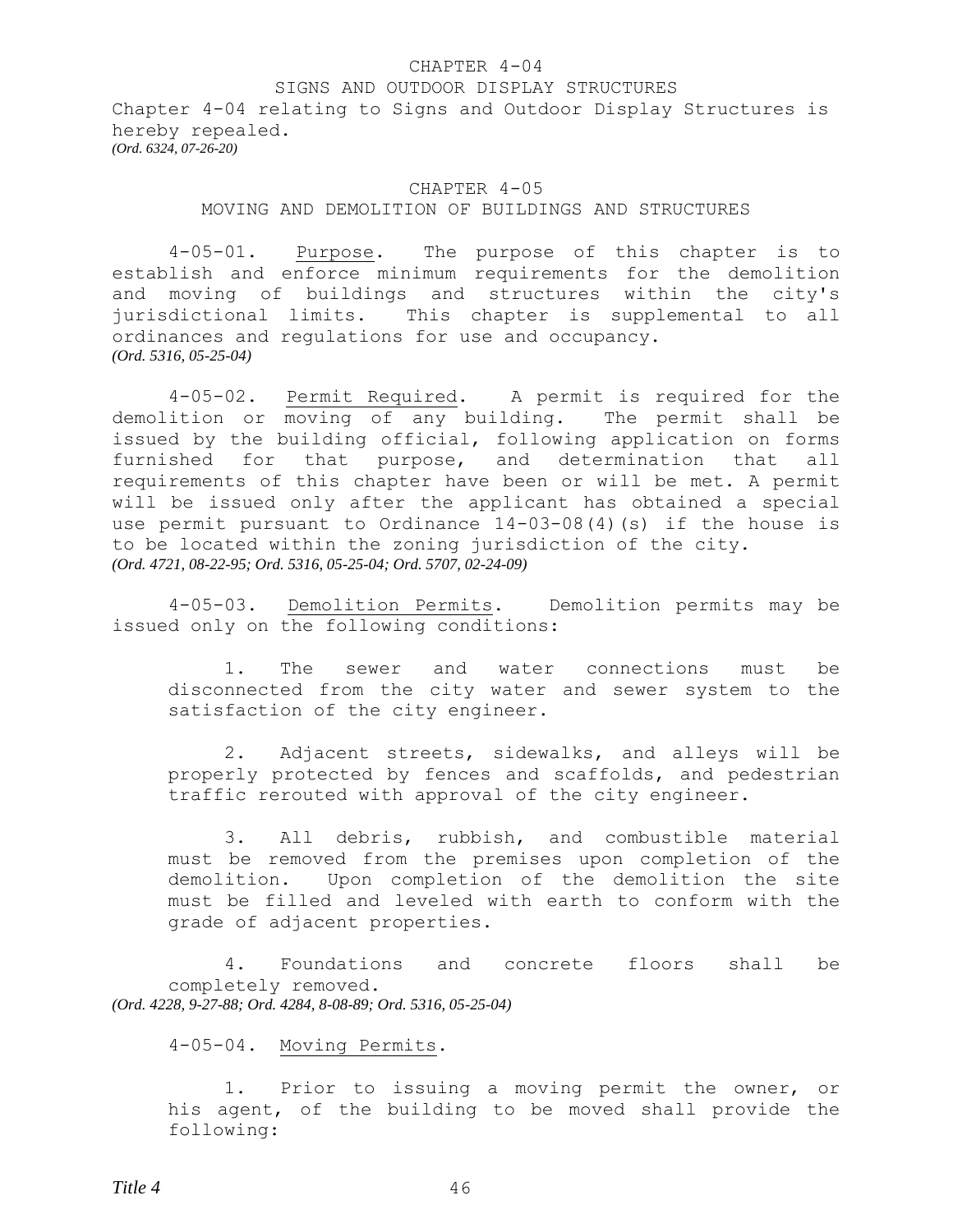a. The route, in writing, over which the house or building is proposed to be moved. The route shall be approved by the police department, the forestry department, Montana-Dakota Utilities Company, Cable TV, and Capital Electric, telephone utilities and the City Engineering Department.

b. If applicable, a certificate of inspection from the building official showing that the house or building has been inspected and the requirements for construction, alteration and repairs necessary to place the building or house in conformity with the building code and other ordinances of the city will be met.

c. If applicable, a building permit be obtained by the owner of the structure and a foundation be in place before the issuance of the moving permit. The owner shall also agree to remove all rubbish and building materials including foundation walls and floors and fill all excavations to existing grade at the original building site and that sewer service line will be plugged and the water service shut off to the satisfaction of the city engineer.

d. If applicable, a copy of the special use permit allowing the placement of the building within the zoning jurisdiction of the city.

2. In addition to the above requirements, a moving permit may be issued only if:

a. The moving of the house or other building will not obstruct the orderly flow of traffic.

b. The axle loading of the moving equipment will not be over the legal limit prescribed by the city engineer for the streets over which the moving equipment will pass.

c. The house or building shall not be moved on to public right-of-way without providing barricades and signing approved by the police department or the traffic engineer's office.

d. A police escort shall be required for a house or building exceeding 12' in width and 13.5' in loaded height.

e. The moving of the house or building will not damage any trees within a public right-of-way. The owner or his agent shall pay for any necessary tree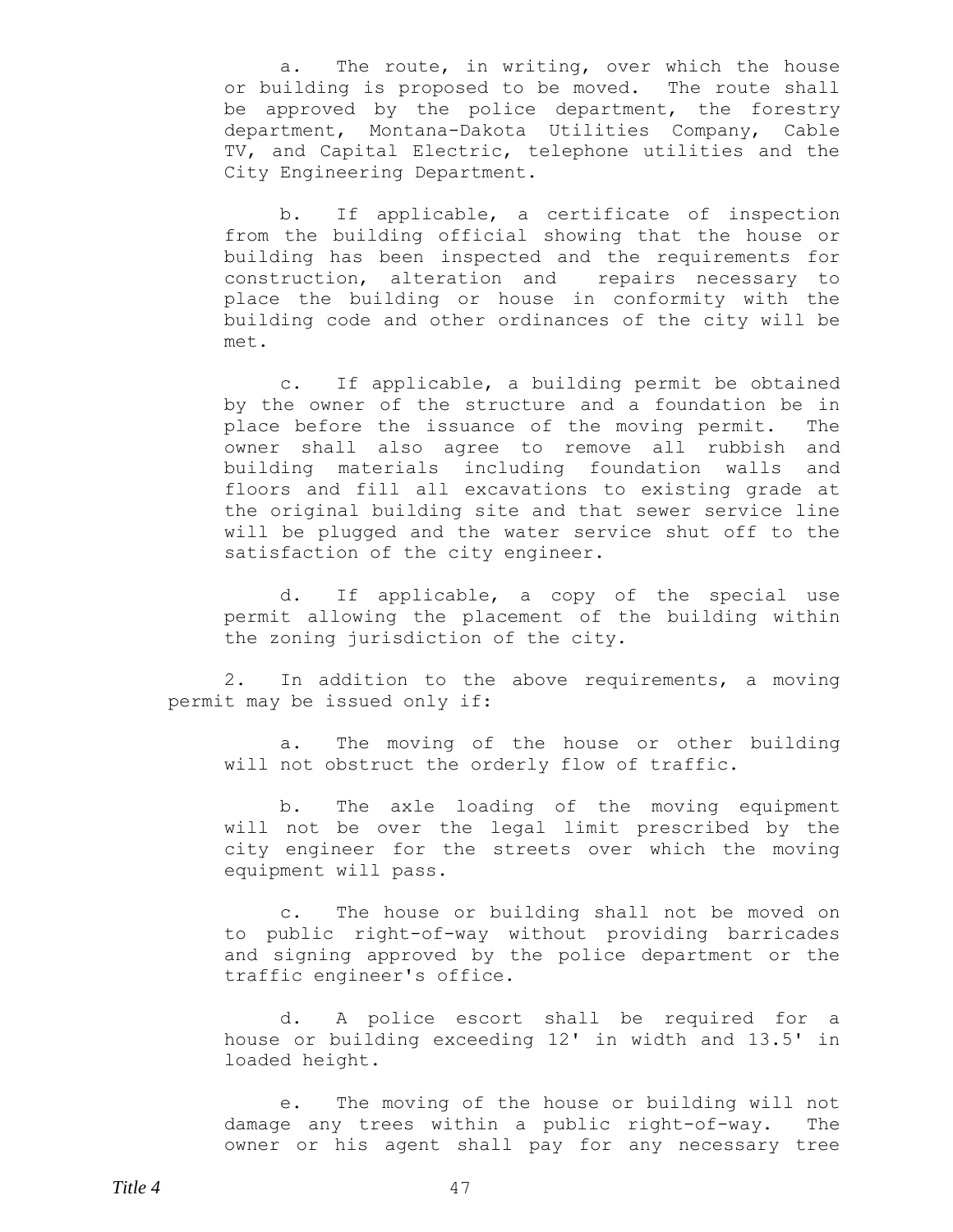trimming. All tree trimming shall be performed by a licensed tree trimmer and shall be available at the time of moving.

f. All agencies needed for moving of overhead wires and cables and electricians needed for moving of traffic signals and street lights shall be available at the time of moving the structures.

g. A performance bond is posted by the owner with the City Administrator in an amount determined by the building inspector conditioned upon compliance with all city building codes.

h. The housemover files with the City Administrator a bond in the sum of Five Thousand Dollars in favor of the City and conditioned on the following:

1) The housemover will pay all damages which may result to the city or any person resident in the city or lawfully upon the streets or alleys of the city irrespective of whether the damage is to person or property, and whether the damage is caused by the housemover or his employees.

2) That the structure will be moved within three months after the permit is issued.

3) The housemover shall keep the city harmless against all liability, judgments, costs and expenses which may accrue against the city as a result of acts by the housemover in the moving.

4) The conditions of the permit, the laws of this state and the provisions of this code and ordinances of this city.

i. The housemover files with the City Administrator proof of liability insurance in the following amounts:

1) For injury or death to one person, not less than Two Hundred Fifty Thousand Dollars.

2) Subject to the limit for one person, not less than Five Hundred Thousand Dollars for injury or death to more than one person.

3) For property damage, not less than One Hundred Thousand Dollars.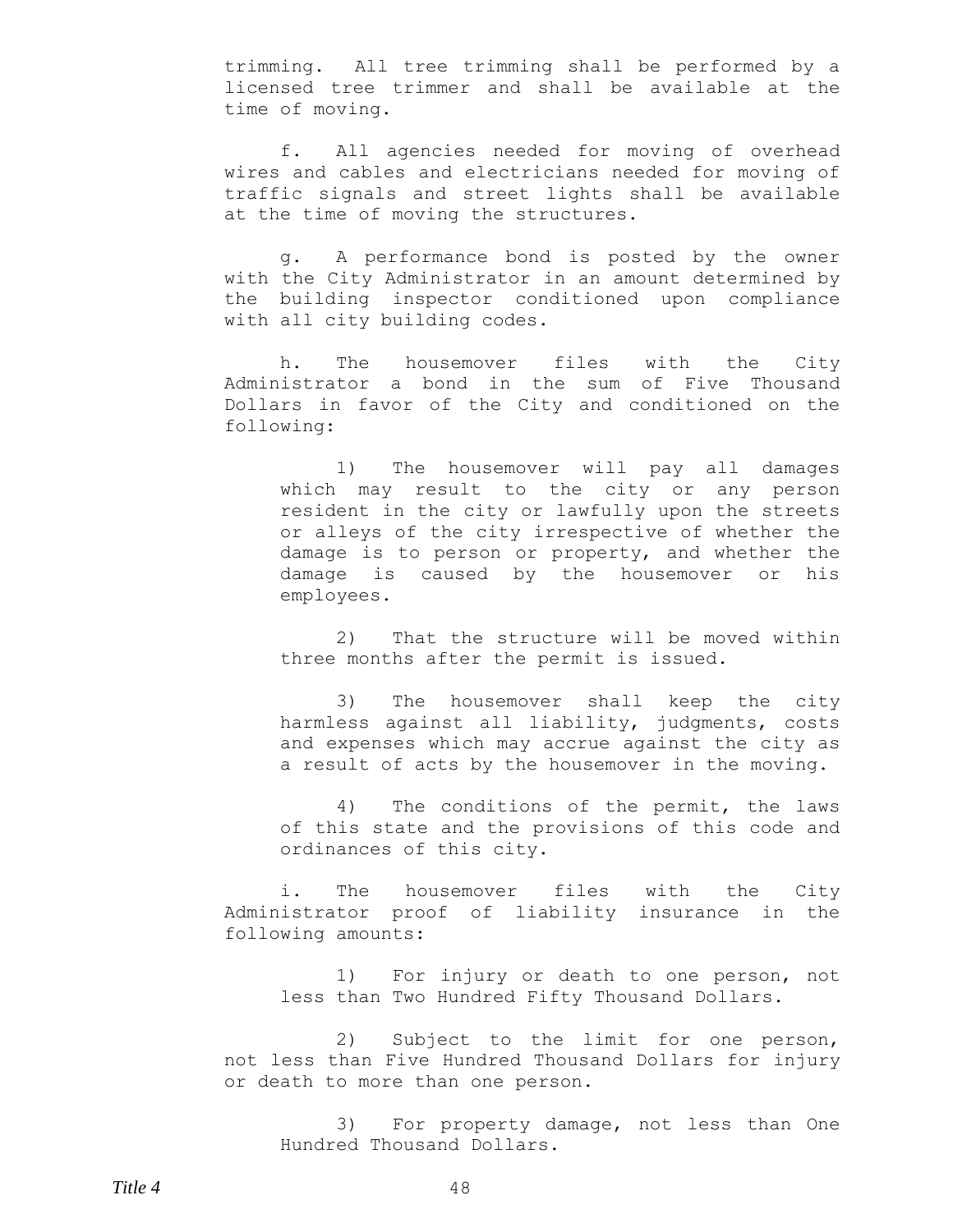*(Ord. 4171, 9-01-87; Ord. 4228, 9-27-88; Ord. 4237, 1-03-89; Ord. 4586, 03-01-94; 4688, 05-23-95; Ord. 4721, 08-22-95; Ord. 5316, 05-25-04; Ord. 5707, 02-24-09)*

4-05-05. Inspection. The building official shall inspect the building prior to demolition or moving. If any house or building to be moved is located outside the city, the owner shall deposit sufficient money with the City Administrator to cover the cost of the city for conducting an inspection. *(Ord. 4688, 05-23-95; Ord. 5316, 05-25-04; Ord. 5707, 02-24-09)*

# CHAPTER 4-06 SWIMMING POOLS

4-06-01. Purpose. The purpose of this chapter is to provide guidance in the design, construction and operation of swimming pools so as to protect the health, safety and general welfare of the public. *(Ord. 4865, 08-26-97; Ord. 5316, 05-25-04)*

4-06-02. Rules and Regulations. The director of public health shall promulgate reasonable rules and regulations covering approval of the design and construction of swimming pools and covering the operation and maintenance of public and semi-public swimming pools for the protection and promotion of public health and safety.

*(Ord. 4865, 08-26-97; Ord. 5316, 05-25-04; Ord. 5707, 02-24-09; Ord. 6156, 10-13-15)*

4-06-03. Enforcement. The director of public health or agent shall enforce this chapter. *(Ord. 4865, 08-26-97; Ord. 5188, 7-23-02; Ord. 5316, 05-25-04; Ord. 5642, 11-13-07; Ord. 5707, 02-24-09; Ord. 6156, 10-13-15)*

4-06-04. Definitions.

1. "Swimming pool" means any structure, basin, chamber or tank containing an artificial body of water for swimming, diving, recreational bathing or whirlpools and treatment pools.

2. "Residential swimming pool" means any swimming pool located on private property under the control of the homeowner, the use of which is limited to swimming or bathing by members of the homeowner's family or their invited guests.

3. "Public swimming pool" means any swimming pool usually open to any member of the public.

4. "Semipublic swimming pool" means any swimming pool, other than a residential pool or a public pool, which is intended to be used collectively by numbers of persons for swimming or bathing regardless of whether a fee is charged for such use. This definition includes swimming pools located in condominium and apartment house complexes.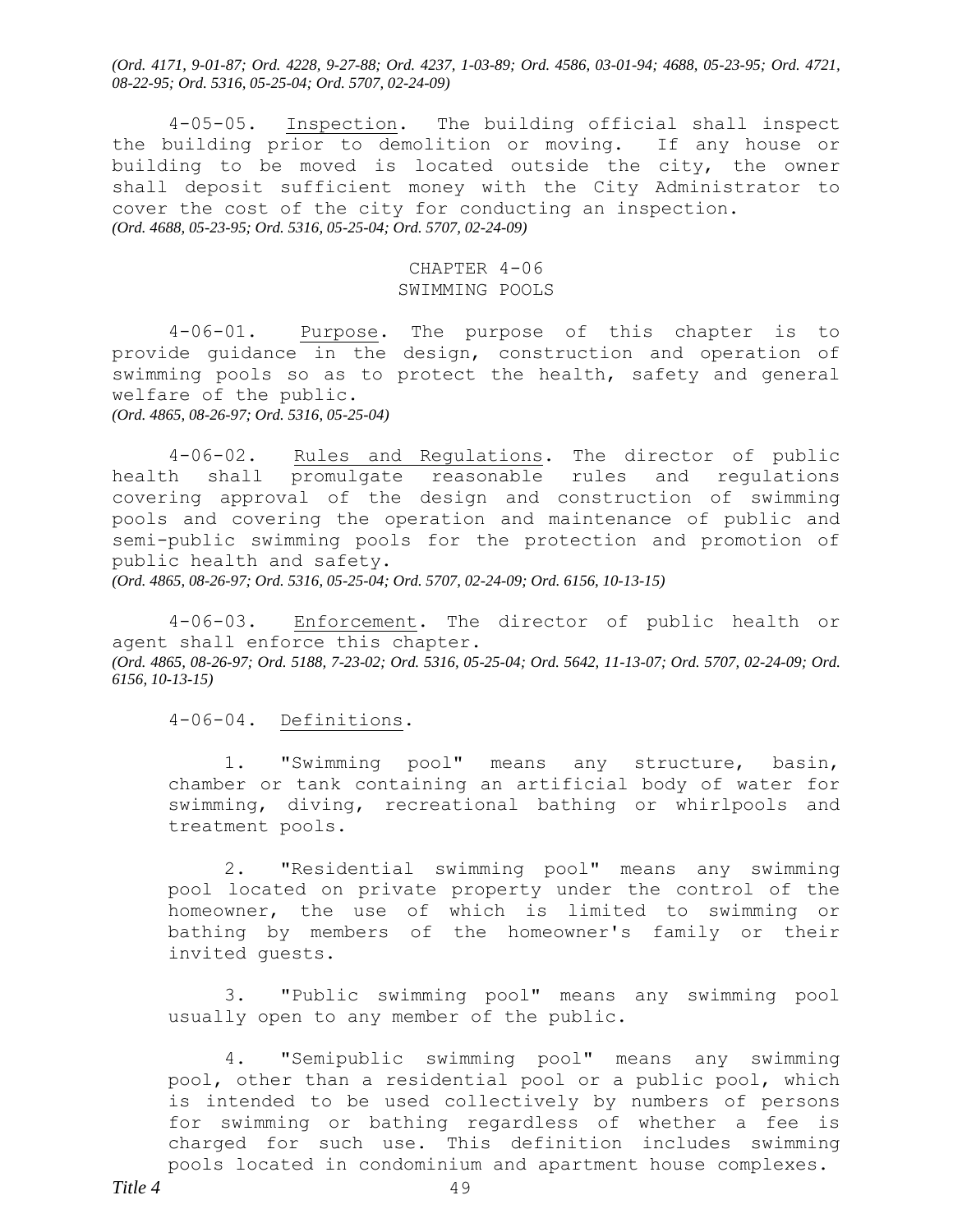5. "Seasonal swimming pool" means any above ground, prefabricated structure for holding water for swimming, diving or recreational wading or bathing including wading pools and hot tubs. The requirements of this chapter do not apply to the residential use of a seasonable swimming pool. *(Ord. 4865, 08-26-97; Ord. 5316, 05-25-04; Ord. 5642, 11-13-07)*

4-06-05. Approval of Plans and Permits. A person may not construct, alter or reconstruct any public or semipublic swimming pool without:

1. Submitting the plans and specifications to the building official for approval. The plans must be drawn to scale and accompanied by proper specifications so as to permit a comprehensive engineering review of the plans including the piping and hydraulic details and must include:

a. Plan and sectional views with all necessary dimensions of both the pool and surrounding area.

b. A piping diagram showing all appurtenances including treatment facilities in sufficient detail, as well as appurtenant elevation data, to permit a hydraulic analysis of the system.

c. The specifications shall contain details on all treatment equipment, including catalog identification of pumps, chlorinators, chemical feeders, filters, strainers, interceptors and related equipment.

The criteria to be followed by the city in the review and approval of plans must be promulgated by rules and regulations as authorized by this chapter.

2. Obtaining a permit from the building official subject to the following:

a. An application for a permit to construct or remodel a public or semi-public swimming pool must be on forms provided, together with any supporting data as may be required for the proper review of the plans.

b. The pool and facilities must be built in accordance with the plans as approved. The owner or agent shall notify the city at specific predetermined stages of construction and at the time of completion of the pool to permit adequate inspection of the pool and related equipment during and after construction. The pool may not be placed in operation until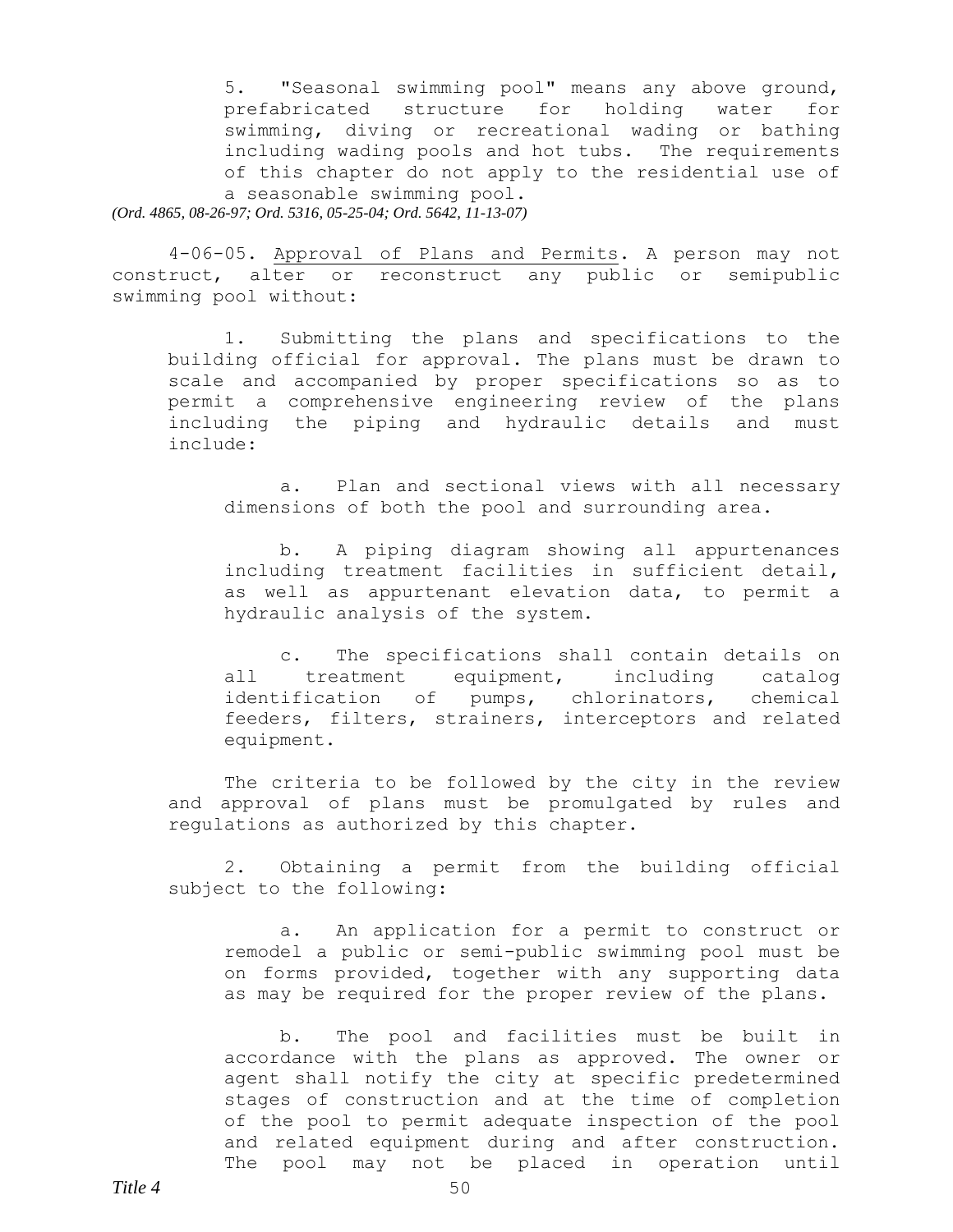inspections show compliance with the requirements of this chapter. *(Ord. 4865, 08-26-97; Ord. 5316, 05-25-04; Ord. 5707, 02-24-09)*

4-06-06. Design Standards. All public and semi-public swimming pools must meet the following minimum standards:

1. The site of the proposed swimming pool must have approved water supply and waste disposal facilities available. In the case of outdoor pools, topography, protection from prevailing winds, the absence of trees in the near vicinity, distance from dusty roads and industries producing smoke or obnoxious odors, shall be considered in determining the suitability of proposed sites.

2. Grass, earth and sand areas must be excluded from the pool area. Overhanging foliage shall also be eliminated.

3. A high climb resistant fence, or other barrier, at least six feet in height shall completely encircle the pool area. Indoor pools without safety barriers may be located only in an area that can be locked during periods of nonuse, or be located so as to be under direct supervision at all times. Whirlpools or treatment pools may be located in locker rooms, used solely by adults, without the required barrier if there is at least a railing around such pool to warn of its presence.

4. Once the designed bather load is determined, the size of the swimming pool must be computed as follows:

a. Allow fifteen square feet per bather where water depth is less than five feet.

b. Allow twenty square feet of area per bather where water depth is over five feet excluding three hundred square feet of pool surface area around each diving board.

5. All materials used must be nontoxic, durable, waterproof and easily cleaned. The bottom and sides of pools must be either white or light color, except that aluminum or green-colored paints shall not be used as a finish. Pool sides and bottoms must be smooth and free from cracks or open joints.

6. A hydrostatic relief valve must be provided to prevent pool damage from high ground water levels.

7. The slope of the floor in the shallow portion of the pool may not be greater than one foot in fifteen feet where the water depth is less than five and one-half feet.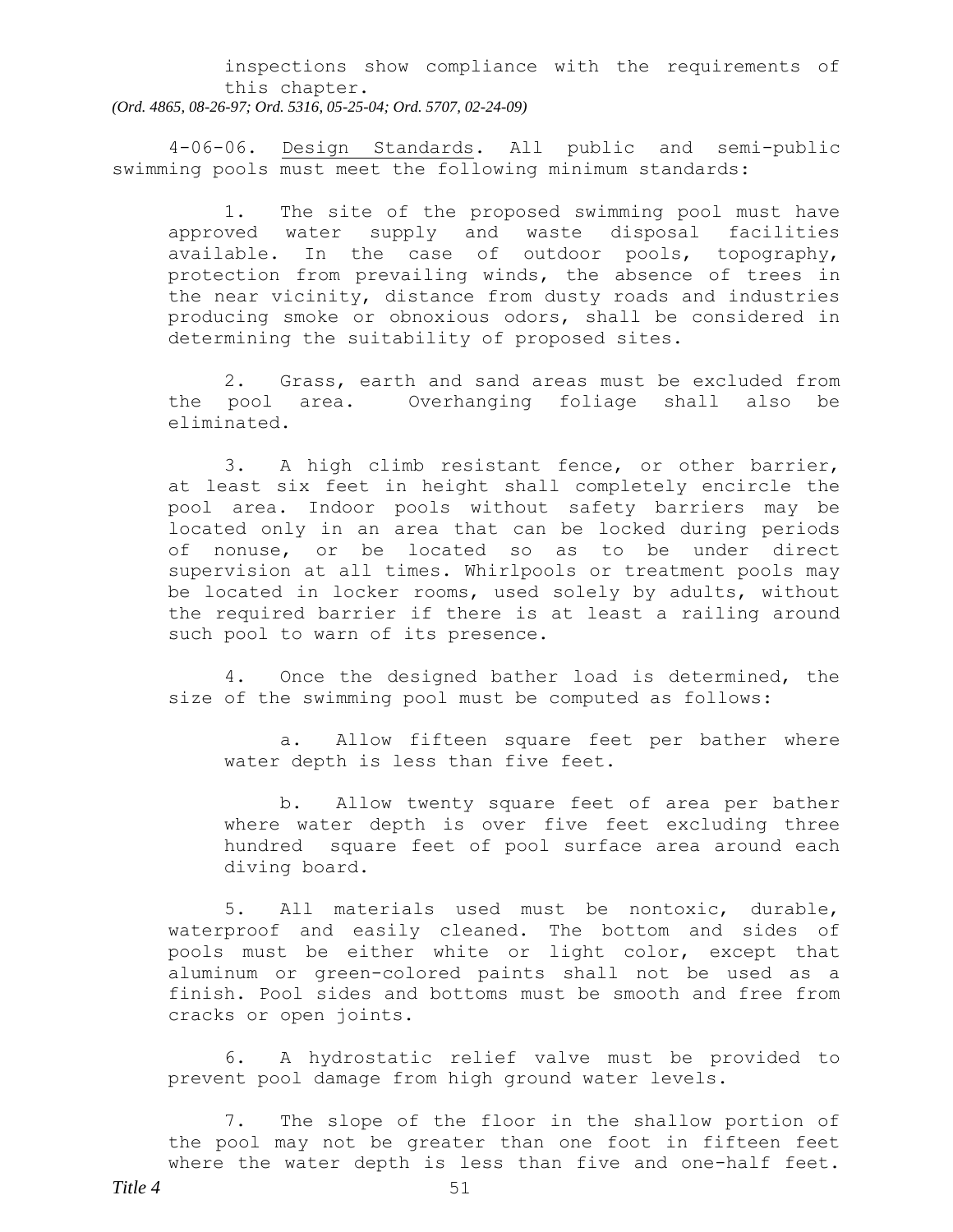There may not be sudden changes in slope in this area. In pools less than forty-two feet in length, the rate of slope in the shallow portion may not exceed one foot in eight feet. The bottom slope of the pool at depths greater than five and one-half feet may not be greater than one foot in three feet. The bottom of the pool shall slope to the main drain or the outlets. Joints between the floors and walls shall have a cove radius of at least one inch and may not exceed more than eight inches if the water depth is less than six feet.

8. Diving areas shall have adequate depth and clearance for safe diving. There may not be obstructions extending from the wall or the floor into the clear area of the diving portion of the pool. Extensively remodeled or newly constructed swimming pools with diving areas shall meet the standards of the American National Standards Institutes-Standard for Public Swimming Pools.

9. Elevated diving boards for use by the general public may not be higher than ten feet above the water level. At least sixteen feet of unobstructed headroom extending eight feet behind, eight feet to each side and sixteen feet ahead of the center of the front tip of the board is required.

10. Ladders or stairs must be located at the shallow end and at both sides of the deep end of the pool and at intervals not to exceed seventy-five feet. All stairs entering a pool must be recessed, except that stairs entering special purpose or therapy pools need not be recessed if the design is approved by the building inspector. Treads of stairs where used must be of nonslip material. Stepholes are not recommended; however, where used, they must be of the recessed type and shall be selfdraining into the pool and easily cleanable. Steps, ladders, or stepholes shall have a sturdy and easily visible handrail on either side and at the top leading out over the walk area.

A whirlpool or health pool not exceeding fifteen feet in maximum horizontal dimensions may have only one means of egress. Each means of egress must meet the requirements of this section.

11. A lifeline must be provided at or near the break in grade between the shallow and deep portions of the pool if the deep part of the pool exceeds 5 feet. It must be at least three-quarters inch in diameter, marked with color floats, and must be securely fastened to the pool walls with a non-corrosive recessed connector.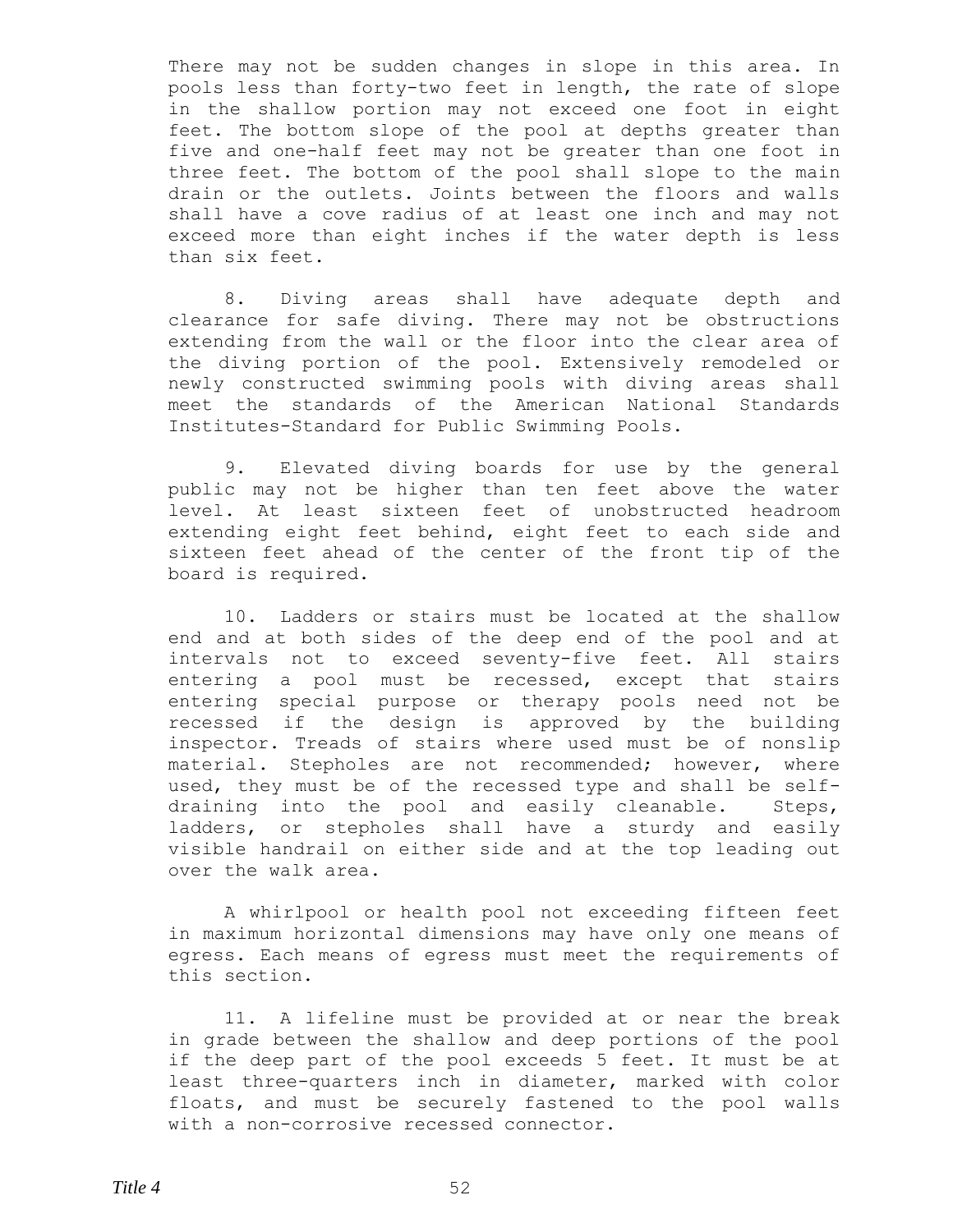12. The depth of water in the pool must be plainly marked at points of maximum and minimum depth, at the break between the deep and shallow areas, and at intermediate depths spaced at not more than twenty-five foot intervals. The markers must be placed on the pool wall and edge of deck, be at least four inches in height and of a contrasting color, and must be located on both sides and ends of the pool. The depth markers on the pool decking shall be non-slip type.

The depth or depths of water in a whirlpool or health pool must be plainly marked at the water surface on the pool wall and/or on the deck next to the pool.

13. All walks and deck areas shall completely encircle the pool, be ample in size, and restricted to use of those attired for aquatic activities.

The finish texture of the walks and decks must be nonslip and comfortable to bare feet. Carpeting, floor matting or other porous materials which interfere with floor cleaning or provide a place for bacteria and fungi to multiply are prohibited.

All walks and decks must be uniformly sloped to drains or points at which the water will have a free unobstructed flow to points of collection. Sidewalks and deck areas not less than eight feet wide shall extend entirely around public pools. Walks and decks must have a slope of about one-quarter inch to the foot away from the pool or to a deck drain system, and must be smooth, free of open cracks and/or broken areas, easily cleanable, non-slip construction. The edge of the pool at the junction with the runways must be rounded to form a handhold.

A minimum width of four feet of walk area must be provided for semipublic pools and shall extend entirely around the pool.

A minimum deck width of two feet must be provided on the sides and rear of any piece of diving equipment.

A whirlpool or health pool must be completely surrounded by a four-foot walkway. If the space is limited and the pool is no more than ten feet wide, a four-foot deck is required on its long side. A deck of at least twelve inches wide shall be maintained on the remaining sides.

Whirlpools or health pools maintained in the same areas as swimming pools must be separated from the pool by at least twelve inches and must be protected with a railing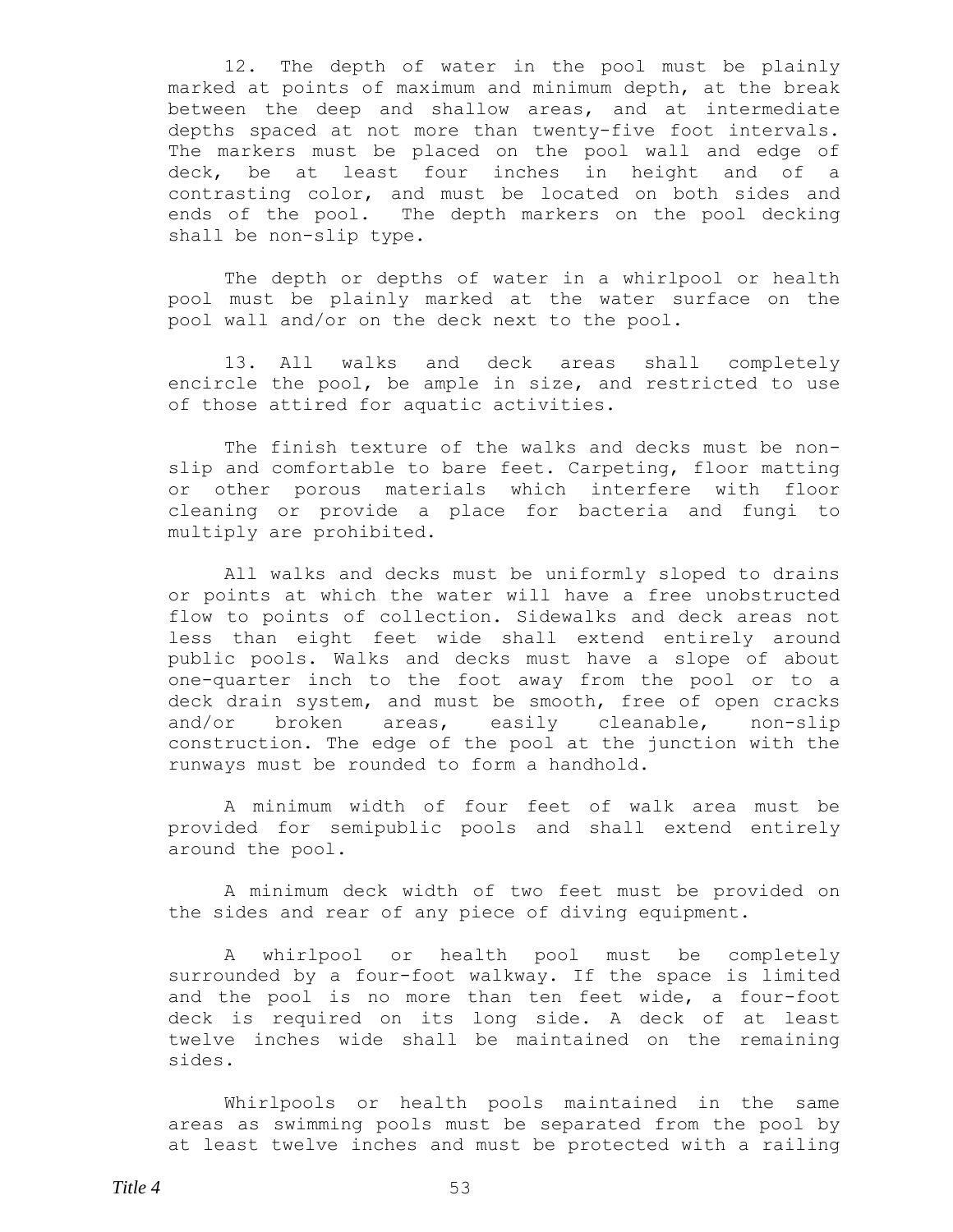to prevent the use of the separation as a walkway unless the walkway is eight feet or greater in width.

Sufficient hose bibs of not less than three-fourths inch, equipped with approved type backflow preventers, must be provided for cleaning all of the pool area.

14. One lifeguard must be provided for each two thousand square feet of pool surface area or fraction thereof. If a pool requires two lifeguards, they must be positioned on opposite sides of the pool. Lifeguards are not required if the pool is less than two thousand feet in water surface and is classified as semipublic.

At least one set of lifesaving equipment must be provided consisting of:

a. One or more poles at least one-half the width of the pool plus two feet, but need not exceed sixteen feet in length, having a shepherd's crook with an aperture of at least eighteen inches between the tip of the hook and the pole;

b. One or more U. S. Coast Guard approved throwing rings having a minimum diameter of eighteen inches equipped with one—quarter-inch line not less than one and one-half the width of the pool.

15. The water supply serving the pool must meet the requirements of the North Dakota Department of Health for potable water. The state health officer may approve the use of water from natural sources when special water treatment is provided. All portions of the potable water supply serving the pool and auxiliary facilities must be protected against backflow. Potable water introduced into the pool, either directly or to the recirculation system shall be supplied through an air gap, an approved-type backflow preventer, or other approved means.

16. The recirculation system shall consist of pumps, hair and lint catchers and filters, necessary pipe connections to the inlets, outlets and skimmers of the pool and a system for backwashing of the filters. A pool which has only one main drain must have an anti-vortex cover securely attached to the drain. The re-circulation, skimmer and overflow systems shall meet the current design standards of the National Spa and Pool Institute when the pool is designed and built. As an integral part of the system, equipment must be provided for disinfecting the water and adding any necessary chemicals and makeup water.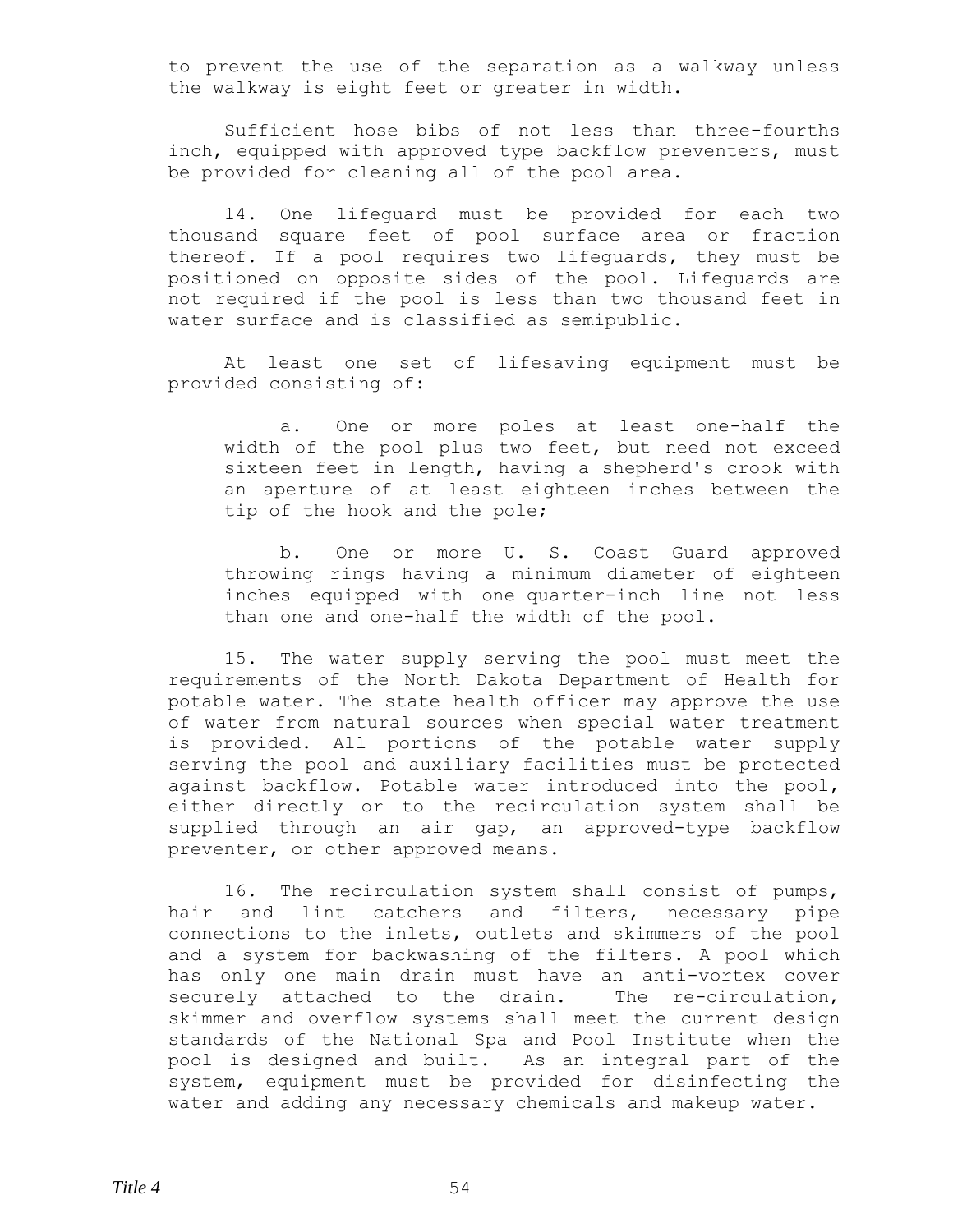The recirculation system must have adequate filtration and pumping capacity to provide one complete turnover of the pool water every six hours.

The water circulation and treatment system for a wading pool, plunge pool or health pool must be adequate for re-circulating and treating the entire pool volume of water in no more than two hours, and in less time, if necessary, to meet the hydraulic requirements for a surface skimmer system. The water circulation and treatment system for a whirlpool must be adequate for re-circulating and treating the entire pool volume of water in no more than thirty minutes.

17. Suction cleaners either of the portable type or as part of the permanent piping system are required.

18. A rate-of-flow indicator capable of measuring at least one and one-half times the design flow rate must be installed on the filter effluent line leading to the pool. The indicator must be calibrated to read in gallons per minute and capable of measuring both water for filtration and backwash where applicable.

19. A hair and lint catcher of acceptable design must be provided on all recirculation systems except where the filter is located prior to the pump suction.

20. Pool heaters must be installed on a bypass line on the discharge side of the filtration system. A heater capacity of from seven to ten BTU per hour per gallon of water is recommended.

Swimming may not be permitted when the water temperature falls below sixty-five degrees Fahrenheit or when the water temperature exceeds ninety degrees Fahrenheit.

Water temperatures of whirlpools or health pools may not exceed one hundred five degrees Fahrenheit.

21. Filtration.

a. Pressure sand filter systems must be provided with the following:

(1) Gauges on each battery on the inlet and outlet pipe to determine loss of head in the filter medium.

(2) Air release with a manual control on the highest point of each filter.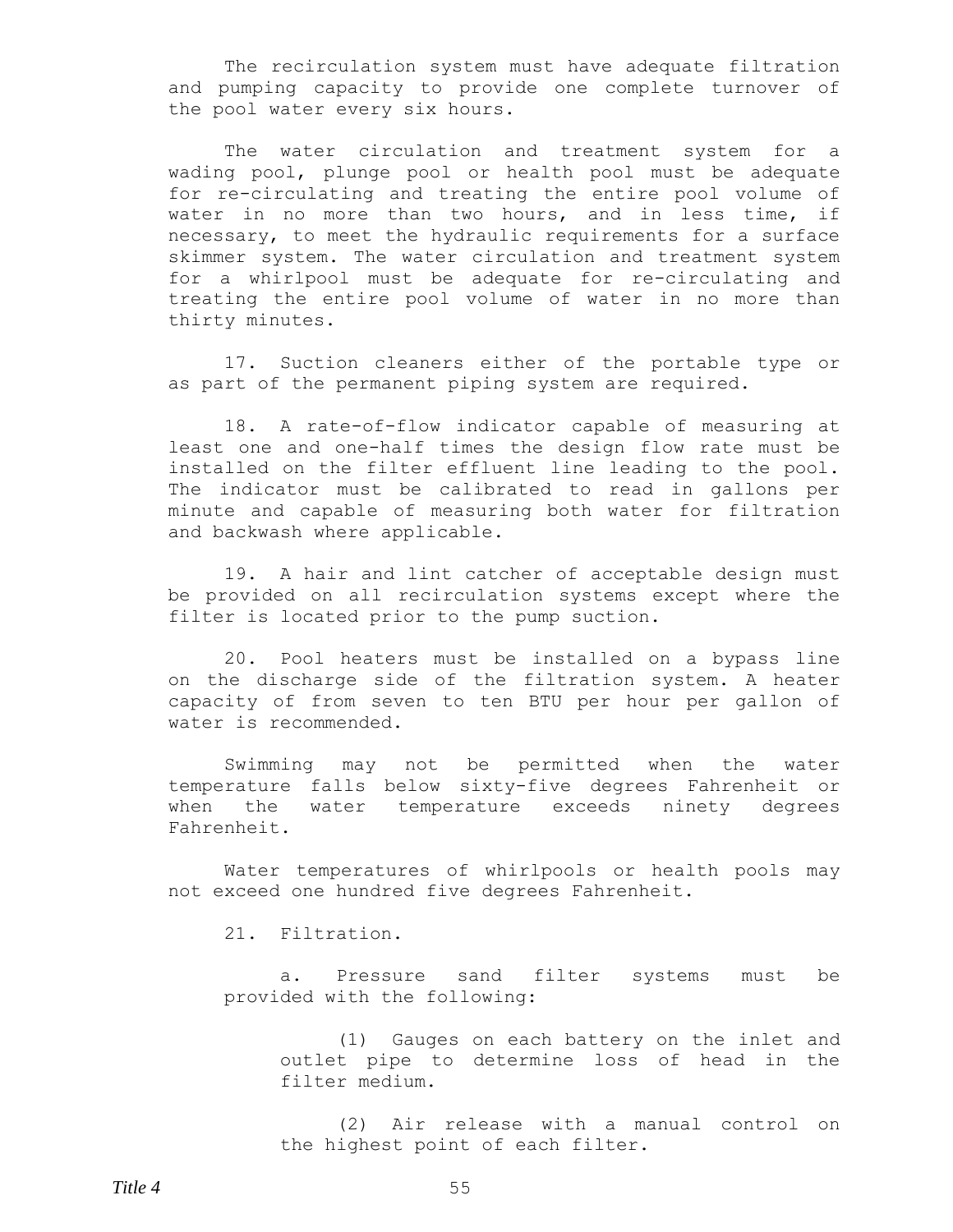(3) A readily removable head or manhole with sufficient working space to facilitate inspection and repair.

(4) A sight glass installed on the waste discharge line so the operator may watch the progress of filter washing.

(5) Freeboard of eighteen inches between the surface of the filter material and the overflow troughs.

(6) Filter piping arrangement should be as simple as possible to accomplish filtration, backwashing, and filter to waste.

b. High rate sand filters must be sized to operate at filtration rates no greater than fifteen gallons per minute per square foot of surface area.

c. The following special requirements must be satisfied in diatomaceous earth filtration:

(1) Slurry feeding equipment to provide for continuous application at an accurate and uniform rate of filter aid material into a filter influent line. This equipment shall have a capacity to feed not less than 0.1 pounds of diatomaceous earth per square foot of filter area over a twenty-four hour period. The slurry feeder is required when exceeding 1.5 gallons per minute per square feet of filter area.

(2) Pressure gauges installed on both the influent and effluent side of each filter for pressure diatomite filter system. A vacuum diatomite system must have a pressure and vacuum gauge for each filter.

(3) The filter piping must be installed with a re-circulating pre-coat line to permit recirculation of the water from the effluent side of the filter back to the influent side until a satisfactory clear filter effluent is produced prior to admitting the water into the pool.

d. Cartridge filtration shall not exceed .187 gallons per minute per square foot. An extra set of cartridges must be available.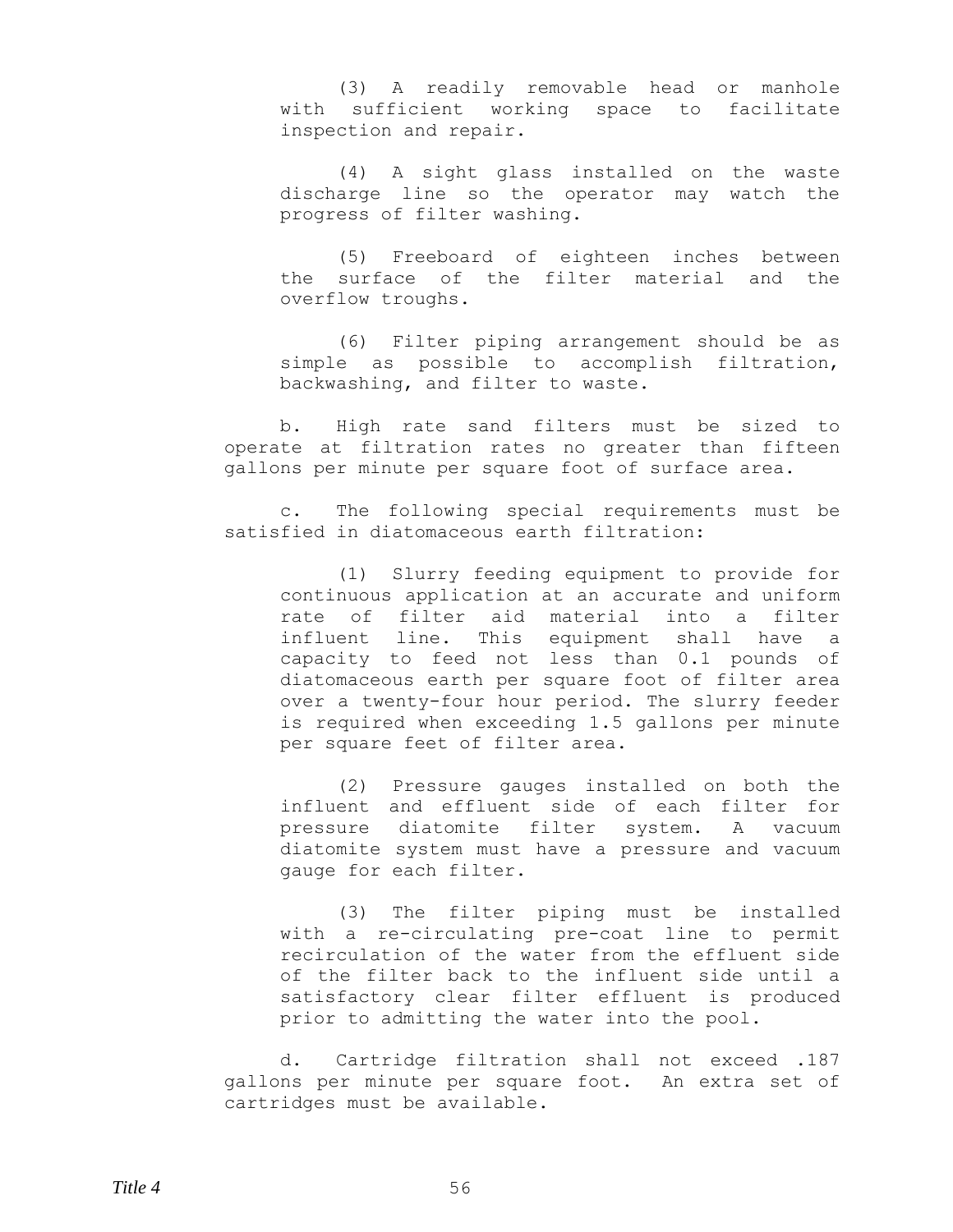e. All filters shall comply in all respects with the standards of the National Sanitation Foundation covering filters.

22. The system shall include a feeder and monitor for the introduction of approved chemicals to control the pH of the water. Solution pots are not approved. Positive feed chemical machines are required.

23. Every pool must be provided with approved testing equipment for determination of disinfection residuals and hydrogen ion (pH) concentration. The disinfectant residual tester must have a minimum range between zero and five milligrams per liter. The hydrogen ion tester must have a pH range of from 6.8 to 8.4.

24. Equipment must be provided to adequately disinfect the pool at all times. The most common means of pool disinfection is through the application of chlorine; but other elements in the halogen group, bromine or iodine, may be used in swimming pools. All public and semi-public pools must be equipped with automatic monitoring and chemical feeding equipment. The use of compressed chlorine gas shall be prohibited for new construction and after substantial alteration to existing disinfection system of aquatic facilities. Compressed chlorine gas, when used, must be supplied by means of a cylinder mounted vacuum operated gas chlorinator of the fail safe type in all public and semipublic pools.

25. The housing for the gas chlorinator and all appurtenances must meet the following specifications:

a. Be a separate reasonably gas-tight, corrosion-resistant mechanically vented enclosure or room. The room shall be at ground level and permit easy access to all equipment. The door of the room shall open to the outside and shall not open to the swimming pool or equipment room area.

b. The exhaust fan must be capable of one or more air exchanges per minute. The fan must be located at floor level or equipped with an intake extending to within six inches floor level exhausting to an outside atmosphere in an unrestricted area. Fresh air intake louvers near the top of the enclosure are required.

c. A clear glass window must be installed in the door or wall of the chlorinator room to permit the chlorinator to be viewed without entering the room.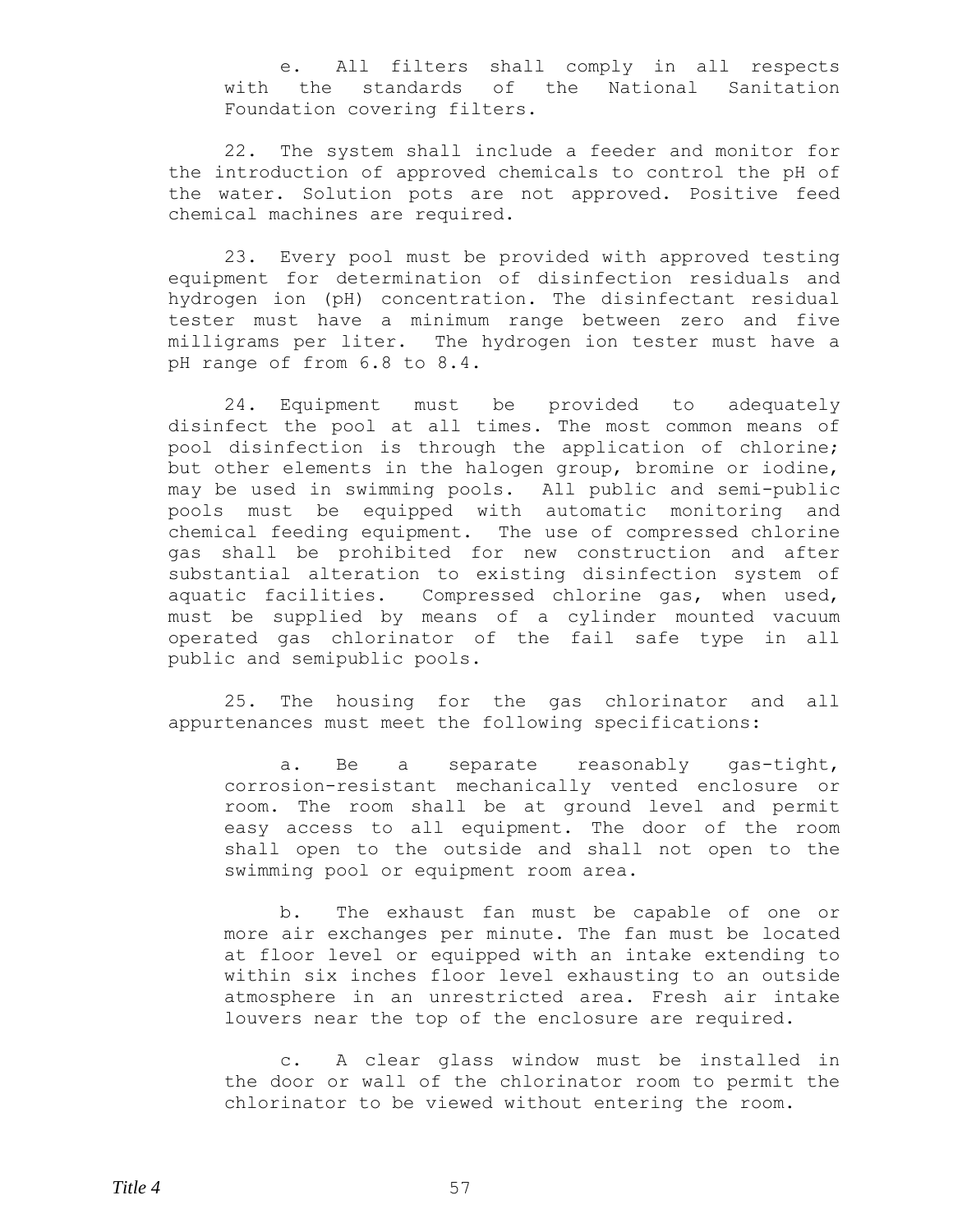d. Electrical switches for the control of artificial lighting and ventilation must be activated by the operation of the door. The electrical switch must be provided with a manual override in a secure area.

e. Two gas masks approved by the National Institute for Occupational Safety and Health (NIOSH) for use with chlorine atmospheres shall be provided and used when performing maintenance on compressed gas chlorine tanks. Gas masks shall be in working condition, maintained in good repair and accessible at all times. A minimum of two operators shall be involved in the changing of the chlorine gas storage tanks. One of the operators shall be stationed outside of the chemical room where the other operator inside can be seen at all times.

f. Scales must be provided for weighing chlorine cylinders. Automatic switching tank and/or metered valves may be used.

g. Chlorine cylinders shall be securely anchored at all times.

h. A chlorine institute-approved safety kit is recommended.

26. A complete system of artificial lighting must be provided for all pools, bathhouses and dressing rooms which are to be used at night.

Area lighting shall provide at least 0.6 watt per square foot of pool and deck area.

The entire electrical installation must meet the requirements of the state electrical code.

27. There must be an absolute separation of the space used by spectators and that used by bathers. There should be no means by which the bather can enter the space reserved for the spectators or vice versa. The spectator area must have a separate entrance. Galleries for spectators shall not overhang any portion of the pool surface. Floor of the gallery should be tightly constructed to prevent dirt from getting into the pool.

28. Bathhouse: if provided:

a. The bathhouse must be located to provide entrance to the pool area near the shallow end of the pool only.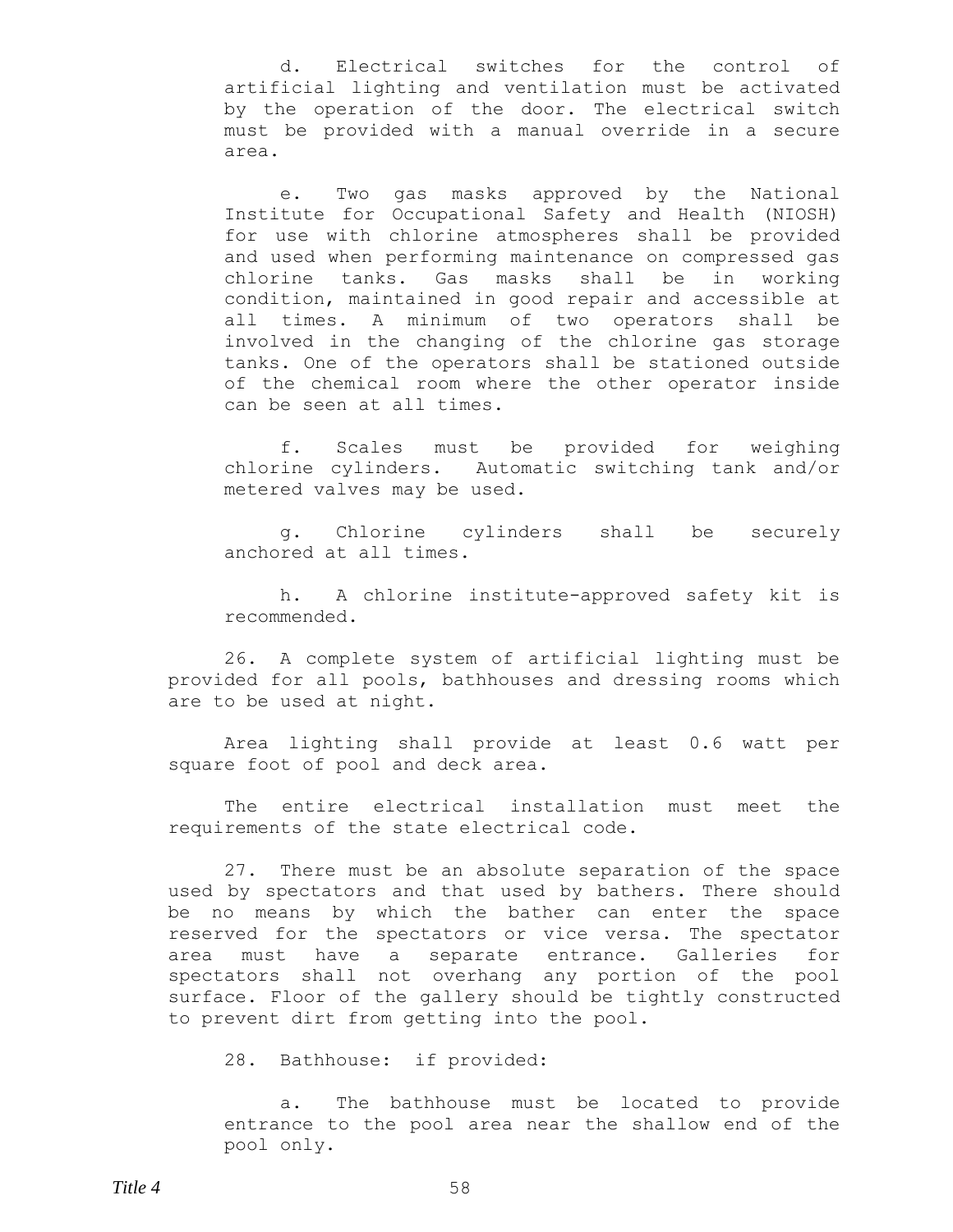b. A dressing room area of not less than 3.5 square feet per person must be provided.

c. Floors must be of smooth, non-slip, impervious construction and sloped to drains at one-quarter inch per foot. Adequate floor drains must be installed in all areas subject to water accumulation.

d. Dressing room booths and furnishings must be of simple design and must be constructed of impervious and smooth materials that will permit hose cleaning. Partitions in booths shall terminate six inches above the floor.

e. Connections of three-quarter inch hose bibs must be provided for area cleanup.

f. Natural and/or artificial ventilation must be provided.

g. A minimum lighting level of ten foot candles at a point three feet from the floor must be available during both day and night.

h. A clothing storage area must be provided.

29. All piping and plumbing must be installed in compliance with the requirements of the North Dakota State Plumbing Code.

30. Warm water must be provided at all shower heads. The water heater and thermostatic mixing valve must be inaccessible to the bathers and be capable of supplying two gpm of ninety degrees Fahrenheit water to each shower head.

One shower head must be provided for each forty swimmers expected at maximum pool load.

Shower rooms must be located adjacent to the dressing rooms and shall not be used as hallways between the dressing rooms and pool.

31. Soap dispensers must be provided for each lavatory and between each pair of shower heads.

32. Piping carrying wastewater from swimming or wading pools including pool drainage, backwash from filters, water from overflow systems or floor drains which serve walks around pools, must be installed as an indirect waste utilizing any existing circulation pump, if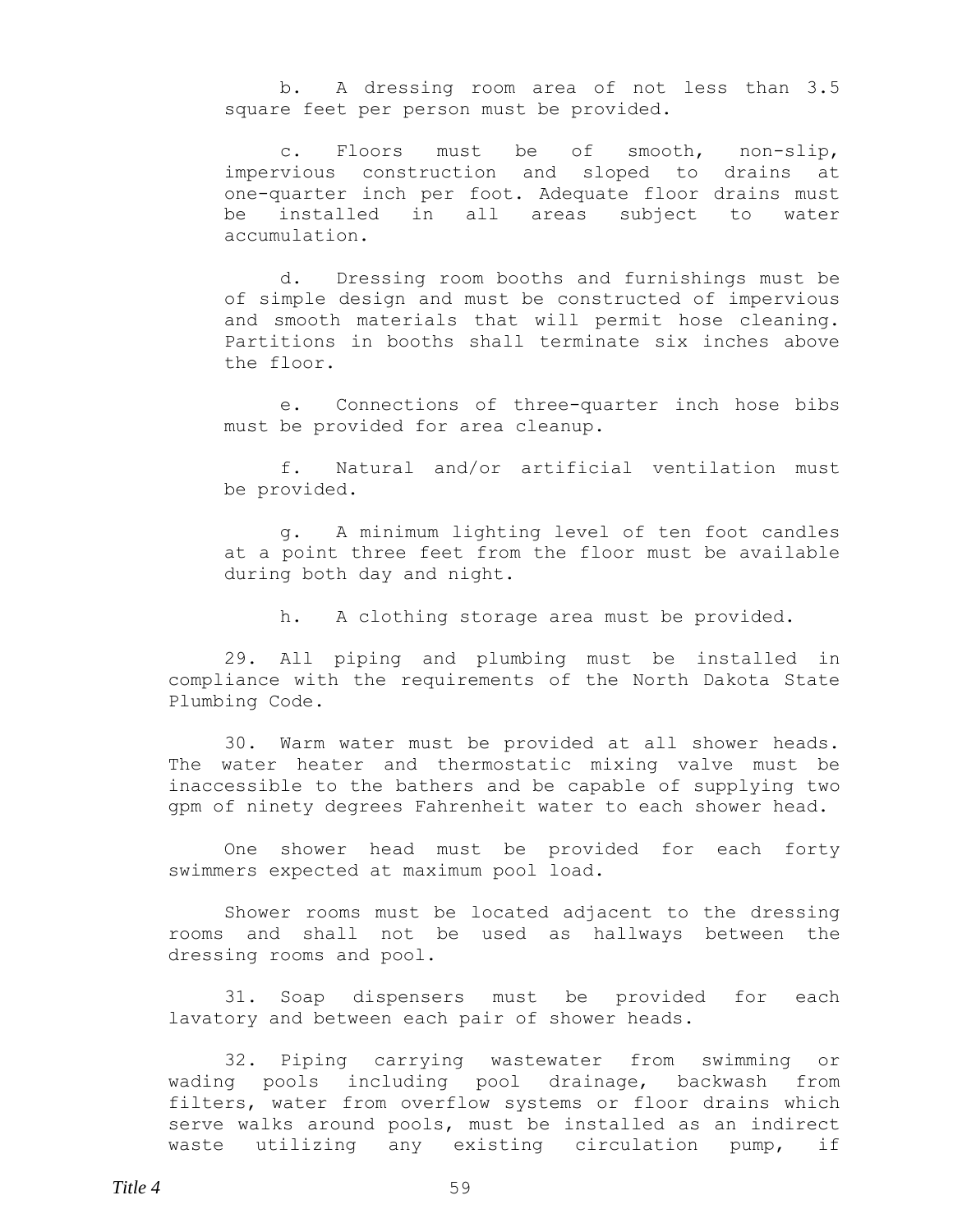necessary, when indirect waste line is below the sewer grade.

33. A wading pool must have a maximum depth at the deepest point not greater than eighteen inches. It may be constructed adjacent to the swimming pool, but it may not be part of the swimming pool and must be separated therefrom by a fence or partition sufficiently high to prevent waders from entering the swimming pool area.

The supply to the wading pool must be filtered and chlorinated water from the pool recirculation system. The outlets from the wading pool shall be piped independently to the filter. Due to the high degree of pollution a wading pool shall have a maximum turnover cycle of two hours.

34. A training pool must have a minimum depth of 18 inches and a maximum depth of 3 feet. It may be constructed adjacent to a swimming pool and must be separated therefrom by a fence or partition of sufficient height to prevent waders from entering the swimming pool area.

The supply to the training pool must be filtered and chlorinated water from the pool recirculation system. The outlets from the training pool must be piped to the filtration system independently of the pool. The maximum turnover rate cycle is four hours.

35. Each public swimming pool must be supervised by a person qualified in the fields of lifeguard training, CPR, first aid, equipment operation and pool sanitation. Individuals are considered qualified in lifeguard training CPR and first aid if they hold an appropriate Red Cross, YMCA or equivalent certificate.

36. Indoor pools:

a. Humidity. A relative humidity of forty to sixty percent must be maintained.

b. Ventilation. Ventilation must be provided to remove excess moisture and help control humidity, within the pool and dressing room areas, without subjecting bathers to drafts.

c. Lighting. Artificial illumination must be designed to maintain a minimum of fifteen and preferably one hundred footcandles of illumination at deck level.

d. Heating. The dressing rooms must be provided with heating facilities that are capable of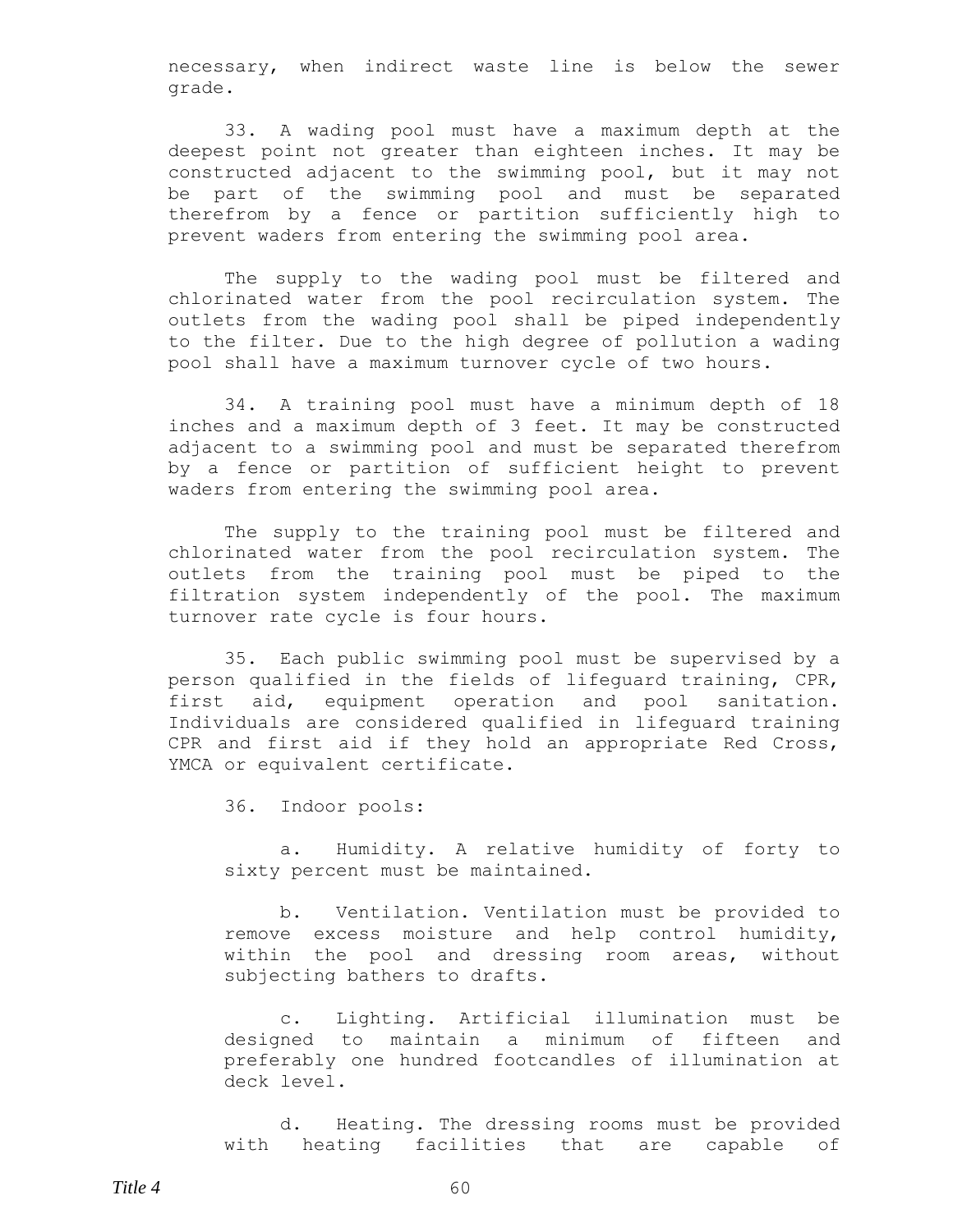maintaining a constant temperature level of between 70 and 75 degrees Fahrenheit.

e. Pool rooms must be equipped with heating facilities that are capable of maintaining a constant temperature level of 75 to 82 degrees Fahrenheit. *(Ord. 4865, 08-26-97; Ord. 5316, 05-25-04; Ord. 5642, 11-13-07; Ord. 5707, 02-24-09; Ord. 5963, 05-13-13; Ord. 6356, 1-8-19)*

4-06-07. Operation Licenses.. A person may not operate or maintain a public or semi-public swimming pool unless a license has been obtained to operate such pool. The permit must be obtained by April 1st of each year from the director of public health, and is valid until March 31st of the following year unless revoked for cause. A person operating a semi-public or public pool must be licensed as a "Certified Pool Operator" by the National Swimming Pool Foundation. If a certified operator is no longer employed by the pool owner, the new operator, if not already certified, must seek certification at the earliest opportunity not to exceed six months. *(Ord. 4865, 08-26-97; Ord. 5316, 05-25-04; Ord. 5642, 11-13-0, Ord. 5707, 02-24-09; Ord. 6156, 10-13-15; Ord. 6240, 12-13-16)*

4-06-08. License Fee. The fee for a license to conduct, operate and maintain a public or semipublic swimming pool is as determined from time to time by the city commission, shall be kept on file with the office of the city administrator and must be paid before the issuance of any license. *(Ord. 4865, 08-26-97; Ord. 5316, 05-25-04; Ord. 5642, 11-13-07; Ord. 6240 12-13-16)*

4-06-09. Operational Practices. The following are minimum operational practices required at all public and semipublic swimming pools:

1. Operate recirculation system continually 24 hours per day during the normal seasonal operation to insure clarity of pool water.

2. Maintain pH values between 7.4 to 7.6, except that other values may be acceptable provided they are approved by the city.

3. Maintain a free chlorine residual of between 2.0 to 4.0 mg/liter for swimming pools and 3.0 to 5.0 mg/liter for whirlpools. Swimming pools using bromine as a disinfectant shall operate at levels between 4.0 to 6.0 mg/liter. Combined chlorine levels must be no more than 0.5 mg/liter for all pools. Achieve break point chlorination (combined chlorine X 10) as soon as possible when combined chlorine levels are greater than 0.5 mg/liter.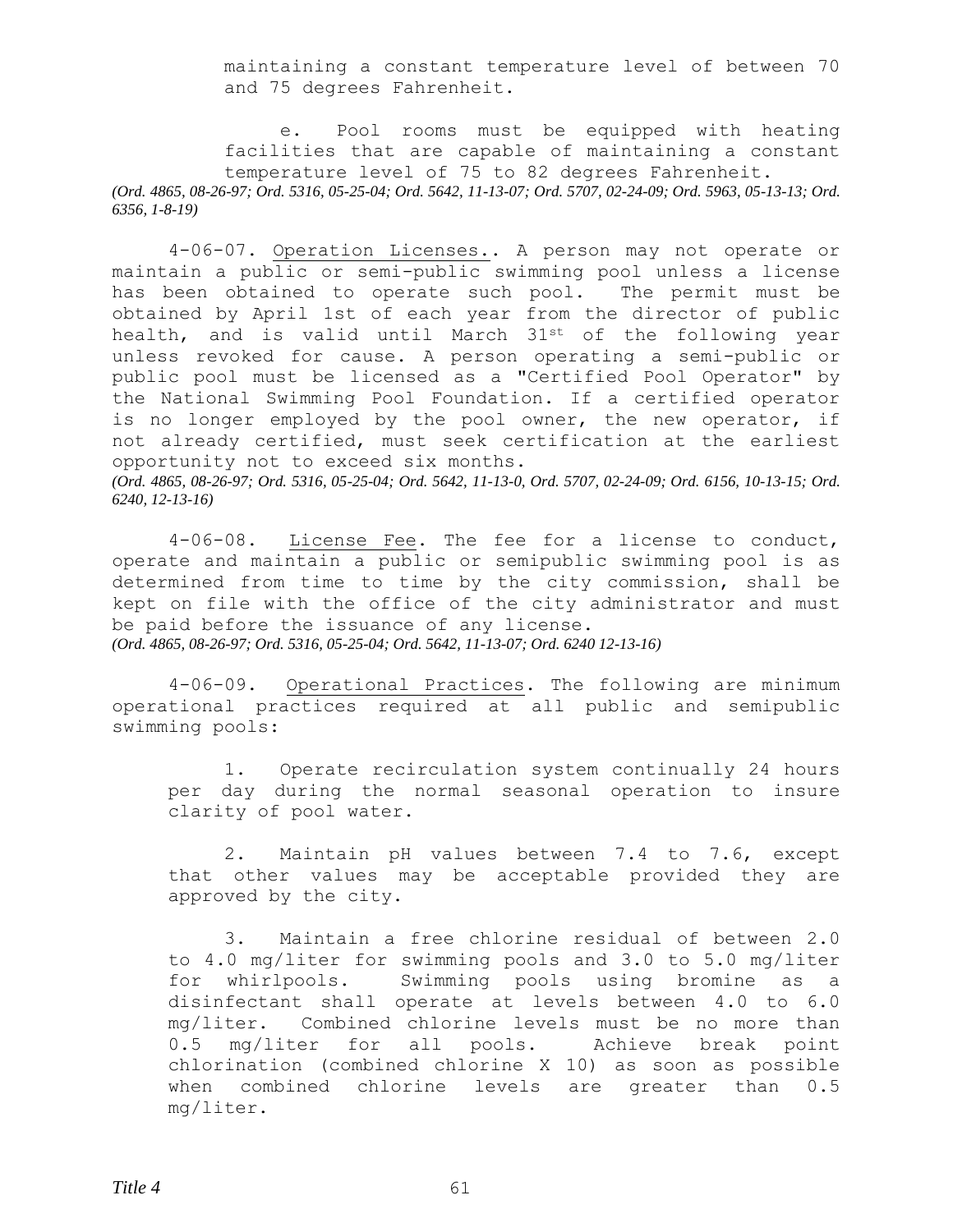4. In the event that a pool is contaminated with fecal matter, vomit or blood, the operator shall do the following:

If the pool is contaminated with a formed (solid, nonliquid) stool or vomit:

a. Immediately close the pool and evacuate swimmers;

b. Remove the fecal matter or vomit with a net or scoop and dispose in a sanitary manner;

c. Maintain the free chlorine residual of 2.0 mg/liter or higher and ensure the pH is 7.5 or less and the pool temperature is 77 degrees Fahrenheit or higher for at least 25 minutes;

d. Reopen the pool once disinfectant levels and pH are within the normal operating range;

e. Document the incident in the daily records.

If the pool is contaminated with a loose stool (diarrheal discharge):

a. Immediately close the pool and evacuate swimmers;

b. Remove as much fecal material as possible using a net or scoop and dispose in a sanitary manner;

c. Raise the free chlorine residual to 20 mg/liter and confirm by using chlorine test strips or making test kit sample dilutions. Maintain a pH of 7.5 or less and a pool temperature of 77 degrees Fahrenheit or higher. Maintain the pH and chlorine level for at least 12.75 hours;

d. Backwash the filter after the full disinfection time. Discharge the effluent directly to waste;

e. Reopen the pool once disinfectant levels and pH are within the normal operating range.

f. Document the incident in the daily records.

If the pool is contaminated with blood:

a. Check the free chlorine or bromine residual at the time of the incident. If below the required minimum residual level, the operator shall immediately close the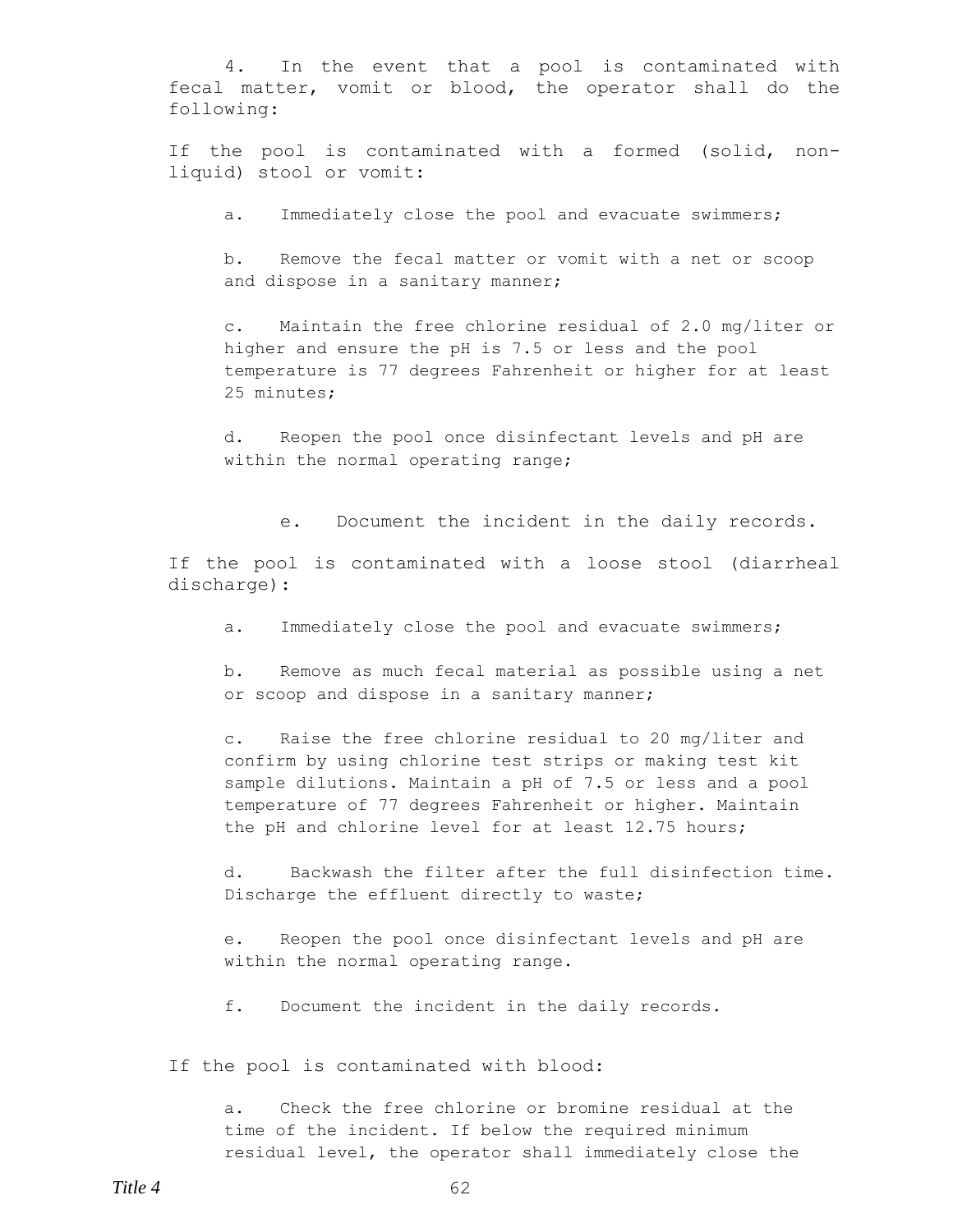pool until free chlorine or bromine residual is verified at or above the required minimum.

b. Document the incident in the daily records.

Brominated pools contaminated with fecal matter or vomit shall have chlorine added to the pool in the amount that will increase the free chlorine residual to the level specified for the specific type of contamination for the specified time. The bromine residual and pH shall be within the normal operating range before reopening the pool.

Small capacity pools and whirlpools may be optionally drained, disinfected and refilled. Chlorine levels must be within normal range before re-opening the pool.

5. Infants and bathers requiring diapers, must use approved "Swim Diapers."

6. Bathers having any communicable infection, must not be permitted to use the pool.

7. Post pool rules in an easily viewed location.

8. Maintain the pool and related facilities in a clean manner at all times.

9. Keep the pool surface free of film and floating dirt and the pool bottom free of sediment.

10. Scrub the bathhouse floors daily with a liberal application of 0.25 - 1.0% chlorine solution.

11. Require all patrons to take a cleansing shower using warm water before entering the pool.

12. Keep a daily record of operation of the recirculation system, chemical additions, pH and chlorine residuals, and bathing load. Monitoring record of the operation shall be performed during bather activity. Chlorine and pH testing must be performed and recorded at least three times daily; upon opening and at intervals not less than two hours apart. Due to the limited usage of condominium pools, testing must be conducted at least once daily and written daily record keeping indicating pH and chlorine residuals must be maintained. Fecal, vomit and blood contamination incidents shall be documented in the daily record. The information recorded at the time of the incident shall include:

a. Person conducting response;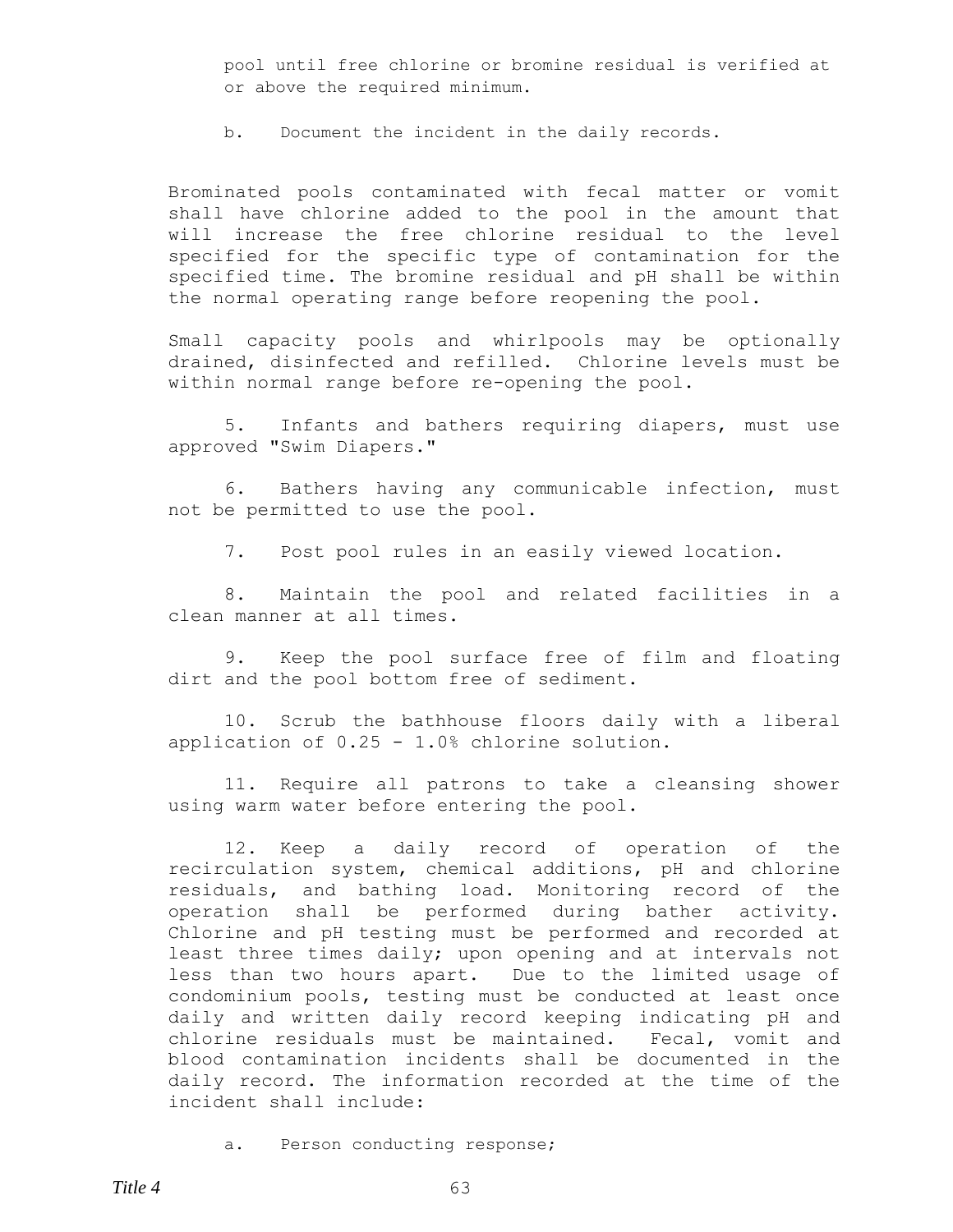b. Date and time of incident;

c. Specific area contaminated by incident;

d. Bather load at the time of incident;

e. Incident specifics, including type and form of body fluid observed (for example, loose or formed stool, vomit or blood);

f. The date and time the pool was closed;

g. Whether the pool uses chlorine stabilizer;

h. Free chlorine residual, pH and pool temperature at the time of incident;

i. Remediation procedures used after the incident;

j. The date and time the pool was reopened;

k. Free chlorine residual, pH and pool temperature at the time of reopening;

l. Total contact time of disinfectant.

13. Collect monthly samples of the pool water and submit to a laboratory certified by the North Dakota Department of Health for bacterial analysis. All samples collected will be analyzed by a laboratory certified by the North Dakota Department of Health. Fees for analysis of samples will be determined by the laboratory conducting the testing and charged to the owner. All billing and collections for sample analysis will be the responsibility of the laboratory. Pools that fail bacterial testing shall be super chlorinated and shall have a new sample submitted to a certified laboratory, within eight (8) days of the date of the failed sample. For the purpose of public safety, Bismarck-Burleigh Public Health can require additional pool sampling if deemed necessary. Failure to perform the testing as required may constitute closure of the pool.

14. No more than three consecutive water samples from the same body of water submitted may exceed the current acceptable bacteriological standards for swimming pools as established by the North Dakota State Department of Health. The failure of three consecutive water samples to meet this standard may result in closure of the pool.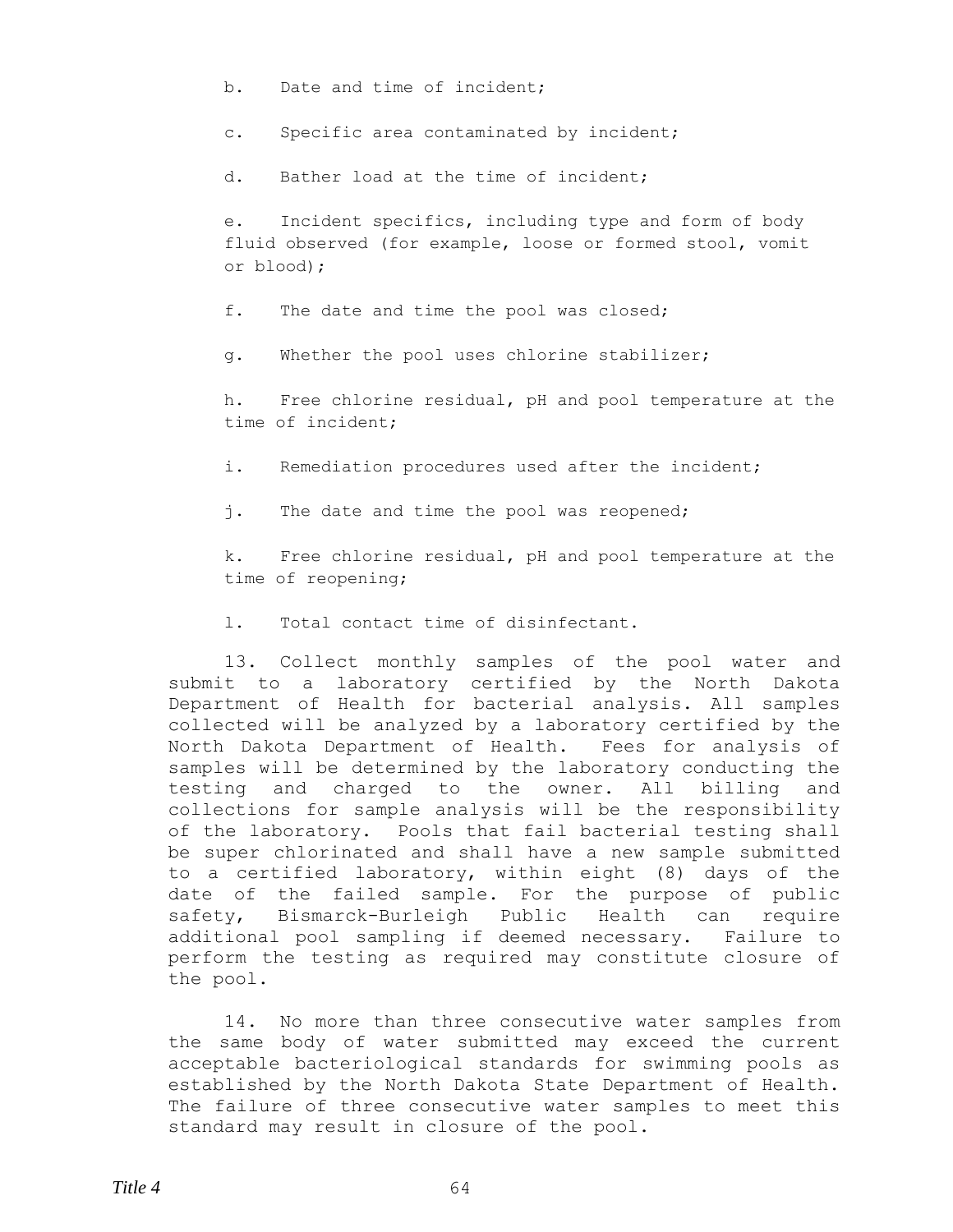15. All swimming pools must be super chlorinated to between ten to fifteen mg/liter for at least six hours prior to seasonal startup and at any time during seasonal operation when needed for algae control, disinfection or chemical balance.

16. The swimming pool water must be of such chemical and physical qualities that when a standard test disc is placed in the deepest portion of the pool it is readily visible. Failure to meet this requirement constitutes grounds for immediate closing.

*(Ord. 4865, 08-26-97; 0rd. 5316, 05-25-04; Ord. 5642, 11-13-07; Ord. 5963, 05-13-13; Ord. 6240, 12-13-16; Ord. 6356, 1-8-19)*

4-06-10. Residential Pools. Residential swimming pools are subject to the following:

1. Private swimming pools in residential areas may be located only in the rear yards and no part of the pool may be less than four feet from any property line. Equipment enclosures and any other above grade pool-related structures shall comply with the requirements for accessory structures in the zoning district in which the pool is located.

2. No cross-connection is allowed between any private swimming pool and the city water supply.

3. Private pools may not be located, designed, operated or maintained as to interfere unduly with the enjoyment of the property rights of the adjacent property owners.

4. An admission fee may not be charged for the use of any private swimming pool located within the city.

5. Lights used to illuminate any private swimming pool must be so arranged and shaded as to reflect light away from the adjacent premises.

### Outdoor Residential Swimming Pool

Unless excepted by this section, all outdoor swimming pools shall be provided with a barrier that shall be installed, inspected and approved prior to plastering or filling with water. The barrier shall comply with the following:

> 1. The top of the barrier shall be at least 72 inches above grade measured on the side of the barrier which faces away from the swimming pool. The maximum vertical clearance between grade and the bottom of the barrier shall be 2 inches measured on the side of the barrier which faces away from the swimming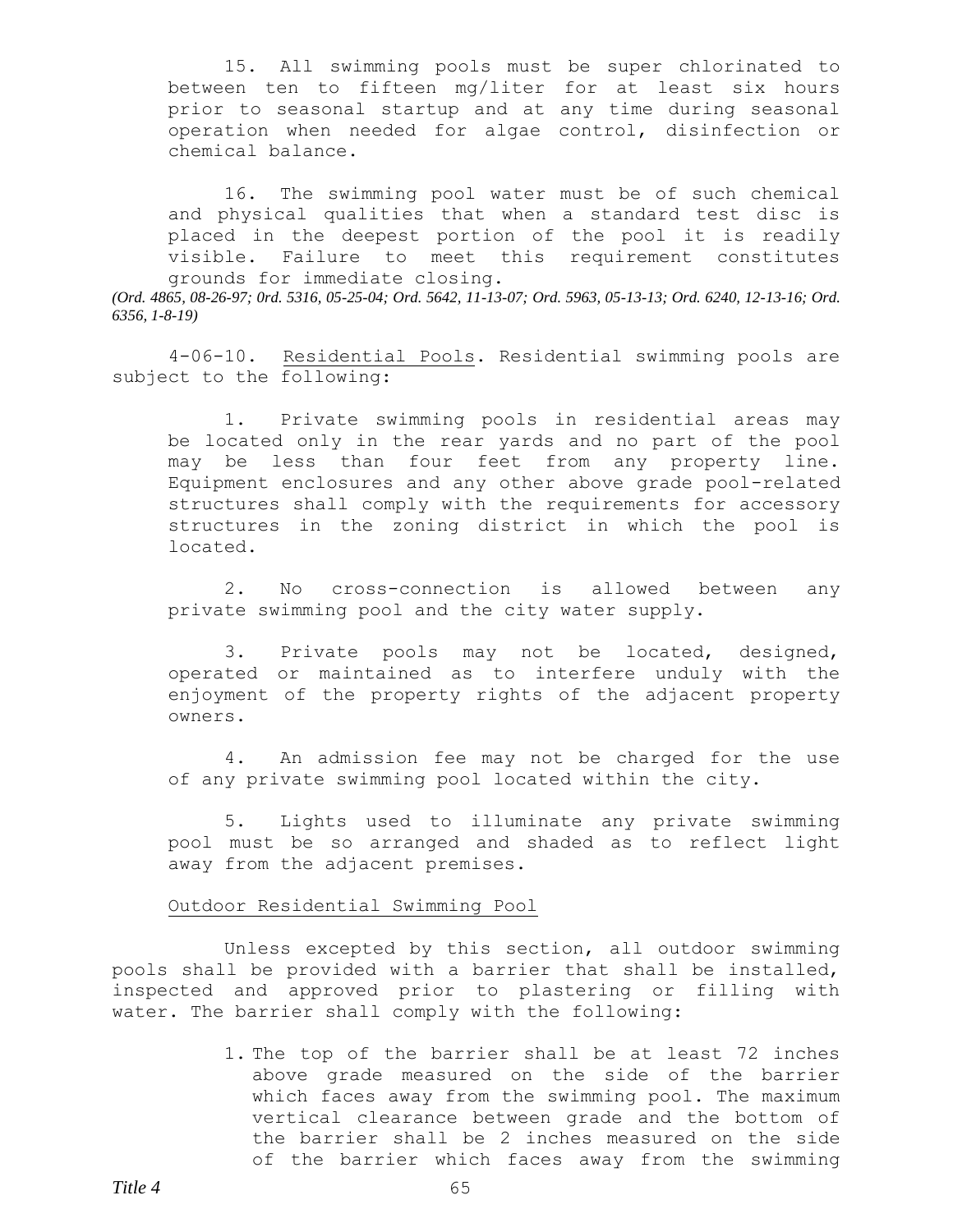pool. The maximum vertical clearance at the bottom of the barrier may be increased to 4 inches when a grade is a solid surface such as concrete deck, or when the barrier is mounted on the top of the aboveground pool structure. When barriers have horizontal members spaced less than 45 inches apart, the horizontal members shall be placed on the pool side of the barrier. Any decorative design work on the side away from the swimming pools, such as protrusions, indentations or cutouts, which render the barrier easily climbable, is prohibited.

### EXCEPTIONS:

a. Spas and hot tubs with a lockable safety cover that complies with ASTM F 1346.

b. Swimming pools with a powered safety cover that complies with ASTM F 1346.

2. Openings in the barrier shall not allow passage of a 1 3/4 inch diameter sphere.

#### EXCEPTIONS:

a. When vertical spacing between such openings is 45 inches or more, the opening size may be increase such that the passage of a 4 inch diameter sphere is allowed.

b. For fencing composed of vertical and horizontal members, the spacing between vertical members may be increase up to 4 inches when the distance between the tops of the horizontal members is 45 inches or more.

3. Chain link fences used as a barrier shall not be less than 11 gauge.

4. Access gates shall comply with the requirements of Items 1 through 3. Pedestrian access gates shall be self-closing and have a self-latching device. Where the release mechanism of the self-latching device is located less than 54 inches from the bottom of the gate, (1) the release mechanism shall be located on the pool side of the barrier at least 3 inches below the top of the gate, and (2) the gate and barrier shall have no opening greater than 1/2 inch within 18 inches of the release mechanism. Pedestrian gates shall swing away from the pool. Any gates other than pedestrian access gates shall be equipped with lockable hardware or padlocks and shall remain locked at all times when not in use.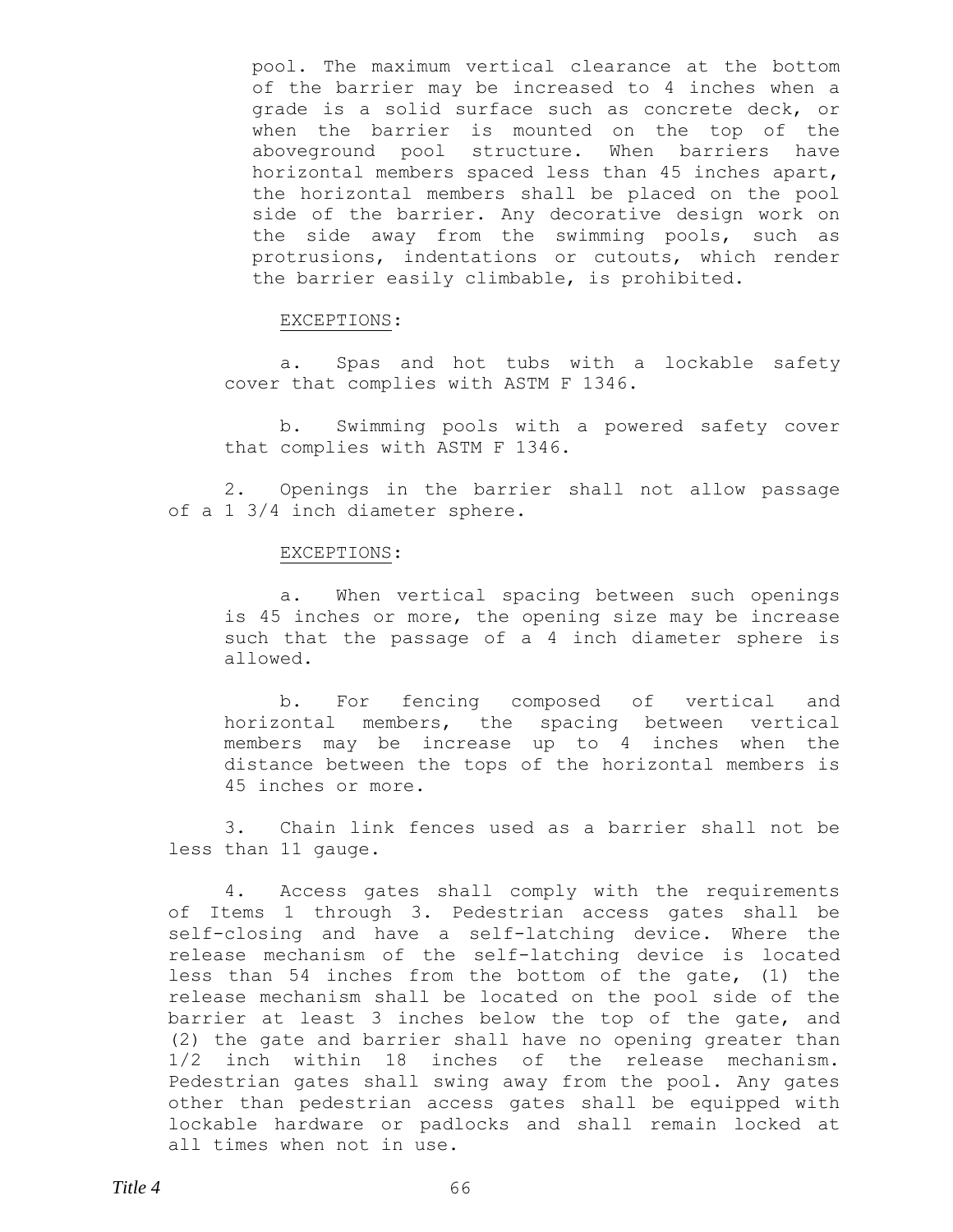5. Where a wall of a residential dwelling unit serves as a part of the barrier and contains door openings between the dwelling unit and outdoor swimming pool, which provide direct access to the pool, a separation fence meeting the requirements of Items 1, 2, 3 and 4 of this section shall be provided.

EXCEPTION: When approved by the building official, one of the following may be used:

a. Self-closing and self-latching devices installed on all doors with direct access to the pool with a release mechanism located a minimum of 54 inches above the floor.

b. An alarm installed on all doors with direct access to the pool. The alarm shall sound continuously for a minimum of 30 seconds immediately after the door and its screen, if present, are opened, and be capable of providing a sound pressure level of not less that 85 dBa when measured indoors at 10 feet. The alarm shall automatically reset under all conditions. The alarm system shall be equipped with a manual means, such as a touchpad or switch, to temporarily deactivate the alarm for a single opening. Such deactivation shall last no longer than 15 seconds. The deactivation switch shall be located at least 54 inches above the threshold of the door.

c. Other means of protection may be acceptable so long as the degree of protection is afforded is not less than that afforded by any of the devices described above.

6. Where an aboveground pool structure is used as a barrier or where the barrier is mounted on top of the pool structure, and the means of access is a ladder or steps, then (1) the ladder or steps shall be capable of being secured, locked or removed to prevent access or (2) the ladder or steps shall be surrounded by a barrier which meets the requirements of Items 1 through 5. When the ladder or steps are secured, locked or removed, any opening created shall be protected by a barrier complying with Items 1 through 5.

Covered hot tubs with secured lids and swimming pools with water depths of 24 inches or less are exempt from this section.

Indoor Residential Swimming Pools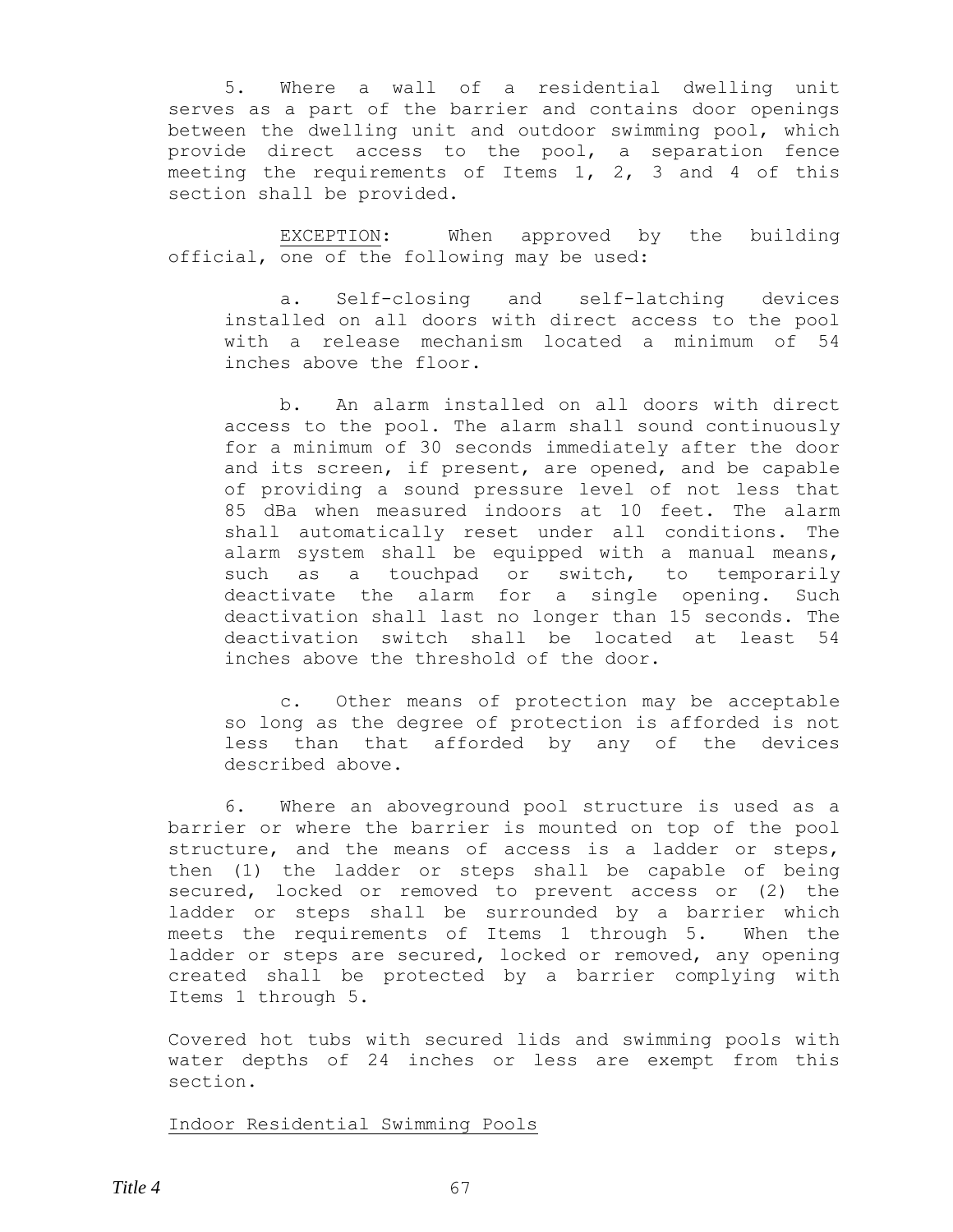For an indoor swimming pool, protection shall comply with the requirements of Item 5 for Outdoor Residential Swimming Pools.

*(Ord. 4865, 08-26-97; Ord. 5316, 05-25-04; Ord. 6244, 1-24-17)*

### CHAPTER 4-07

### FIRE PREVENTION CODE

4-07-01. Adoption of the City of Bismarck Fire Prevention Code. There is hereby adopted by the City of Bismarck and incorporated by reference herein the City of Bismarck Fire Prevention Code, which shall consist of the following codes, except those portions hereinafter deleted, modified or amended:

International Fire Code (IFC), same edition as the adopted International Building Code;

Bismarck Building Code *(Ord. 4302, 11-07-89; Ord. 4688, 05-23-95; Ord. 4911, 05-26-98; 0rd. 5316, 05-25-04; Ord. 5497, 04-25-06)*

4-07-02. Subsequent Editions. Subsequent editions or revisions of the codes adopted by Section 4-07-01 shall be the same edition as the International Building Code, as referenced by the Bismarck Building Code, and is considered adopted and in full force and effect within the city upon the adoption of the Bismarck Building Code by the City of Bismarck and the filing of one copy of the Fire Prevention Code in the office of the City Administrator.

*(Ord. 4302, 11-07-89; Ord. 4688, 05-23-95; Ord. 5316, 05-25-04; Ord. 5497, 04-25-06)*

4-07-03. Conflicts. In the event of any conflict between the provisions of the Code adopted by this chapter and applicable provisions of state law or city ordinances, rules or regulations, the provisions of the city ordinances, rules, or regulations shall prevail and be controlling. *(Ord. 5316, 05-25-04; Ord. 5497, 04-25-06)*

4-07-04. Definitions.

1. Whenever the word "municipality" or the word "city" is used in any code adopted pursuant to this title, it means the City of Bismarck, North Dakota.

2. Whenever the words "corporate counsel" or "city attorney" is used in any code adopted pursuant to this title, it means the city attorney of the City of Bismarck, North Dakota.

3. Whenever the term "International Building Code" is used in the International Fire Code, it shall mean the "Bismarck Building Code."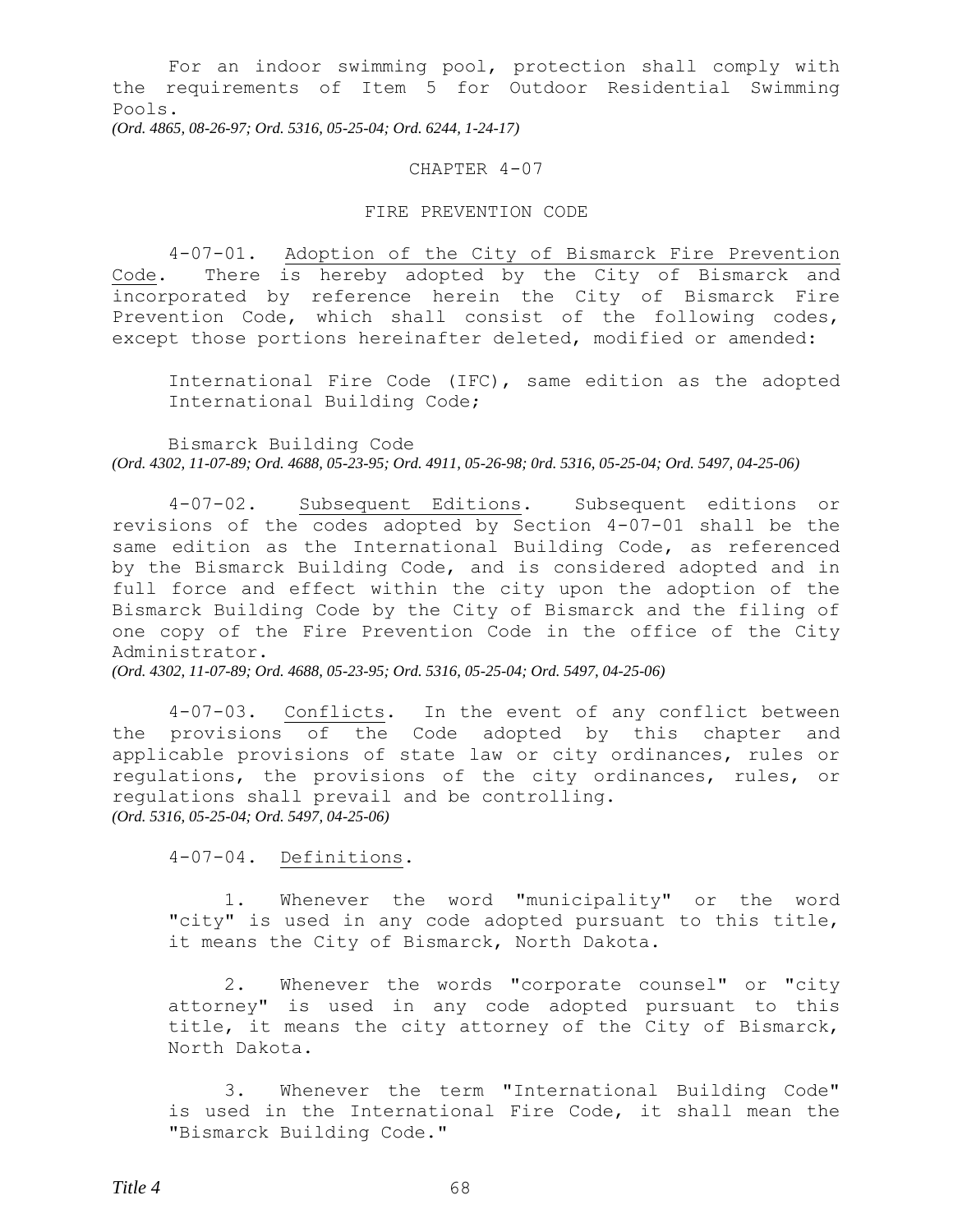4. Whenever the term "International Plumbing Code" is used in the International Fire Code, it shall mean the "North Dakota State Plumbing Code."

5. Whenever the term "ICC Electrical Code" is used in the International Fire Code, it shall mean the "Wiring Standards of North Dakota." *(Ord. 5497, 04-25-06)*

4-07-05. Permit Fees. The fee for any permit or license required by the International Fire Code and authorized by the fire chief, shall be as approved by the Board of City Commissioners. The fee for permits not specifically approved and listed, is the sum of twenty-five dollars. *(Ord. 5497, 04-25-06; Ord. 5707, 02-24-09)*

4-07-06. Amendments. The International Fire Code adopted by the provisions of this article is hereby amended as follows:

1. Chapter 1. Administration.

Section 101, General, is amended to read as follows:

Section 101.1 Title. These regulations shall be known as the City of Bismarck Fire Prevention Code, hereafter referred to as "this code."

Section 103. Department of Fire Prevention. Deleted.

Section 105.1.1 Permits Required is amended to read as follows:

A property owner or owner's authorized agent who intends to conduct an operation or business, or install or modify systems and equipment that are regulated by this code, or to cause any such work to be performed, shall first make application to the fire code official permit and may be required to obtain a permit.

Section 105.6.1 through 105.6.48 are amended to read as follows:

The specified permits identified in each operational section as "being required" are amended to "required upon the determination of the code official."

Section 105.7 required construction permits is amended to read as follows:

The fire code official is authorized to issue construction permits for work as set forth in Sections 105.7.1 through 105.7.18. The fire code official may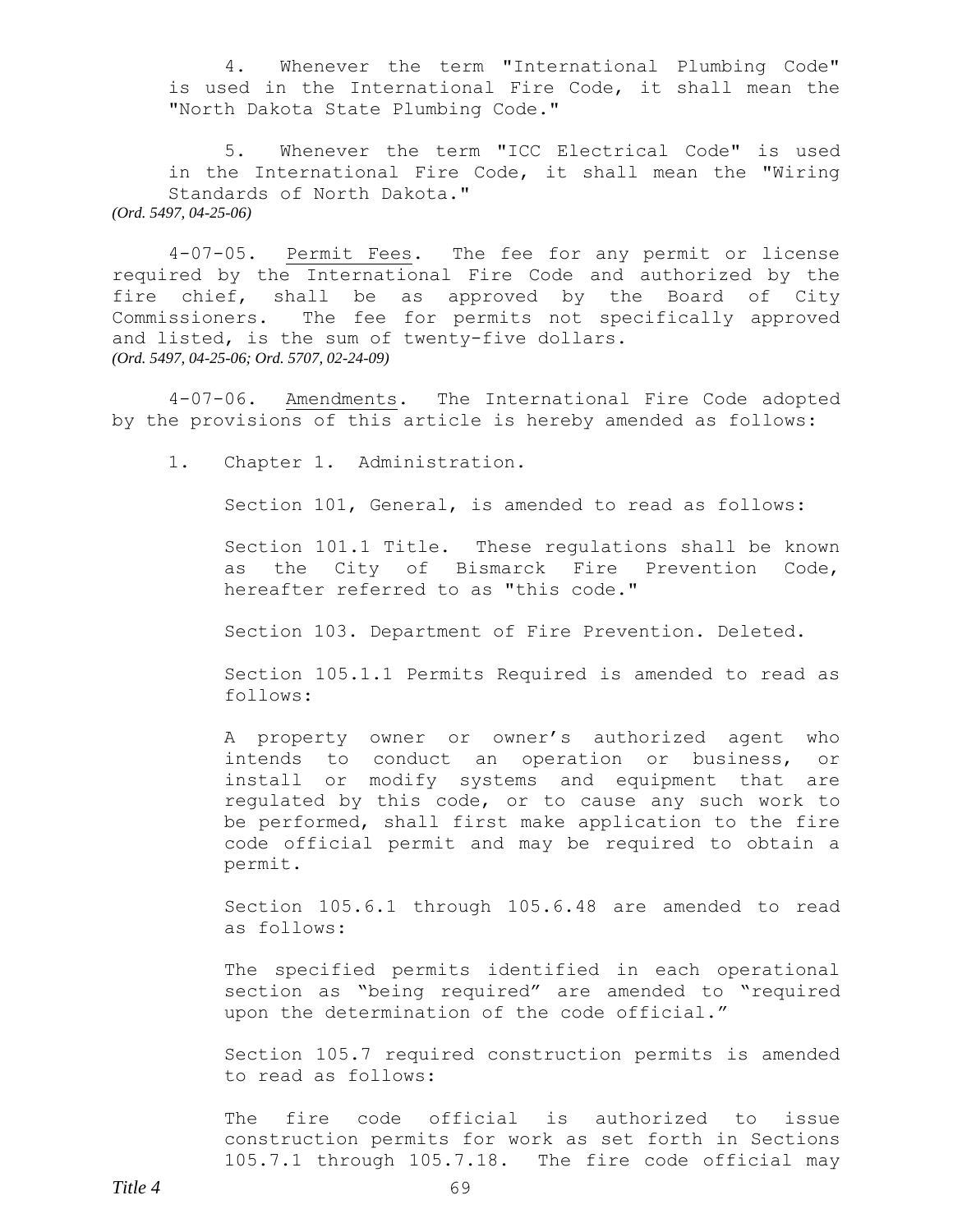utilize existing permitting and approval processes already established in Community Development, Engineering or other departments.

Section 109, Board of Appeals: Deleted.

Section 110, Violations, is amended in part to read as follows:

Section 110.4 Violation penalties. A person who violates a provision of this code or who fails to comply with any of the requirements thereof or who erects, installs, alters, repairs or does work in violation of the approved construction documents or directives of the fire code official, or of a permit or certificate used under the provisions of this code, shall be guilty of an infraction. Each day that a violation continues after due notice has been served shall be deemed a separate offense.

Section 112, Stop Work Order, is amended in part to read as follows:

Section 112.4 Failure to comply. Any person who continues any work after having been served with a stop work order, except work as that person is directed to perform to remove a violation of unsafe condition, shall be guilty of an infraction.

2. Chapter 2. Definitions

Section 202 General Definitions is amended as follows:

Commercial Motor Vehicles is amended to read as follows: A motor vehicle used to transport passengers or proper, or motorized equipment where the motor vehicle(s) or equipment:

- 1. Has a gross vehicle weight rating of 10,000 pounds or more; or
- 2. Have combined weights greater than 26,000 lbs.; or
- 3. Is designed to transport 16 or more passengers, including the driver

Fireworks, 1.4G is deleted in its entirety and replaced with the following:

Small fireworks devices containing restricted amounts of pyrotechnic composition designed primarily to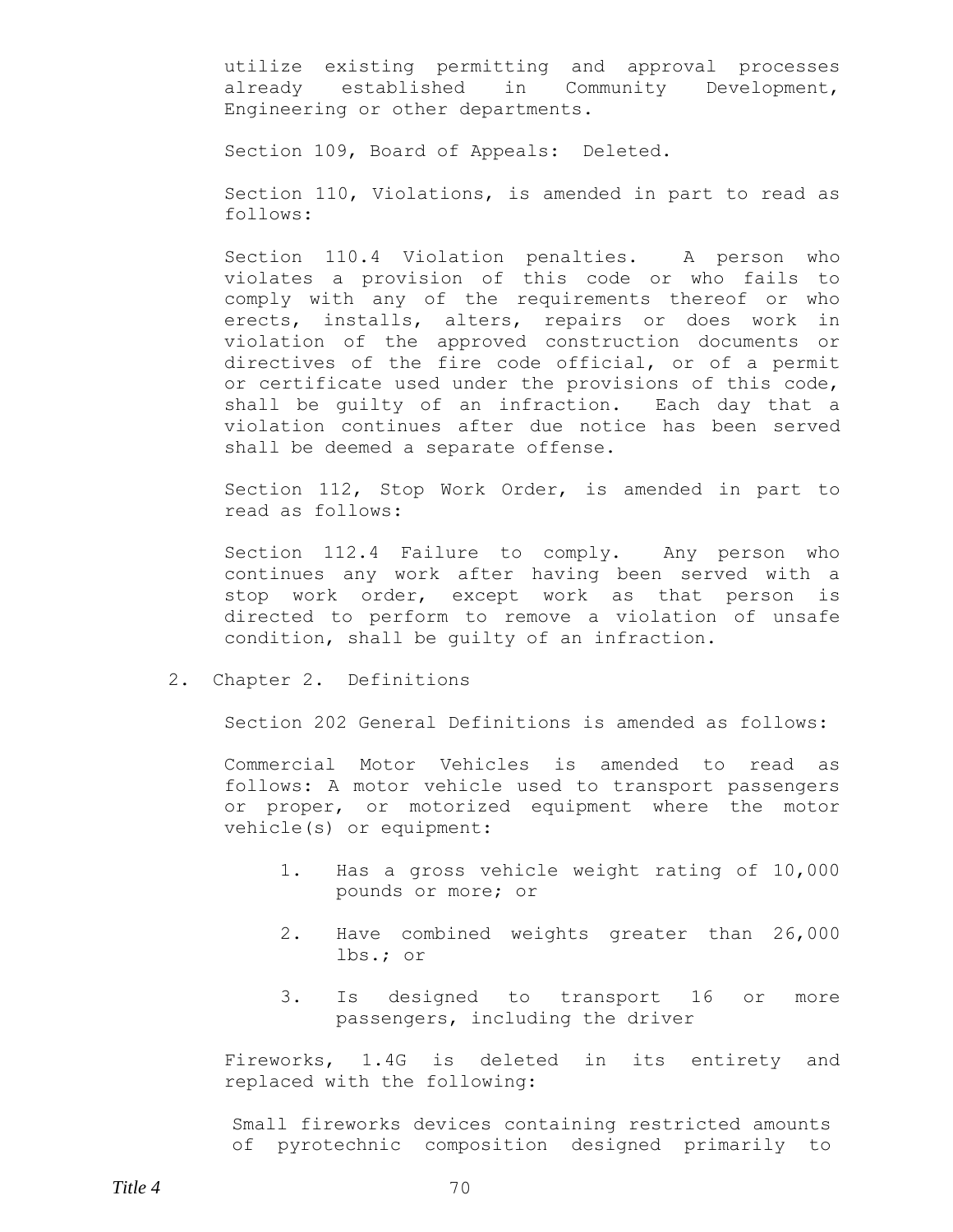produce visible or audible effects by combustion or deflagration that complies with the construction, chemical composition and labeling regulations of the DOTn for Fireworks, UN0336, and the U.S. Consumer Product Safety Commission as set forth in CPSC 16 CFR Parts 1500 and 1507, or otherwise listed and defined in NDCC 23-15-01.

Those items defined or otherwise listed in NDCC 23-15- 01.

Occupancy classifications Educational Group E, day care facilities.

Educational group E.

Occupancy classifications Educational Group E, day care facilities is amended to read as follows: This group includes buildings and structures or portions thereof occupied by more than twelve children older than 2 ½ years of age who receive educational, supervision or personal care services for less than 24 hours per day.

Five or fewer children. Amend to read:

Twelve or fewer children. A facility having twelve or fewer children receiving such day care shall be classified as part of the primary occupancy.

Educational Group E.

Occupancy classifications Educational Group E, Five or fewer children in a dwelling unit is amended to read as follows: A facility such as the above within a dwelling unit and having twelve or fewer children receiving such care shall be classified as a Group R-3 occupancy or shall comply with the International Residential Code.

Institutional Group I-4, day care facilities. Amend to read:

Institutional Group I-4 occupancy shall include buildings and structures occupied by more than twelve persons of any age who receive custodial care for fewer than 24 hours per day by persons other than parents or guardians, relatives by blood, marriage or adoption, and in a place other than the home of the person cared for. This group shall include, but not be limited to, the following: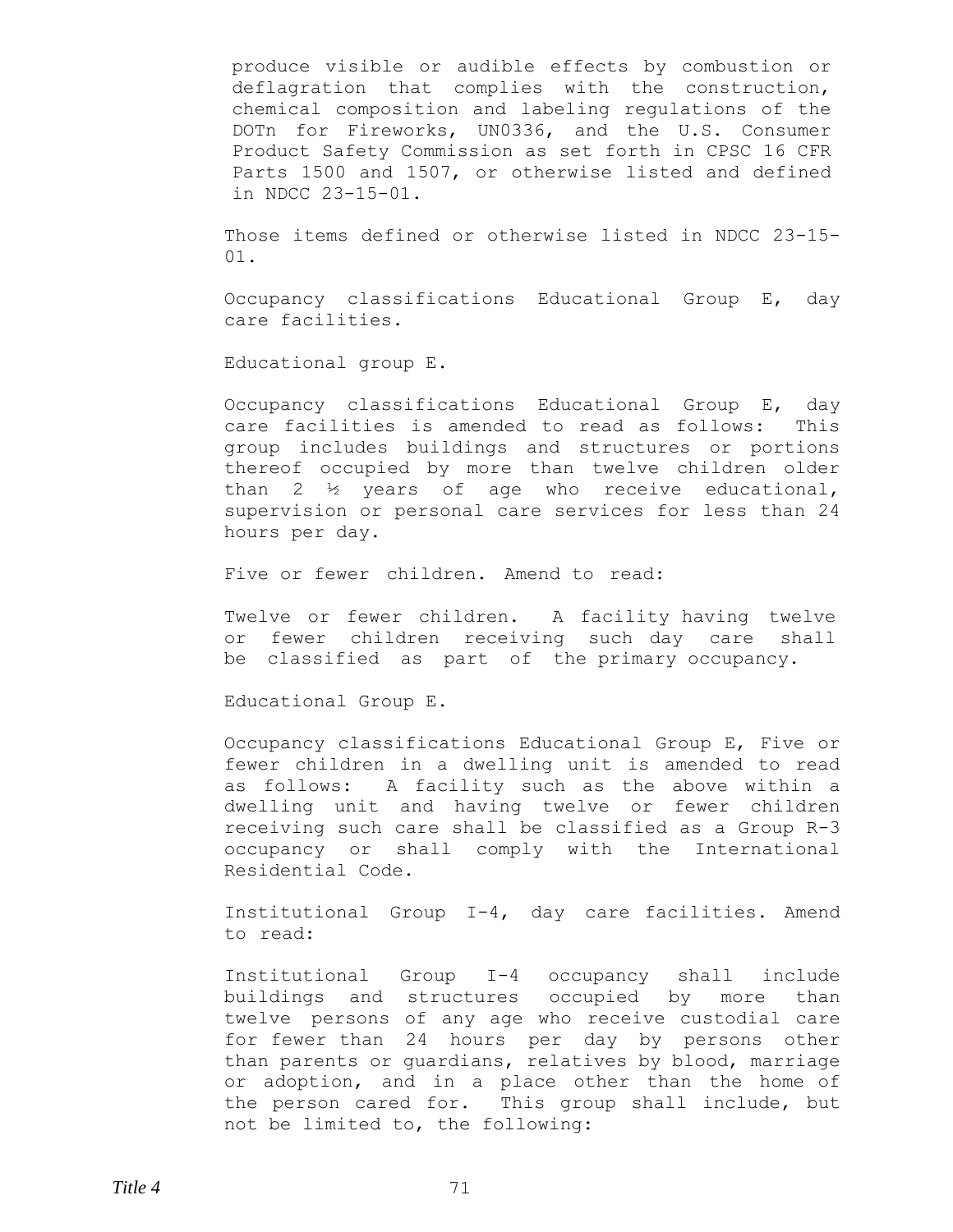Adult day care. Child day care.

Classification as Group E. Amend to read:

A child day care facility that provides care for more than twelve but not more than 100 children  $2 \frac{1}{2}$  years of age, where the rooms in which children are cared for are located on a level of exit discharge serving such rooms and each of these child care rooms has an exit door directly to the exterior, shall be classified as Group E.

Five or fewer persons receiving care. Amend to read:

A facility having twelve or fewer persons receiving custodial care shall be classified as part of the primary occupancy.

Five or fewer persons receiving care in a dwelling. Amend to read:

A facility such as above within a dwelling unit having twelve or fewer persons receiving custodial care shall be classified as a Group R-3 occupancy or shall comply with the International Residential Code.

Care Facilities within a dwelling. Amend to read:

Care facilities for twelve or fewer persons receiving personal care that are within a single family dwelling are permitted to comply with the International Residential Code.

3. Chapter 3. General Requirements.

Section 308, Open Flames, is amended in part to read as follows:

Section 308.1.4, Open-flame cooking devices is amended to read as follows:

Charcoal burners and other open-flame cooking devices shall not be operated on combustible balconies or decks or within 10 feet (3048 mm) of combustible construction.

Exceptions:

1. One- and two-family dwellings.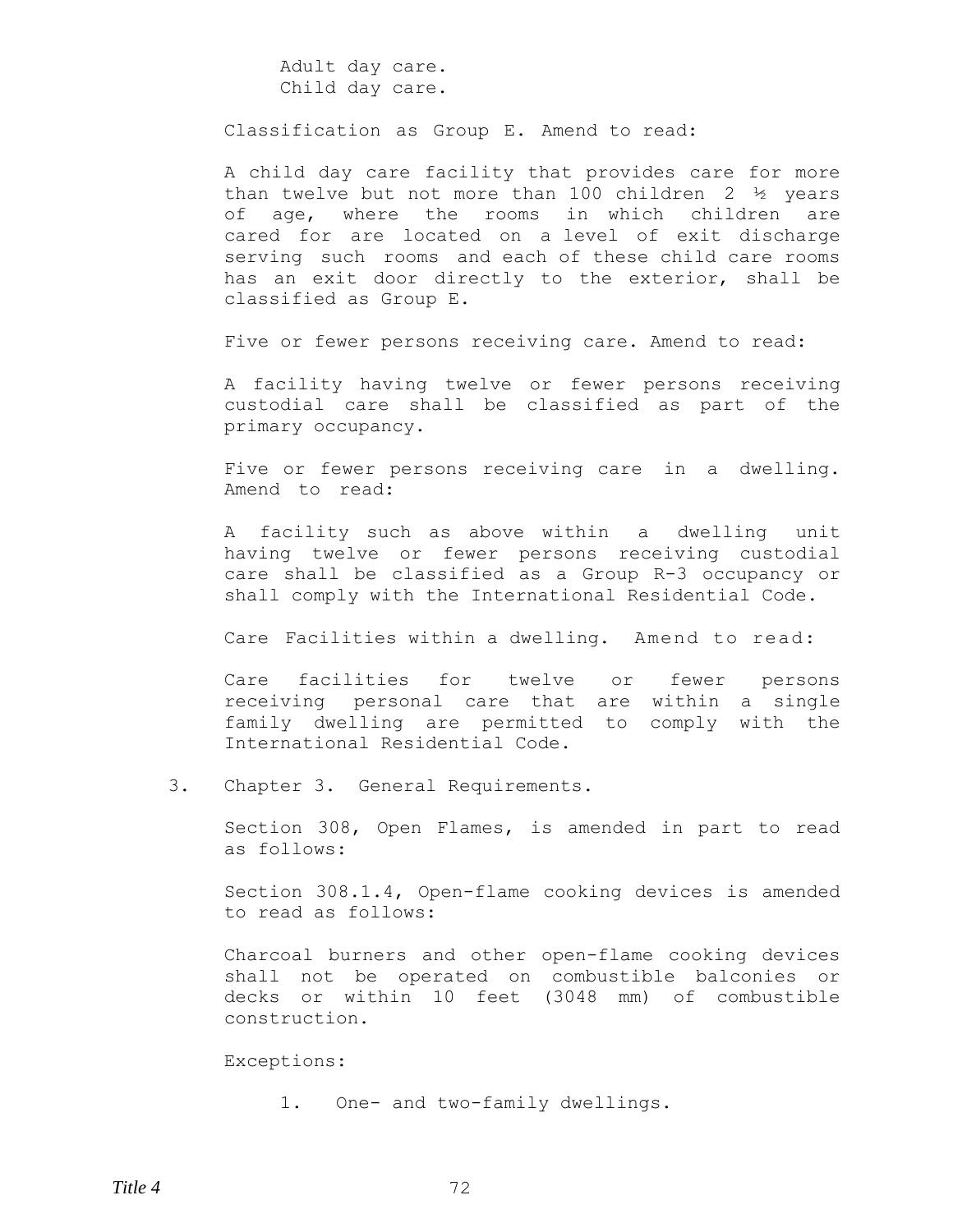- 2. Where buildings, balconies and decks are protected by an automatic sprinkler system.
- 3. LP-gas cooking devices having LP-gas container with a water capacity not greater than 47.8 pounds [nominal 20 pounds (9 kg) LP-gas capacity]. Devices using deep oil containers, (i.e. turkey fryers), are not included in this exception.

Section 308 Open Flames. Section 308.3 Group A Occupancy is amended to read by adding the following subsection 1.4 to exception 1:

1.4 Open-flame devices for food warming.

Section 308.1.6.3 Sky Lanterns. delete in its entirety to be consistent with fireworks definition and restrictions.

Vacant premises.

Section 311.6 Unoccupied tenant spaces in mall buildings.

Item 1 is amended to read as follows:

- 1. Storage is kept to a minimum and is neat and orderly.
- 4. Chapter 5 Fire Service Features.

Section 503.2.3 Surface is amended to read as follows:

Fire apparatus access roads shall be designed and maintained to support the imposed loads of fire apparatus, shall be surfaced so as to provide all weather driving capabilities, and shall meet the specifications of the City Engineering Department.

Section 510, Emergency Responder Radio Coverage, is amended to read as follows:

Section 510.4 Technical requirements. Systems, components and equipment required to provide emergency responder radio coverage shall comply with technical requirements established at issuance of the construction permit.

Section 510.5 Installation requirements. Delete

Section 510.6 Maintenance.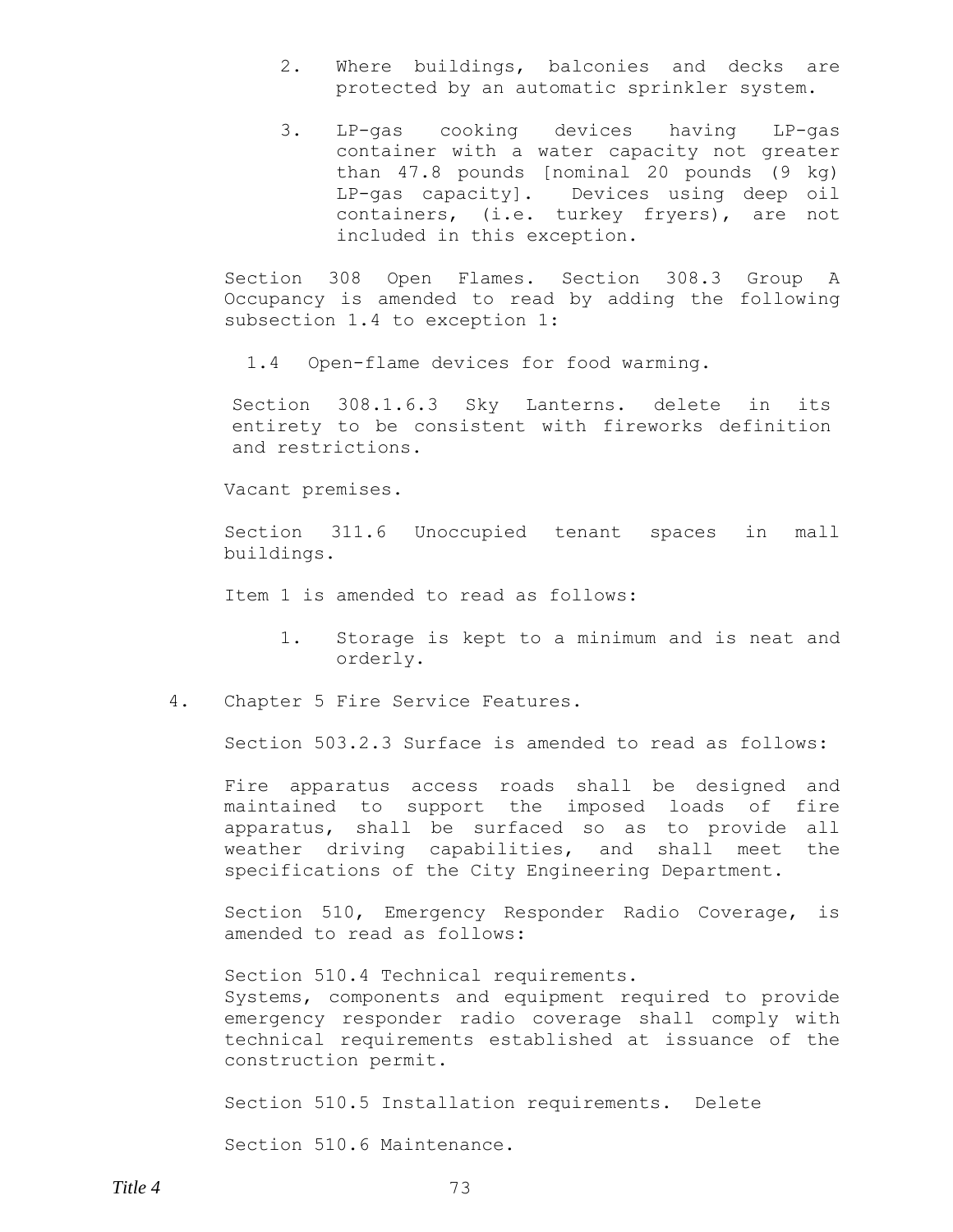The emergency responder radio coverage system shall be maintained at all times in accordance with the requirements established at issuance of the construction permit, and with Sections 510.6.2 and 510.6.3.

5. Chapter 9. Fire Protection and Life Safety Systems.

Section 903, Automatic Sprinkler Systems, is amended to read as follows:

Section 903.2.8 Group R. An automatic sprinkler system installed in accordance with Section 903.3 shall be provided throughout all buildings with Group R fire area, except in a single family dwelling or a residential building that contains no more than two dwelling units.

Section 903.2.9 is amended to read by adding condition 6.

6. A Group S-1 occupancy where the usage is not determined at time of permit application.

Automatic sprinkler systems. Section 903.2.11.3 is amended to read as follows:

Buildings 55 feet, or five stories or more in height. An automatic sprinkler system shall be installed throughout buildings that have one or more stories with an occupant load of 30 or more located 55 feet, or five stories or more above the lowest level of fire department vehicle access, measured to the finished floor.

Automatic sprinkler systems. Section 903.3.1 Standards is amended to read as follows:

Sprinkler systems shall be designed with a 5 psi safety margin and installed in accordance with Sections 903.3.1.1, 903.3.1.2 or 903.3.1.3 and other chapters of this code, as applicable.

Section 903.3.1.2.1 Balconies and decks. Sprinkler protection shall be provided for exterior balconies, decks and ground floor patios of dwelling units and sleeping units where the building is of Type V construction, provided there is a roof, overhang six (6) inches greater, or deck above. Sidewall sprinklers that are used to protect such areas shall be permitted to be located such that there deflectors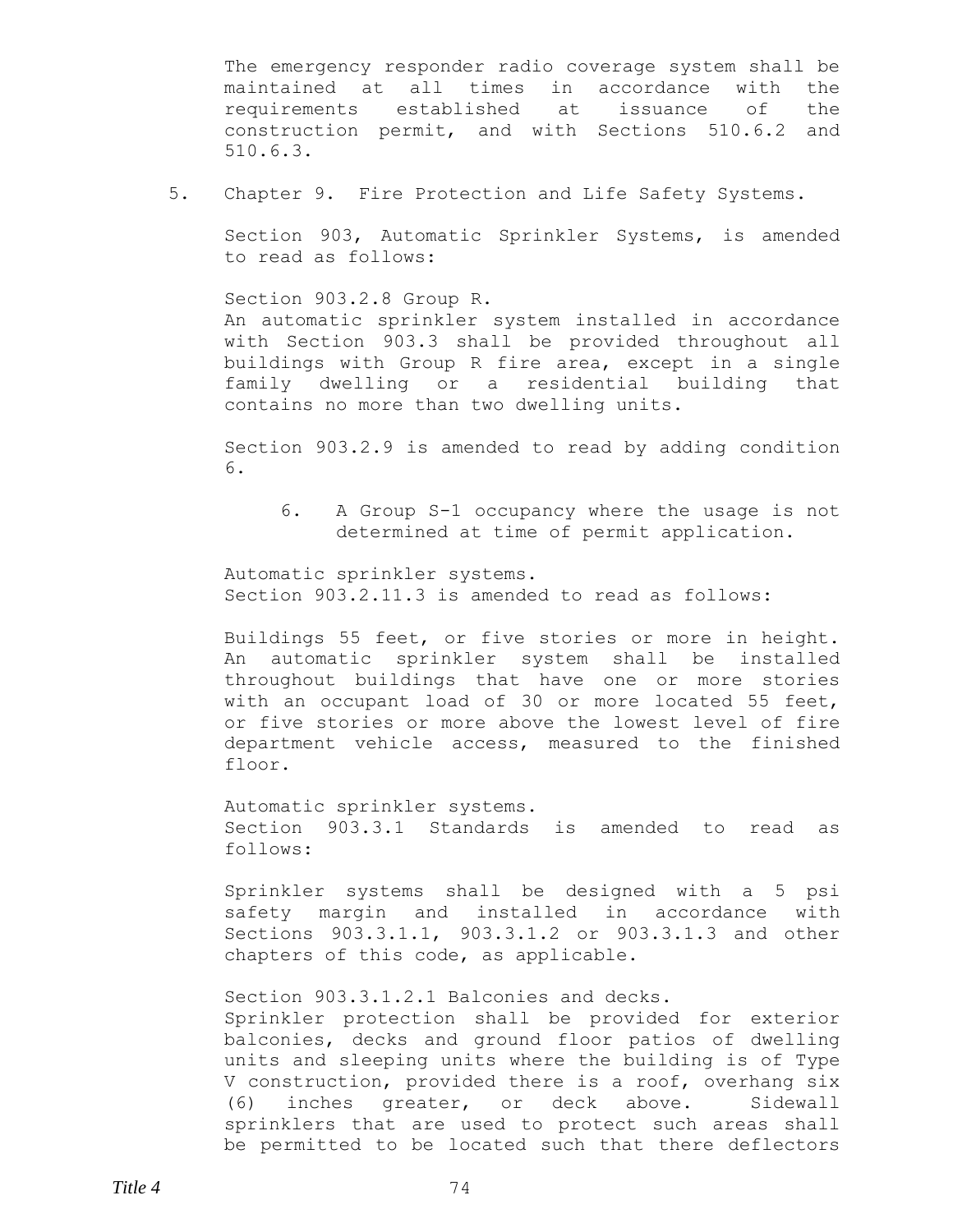are within 1 inch (25 mm) to 6 inches (152 mm) below the structural members and a maximum distance of 14 inches (356 mm) below the deck of the exterior balconies and decks that are constructed of open wood joist construction.

Section 905, Standpipe Systems, is amended to read as follows:

Section 905.1 General. Add:

Class II and III standpipe systems are prohibited. Where required within this section, all standpipes systems shall meet the requirements of a Class I standpipe.

Section 907, Fire alarm and detection systems

Section 907.2.3 Group E Add:

Where approved by the fire code official, a building's emergency communication system interfaced with the fire alarm system in accordance with NFPA 72 is acceptable.

Section 907.2.10.1 Group R-1. Exceptions. Add:

In dwelling units where the ceiling height of a room open to the hallway serving the sleeping rooms exceeds that of the hallway by 24 inches or more, smoke detectors shall be installed in the hallway and in the adjacent room.

Section 907.2.10.2 Group R-2, R-3, R-4 and I-1. Exceptions. Add:

In dwelling units where the ceiling height of a room open to the hallway serving the sleeping rooms exceeds that of the hallway by 24 inches or more, smoke detectors shall be installed in the hallway and in the adjacent room.

Section 907.8.3 – delete in its entirety.

6. Chapter 10. Means of Egress.

1010.1.9.4 Locks and Latches is amended to add subsection 7 as follows: 7. Egress doors from occupied roofs, or doors that are used to gain access to the interior of the building shall be locked from the outside if all of the following are provided.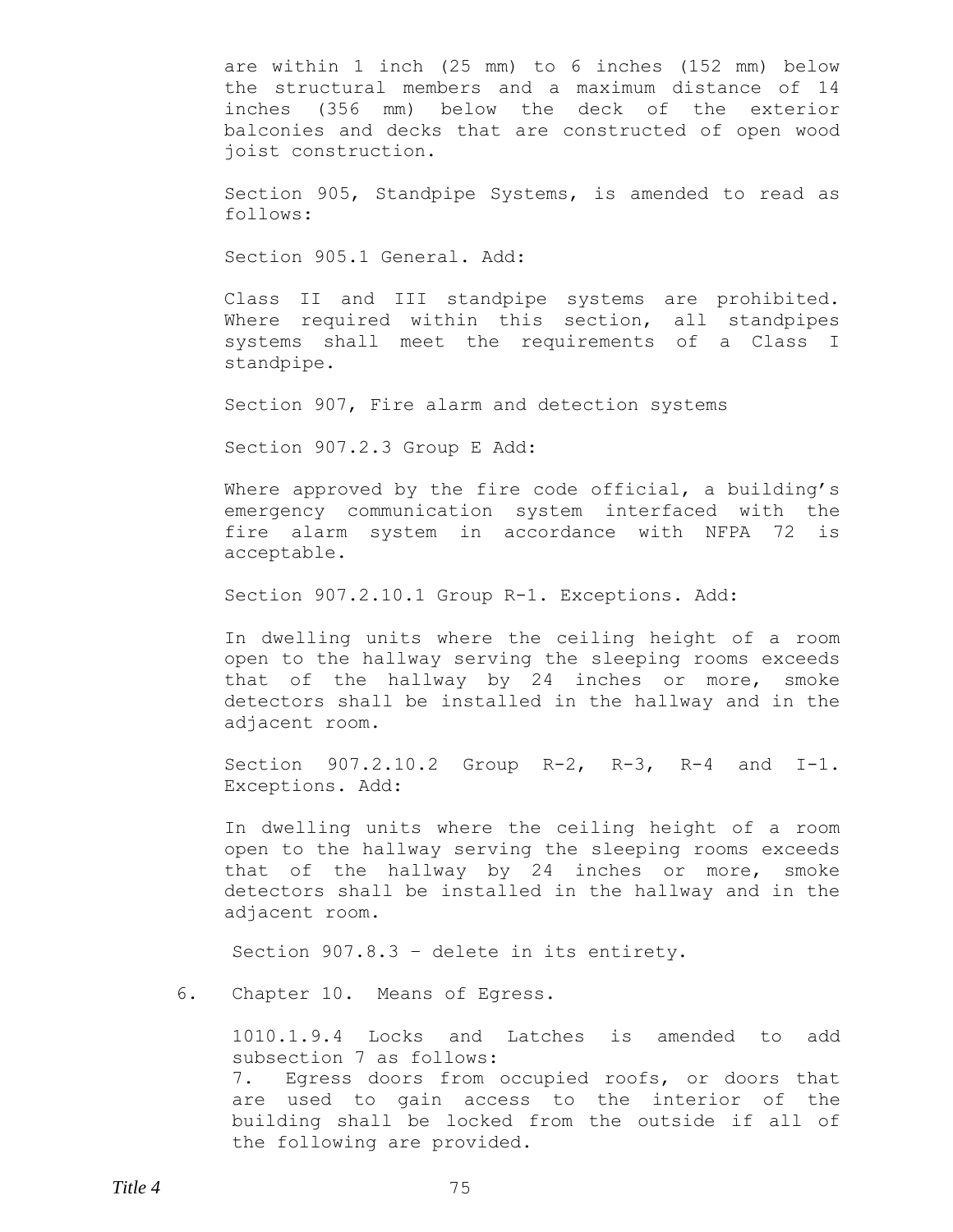7.1 Compliance with 1010.1.9.4 item #2

7.2 Compliance with 1009.8

7.3 The door locks shall unlock on activation of the automatic sprinkler system and automatic fire detection system and the door locking system shall be installed to have the capability of being unlocked by a switch located at the fire command center.

7.4 A readily visible durable sign is posted on both sides of the door or adjacent to the door stating: THIS DOOR TO REMAIN UNLOCKED WHEN THIS SPACE IS OCCUPIED. The sign shall be in letters 1 inch (25 mm) high on a contrasting background.

Section 1011.1 General. Exceptions. Add:

Stairways used only to attend equipment or private stairways serving an occupant load of 10 or fewer persons and which are not accessible to the public.

Section 1011.2 Width and capacity. Add:

Exception. Stairways used to attend equipment or private stairways serving an occupant load of 10 or fewer persons and which are not accessible to the public.

Section 1011.5.2 Riser height and tread depth. Amend item 3 and add item 6 to read:

3. In Group R-3 occupancies; within dwelling units in Group R-2 occupancies; and in Group R-3 occupancy or accessory to individual dwelling units in Group R-2 occupancies; the maximum riser height shall be 8 inches; the minimum tread depth shall be 9 inches; the minimum winder tread depth at the walk-line shall be 10 inches; and the minimum winder tread depth shall be 6 inches. A nosing projection not less than ¾ inch but not more than 11/4 inches shall be provided on stairways with solid risers where the tread depth is less than 11 inches.

> 6. Amend as follows: Stairways used only to attend equipment or private stairways serving an occupant load of 10 or fewer persons and which are not accessible to the public are permitted to have a maximum 8 inch riser height and minimum 9-inch tread depth.

Section 1011.11 Handrails. Exceptions, Add: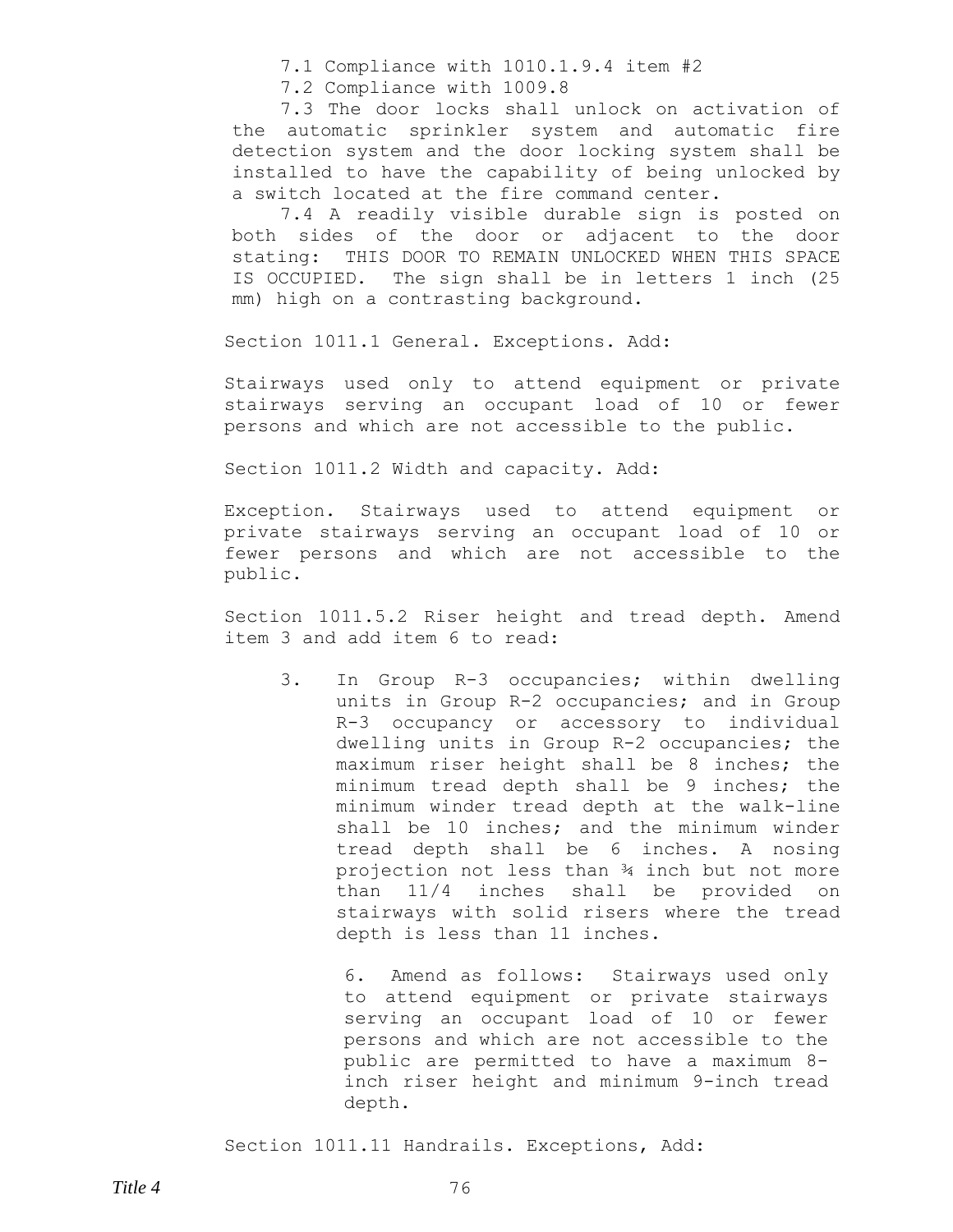5. Stairways used only to attend equipment or private stairways serving an occupant load of 10 or fewer persons and which are not accessible to the public shall have a handrail on at least one side.

6. Vehicle service pit stairways are exempt from the rules for stairway railings and guards if they would prevent a vehicle from moving into place over the pit.

Section 1015.2 Where required. Amend to read:

Guards shall be located along open-sided walking surfaces, including mezzanines, equipment platforms, stairs, ramps, and landings that are located more than 30 inches above the floor or grade below if within 36 inches horizontally to the edge of the open side of the vertical measurement to the floor or grade below is greater than 48 inches. Guards shall be adequate in strength and attachment in accordance with section 1607.8.

7. Chapter 11. Construction Requirements for Existing Buildings

Section 1103, Fire Safety Requirements for Existing Buildings, is amended to read as follows:

Section 1103.6.1 Existing multiple-story buildings. Change 50 feet (15 240 mm) to read five (5) stories.

8. Chapter 53. Compressed Gases

Section 5307.3 change 100 pounds to 500. Section 5307.4 change 100 pounds to 500.

9. Chapter 56. Explosives and Fireworks.

Section 5601, General, is amended to read as follows:

Section 5601.1.3, Fireworks. The possession, manufacture, storage, sale, handling, and use of fireworks are prohibited. Amended as follows:

Delete Exceptions 2 and 4.

Section 5601.2.4., Financial Responsibility. The permittee shall furnish a bond or insurance in an amount deemed adequate by the board of city commissioners, but not less than two hundred and fifty thousand dollars (\$250,000.00) per individual or one million dollars (\$1,000,000.00) per occurrence,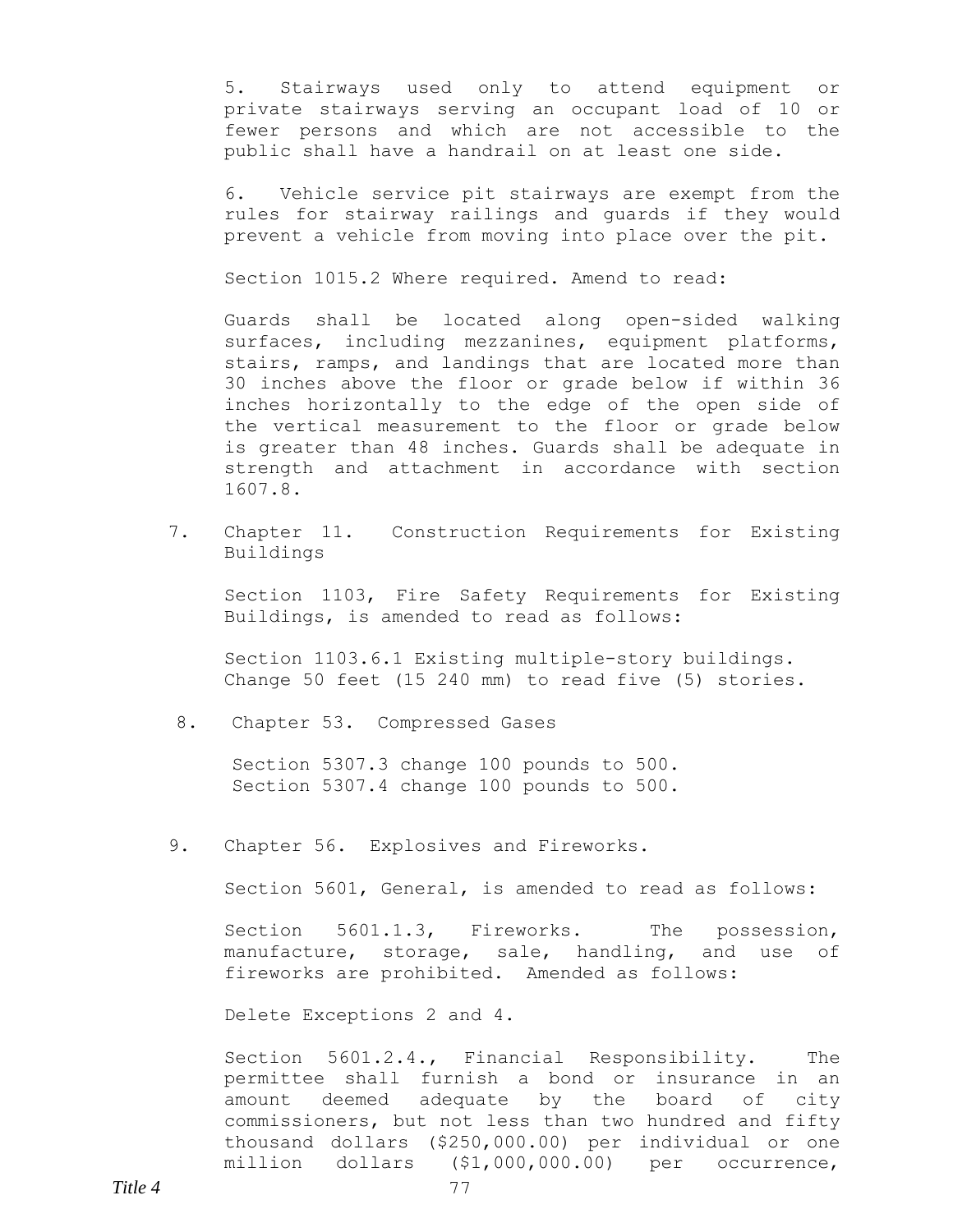conditioned for the payment of all potential damages which may be caused either to a person or persons or to property by reason of the permitted display, and arising from any act of the permittee, its agents, employees or subcontractors.

10. Chapter 57. Flammable and Combustible Liquids.

Section 5704, Storage, is amended to read as follows:

Section 5704.2.9.6.1, Locations where above-ground tanks are prohibited. Amend to read:

Storage of Class I and II liquids in above-ground tanks outside of buildings is prohibited in all zoning districts within the corporate boundaries of the City of Bismarck, with the exception of Industrial, Agricultural, and Public (MA, MB, A, P) districts.

Section 5704.2.12.2 is deleted in its entirety and replaced with the following:

Documentation of tightness testing shall be provided to the fire department. Piping shall be tested in accordance with Section 5703.6.3.

Section 5706, Special Operations, is amended to read as follows:

Section 5706.2.4.4, Locations where above-ground tanks are prohibited. Amend to read:

Storage of Class I and II liquids in permanent aboveground tanks outside of buildings is prohibited in all zoning districts within the corporate boundaries of the City of Bismarck, with the exception of Industrial, Agricultural, and Public (MA, MB, A, P) districts.

11. Chapter 58. Flammable Gases and Flammable Cryogenic Fluids.

Section 5806.2 Limitations is amended to read as follows:

Storage of flammable cryogenic fluids in stationary containers outside of buildings is prohibited within the limits established by law as the limits of districts in which such storage is prohibited except for Industrial, Agricultural, and Public Districts (MA, MB, A, P).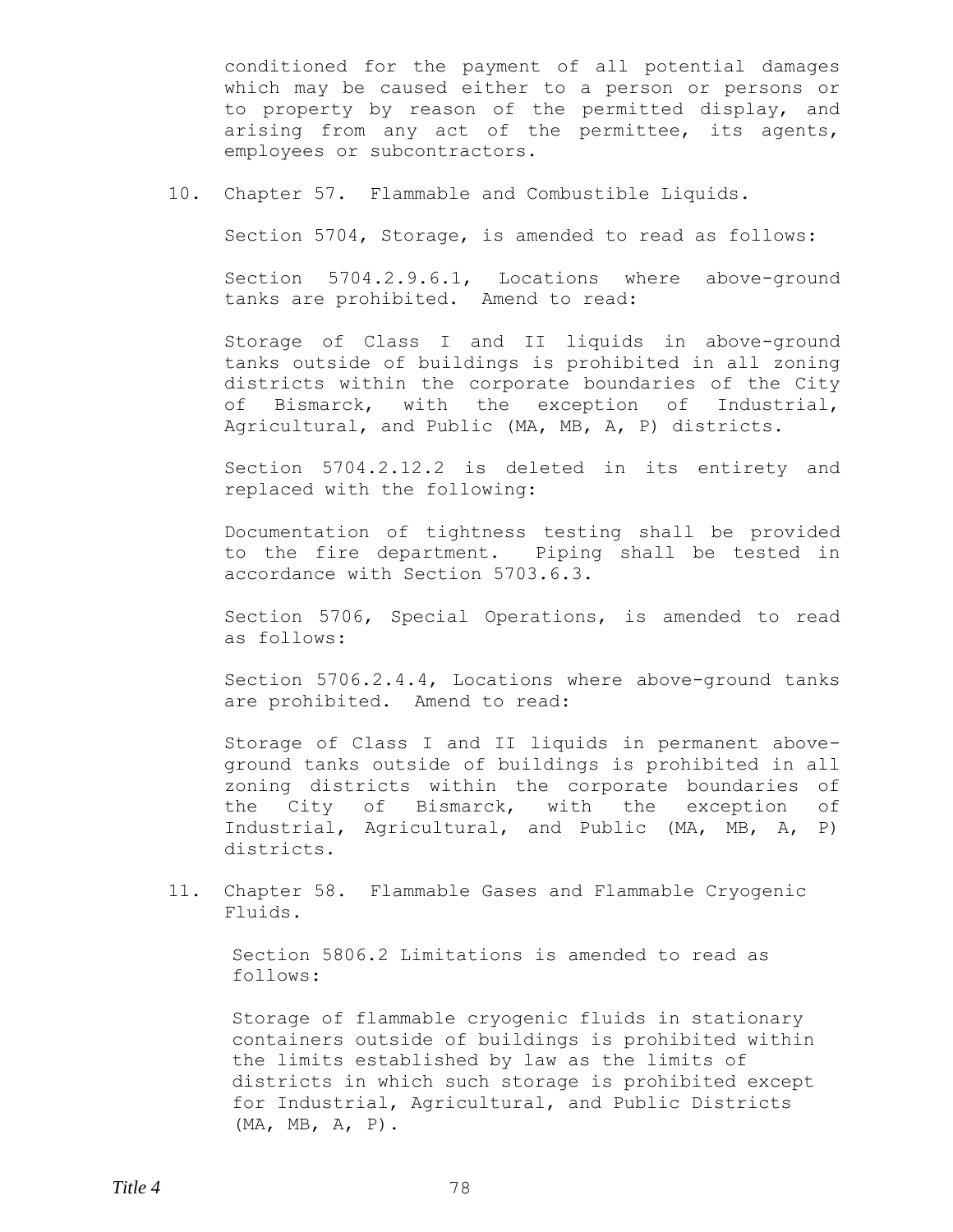12. Chapter 61. Liquefied Petroleum Gases.

Section 6103.2.1.6 Use with self-contained torch assemblies is amended to read as follows:

Portable LP-gas are allowed to be used to supply approved self-contained torch assemblies or similar appliances. Such containers shall not exceed a water capacity of 12 pounds.

Section 6104, Location of LP-Gas Containers, is amended to read as follows:

Section 6104.2, Maximum capacity within established limits, the first paragraph is amended to read:

Within residentially-zoned districts of the corporate boundaries of the City of Bismarck, storage of liquefied petroleum gas used to supply a structure or for any other use shall not exceed a maximum water capacity of 29 gallons (109 L).

In all other districts, except for Industrial, Agricultural, and Public districts (MA, MB, A, P), the maximum capacity of any one installation shall not exceed a water capacity of 2,000 gallons (7570 L).

- 13. Appendix B. Fire-Flow Requirements for Buildings adopt in its entirety.
- 14. Appendix C. Fire Hydrant Locations and Distribution adopt in its entirety.
- 15. Appendix D. Fire Apparatus Access Roads adopt in its entirety.

*(Ord. 4145, 4-28-87; Ord. 4302, 11-07-89; Ord. 4379, 6-18-91; Ord. 4688, 05-23-95; Ord. 4744, 01-09-96; Ord. 4911, 05-26-98; Ord. 5316, 05-25-04; Ord. 5497, 04-25-06; Ord. 5654, 02-26-08; Ord. 5707, 02-24-09; Ord. 5803, 02-22-11; Ord. 6035, 04-08-14; Ord. 6245, 1-24-17; Ord. 6403, 02-17-20)*

### CHAPTER 4-08 MOBILE HOMES AND RECREATIONAL VEHICLES

4-08-01. Purpose of Chapter. The city finds that properly planned and operated mobile home communities:

1. Promote the safety and health of the residents of such communities and of other adjacent properties.

2. Encourage economical and orderly development of such communities.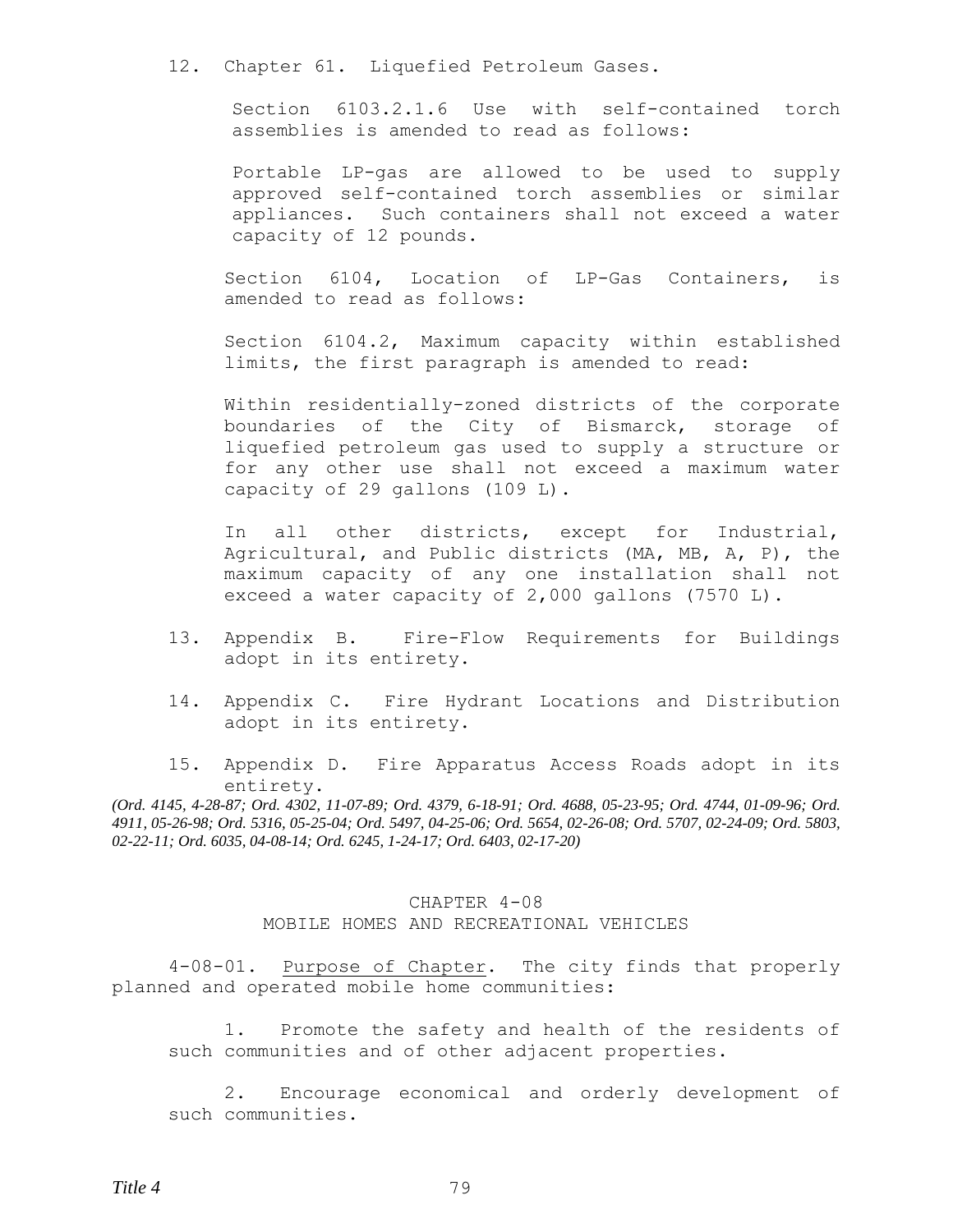It is therefore declared to be the policy of the city to eliminate and prevent health and safety hazards and to promote the economical and orderly development and utilization of land by providing for the planning and operation of mobile home communities and by providing for standards and regulations necessary to provide the amenities essential for decent living. *(Ord. 5316, 05-25-04)*

4-08-02. Definitions. In this chapter, unless the context or subject matter otherwise requires:

1. "Mobile home" means a structure, transportable in one or more sections, which is eight body feet or more in width and thirty-two body feet or more in length, and which is built on a permanent chassis, and designed to be connected to the required utilities and used as a residence.

2. "Mobile home lot" means a designated parcel of land in a mobile home community designated for the accommodation of one mobile home and its accessory equipment, for exclusive use of the occupants of the mobile home.

3. "Mobile home stand" means that area of a mobile home site which has been reserved for the placement of a mobile home.

4. "Mobile home community" means a mobile home community or plot of ground under single ownership or management which has been planned and improved for the placement of at least twenty mobile homes which is used for the accommodation of occupied mobile homes.

5. "Recreational vehicle" means a vehicular unit primarily designed as temporary living quarters for recreational, camping, or travel use, which either has its own motive power or is mounted on or drawn by another vehicle. The basic entities are travel trailer, camping trailer, truck camper and motor home.

6. "Recreational vehicle park" means a plot of ground under single ownership or management which has been planned and improved for occupancy by at least twenty or more recreational vehicles of the general public as temporary living quarters for recreational or vacation purposes.

7. "Recreational vehicle space" means a plot of ground within a recreational vehicle park intended for the accommodation of a recreational vehicle, tent, or other individual camping unit on a temporary basis.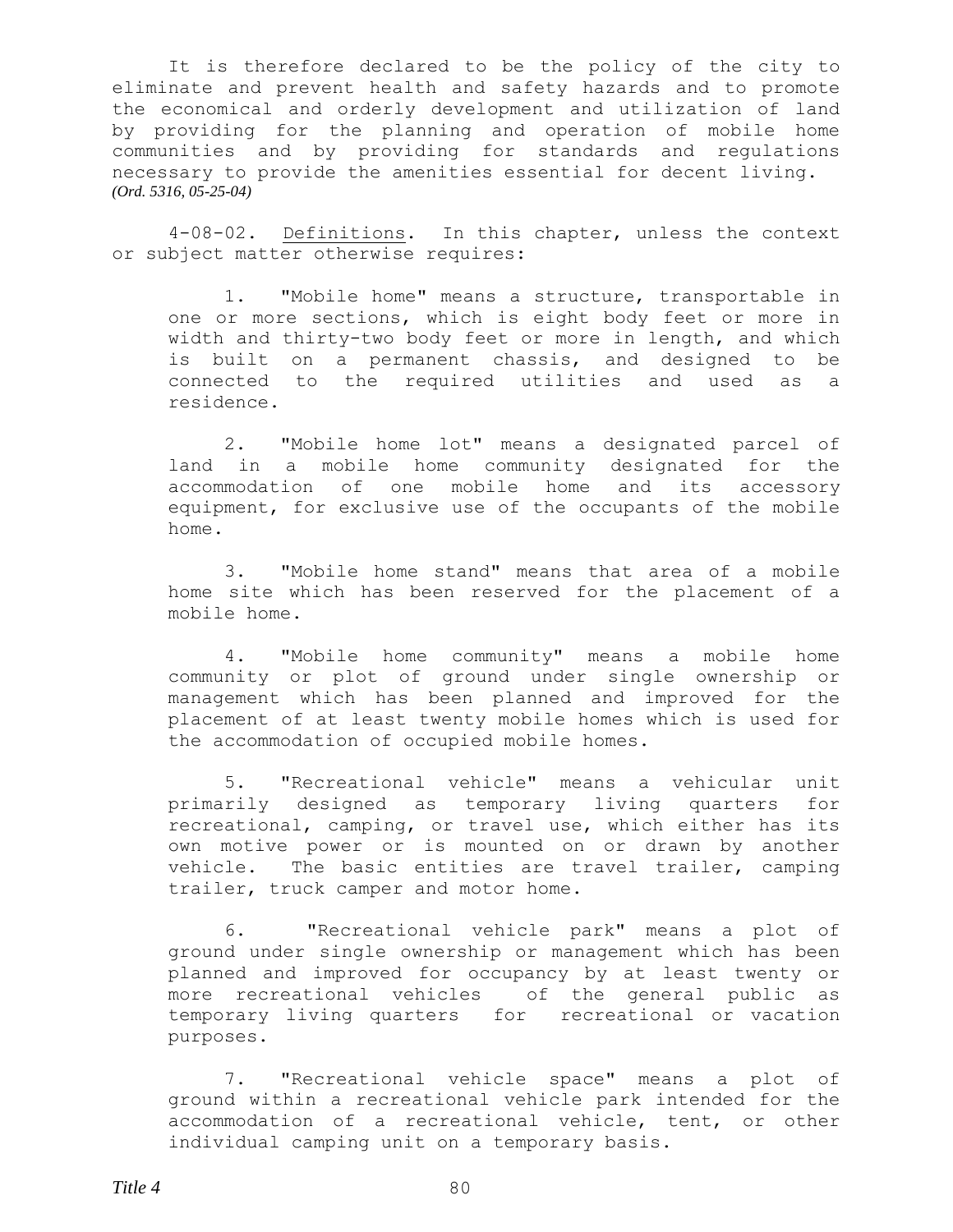8. "Carport" means a roofed structure, attached or detached, for protection of a vehicle or vehicles, which, if attached to the mobile home is open on at least two sides and, if detached, is open on two or more sides except for necessary roof supports. *(Ord. 5316, 05-25-04)*

4-08-03. Parking of Mobile Homes or Recreational Vehicles.

1. It is unlawful for any person to park a mobile home or recreational vehicle on any street, alley, highway, or public place or on any tract of land owned by any person, occupied or unoccupied, within the city except as provided in this section.

2. Emergency or temporary stopping or parking is permitted on any street, alley or highway for no longer than 48 hours, subject to any other or further traffic or parking limits imposed on such streets, alleys, or highways.

3. Mobile homes or recreational vehicles may be used for temporary construction offices and sales rooms when a special use permit is first secured as required by zoning ordinances.

4. Recreational vehicles may be parked upon private premises, if vacant and not used for human habitation. A recreational vehicle may not be occupied or used for human habitation unless located in a licensed recreational vehicle park, or except for special events at designated locations approved by the building official.

5. Mobile homes may be allowed on parcels of land that are properly zoned and platted for such use as allowed in the city's zoning ordinances. *(Ord. 5316, 05-25-04; Ord. 5707, 02-24-09)*

4-08-04. Mobile Home Park License.

1. It is unlawful for any person to maintain or operate a mobile home community without a valid license issued annually by the building official in the name of such person. All applications for licenses must be made to the building official and a license issued upon compliance by the applicant with provisions of this chapter.

2. Every person holding a license shall give notice in writing to the building official within 24 hours after having sold, transferred, given away or otherwise disposed of interest in or control of any mobile home community. The notice shall include the name and address of the person succeeding to the ownership or control.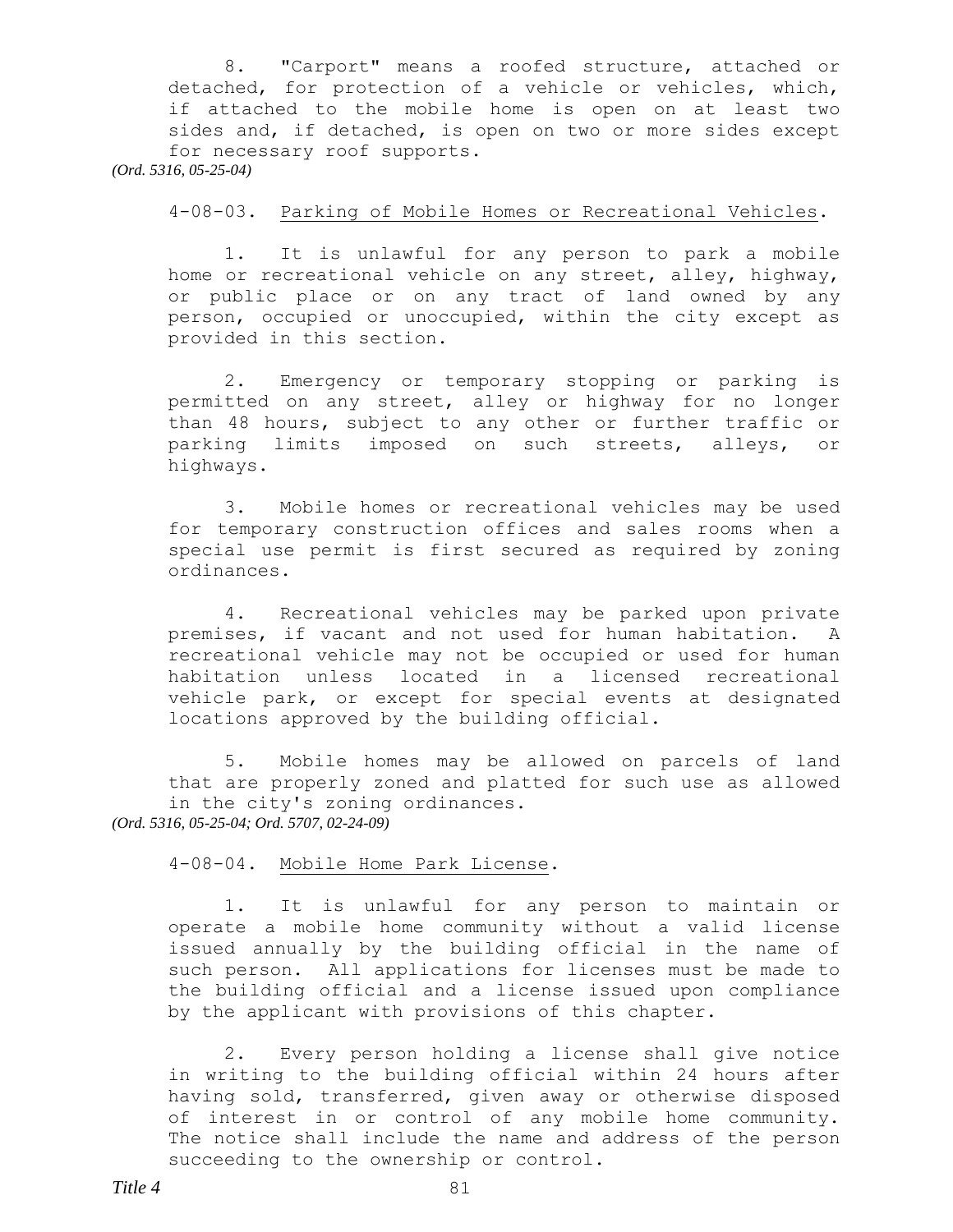*(Ord. 5316, 05-25-04; Ord. 5707, 02-24-09; Ord. 5984, 07-09-13)*

4-08-05. Application for License and Renewal; Fees. Application for a license for a mobile home community must be filed with the building official. The application shall contain the following:

1. Name and address of the applicant and the annual fee.

2. The location and legal description of the mobile home community showing all the mobile home stands, structures, roads and other service facilities.

3. The annual fee for mobile home parks is \$3.00 each space.

Applications for renewal of licenses must be made on forms issued by the building official and must be accompanied by the required fee and contain any change in the information submitted since the original license was issued or the latest renewal granted. *(Ord. 5316, 05-25-04; Ord. 5707, 02-24-09)*

4-08-06. Term of License. Every license issued under the provisions of this chapter is valid for the period of July 1st of each year through June 30th of the following year. Licenses must be posted in the office or on the premises of the mobile home community at all times. Any license issued after July 1st of any year shall be valid only until the following June 30th. *(Ord. 5316, 05-25-04)*

4-08-07. Park Standards. Each mobile home park or community shall comply with the following:

1. A mobile home community may not provide spaces for less than twenty mobile homes.

2. The limits of each mobile home lot must be marked or clearly defined on the ground. The lot limits must be the same as shown on accepted plans.

3. The mobile home stand must be improved to provide adequate support for placement. The stand may not heave, shift or settle unevenly under the weight of the mobile home due to inadequate drainage. The stand must be graded to provide drainage away from the stand. Permanent foundations shall comply with the requirements of the city building code.

4. All mobile homes must have tie-downs as required in the National Fire Protection Association Standard 501-A-1977, except that homes constructed prior to June, 1976,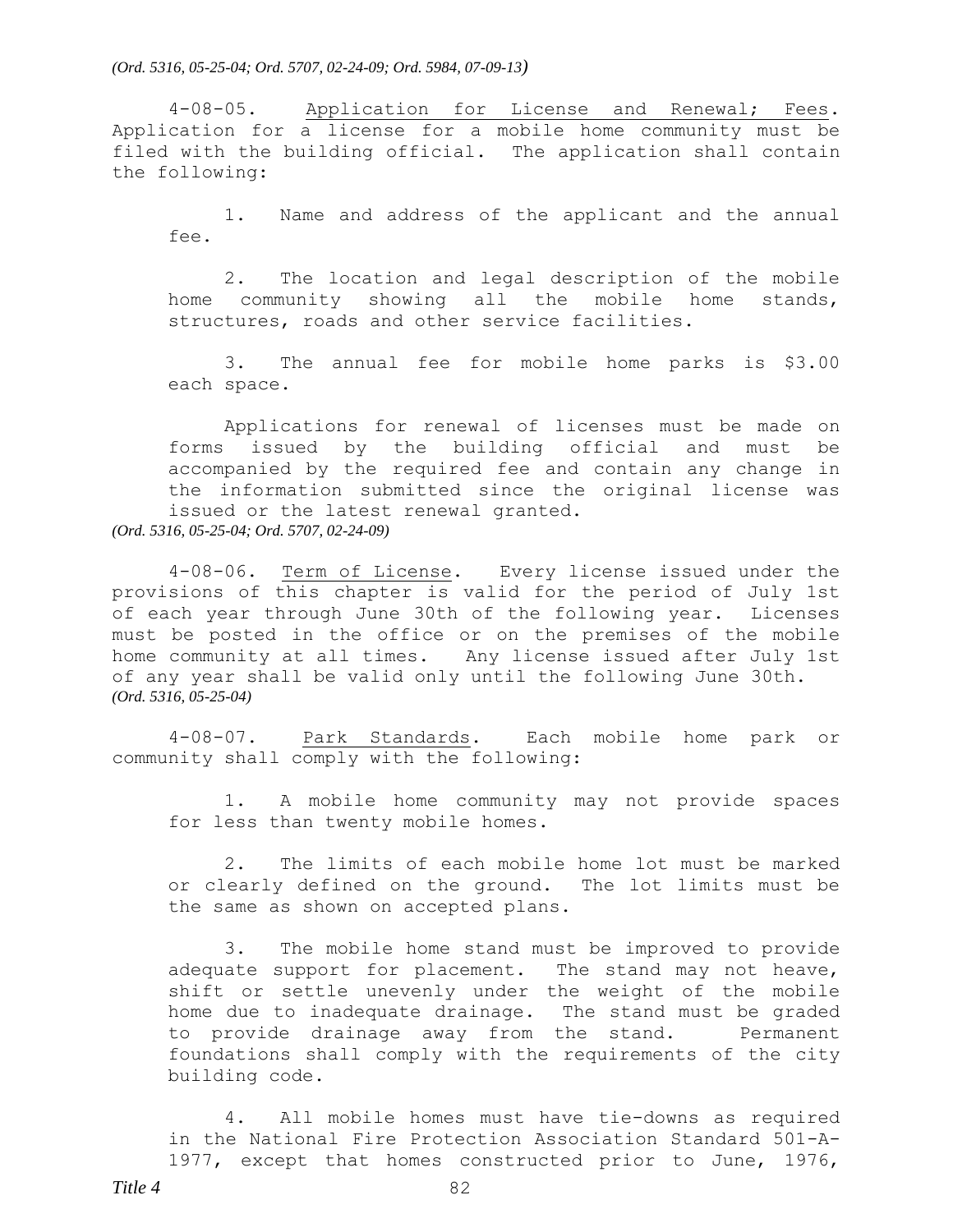can be exempted from this requirement if it is shown to the satisfaction of the building official that the prescribed tie-downs will cause structural damage to the mobile home.

5. Mobile homes and attachments must be separated from each other and from other principal buildings or structures on adjacent lots in the community by at least fifteen feet.

6. All streets within a mobile home community must be hard-surfaced and shall comply with the city zoning ordinances. All streets shall be maintained in good condition.

7. The connection of water, fuel, sanitary sewer and electrical service must be under the supervision of the mobile home community owner or operator or a qualified representative of the utility company supplying fuel or electrical service. A mobile home may not be occupied before an inspection is conducted by the building official of the following items to insure ordinance compliance:

a. Water and sanitary sewer connections;

b. The electrical service conductors;

c. The placement of the home to insure sideyard and setback requirements;

d. A gas line test conducted by the owner or seller of the mobile home unit and certified by the building official;

e. Heating appliances for transportation damages;

f. Blocking to approved standards;

g. The home is secured by approved tie-downs to the stand.

8. Each new or altered mobile home lot must be provided with service equipment rated at not less than 100 amperes. Provisions may be made for connecting a mobile home power supply assembly by a permanent wiring method which may have 50-ampere receptacles conforming to the National Electrical Code. Each existing mobile home lot must be provided with an electrical service of adequate size to serve the mobile home load.

9. Fuel supply.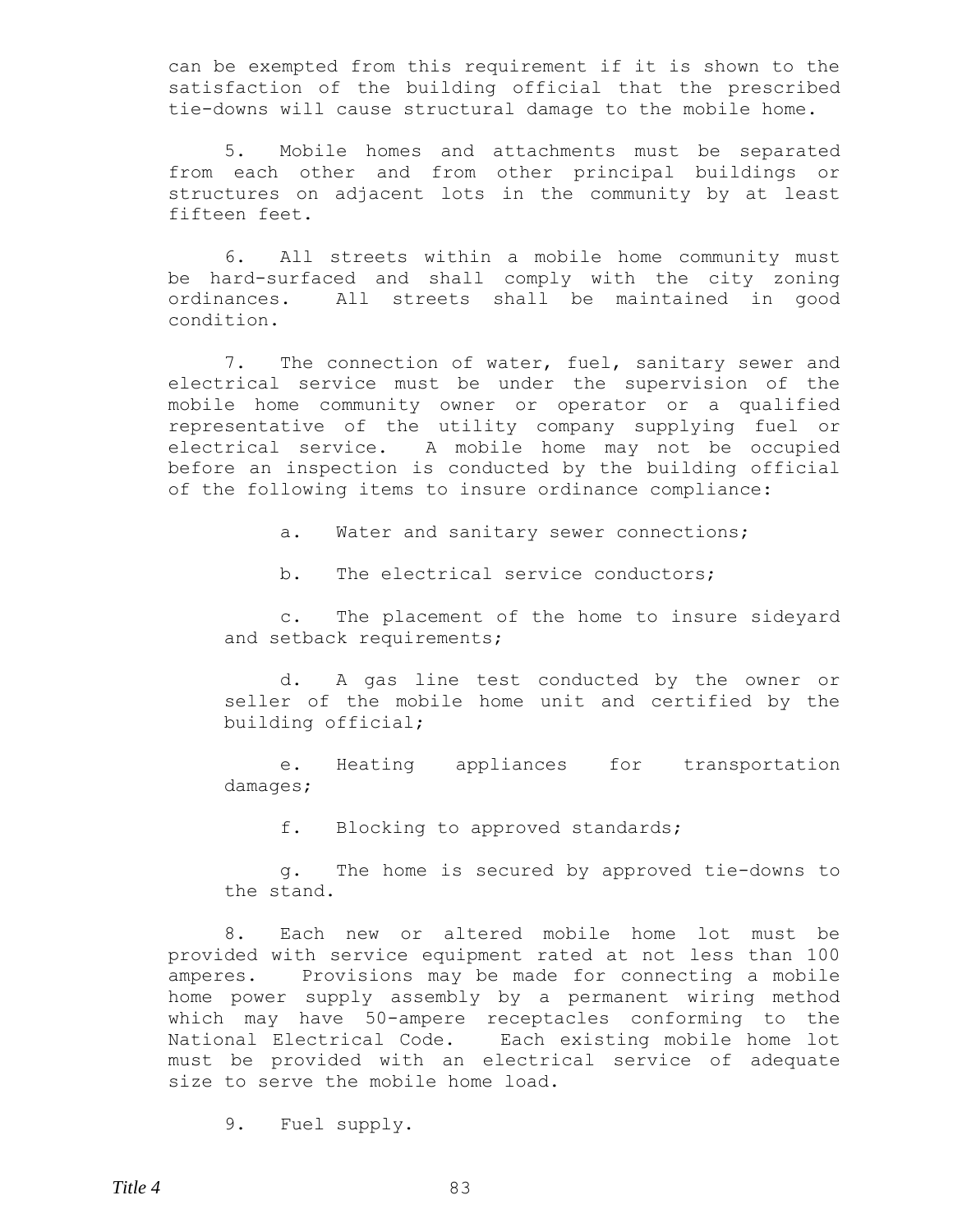a. Gas equipment and installation within a mobile home community must be designed and constructed in accordance with the provisions of the Standard 54- 1974 of the National Fire Protection Association. Each lot must be provided with an accessible, listed gas shutoff valve. The valve may not be located under the mobile home. The connector between the gas supply line and the mobile home must be an approved listed flexible mobile home connector of sufficient capacity to supply gas to the connected load.

b. Fuel oil equipment and supply must be designed and installed in accordance with provisions of Standard 31-1974 of the National Fire Protection Association.

10. A mobile home community must be provided with an adequate supply of potable water complying with the state health department standards for drinking and domestic use.

11. Each mobile home lot must be provided with sanitary sewer and water connections. Such plumbing facilities shall conform to the city's plumbing code.

12. Any buildings housing toilet rooms and/or laundry facilities must be a permanent structure. The interior surfaces must be moisture resistant and readily cleanable. Such structures shall meet the requirements of the city building code.

13. Accessory buildings.

a. Accessory buildings and carports must be of standard construction and shall meet the requirements of the city building code. An attached entryway may not obstruct any required exitway from the mobile home. No more than one entryway is allowed for each mobile home. The entryway is limited to a maximum of 120 square feet in size. A porch or deck that is open on at least two sides except for roof supports and guardrails need not be included in the allowable square footage of the attached entryway.

b. Individual storm shelters are permitted provided they meet the requirements of the city building code and the consent of the community manager has been obtained. Such shelters may not be included in lot coverage requirements of the zoning ordinances or be counted as an accessory building to the mobile home lot.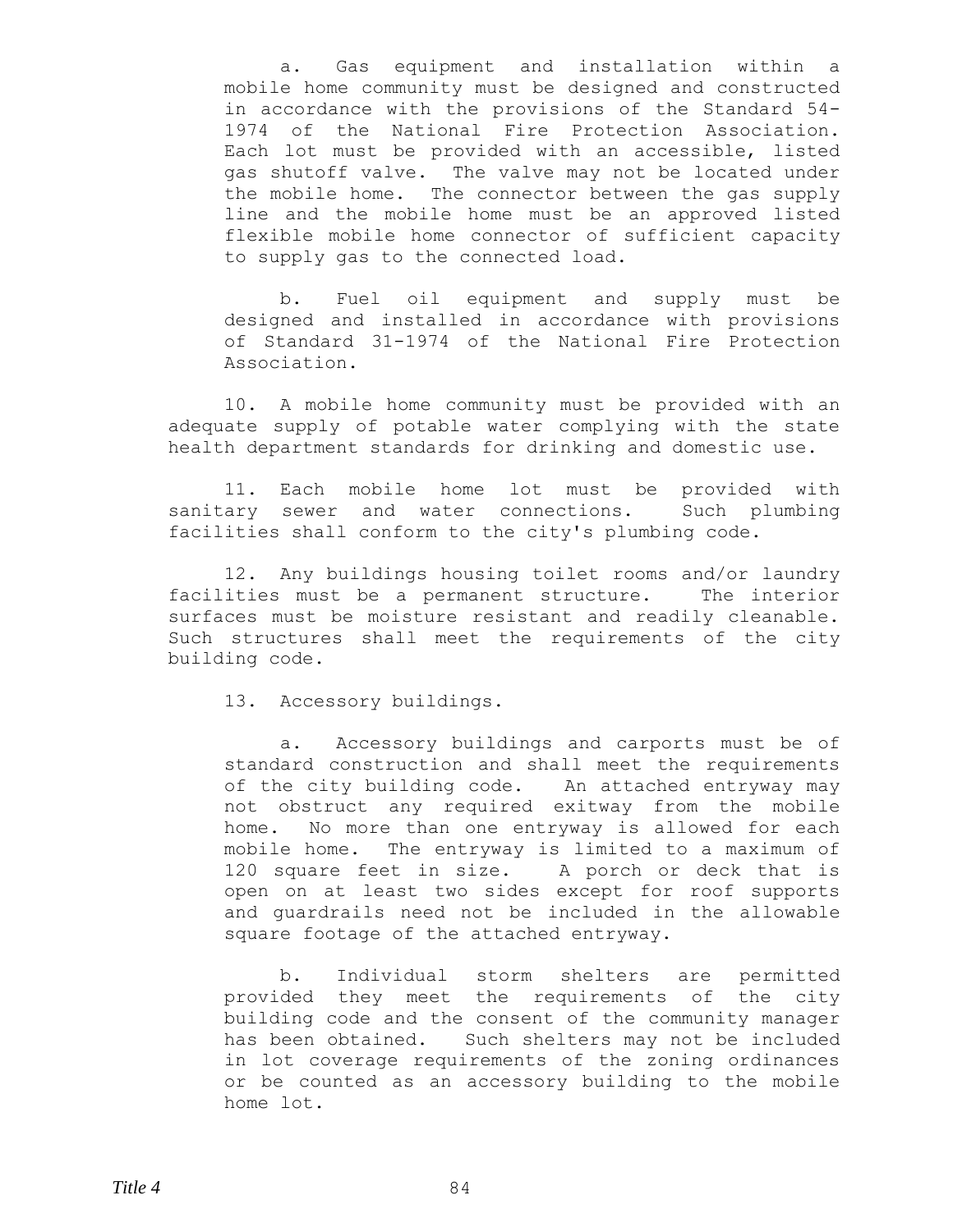c. A detached garage may be allowed providing the following requirements are met:

1) Garages must be located at least seven and one-half feet from the dividing line between mobile home lots. They shall be at least 15 feet from the mobile home or any attachment thereto on a neighboring lot.

2) A minimum of six feet must be maintained between a garage and a mobile home or attachment thereto on the same lot.

3) A 20-foot setback must be maintained between the front of the garage and any public or private street.

4) The above setback and sideyard clearances apply unless a greater clearance is required by the zoning ordinances if the mobile home, attachment, or accessory buildings is located adjacent to a public right-of-way. These clearances must be to the walls of the structure involved; a roof overhang may extend a maximum of two feet into the setback or sideyard.

d. Accessory buildings on a mobile home lot are limited to one attached entryway not to exceed 120 square feet, one detached storage or utility building not to exceed 120 square feet, and one detached garage as specified in this section.

e. Carports may not project beyond the front or rear edge of the mobile home. Carports must be set back a minimum of 20 feet from the walkway, a minimum of seven and one-half feet from the lot line, and must be located at least 15 feet from any other mobile home and its attachments.

f. Accessory structures must be attached to proper foundations. Exceptions to foundations may be granted by the building official provided the methods used shall render them rodentproof and resistant to wind damage.

g. Accessory buildings may not be constructed without building permits.

h. Accessory storage or utility structures shall comply with setback and sideyard requirements of the zoning ordinances.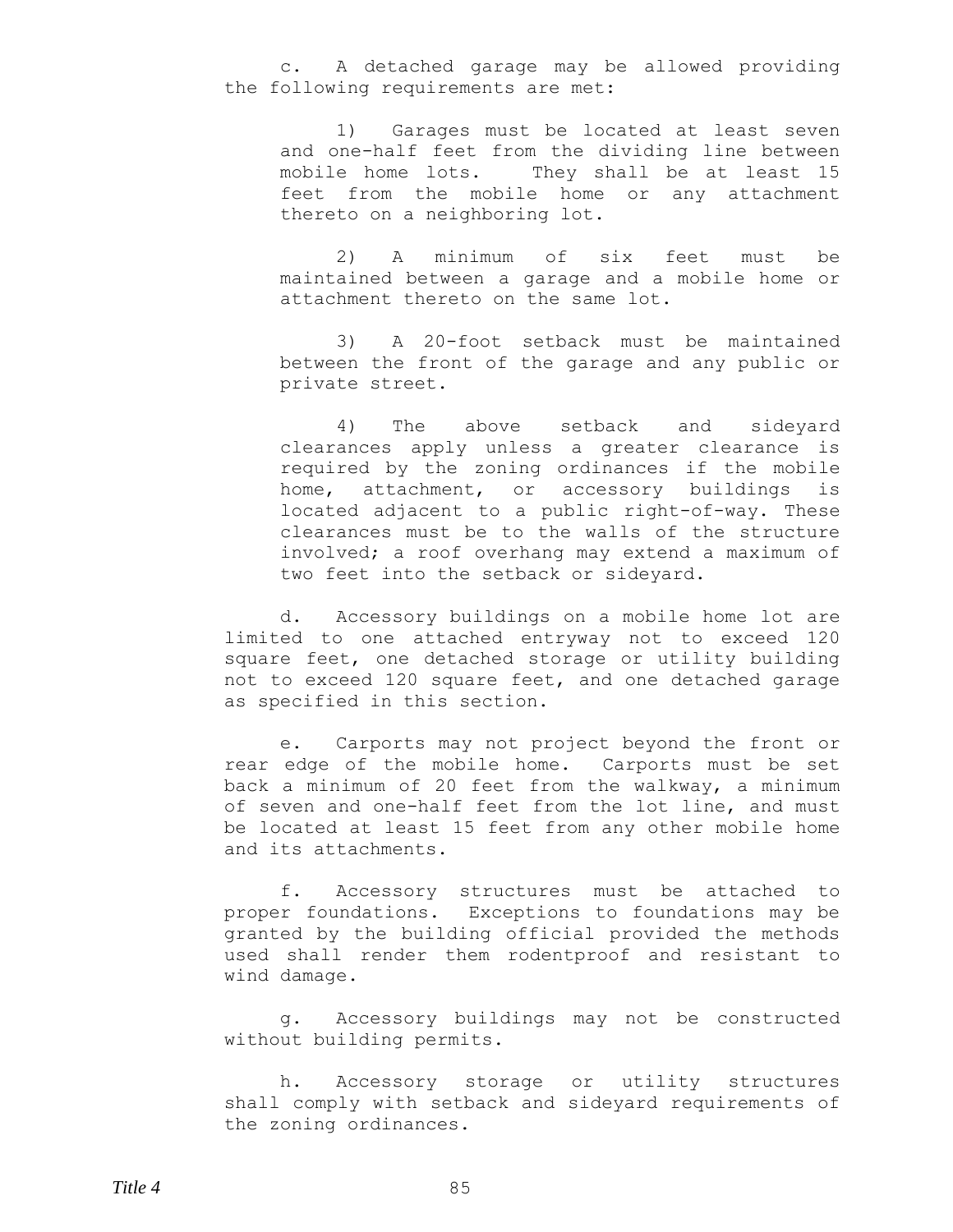14. Swimming and bathing facilities shall meet the requirements of Title 4 of this code. *(Ord. 5316, 05-25-04; Ord. 5707, 02-24-09; Ord. 5984, 07-09-13)*

4-08-08. Certification Label. Each mobile home shall be affixed with a permanent label certifying that the mobile home complies with the requirements of the U.S. Department of Housing and Urban Development and is constructed in conformance with the federal mobile home construction and safety standards. *(Ord. 5316, 05-25-04)*

#### CHAPTER 4-09 RECREATIONAL VEHICLE PARKS

4-09-01. License Required. A person may not maintain or operate a recreational vehicle park without first securing a license to do so. *(Ord. 5316, 05-25-04)*

4-09-02. Application; Fees.

1. Application for a license for a recreational vehicle park must be filed with the building official. The application shall contain the following:

a. Name and address of the applicant and required fee;

b. The location and legal description of the recreational vehicle park showing all of the recreational vehicle stands, structures and other service facilities.

c. The annual fee for recreational vehicle parks is \$3.00 per space.

2. Applications for renewal of licenses must be made on forms provided and shall be accompanied by the required fee and shall contain any change in information submitted since the original license was issued or the latest renewal granted.

*(Ord. 5316, 05-25-04; Ord. 5707, 02-24-09)*

4-09-03. Duration of License. Every license issued under the provisions of this chapter is valid for a period from July 1st of each year through June 30th of the following year. Such license must be posted in the office or on the premises of the park at all times. Any license issued after July 1st of any year is valid only until the following June 30th. *(Ord. 5316, 05-25-04)*

4-09-04. Park Standards. Each recreational vehicle park shall comply with the following: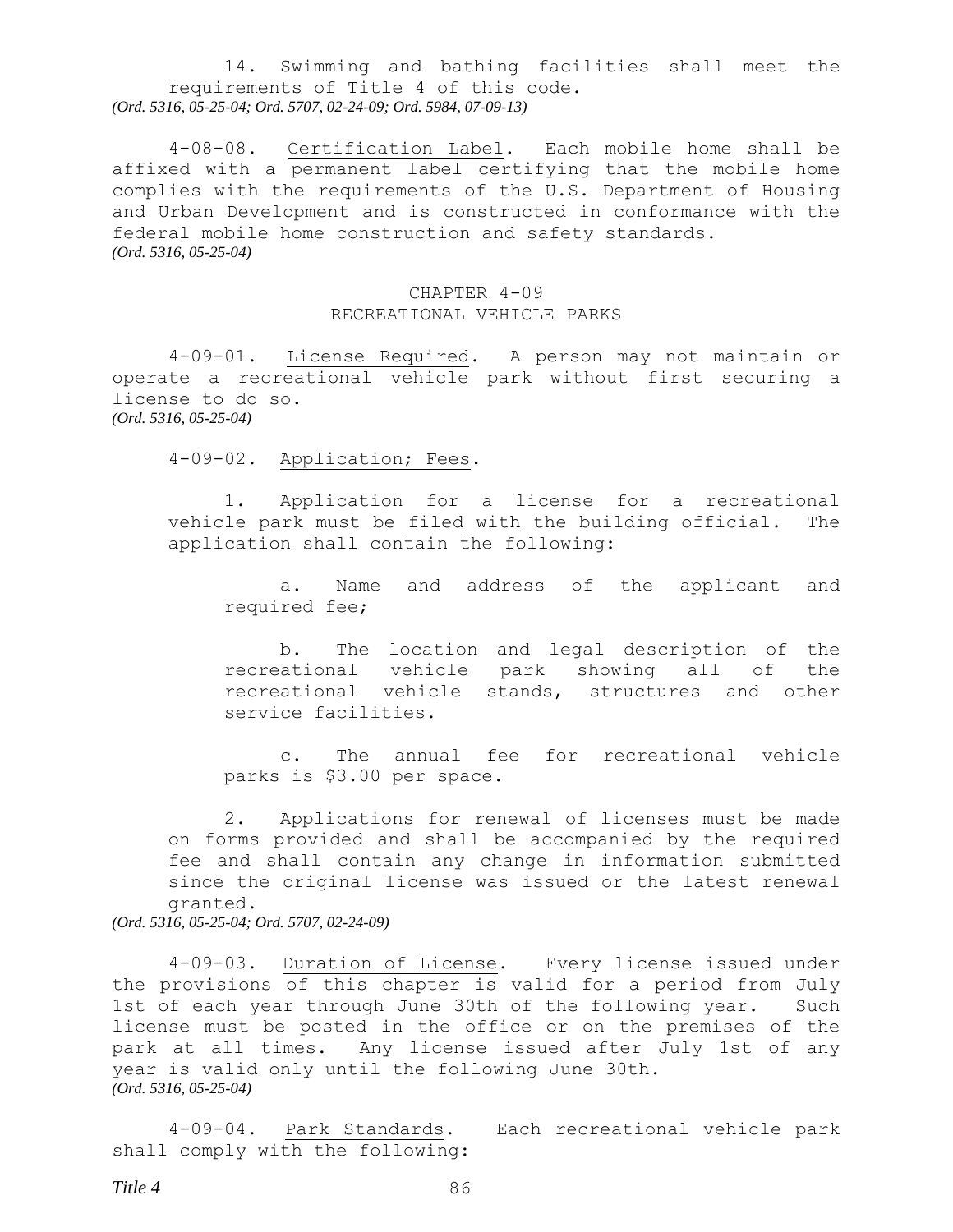1. It is the duty of the licensee to keep a register of all occupants of the park. The register shall contain the following information:

a. Name and address of each occupant;

b. License number and state issuing the license and owner of each recreational vehicle and automobile if such recreational vehicle is towed;

c. The dates of arrival and departure of each recreational vehicle.

The park shall keep the register available for inspection at all times by law enforcement officers, public health officials and other officials whose duties necessitate acquisition of information contained in the register. The register records must be maintained for a period of three years following the date of registration.

2. The owner or person in charge of any dog, cat or other pet may not permit it to run at large or commit any nuisance within the limits of the recreational vehicle park.

3. Each recreational vehicle park licensed under the provisions of this chapter shall comply with all applicable provisions of the city zoning ordinances.

4. A park may not provide spaces for less than twenty recreational vehicles.

5. The minimum unit area for each recreational vehicle site is at least 1,500 square feet in area. Each space must be marked or clearly defined on the ground.

Each recreational vehicle stand must be designed and constructed to allow for safe and efficient placement and removal of recreational vehicles. The stand must be constructed to minimize the development of ruts or low spots by the vehicle tires. The site must be graded to provide drainage but shall not exceed three inches per ten feet across the width of the stand.

6. The minimum widths of interior roads and driveways serving individual parking sites is twenty feet. All roads and driveways must be surfaced with an allweather surface. All roads must be well-drained and shall have a minimum internal radius of sixty feet. Turnarounds must be provided for all dead-end roads with a minimum internal radius of sixty feet.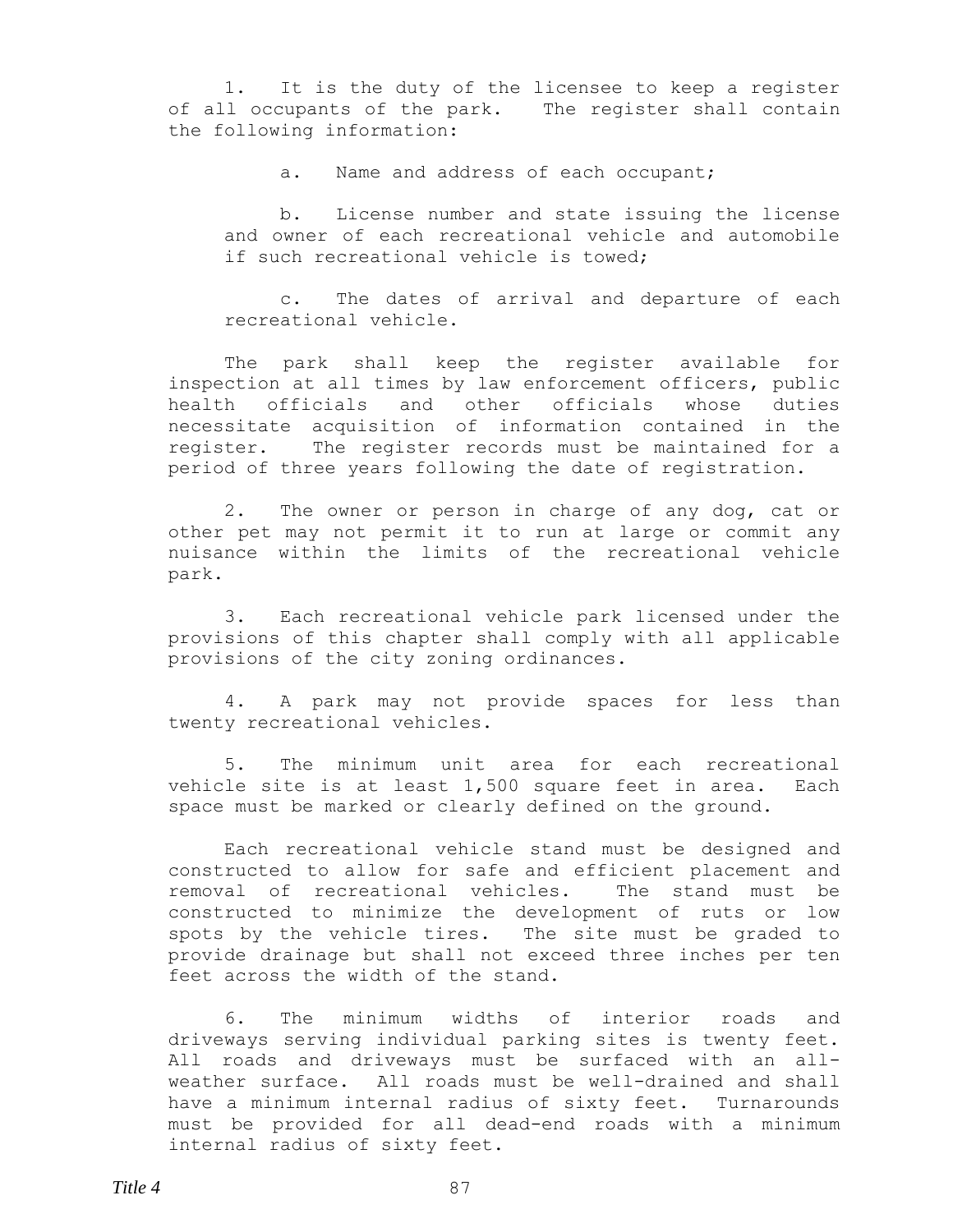7. Water supply and sanitary sewer provisions must meet requirements of the state plumbing code.

8. Each lot intended for use by recreational vehicles must be provided with an electrical system as required by the city electrical code.

9. An adequate supply of covered garbage containers must be provided in each park and located not more than 200 feet from any space. If cans are provided, they must be maintained in a sanitary condition and stored on racks as required.

10. The city building code applies to all buildings constructed within a park.

11. Swimming and bathing facilities must meet the requirements of Title 4 of this code.

12. Designated outdoor fire locations, if provided, must be in safe and convenient areas where they will not constitute fire hazards to vegetation, undergrowth, trees and recreational vehicles.

13. Primitive camping cabins placed upon and anchored to concrete slabs may occupy five percent of the spaces provided. Such cabins shall not exceed 220 square feet in area and shall provide for no facilities other than sleeping.

*(Ord. 4975, 05-25-99; Ord. 5316, 05-25-04)*

# CHAPTER 4-10 MECHANICAL CONTRACTOR LICENSING

4-10-01. License Required*.* Any person that undertakes or performs heating, ventilation or air conditioning (HVAC) work, any mechanical installation, alteration or repair with or for another is required to obtain a mechanical permit from the City of Bismarck. The term "mechanical contractor" does not include subcontractors working for and under the supervision of a mechanical contractor licensed by the City of Bismarck or a home owner performing work on the homeowner's own residence or a building or structure accessory thereto which is intended for the owner's own use.

1. No person shall engage in the heating, ventilation or air conditioning (HVAC) trade (except as provided in section 4-10-02 (Installers) unless:

a. That person holds a current master HVAC installers license;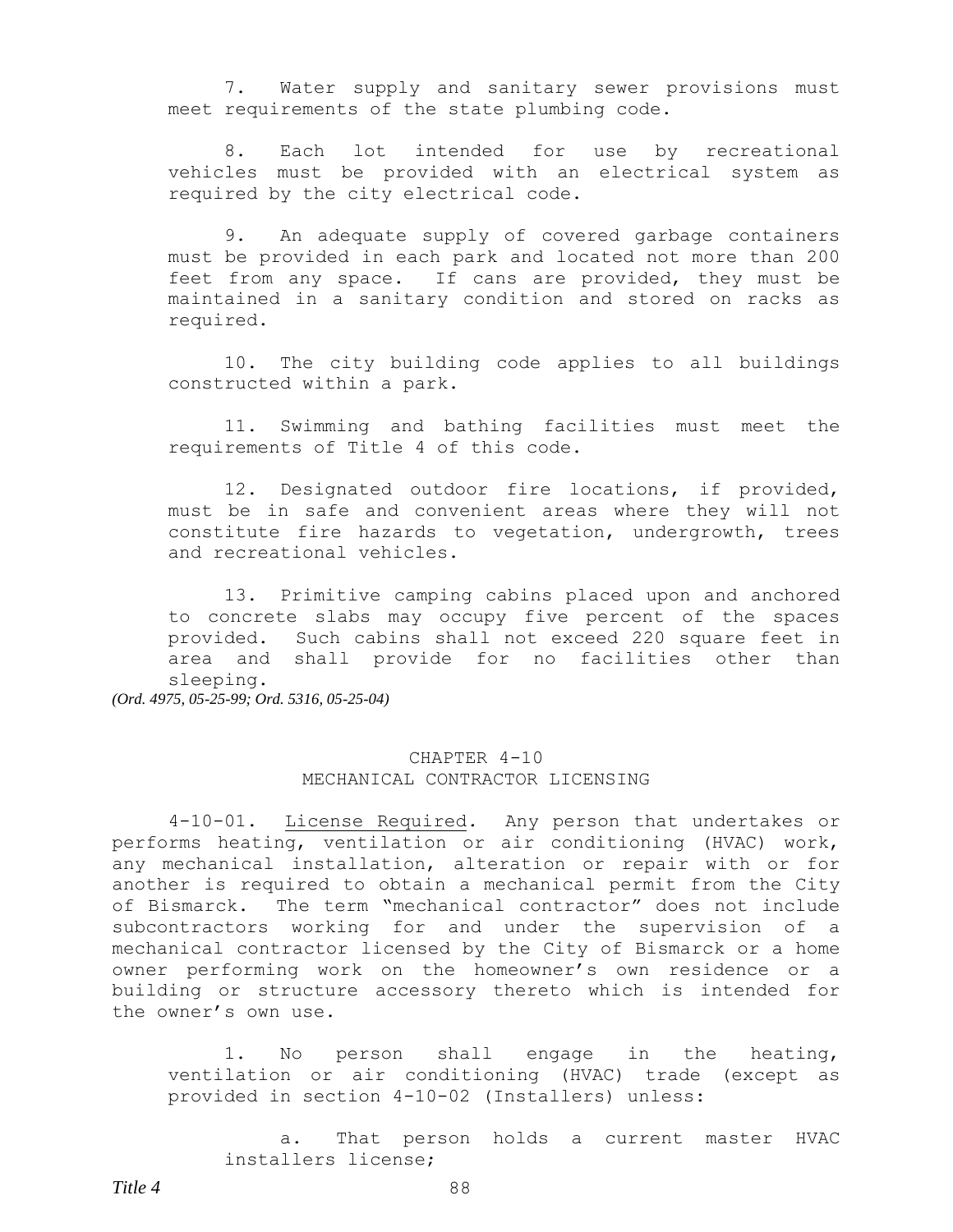b. That person holds a current journeyman HVAC installer license and work is done under the direct supervision of a holder of a current master HVAC installer license; or

c. Work is done as an apprentice under the direct supervision and control of the holder of a current master HVAC installer license or the holder of a current journeyman HVAC installer license.

2. An application for a license under this section shall be made to the Bismarck Building Inspection Division and shall be accompanied by the payment of the appropriate fee provided for in Section 4-10-10. If the Building Official determines that the applicant meets the qualification requirements of Section 4-10-02 for the license requested, the applicant shall be allowed to take the license examination. The license examination shall be a test of theoretical and practical knowledge relating to the HVAC trade which has been approved as to form and content by the Building Official. The examination shall be revised from time to time as deemed necessary to preserve its fairness and relevance. The Building Official shall also generally supervise, administer and grade the examination and shall establish the passing score which an applicant must meet or exceed in order to be qualified to hold a license.

a. If an applicant fails to achieve a passing score on the licensing examination, the applicant may retest when the examination is next offered. An applicant who fails the examination for the second time may not retake the examination for six (6) months after the last failed examination.

b. If the applicant passes the licensing examination and pays the appropriate fee required under Section 4-10-10, the Building Official shall issue a license in the form of a license card and certificate of completion.

c. A license, once issued, may be renewed annually without further application and without further examination upon the timely payment of the appropriate renewal fee unless revoked or suspended as provided in this Chapter.

d. If a person holding a license under this Section allows it to lapse or if it is suspended, such person must reapply for a license, be re-examined, and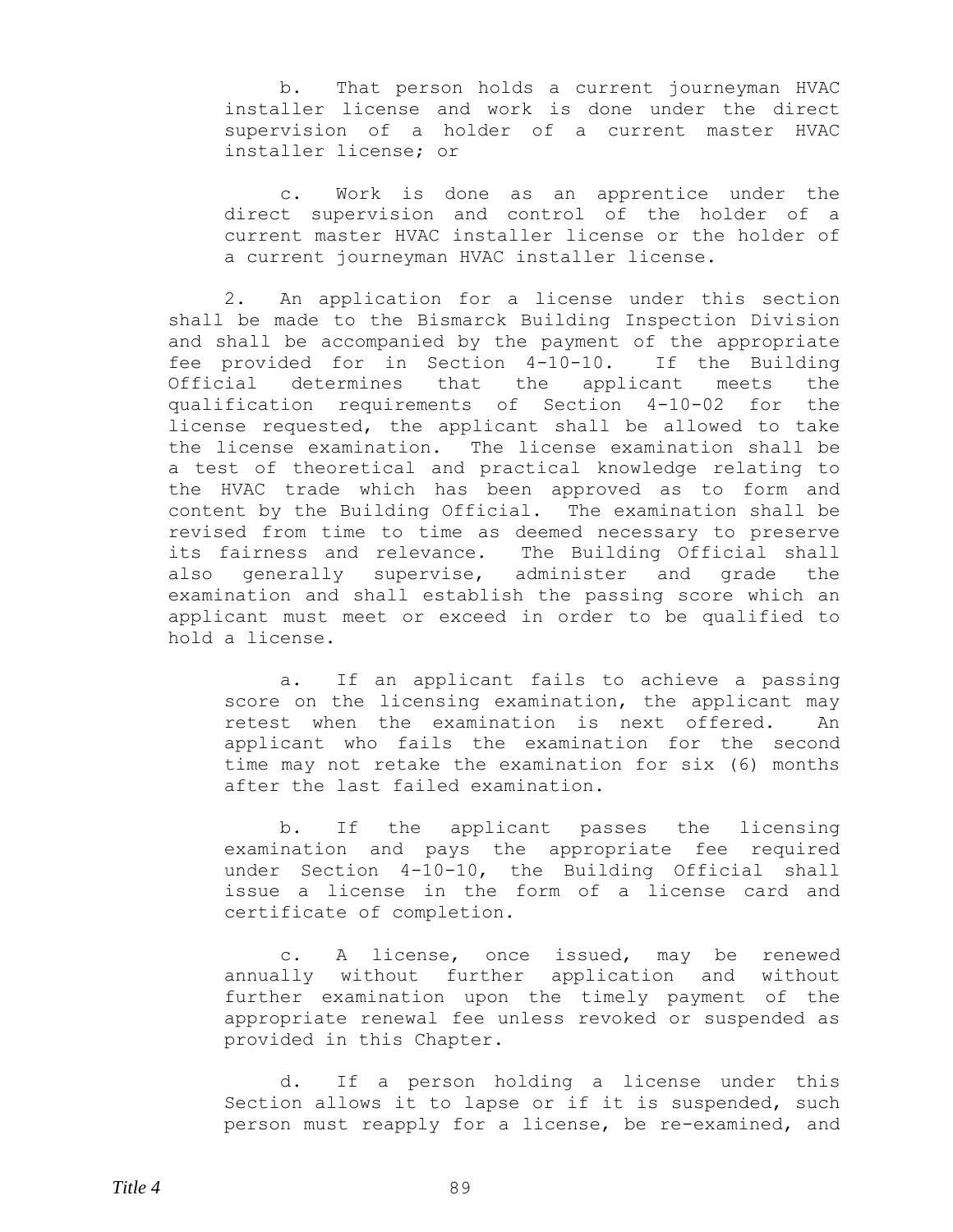pay the appropriate application fee in the same manner as a first time application.

e. At the Building Official's discretion, a temporary work permit may be issued to a person who has applied for a license and paid the appropriate application fee. A temporary work permit shall expire upon the date of the license examination.

f. Certain forms of work within the HVAC trade may be performed under the following conditions:

1. The Building Official has specified the type of work in question as being exempt from the general licensing requirements under this section;

2. The work is performed by an employee or proprietor of an enterprise which sells or services HUD certified manufactured homes, or homes;

3. The person performing the work has passed an examination approved by the Building Official; or such person has performed such type of work for at least three (3) years and has been approved by the Building Official for the exception established by this section; and

4. The person has paid an administrative fee per Section 4-10-10 for the initial one-year exemption, and for each year of exemption thereafter.

4-10-02. License Qualifications**.**

1. In order to be qualified to take the examination for a master HVAC installer license, the applicant:

a. Must have, at the time of taking the examination, at least two (2) years (3,400 work hours) of experience as a licensed journeyman HVAC installer licensed by the City or some other governmental jurisdiction; or

b. Must be licensed as a master HVAC installer by a reciprocal jurisdiction or licensing agency.

2. In order to take the examination for a journeyman's HVAC installer license, the applicant: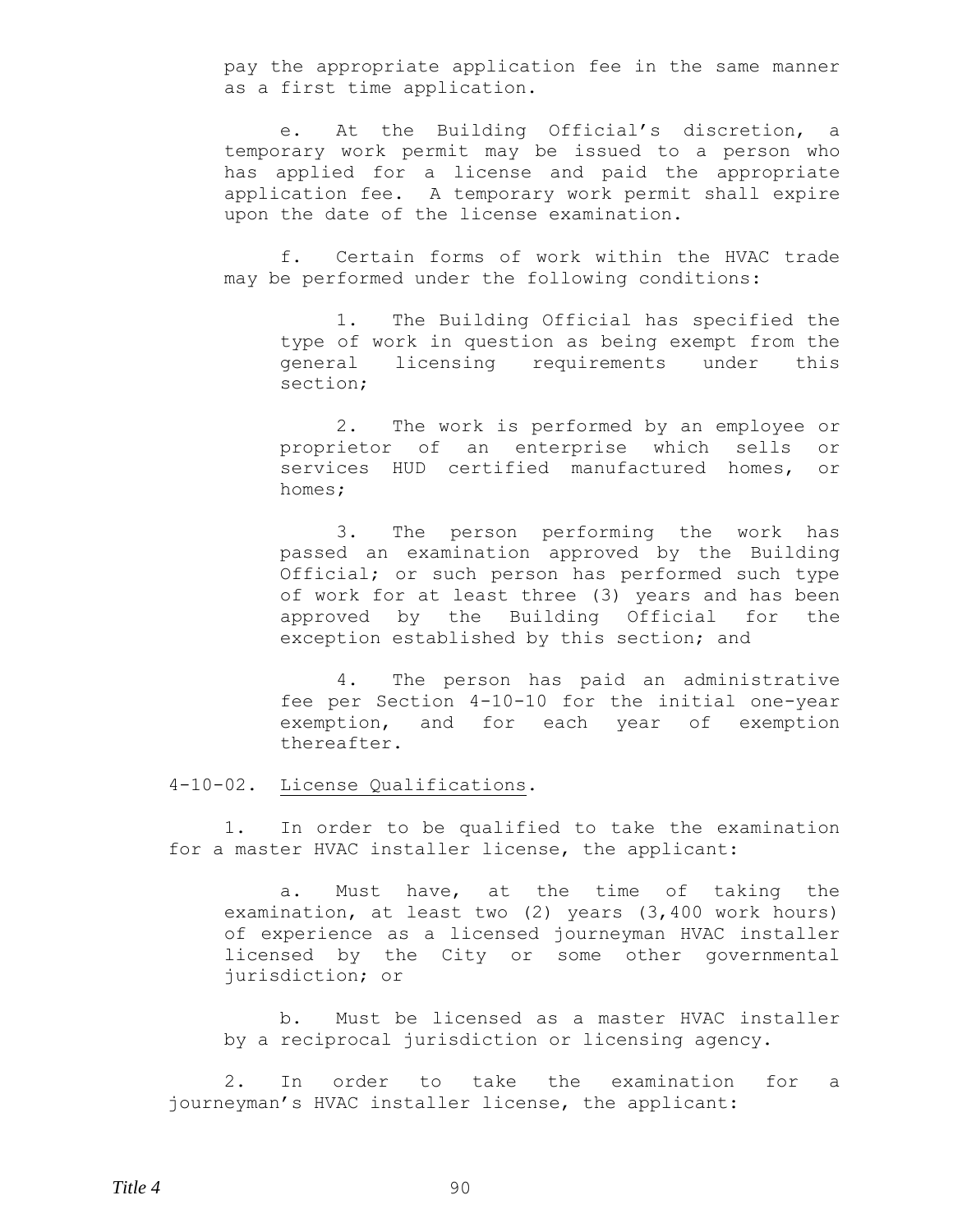a. Must have, at the time of taking the examination, at least four (4) years (7,600 work hours) of experience as an apprentice HVAC installer; or

b. Must be licensed as a journeyman HVAC installer by a reciprocal jurisdiction or licensing agency

3. For purposes of calculating hours of work service as an apprentice HVAC installer, an applicant who has graduated from an accredited trade school, and who has taken at least one thousand twenty (1,020) hours of instruction in HVAC or pipe fitting at such school, is entitled to receive work hour credit for course hours of instruction by multiplying the course hours by a factor, which factor is dependent upon the grade achieved by the applicant for the course. If the grade was a "D" the factor is 1; if a "C" the factor is 1.5; if a "B" the factor is 1.75, and if an "A" the factor is 2.

4. For the purpose of this section, an apprentice HVAC installer is a person who is working as a HVAC installer under the supervision of a licensed master HVAC installer, or a licensed journeyman HVAC installer. For the purpose of this section, it is immaterial whether a licensed HVAC installer is licensed by the City or by another reciprocal jurisdiction.

4-10-03. Single Business Limitation. A master HVAC installer may not exercise privileges as a licensed master for more than one (1) shop or business at a time.

4-10-04. Continuing Education**.** Each license holder is required to have a total of four (4) hours of continuing education per year. The time and location of such training shall be specified by the Building Official.

4-10-05. Expiration and Renewal**.** All HVAC installer's licenses shall expire on December 31st of each year. Licenses may be renewed from year to year upon receipt of the required renewal fee per Section 4-10-10. License fees shall be subject to a late charge if paid after January 31st.

## 4-10-06. Suspension or Revocation of License**.**

1. The HVAC installer's license may be revoked or suspended by the Building Official should the licensee be found to have violated the provisions of this Chapter or of a mechanical code as adopted by the City. Suspension shall be for a period of one year in the first instance, two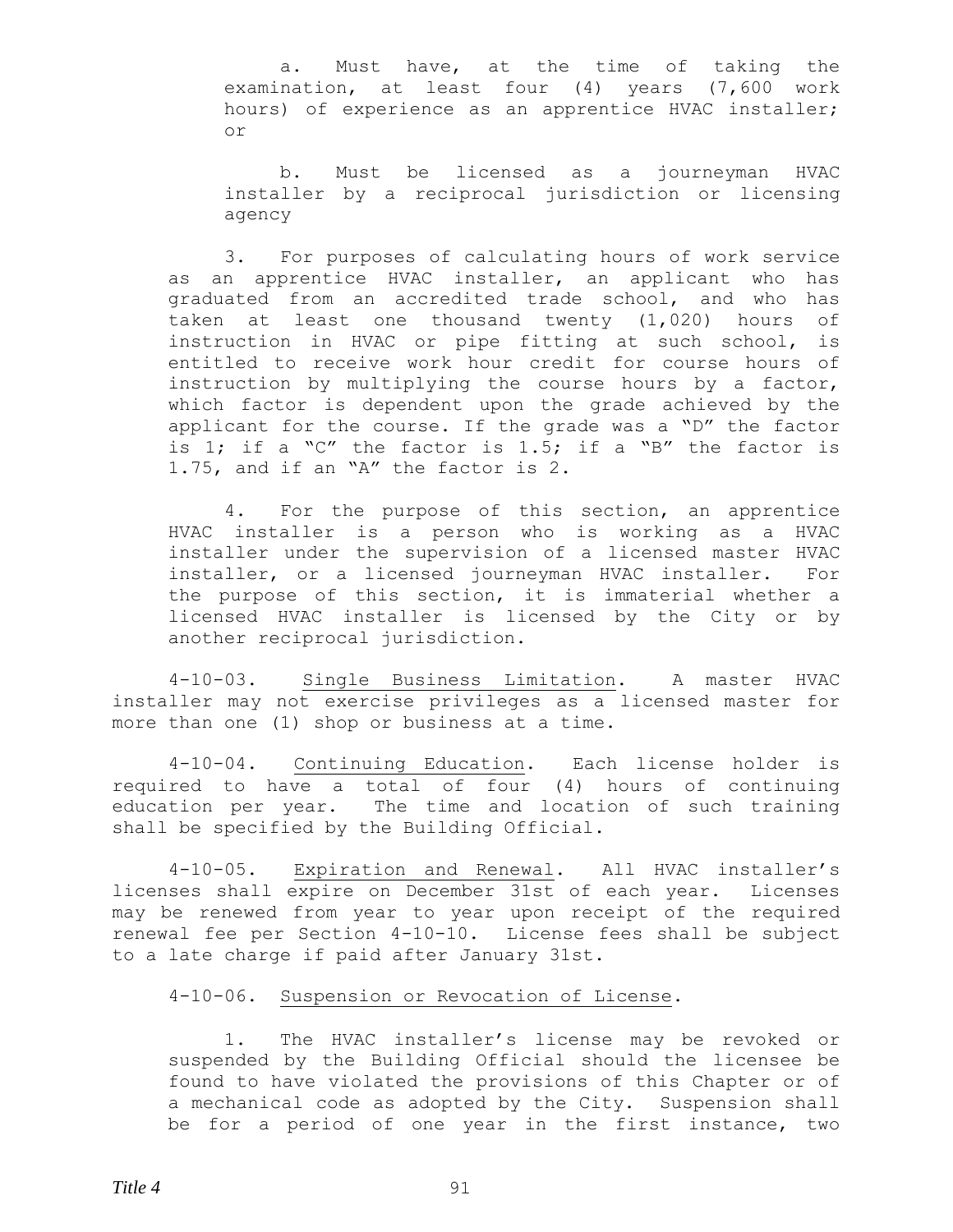years in the second instance, and in the third instance a license shall be permanently revoked.

2. At any time an HVAC installer's license is suspended or revoked by the Building Official, notice of the proposed action and notification of a right to a hearing before the Board of City Commissioners shall be served on the licensee. Any person served with notice shall have the right to a hearing before the board of city commissioners upon written request filed with the City Administration within five days of receipt of a notice of suspension or revocation. Upon receiving the notice of appeal the Board shall set a date for a hearing within twenty days of receipt of the notice of appeal. Notice of the time and place for the hearing must be served upon the licensee by certified mail or in person not less than five days prior to the hearing.

4-10-07 Time of Examination**.** Regular examinations of applicants shall be conducted in June and December of each year, at such time and place that the Building Official may designate and may also be held at other times in the discretion of the Building Official.

4-10-08 Passing Grade**.** A passing grade shall be determined by the Building Official prior to examination. Any applicant who fails to receive a passing grade shall be eligible to take a subsequent examination subject to Section 4-10-01(2)(a).

4-10-09 Apprentice to Journeyman Ratio**.** The apprentice to journeyman ratio shall be five (5) to one (1) with a minimum of one (1) journeyman HVAC installer at each project under the direct supervision of a master HVAC installer.

4-10-10 Fees**.** The fees imposed under this Section are as follows:

- 1. Class A master HVAC installer certification: Application fee of thirty five (\$35.00) dollars Annual fee of one hundred twenty five (\$125.00) dollars
- 2. Class B Journeyman HVAC installer certification Application fee of thirty five (\$35.00) dollars Annual fee of seventy five (\$75.00) dollars
- 3. Class C Apprentice HVAC installer certification Application fee of fifteen (\$15.00) dollars Annual fee of thirty five (\$35.00) dollars
- 4. Administrative fee (\$125.00) dollars Year of exemption fee (\$125.00) dollars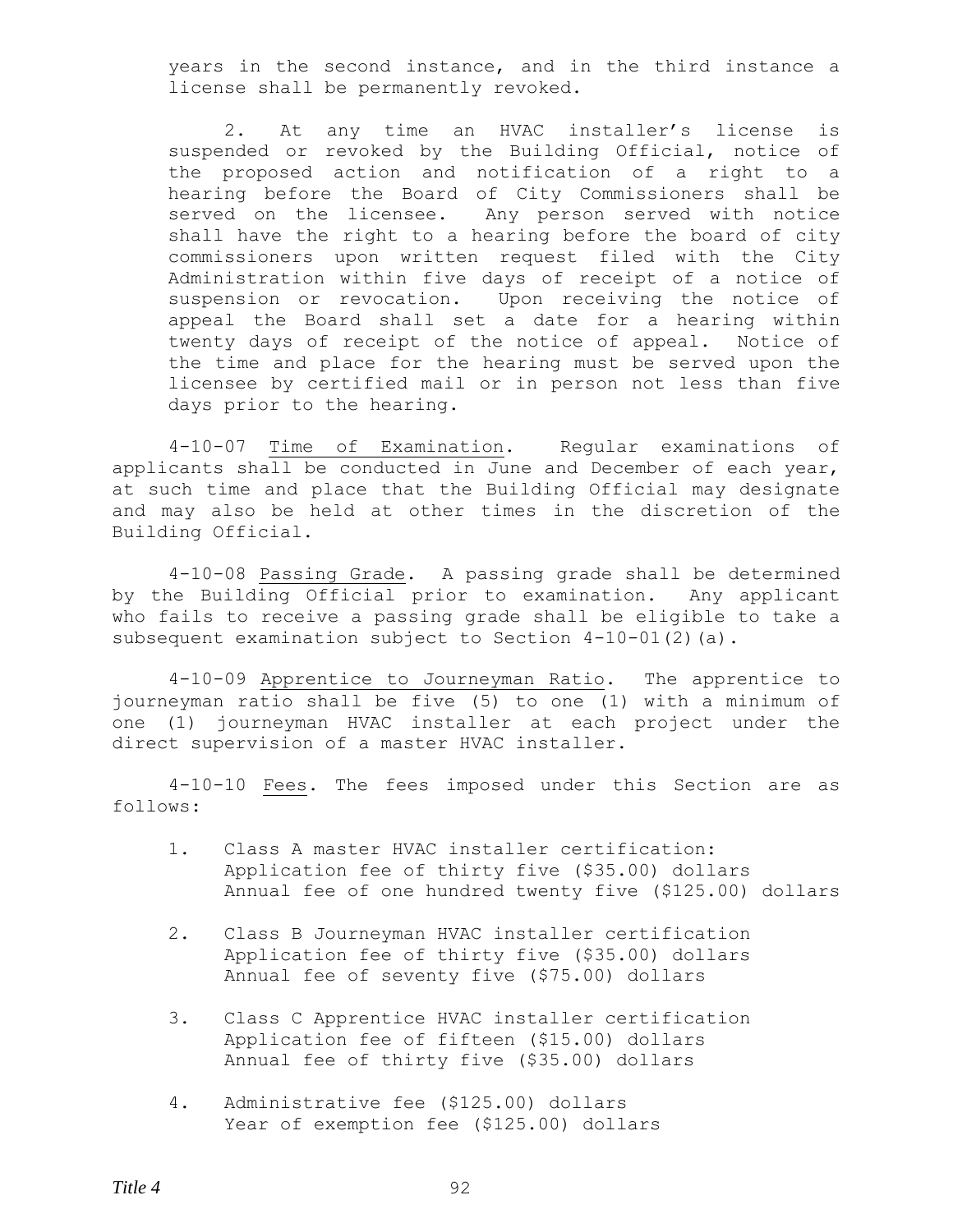Late fee shall be %20 of the application or annual fee.

#### CHAPTER 4-11 RENTAL HOUSING STANDARDS

4-11-01. Rental Housing Standards – Purpose.. The purpose of these Rental Housing Standards is to provide minimum habitability criteria to safeguard health, property and public wellbeing of the owners, occupants and users of rental housing.

4-11-02. Rental Housing Standards – Applicability..

1. Except as provided in subsection (2) of this section, the standards provided in this chapter shall apply to all rental housing located within the City of Bismarck and City of Bismarck extraterritorial jurisdiction.

2. The following living arrangements are excluded from the application of the minimum standards required by this chapter:

a. Occupancy in transient lodging;

b. Occupancy in hospitals and other medical facilities;

c. Occupancy in residential care facilities licensed by the State;

d. Occupancy in institutions providing educational, counseling, religious or similar service, but not including residence in off-campus, nondormitory housing;

4-11-03. Rental Housing – Definitions.. For purposes of this chapter, the following words and phrases mean as follows:

Agent: A person authorized to act on behalf of another person.

Building Official: The building official or the building official's designee.

Dwelling Unit: A building or portion of a building that is used as a home, residence or sleeping place by one or more persons who maintain a household. For purposes of these Rental Housing Standards, where portions of a residential building are occupied under separate rental agreements, but occupants share eating, cooking, and/or sanitation facilities, each portion under a separate rental agreement shall be considered a dwelling unit.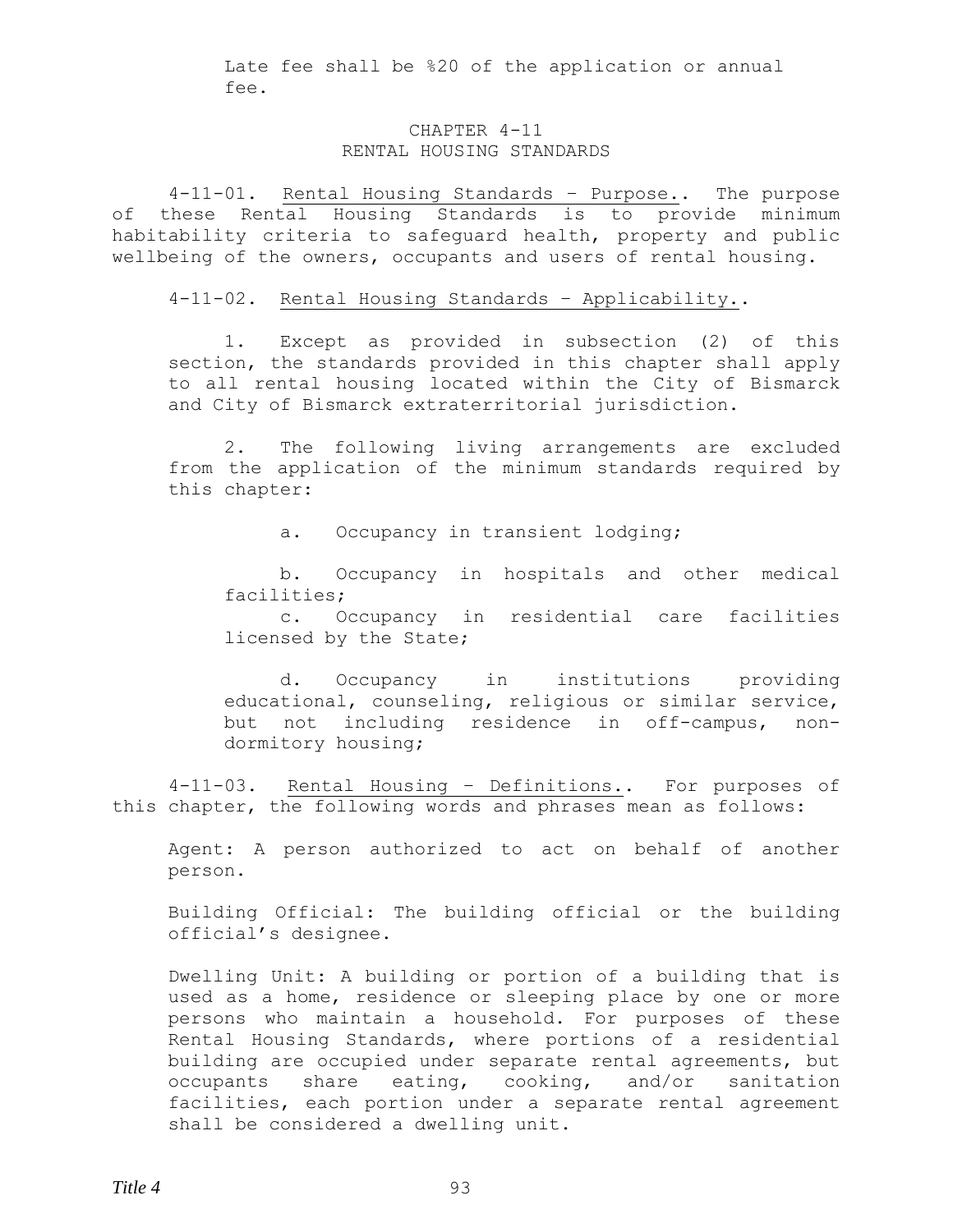Environmental Health Administrator: The Environmental Health Administrator or the Environmental Health Administrator's designee.

Habitable Space: Any room used for sleeping, living, cooking or dining purposes, but excluding closets, pantries, bath or toilet rooms, hallways, laundries, storage spaces, utility rooms and similar spaces.

Infestation: The presence, within contiguous to, a structure or premises of insects, rats, or other pests commonly known to be a health nuisance.

Occupant: The individual living or sleeping in a building, or having possession of a space within a building.

Owner: Any person, agent, operator, firm or corporation having a legal or equitable interest in the property; or recorded in the official records of the state, county, or municipality as holding title to the property, including the guardian of the estate of any such person, and executor or administrator of the estate of such person if ordered to take possession of real property by a court.

Premises: A lot, parcel of land, easement, or public way; including structures thereon.

Rental Agreement: All written or oral agreements concerning the use and occupancy of a dwelling unit and premises. "Rental agreement" includes a lease.

Rental Housing: A legal dwelling unit which is the subject of a rental agreement.

Transient Lodging: A room or suite of rooms which is occupied not as a principal residence by persons for periods of less than 30 consecutive days.

4-11-04. Rental Housing – Dangerous Buildings.. Conditions which constitute a dangerous building and procedures for abating them are provided in Chapter 4-03 of this code.

## 4-11-05. Rental Housing Standards..

1. Structural Integrity. Roofs, floors, walls, foundations and all other structural components shall be maintained free from deterioration, and shall be capable of safely supporting the imposed dead and live loads.

2. Light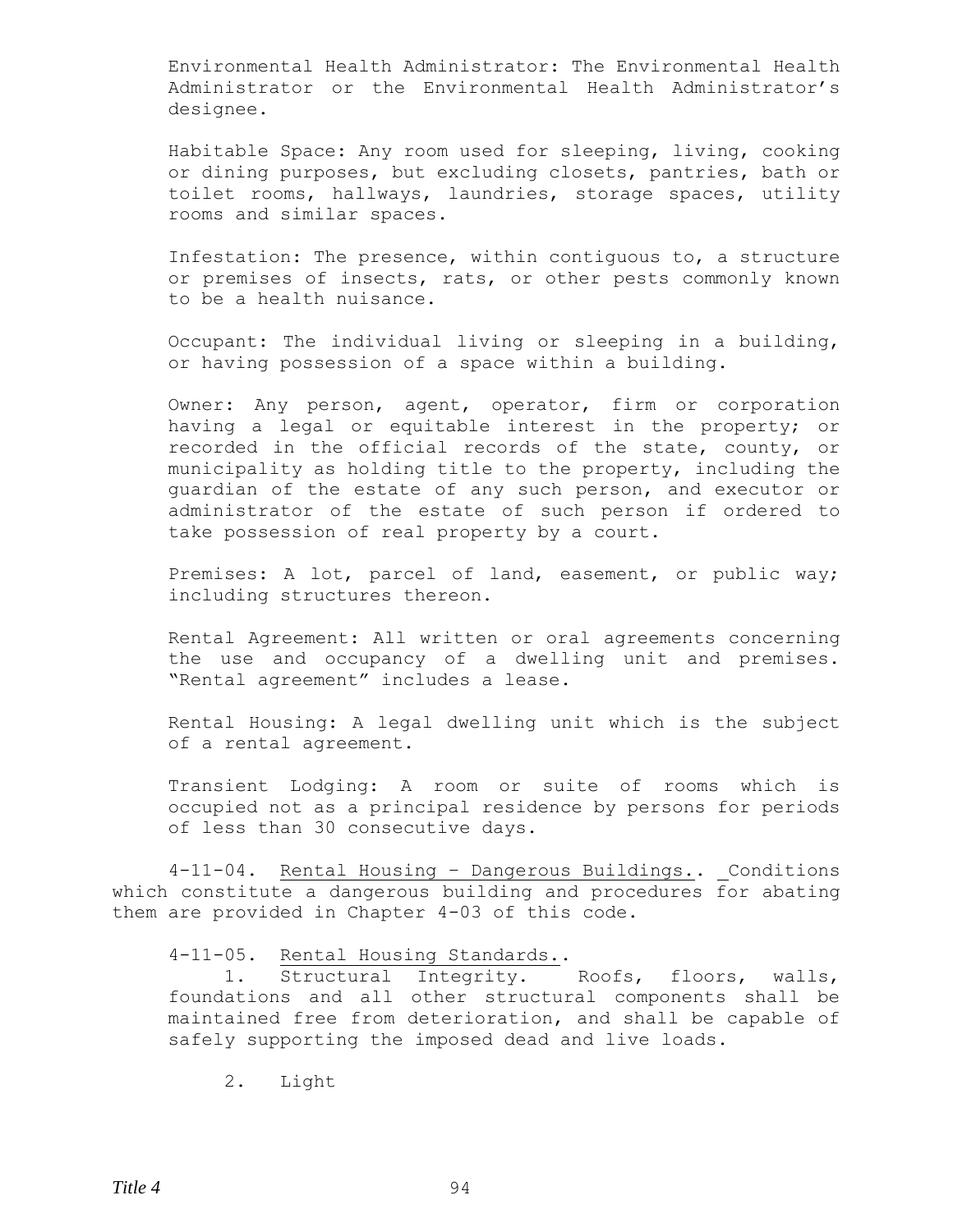a. Every habitable space shall have not less than one window of approved size facing directly to the outdoors.

Exception: Where natural light for rooms or spaces without exterior glazing areas is adequately provided through an adjoining room.

b. All other spaces shall be provided with natural or artificial light sufficient to permit the maintenance of sanitary conditions, and the safe occupancy of the space and utilization of the appliances, equipment and fixtures.

3. Ventilation.

a. Every habitable space shall have not less than one openable window.

Exception: Where rooms and spaces without openings to the outdoors are adequately ventilated through an adjoining room.

b. Every bathroom and toilet room shall comply with the ventilation requirements for habitable spaces, except that a window shall not be required in such spaces equipped with a mechanical ventilation system. Air exhausted by a mechanical ventilation system from a bathroom or toilet room shall discharge to the outdoors and shall not be recirculated.

c. Clothes dryer exhaust systems shall be independent of all other systems and shall be exhausted outside the structure in accordance with the manufacturer's instructions.

4. Plumbing.

a. Each dwelling unit shall have a bathtub or shower, lavatory, and toilet.

b. Dwelling units provided with cooking appliances, must be provided with a kitchen sink.

c. Every sink, lavatory, bathtub or shower, toilet, or other plumbing fixture shall be properly connected to a public water system or to an approved private water system. All kitchen sinks, lavatories, laundry facilities, bathtubs and showers shall be supplied with hot or tempered and cold running water.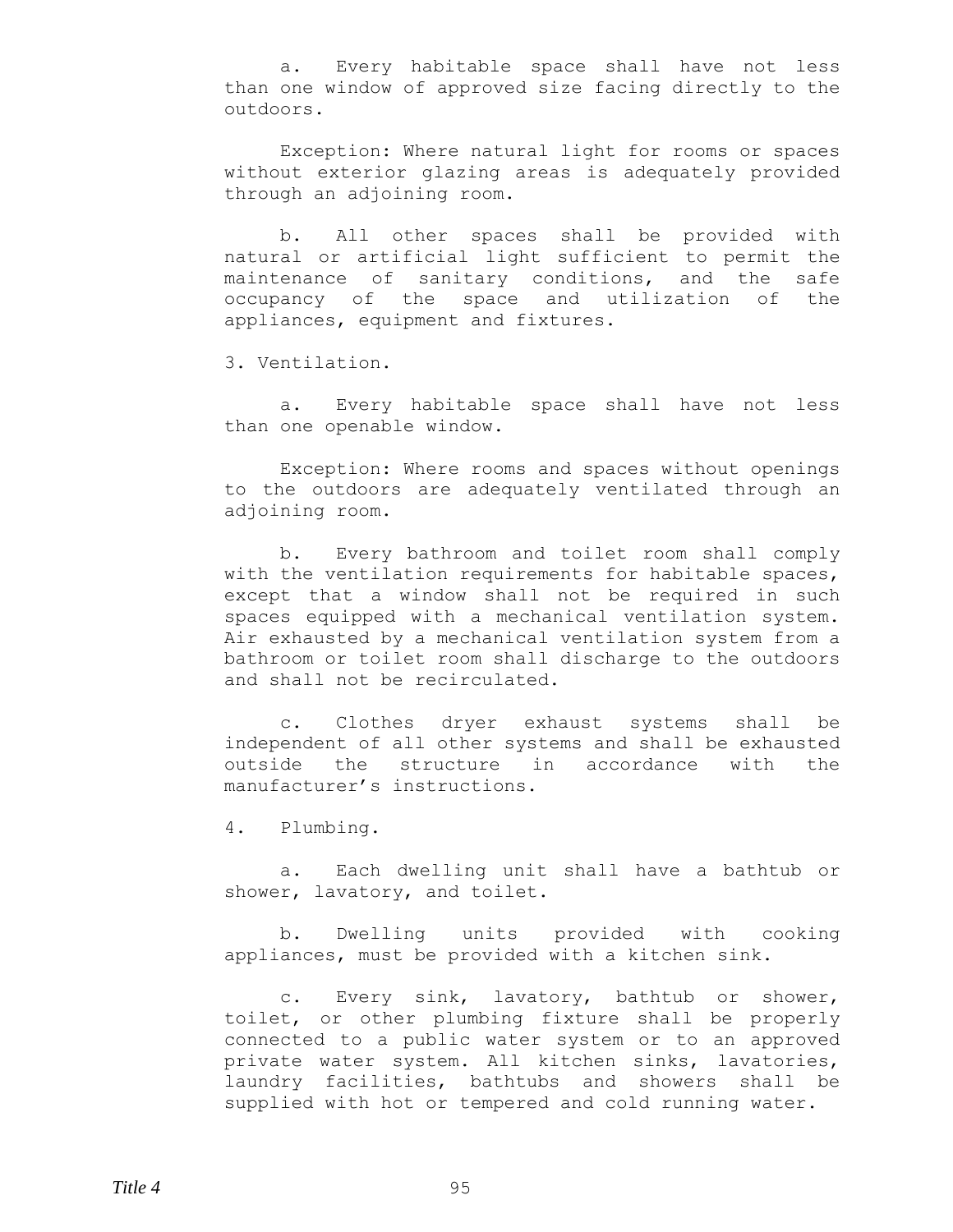d. Plumbing systems shall be properly installed and maintained in a safe and sanitary condition.

e. Repairs must be permanent rather than temporary and shall be through generally accepted plumbing methods.

f. The water supply system shall be installed and maintained to provide a supply of water to plumbing fixtures, devices, and appurtenances in sufficient volume and pressure adequate to enable the fixtures to function properly.

g. Water heating facilities must be provided and shall be properly installed, maintained, and capable of providing an adequate amount of water to be drawn at every sink, bathtub, shower, and laundry facility at a minimum temperature of 110 degrees Fahrenheit.

5. Mechanical.

a. Dwelling units shall be provided with permanently installed heat source able to provide a room temperature of 68 degrees Fahrenheit in all habitable rooms, bathrooms and toilet rooms. Portable space heaters and cooking appliances shall not be used to achieve compliance with this section. The required room temperature shall be measured three (3) feet above the floor near the center of the room.

b. Mechanical appliances, fire-places, solid fuel-burning appliances and water heating appliances shall be properly installed and maintained in safe working condition, and shall be capable of performing the intended function.

6. Electrical.

a. Every dwelling unit must be provided with an electrical system. Electrical equipment, wiring, and appliances shall be installed and maintained in a safe working condition free from hazards.

b. Every habitable space in a dwelling unit shall contain not less than two separate and remote receptacle outlets. Every laundry room shall contain not less than one approved receptacle provided with ground fault circuit interrupter protection. Every bathroom shall contain not less than one approved receptacle.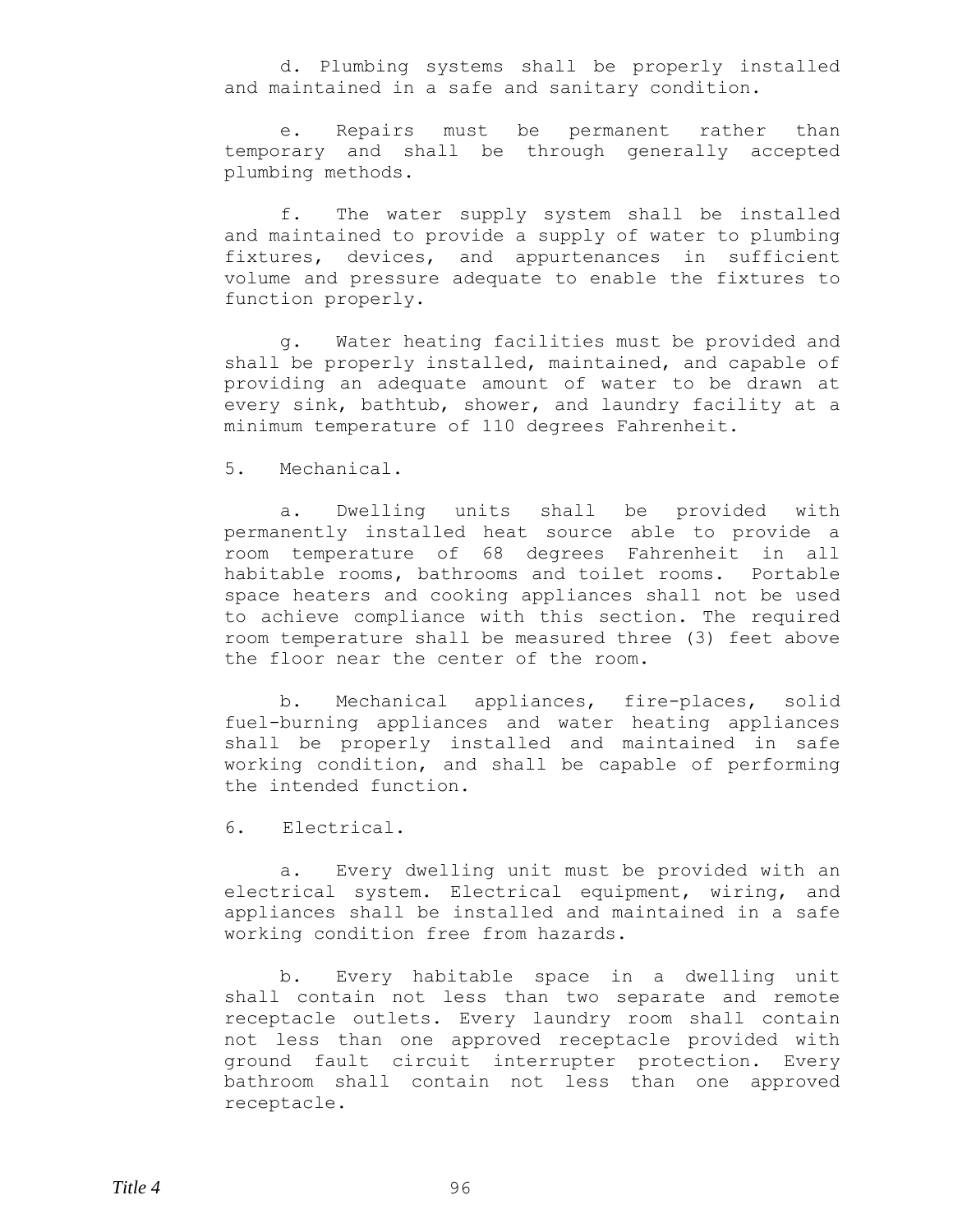c. Flexible cords shall not be used for permanent wiring, or for running through doors, windows, cabinets, or concealed within walls, floors, or ceilings.

d. Every public hall, interior stairway, toilet room, kitchen, bathroom, laundry room, and mechanical room, shall be provided with not less than one luminaire.

7. Weatherproofing.

a. Roof, exterior walls, windows and doors shall be maintained to prevent water intrusion into the building envelope which may cause damage to the structure or its contents or may adversely affect the health of an occupant. The presence of significant visible mold may be a symptom of faulty weatherproofing, however, the presence of mold, by itself, is not a violation of this chapter.

b. Repairs must be permanent rather than temporary and shall be through generally accepted construction methods. If significant visible mold results from faulty weatherproofing, repairs must include removing the mold, which may include mold on or in interior walls, sheetrock, insulation, floors, carpets or carpet backing.

8. Security. Doors and windows leading into a dwelling unit must be equipped with locks and shall be maintained in a condition so as to restrict access into the dwelling unit.

9. Means of Egress.

a. A safe, continuous and unobstructed path of travel must be provided from any point in a building to the public way.

b. Required emergency escape and rescue openings shall be maintained in an operable condition and unobstructed.

10. Fire Protection.

a. Every dwelling unit shall be equipped with an approved and properly functioning and placed smoke alarm and smoke detector.

b. The required fire-resistance rating of fireresistance-rated assemblies must be maintained.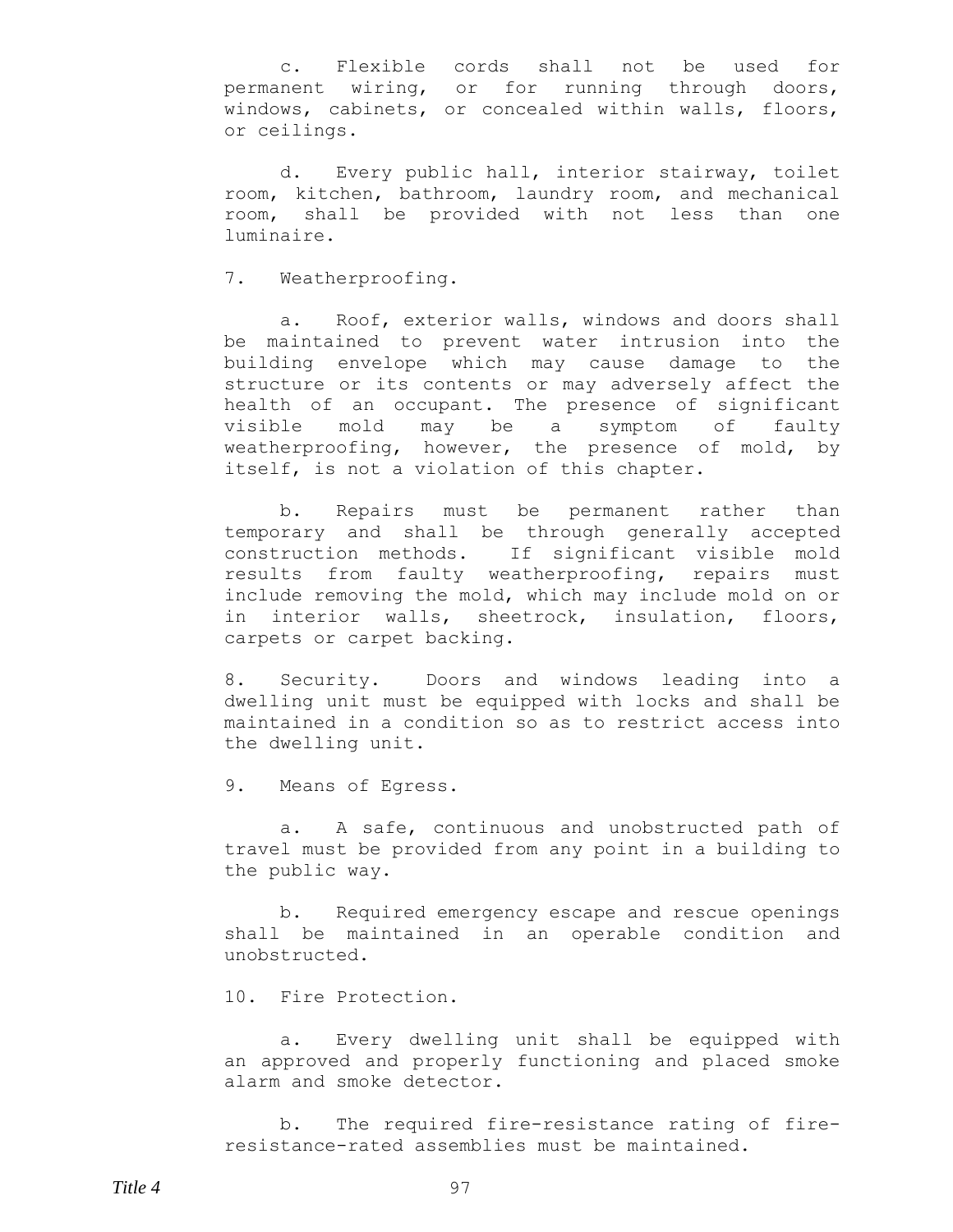11. Pest Elimination.

a. Structures shall be kept free from insect and rodent infestation. Structures in which insects or rodents are found shall be promptly exterminated by approved processes that will not be injurious to human health. After pest elimination, proper precautions shall be taken to prevent infestation.

b. The owner of any structure shall be responsible for pest elimination prior to renting or leasing a dwelling unit.

c. The occupant of a single-family dwelling unit shall be responsible for maintaining the property free of infestation.

d. The owner of a structure containing two or more dwelling units or multiple occupancy shall be responsible for pest elimination in the public or shared areas of the structure and exterior property. If infestation is caused by failure of an occupant to prevent such infestation in the area occupied, the occupant and owner shall be responsible for pest elimination.

e. The occupant of any structure shall be responsible for the continued rodent and pest-free condition of the structure.

12. Modifications.

a. Whenever there are practical difficulties involved in carrying out the provisions of this ordinance, the Building Official or the Environmental Health Administrator may grant modifications for individual cases upon application of the owner or owner's authorized agent, provided the Building Official or Environmental Health Administrator shall find first that special individual reasons makes the strict letter of this ordinance impractical, the modification is in compliance with the intent and purpose of the ordinance and that such modification does not lessen health, life and fire safety requirements.

4-11-06. Rental Housing – Enforcement..

1. Authority. The building official or Environmental Health Administrator may enforce the requirements and provisions of this chapter using the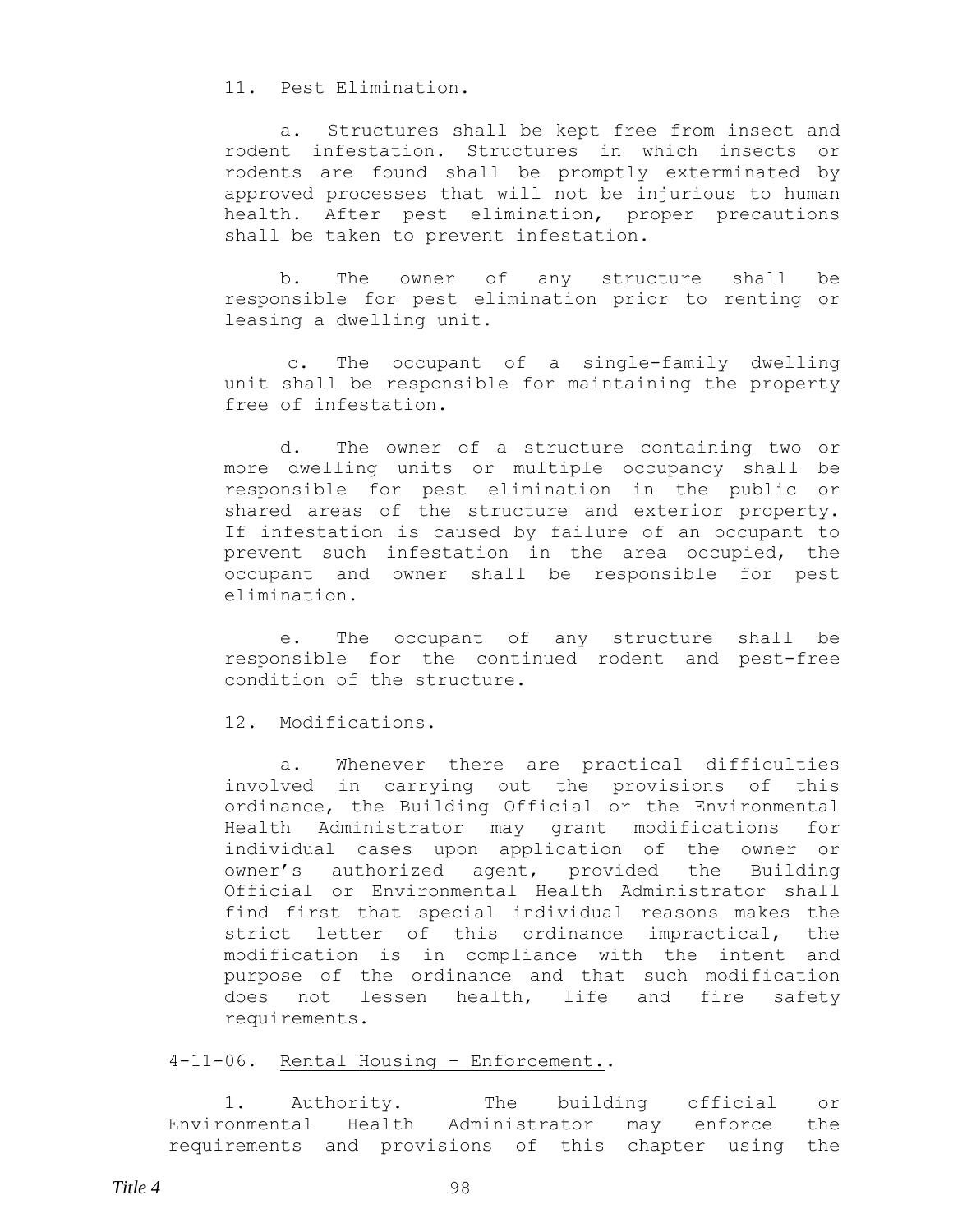procedures, including those for appeal, contained in Chapter 4-01 of this Title.

2. Complaint.

a. A complaint brought under this chapter must be in writing and may be filed in person, by mail or electronically.

b. A person who files a complaint must be a party to the current rental agreement covering the property in question or an agent of the party.

c. A complaint must include the following:

1. Name of person filing the complaint and, if different, the name of the affected tenant. Complaints may not be submitted anonymously;

2. The name of the owner or the owner's agent;

3. The address of the dwelling unit with the alleged violation;

4. A complete description of the alleged violation; and

5. A copy of the written notice of the alleged code violation that has been sent by the tenant to the owner or the owner's agent and a copy of any lease or rental agreement between the owner and the renter.

d. Complaints shall be processed by the building official or Environmental Health Administrator. Before initiating an investigation under subsection (3) of this section, the building official or Environmental Health Administrator shall:

1. Confirm that the complainant has standing to file a complaint;

2. Confirm that the subject of the complaint could be a violation of this code;

3. Confirm that the owner or the owner's agent has had ten days since mailing of the written notice by the tenant to respond to the complaint; and

4. Provide notice to the owner or the owner's agent of the complaint per written procedures.